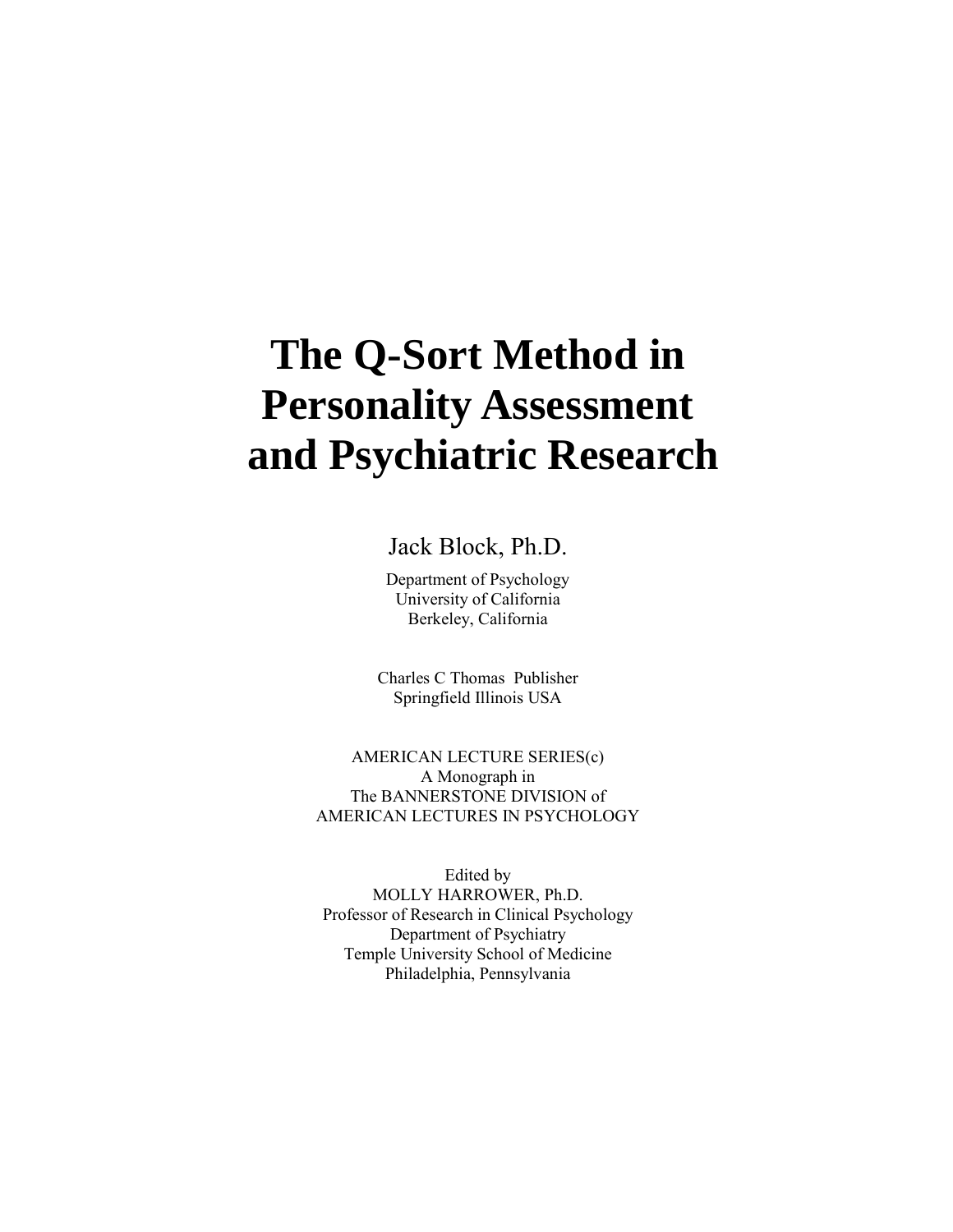### CHARLES C THOMAS PUBLISHER Bannerstone House 301-327 East Lawrence Avenue, Springfield, Illinois, U.S.A.

This book is protected by copyright. Into part of it may be reproduced in any manner with-out written permission from the publisher.

### 1961, by CHARLES C THOMAS PUBLISHER Library of Congress Catalog Card Number: 61-10370

With THOMAS BOOKS careful attention is given to all details of manufacturing and design. It is the Publisher's desire to present books that are satisfactory as to their physical qualities and artistic possibilities and appropriate- for their particular use. THOMAS Books will be true to those laws of quality that assure a good name and good will.

*A philosopher must be very honest to avail himself of no aid from. poetry or rhetoric* .

### **SCHOPENHAUER**

Printed in the United States of America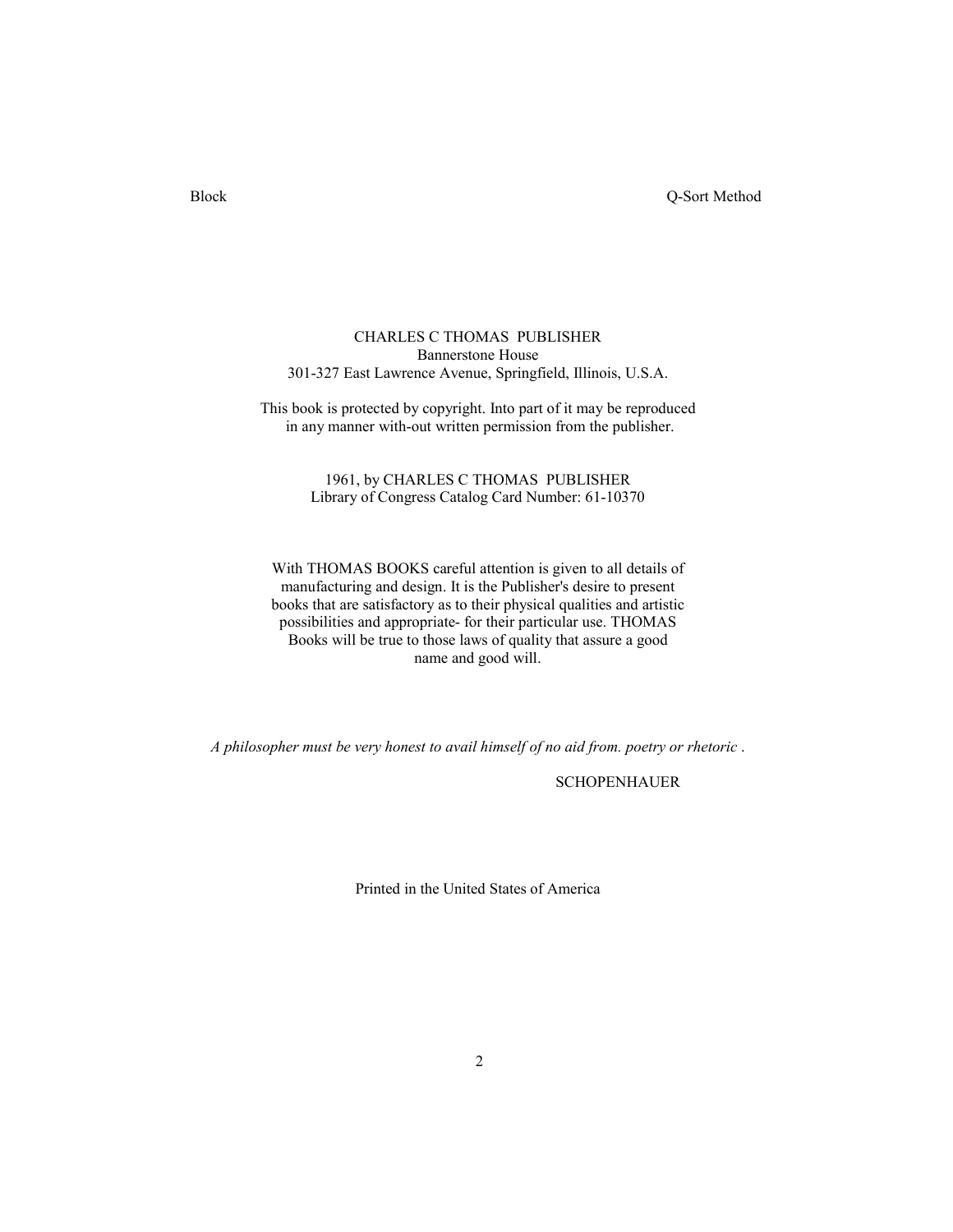### **ACKNOWLEDGMENTS**

The reader of this monograph will recognize, rather soon and then repeatedly, that its contents have been influenced in fundamental ways by the work of William Stephenson, the splendid protagonist of Q-technique. This is an inevitable indebtedness for all matters of Q-methodology have been touched by Stephenson's writings. I would like to respectfully acknowledge here the decisive impact Stephenson has had upon my own thinking.

Any work, and this one perhaps more than most, has untraceable links to colleagues and to friends. In various places in the text, I have tried to record my gratitude to individuals who have helped this effort along its way. Because so many persons have been involved at one time or another, I doubtless have failed to remember a number of names which properly should have been included. For this I am sorry.

I have better memory for the help I have received most recently. An earlier version of the present manuscript was read critically by a number of people and the present revision is, I believe, much the better for having run this friendly gauntlet. Various elliptical, tangential, and circular arguments have been excised or brought closer to earth and I have been enabled to correct certain errors before the embarrassment of seeing them in print. I have not accepted all of the suggestions these readers have offered for on certain partisan issues, I have chosen to express my own standpoint. I have been made aware, however, and I trust the manuscript now reflects this recognition, of the diversity of viewpoints that may be justified in regard to the issues treated here. Of course, for such errors as still remain, I alone am responsible. For their incisive and yet not ego-wounding help, I am much indebted to Jeanne H. Block, Lee J. Cronbach, Harrison G. Gough, Robert E. Harris, Robert R. Holt, Jean Walker Macfarlane, Norman Livson and Paul H. Mussen.

This work was supported in part by research grant M-1078 from The National Institute of Mental Health, of the National Institutes of Health, Public Health Service. The aid afforded by this grant along with the congenial surroundings of the Institute of Personality Assessment and Research under its director, Donald W. MacKinnon, helped immensely in seeing this book through. I should like, too, to record my debt to Anne Lipow and to Charlotte Mendez who have made fit for a reader a manuscript messy and patched beyond belief.

In her other, non-professional role, I am grateful, deeply, to my wife, Jeanne, for her faith and her encouragement during this enterprise. She defended me from the children for the hours I required and supported me during my vacuums of unproductivity.

JACK BLOCK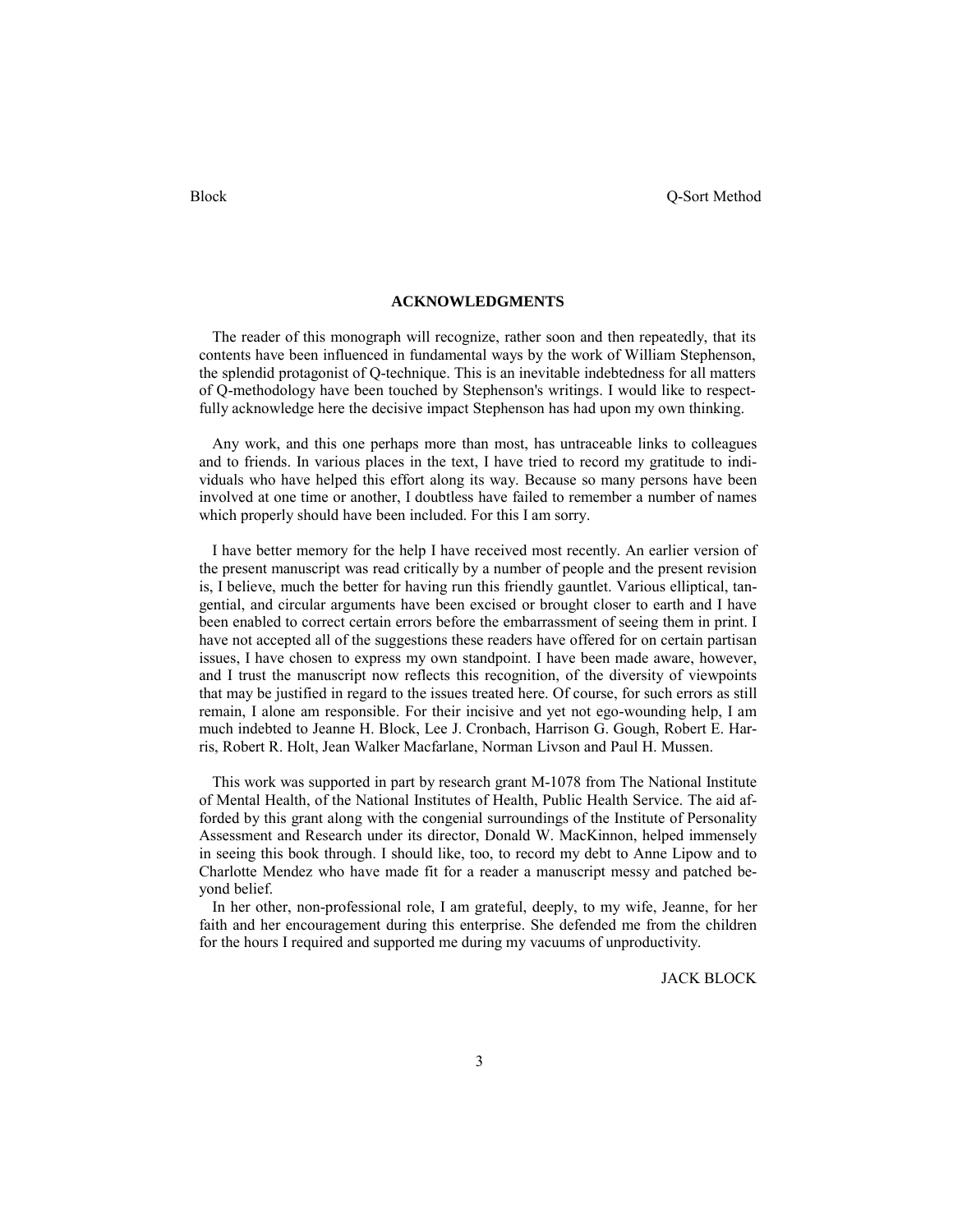# **CONTENTS**

# **Chapter**

| I.   | An Introduction to the Q-sort Method of Personality Description | 5   |
|------|-----------------------------------------------------------------|-----|
| П.   | A Perspective on Observer-Evaluations of Personality            | 24  |
| III. | Stephenson's Orientations Toward Q-set Construction             | 39  |
| IV.  | Constructing the California Q-set                               | 42  |
| V.   | Evaluation of the CO-items                                      | 49  |
| VI.  | The Methodology of Q-sorting                                    | 56  |
| VII. | Research Applications of the CQ-set                             | 69  |
|      | VIII. Concluding Remarks                                        | 88  |
|      | References                                                      | 94  |
|      | Footnotes                                                       | 101 |

# **In order to reduce file size, the following Appendices are omitted**

| A.        | The California Q-set (Form III)                                                                    |  |
|-----------|----------------------------------------------------------------------------------------------------|--|
| <b>B.</b> | Instructions for Using the California Q-set                                                        |  |
| C.        | A Comparison of the Results Provided by Different Q-sets                                           |  |
| D.        | A CQ-set Description of the Optimally Adjusted Personality,<br>as Viewed by Clinical Psychologists |  |
| Е.        | A CQ-set Description of the Male Paranoid, as Viewed by<br>Clinical Psychologists                  |  |
| F.        | A CQ-set Description of the Female Hysteric, as Viewed<br>by Clinical Psychologists                |  |
| G.        | Table for Converting Sum d -, into r                                                               |  |
| Н.        | An Adjective Q-set for Use by Non-Professional Sorters (Form III)                                  |  |
|           |                                                                                                    |  |

Index  $\sim$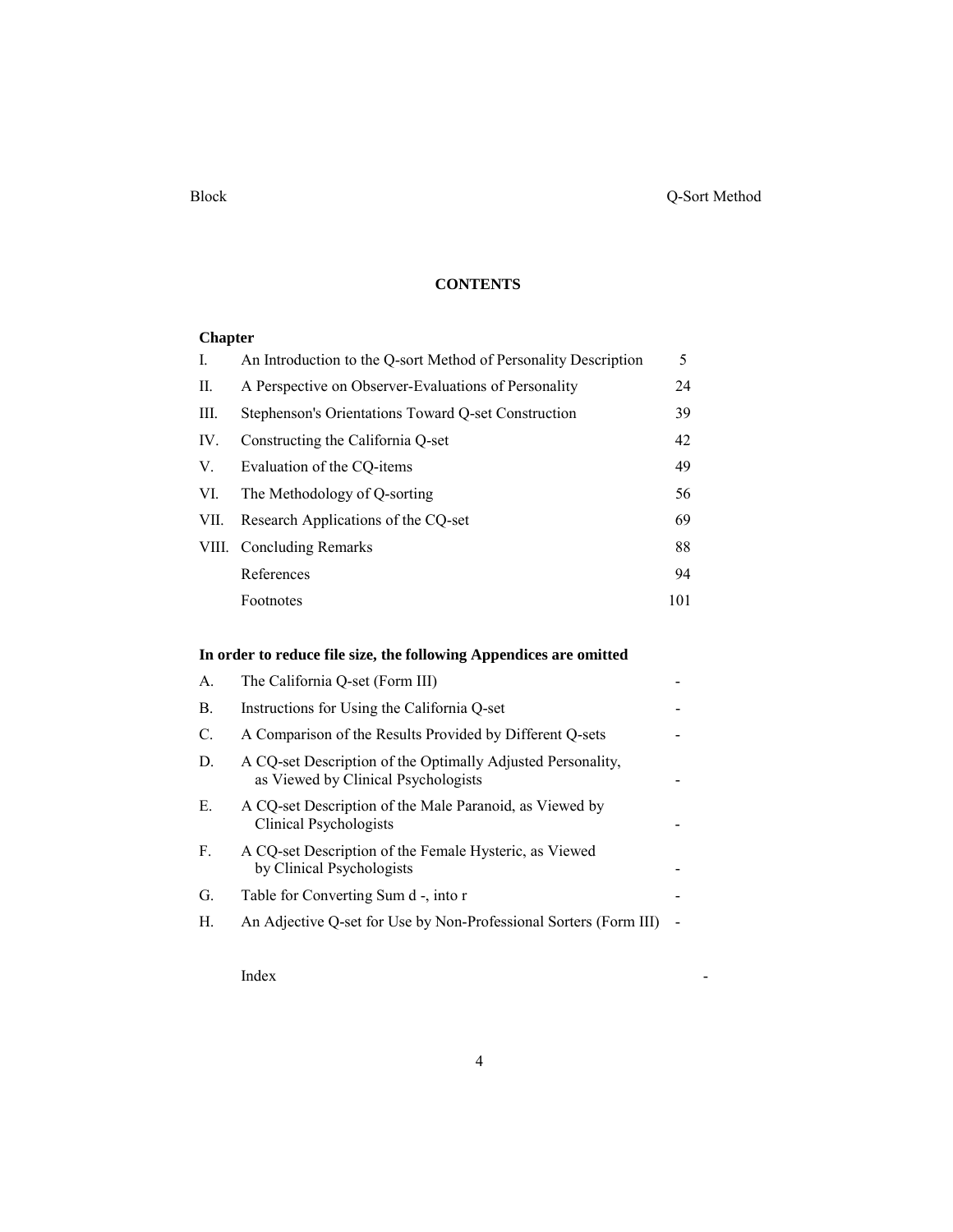### **Chapter I**

### **AN INTRODUCTION TO THE Q-SORT METHOD OF PERSONALITY DE-SCRIPTION**

In this monograph a language instrument is presented which aims to permit the comprehensive description, in contemporary psychodynamic terms, of an individual's personality in a form suitable for quantitative comparison and analysis. The language instrument consists simply of a set of personality variables-the California Q-set-together with instructions for ordering these variables so as to describe a designated person. The procedure proposed is a specific application of the rather general scaling technique due to Stephenson and known as the Q-sort method (Stephenson, 1953).

A device with the desired properties, once achieved, should have wide applicability in both research and teaching settings. In the last half-generation or so, there has been increased emphasis on an understanding of personality functioning and a disappointment in the rate of increase of knowledge in this area. Most disconcertingly, people are asking what, if anything, we know or can agree to in this field. Is there a typical mother of schizophrenics, for example? In all the talk about the "creative personality" or the "authoritarian personality," just what have people meant by these terms? What do psychiatrists and clinical psychologists intend by the notion of "ego strength"? What really is "hysteria"? A person dominated by a strong "need achievement" has what kind of qualities?

A short journey to the literature will indicate quickly and emphatically that questions such as these are properly to be asked if the haze of ambiguity is to be lifted. Effective communication among scientific peers is no guarantee of advance in the science but it remains a pre-condition. This premise for progress very frequently fails to obtain.

The primary virtue of the presently offered technique is that it provides a convenient means of objectifying the impressions and personality formulations of observers. By so doing, of course, the extent of agreement among people in the way in which concepts are employed can be assessed. The more important con-sequence, however, of this means of encoding personality evaluations is that a most rich but most complicated informational resource can come into versatile and fruitful research use in psychiatry and psychology.

Currently, personality evaluations by professionally-trained observers are in disrepute as unreliable, invalid expressions of capriciously held notions of personality. There are a number of reasons, some of them valid, why this critical attitude so dominates the psychological scene. A fundamental purpose of the present monograph is to speak out for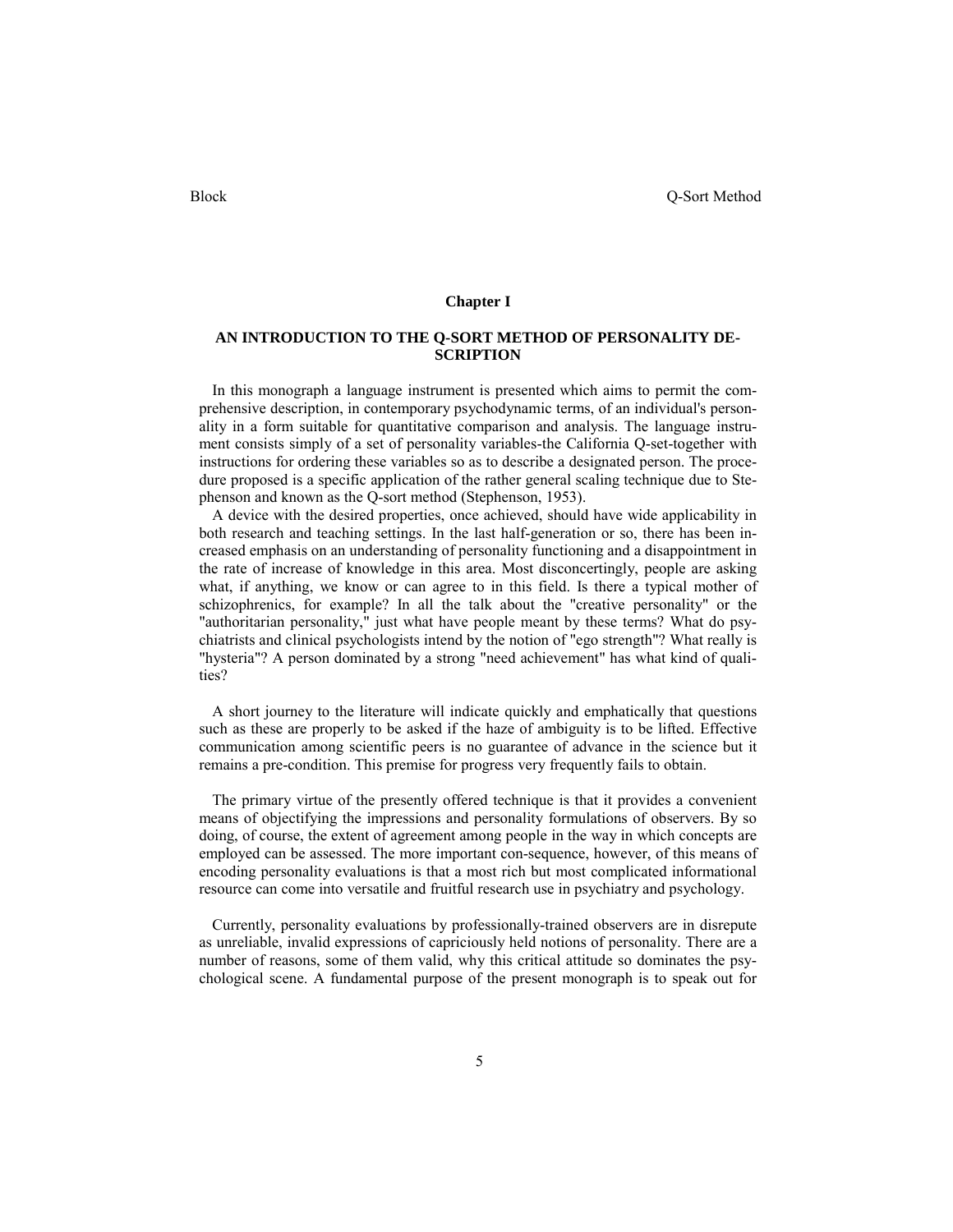the usefulness and even the inevitability of observer-evaluations as a research method. Criticisms of observer-evaluations are discussed and some ways of meeting these concerns are proposed. By way of support for our point of view, a variety of research applications of the method and principles here advocated are described.

### CAUTIONARY REMARKS

It is important that the reader recognize quite clearly the special intention of the language technique-the CQ-procedure -we shall be describing. We are concerned with a method for portraying in a comprehensive and articulated fashion the personality evaluation a professionally-trained, competent observer forms of a subject or patient. This formulation is expressed by means of a carefully devised standard language in order to assure the possibility of comparison from observer to observer.

The variables of personality of which the standard language is composed come from no one theoretical conceptualization. The sad, existential truth of our situation is that no systematic, exhaustive and fully acceptable theory of personality exists; there is no even semi-formal system of behavior which includes the complete array of personality attributes psychologists have come to believe it is important to consider. If it did, the necessary and sufficient set of variables to portray personality functioning would be known and no problem of choice would arise. In our imperfect situation, however, some reasonable criterion for constituting an inelastic vocabulary had to be found. The solution adopted attempts, as we shall see later, to respect current in-formed opinions as to what aspects of personality functioning have consequence. The result is that the language developed has links to a variety of theoretical orientations; it enjoys many of the insights (but also many of the deficiencies) of contemporary clinical views and in content is reasonably familiar to workers in personality, clinical psychology and psychiatry.

The orientation of the presently proposed descriptive language is, as Lewin would say (1943), a contemporaneous one. *The subject is described as he appears and is understood by the observer at the time of observation.* "Historical" matters-how the subject came to evolve the personality characteristics and dynamic tendencies he now appears to have-are not in the purview of the present language technique but must be reported by other means.1

It is not intended to imply that the specific technique to be described outmodes special efforts to represent the essence of a personality or provides the *only* way to systematize observer-evaluations. Observer perceptions exist or will arise that must be respected even if not encompassed by a standard language. The claim of *a good* language for personality description can be only that its inexpressables are infrequent enough so that the language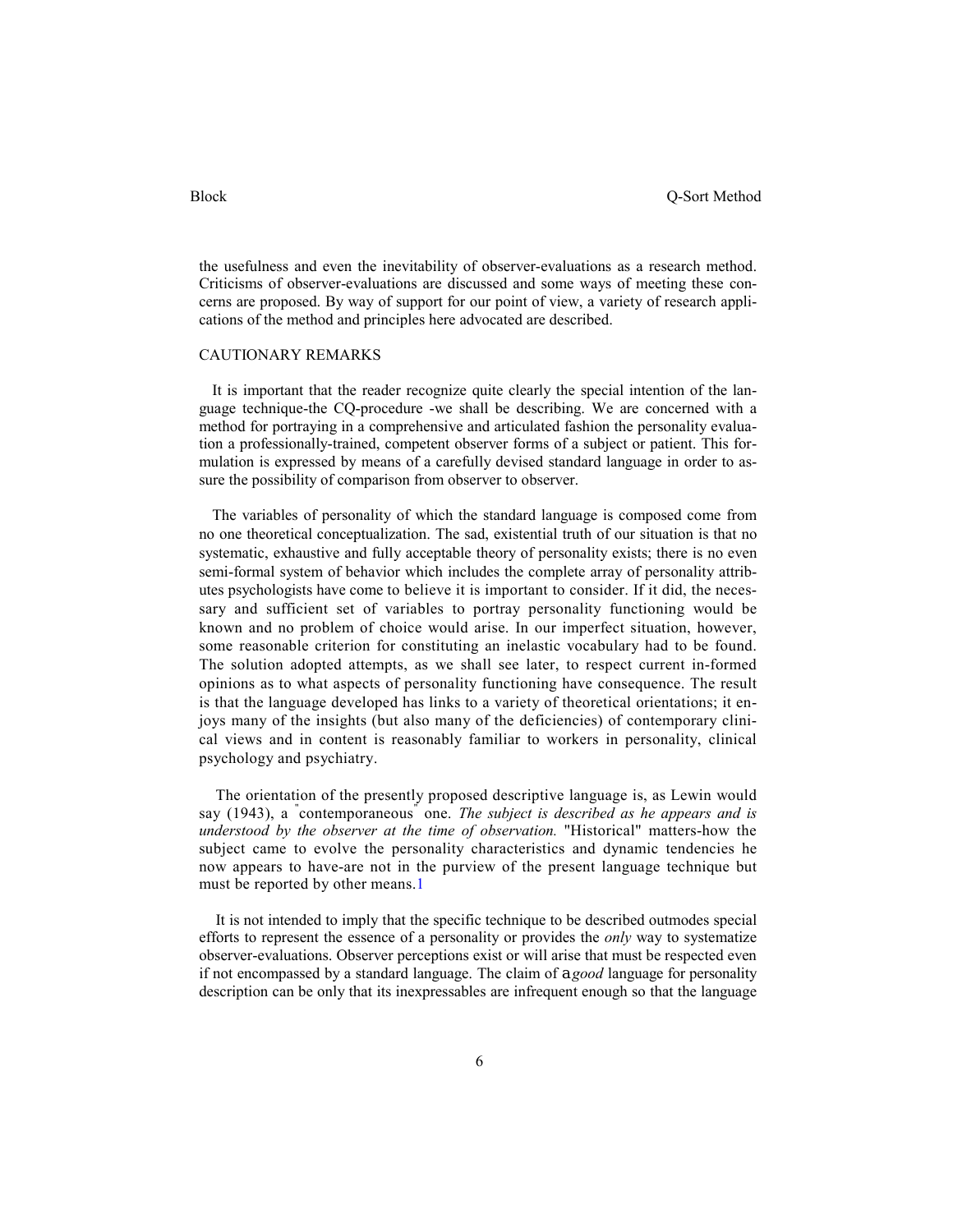is essentially serviceable. As will be seen, the process by which the CQ-language evolved insures that it expresses increasingly more of the aspects of personality its users believe to be important.

Nevertheless, because of the constraints imposed whenever a standardized method is employed, the results issued by the CQ-procedure must be recognized as conditioned by the content of the CQ-set. Circumstances inevitably will arise where the vocabulary provided is considered inadequate for communicating the impression the observer wishes to report. For such situations, it will always be preferable to supplement and even displace the deficient method in order to achieve the desired end.

Other methods of codifying impressions, such as conventional rating schemes (e.g., Lorr, 1953; McReynolds, Ballachey, & Ferguson, 1952; Wittenborn, 1951) and the adjective check list approach (Gough, 1960), are well known and have repeatedly demonstrated their usefulness. For many purposes, they may still be the methods of choice. It is suggested, however, that a Q-sort approach has some special advantages for the contexts of application we shall be describing, psychiatric and assessment settings and other situations where experienced and sophisticated observers are available. Support for this view will be developed subsequently.

Besides its primary purpose of bringing forward a descriptive technique believed useful in assessment and psychiatric research, the monograph serves a methodological function as well. Although the Q-sort method has been employed in numerous studies, various of its principles and intricacies have never been discussed in the literature. In the present monograph, many of the details of the Q-sort procedure, previously uncollected and unconnected, are brought together and reviewed. By so doing, some features and capabilities of the method are made public which until now have been the knowledge and lore of relatively few psychologists.

Many of the procedural details to be presented are ordinary enough but certain of the positions adopted here are controversial still for many psychologists. Rather than glide over questions of rationale, a very deliberate effort has been made to discuss them and to justify the decisions reached. Consequently, the reader is in a position to agree or to disagree with the course taken; he is not asked to accept fiat or fait accompli. This policy, however, is attended by its own disadvantages: the reader is to be burdened at times with detail and seeming digression as the program of exposition is carried through.

As a final qualification, it should be noted that our concern is expressly with the Q-sort method as it applies to observer-evaluations whereas the method has been employed much more

extensively in the past as a self-descriptive device. In the latter usage, applications of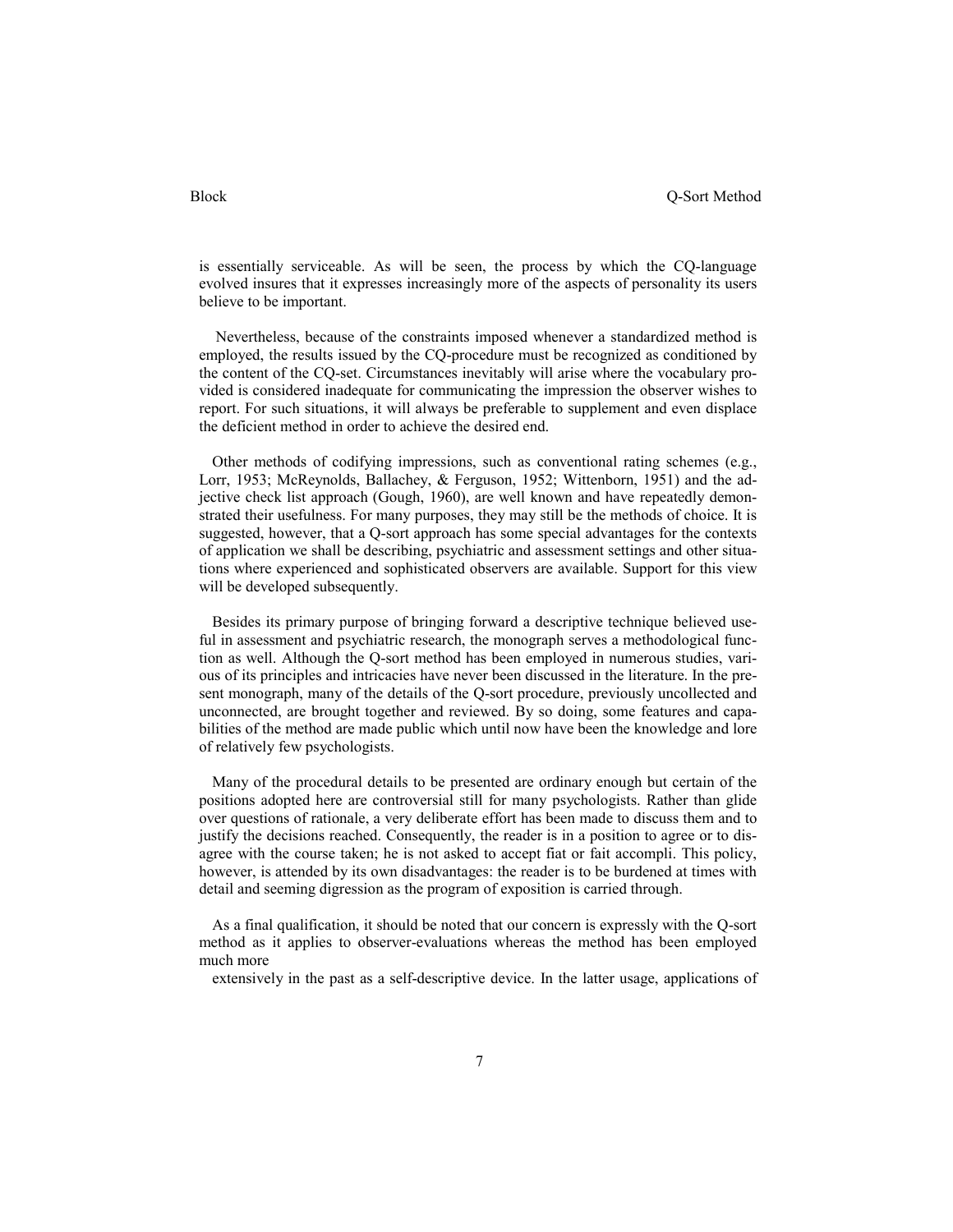the Q-sort method often have been open to certain criticisms which do not apply when the method is used to codify observer-evaluations (see, for example, Edwards [1955] on social desirability and self Q-sorts). Although much of the present methodological discussion of Q applies to both Q-sort contexts, some of the special problems of self Qsortings are not considered here.

### THE Q-SORT METHOD DESCRIBED

It may help the reader new to the Q-sort method and its relevance for personality and psychiatric research if the essentials of the method are first described and then some applications of the procedure illustrated. The later burden of understanding the rationale and details of the Q-procedure can be faced with a greater sense of resolve if its nature and usefulness are first made apparent.

In the Q-sort method, the judge or evaluator is given a set of statements or items previously developed or fixed upon. Table 1 lists the 100 items included in the present version of the CQ-set. This set of statements constitutes the entire vocabulary the judge is permitted to employ. A language, however, is more than a vocabulary; it requires a grammar as well. In order to complete the requirements for comparability of descriptions, we must insure that this vocabulary is used, at least formally, in identical ways. The special features of the CQ-method Stem from this latter requirement, that descriptions in the standard vocabulary-be offered also in a standard grammar so that a standard language results.

## **TABLE 1**

### **THE CALIFORNIA Q-SET (FORM III) Specified 9-point distribution (N=100)**

### **5, 8, 12, 16, 18, 16, 12, 8, 5**

- 1. Is critical, skeptical, not easily impressed.
- 2. Is a genuinely dependable and responsible person.
- 3. Has a wide range of interests. (N.B. Superficiality or depth of interest is irrelevant here.)
- 4. Is a talkative individual.
- 5. Behaves in a giving way toward others. (N.B. Regardless of the motivation involved.)
- 6. Is fastidious.
- 7. Favors conservative values in a variety of areas.
- 8. Appears to have a high degree of intellectual capacity. (N.B. Whether actualized or not.) (N.B. Originality is not necessarily assumed.)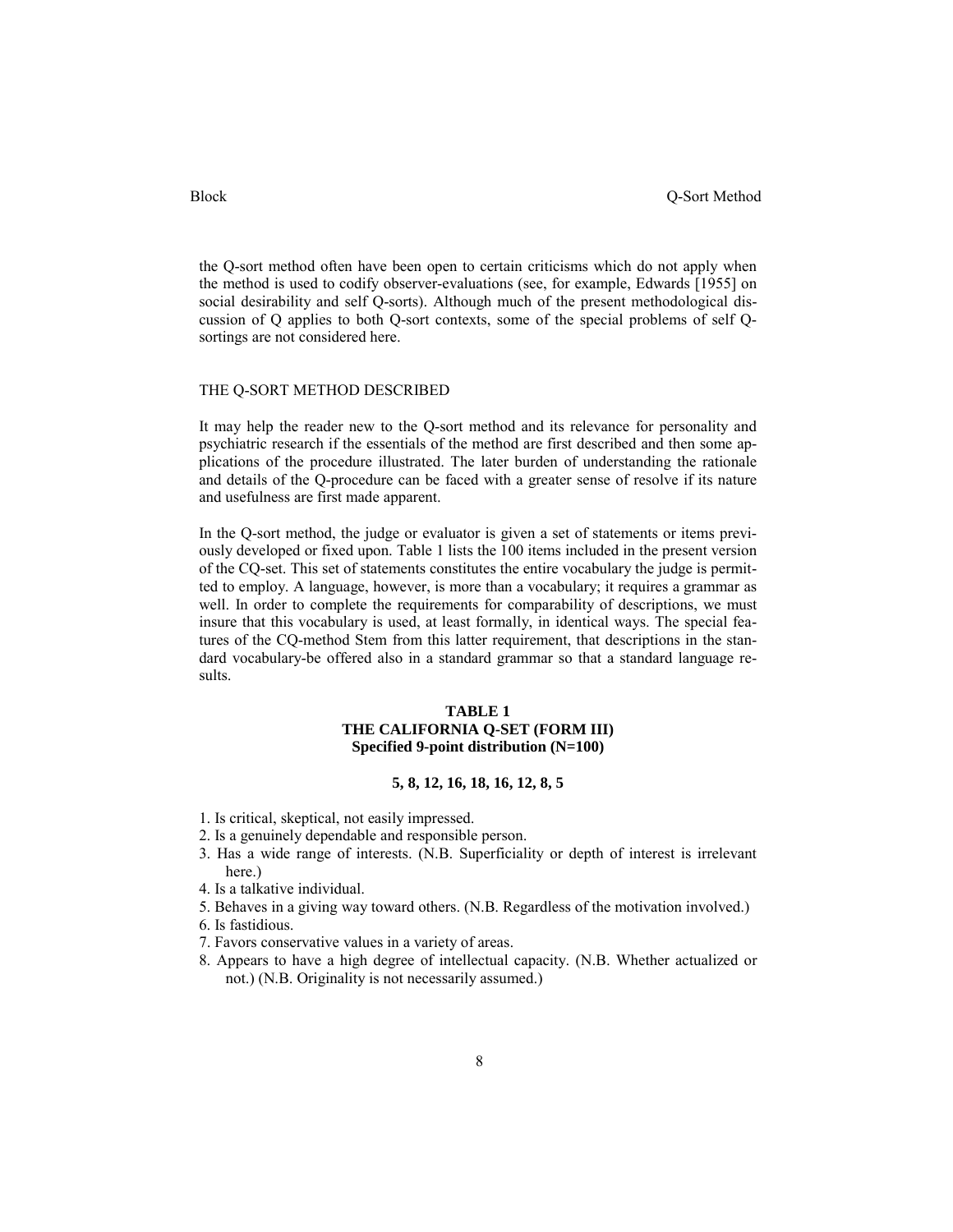- 9. Is uncomfortable with uncertainty and complexities.
- 10. Anxiety and tension find outlet in bodily symptoms. (N.B. If placed high, implies bodily dysfunction; if placed low, implies absence of autonomic arousal.) Is
- 11. protective of those close to him. (N.B. Placement of this term expresses behavior ranging from over-protection through appropriate nurturance to a laissez-faire, under-protective manner.)
- 12. Tends to be self-defensive.
- 13. Is thin-skinned; sensitive to anything that can be construed as criticism or an interpersonal slight.
- 14. Genuinely submissive; accepts domination comfortably.
- 15. Is skilled in social techniques of imaginative play, pretending and humor.
- 16. Is introspective and concerned with self as an object. (N.B. Introspectiveness per se does not imply insight.)
- 17. Behaves in a sympathetic or considerate manner.
- 18. Initiates humor.
- 19. Seeks reassurance from others.
- 20. Has a rapid personal tempo; behaves and acts quickly.
- 21. Arouses nurturant feelings in others.
- 22. Feels a lack of personal meaning in life.
- 23. Extrapunitive; tends to transfer or project blame.
- 24. Prides self on being "objective," rational.
- 25. Tends toward over-control of needs and impulses; binds tensions excessively; delays gratification unnecessarily.
- 26. Is productive; gets things done.
- 27. Shows condescending behavior in relations with others. (N.B. Extreme placement toward uncharacteristic end implies simply an absence of condescension, not necessarily equalitarianism or inferiority.)
- 28. Tends to arouse liking and acceptance in people.
- 29. Is turned to for advice and reassurance.
- 30. Gives up and withdraws where possible in the face of frustration and adversity. (N.B. If placed high, implies generally defeatist; if placed low, implies counteractive.)
- 31. Regards self as physically attractive.
- 32. Seems to be aware of the impression he makes on others.
- 33. Is calm, relaxed in manner.
- 34. Over-reactive to minor frustrations; irritable.
- 35. Has warmth; has the capacity for close relationships; compassionate. Is
- 36. subtly negativistic; tends to undermine and obstruct or sabotage. Is
- 37. guileful and deceitful, manipulative, opportunistic.
- 38. Has hostility toward others. (N.B. Basic hostility is intended here; mode of expression is to be indicated by other items.)
- 39. Thinks and associates ideas in unusual ways; has unconventional thought processes.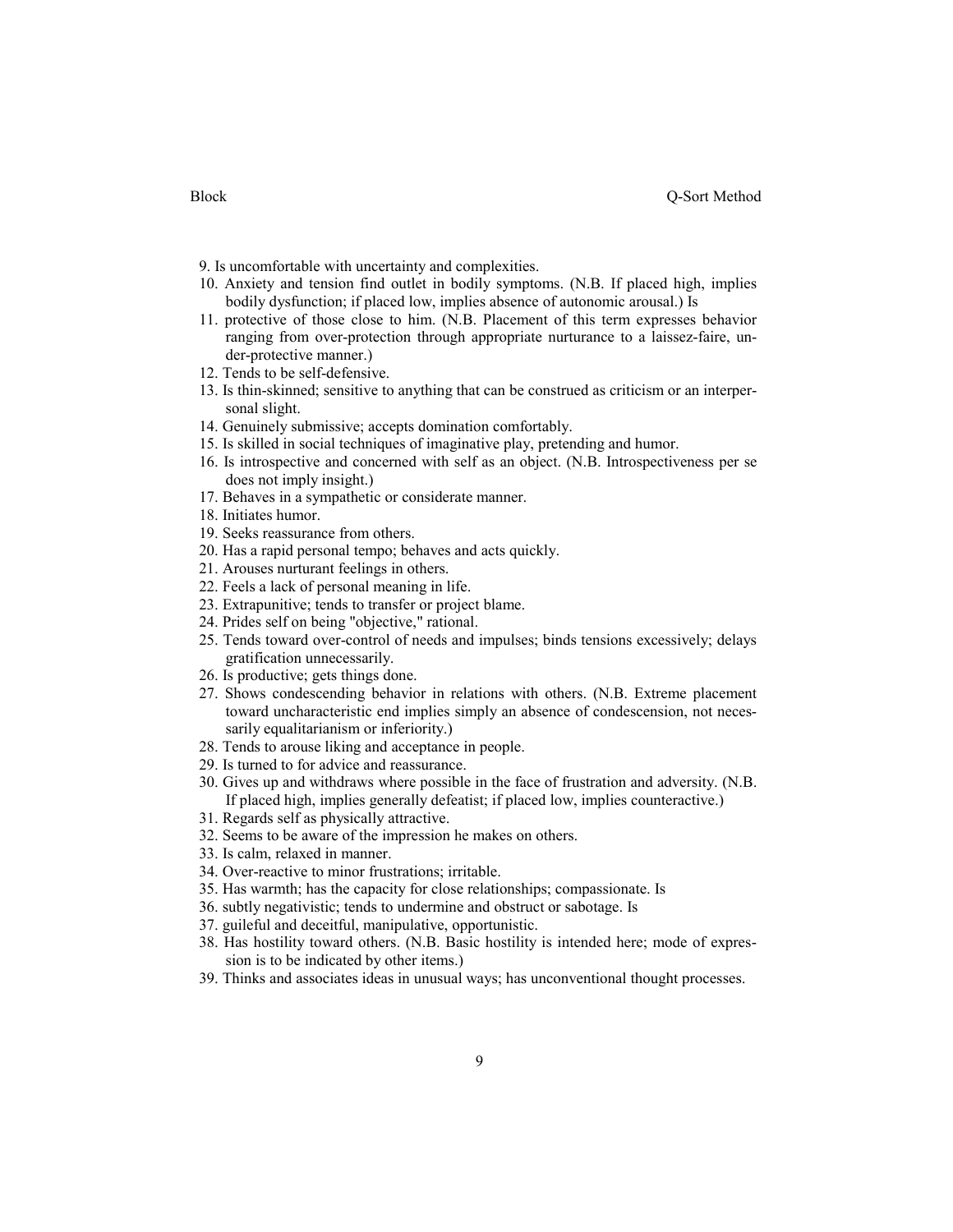- 40. Is vulnerable to real or fancied threat, generally fearful.
- 41. Is moralistic. (N.B. Regardless of the particular nature of the moral code.)
- 42. Reluctant to commit self to any definite course of action; tends to delay or avoid action.
- 43. Is facially and/or gesturally expressive.
- 44. Evaluates the motivation of others in interpreting situations. (N.B. Accuracy of evaluation is not assumed.) (N.B. again. Extreme placement in one direction implies preoccupation with motivational interpretation; at the other extreme, the item implies a psychological obtuseness, S does not consider motivational factors.)
- 45. Has a brittle ego-defense system; has a small reserve of integration; would be disorganized and maladaptive when under stress or trauma.
- 46. Engages in personal fantasy and daydreams, fictional speculations.
- 47. Has a readiness to feel guilt. (N.B. Regardless of whether verbalized or not.)
- 48. Keeps people at a distance; avoids close interpersonal relationships.
- 49. Is basically distrustful of people in general; questions their motivations.
- 50. Is unpredictable and changeable in behavior and attitudes.
- 51. Genuinely values intellectual and cognitive matters. (N.B. Ability or achievement are not implied here.)
- 52. Behaves in an assertive fashion. (N.B. Item 14 reflects underlying submissiveness; this refers to overt behavior.)
- 53. Various needs tend toward relatively direct and uncontrolled expression; unable to delay gratification.
- 54. Emphasizes being with others; gregarious.
- 55.Is self-defeating.
- 56. Responds to humor.
- 57.Is an interesting, arresting person.
- 58. Enjoys sensuous experiences (including touch, taste, smell, physical contact).
- 59. Is concerned with own body and the adequacy of its physiological functioning.
- 60. Has insight into own motives and behavior.
- 61. Creates and exploits dependency in people. (N.B. Regardless of the techniques employed, e.g., punitiveness, over-indulgence.) (N.B. At other end of scale, item implies respecting and encouraging the independence and individuality of others.)
- 62. Tends to be rebellious and non-conforming.
- 63. Judges self and others in conventional terms like "popularity," "the correct thin; to do," social pressures, etc.
- 64. Is socially perceptive of a wide range of interpersonal cues.
- 65. Characteristically pushes and tries to stretch limits; sees what he can get away with.
- 66. Enjoys esthetic impressions; is esthetically reactive.
- 67 .Is self-indulgent.
- 68. Is basically anxious.
- 69. Is sensitive to anything that can be construed as a demand. (N.B. No implication of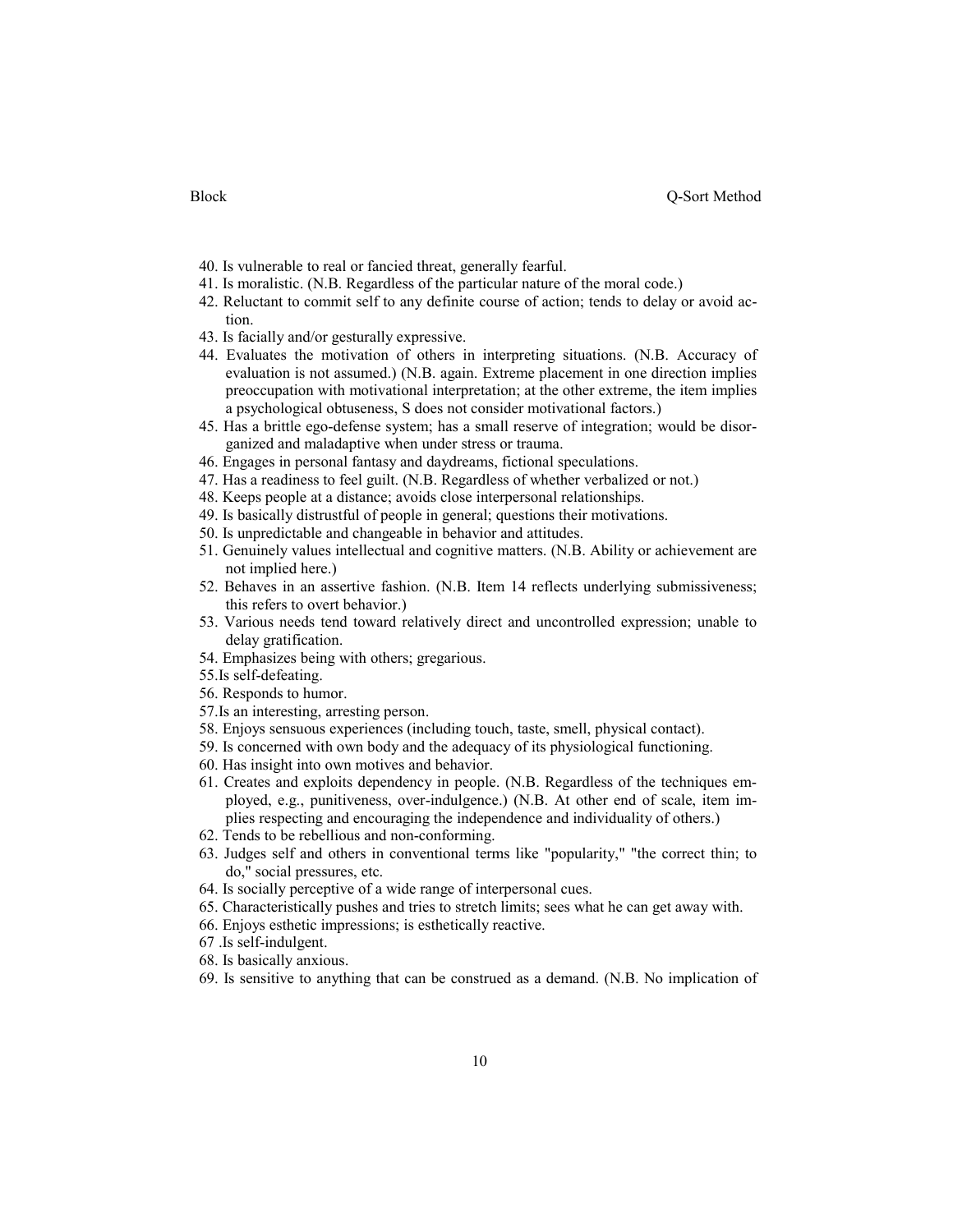the kind of subsequent response is intended here.)

- 70. Behaves in an ethically consistent manner; is consistent with own personal standards.
- 71. Has high aspiration level for self.
- 72. Concerned with own adequacy as a person, either at conscious or unconscious levels. (N.B. A clinical judgment is required here; item 74 reflects subjective satisfaction with self.)
- 73. Tends to perceive many different contexts in sexual terms; eroticizes situations.
- 74. Is subjectively unaware of self-concern; feels satisfied with self.
- 75. Has a clear-cut, internally consistent personality. (N.B. Amount of information available before sorting is not intended here.)
- 76. Tends to project his own feelings and motivations onto others.
- 77. Appears straightforward, forthright, candid in dealing with others.
- 78. Feels cheated and victimized by life; self-pitying.
- 79. Tends to ruminate and have persistent, preoccupying thoughts.
- 80. Interested in members of the opposite sex. (N.B. At opposite end, item implies absence of such interest.)
- 81. Is physically attractive; good-looking. (N.B. The cultural criterion is to be applied here.)
- 82. Has fluctuating moods.
- 83. Able to see to the heart of important problems.
- 84. Is cheerful. (N.B. Extreme placement toward uncharacteristic end of continuum implies unhappiness or depression.)
- 85. Emphasizes communication through action and non-verbal behavior.
- 86. Handles anxiety and conflicts by, in effect, refusing to recognize their presence; repressive or dissociative tendencies.
- 87. Interprets basically simple and clear-cut situations in complicated and particularizing ways.
- 88. Is personally charming.
- 89. Compares self to others. Is alert to real or fancied differences between self and other people.
- 90. Is concerned with philosophical problems; e.g., religions, values, the meaning of life, etc.
- 91. Is power oriented; values power in self and others.
- 92. Has social poise and presence; appears socially at ease.
- 93a. Behaves in a masculine style and manner
- b. Behaves in a feminine style and manner. (N.B. If subject is male, 93a. applies; if subject is female, 93b. is to be evaluated.) (N.B. again. The cultural or sub-cultural applies.)
- 94. Expresses hostile feelings directly.
- 95. Tends to proffer advice.
- 96. Values own independence and autonomy.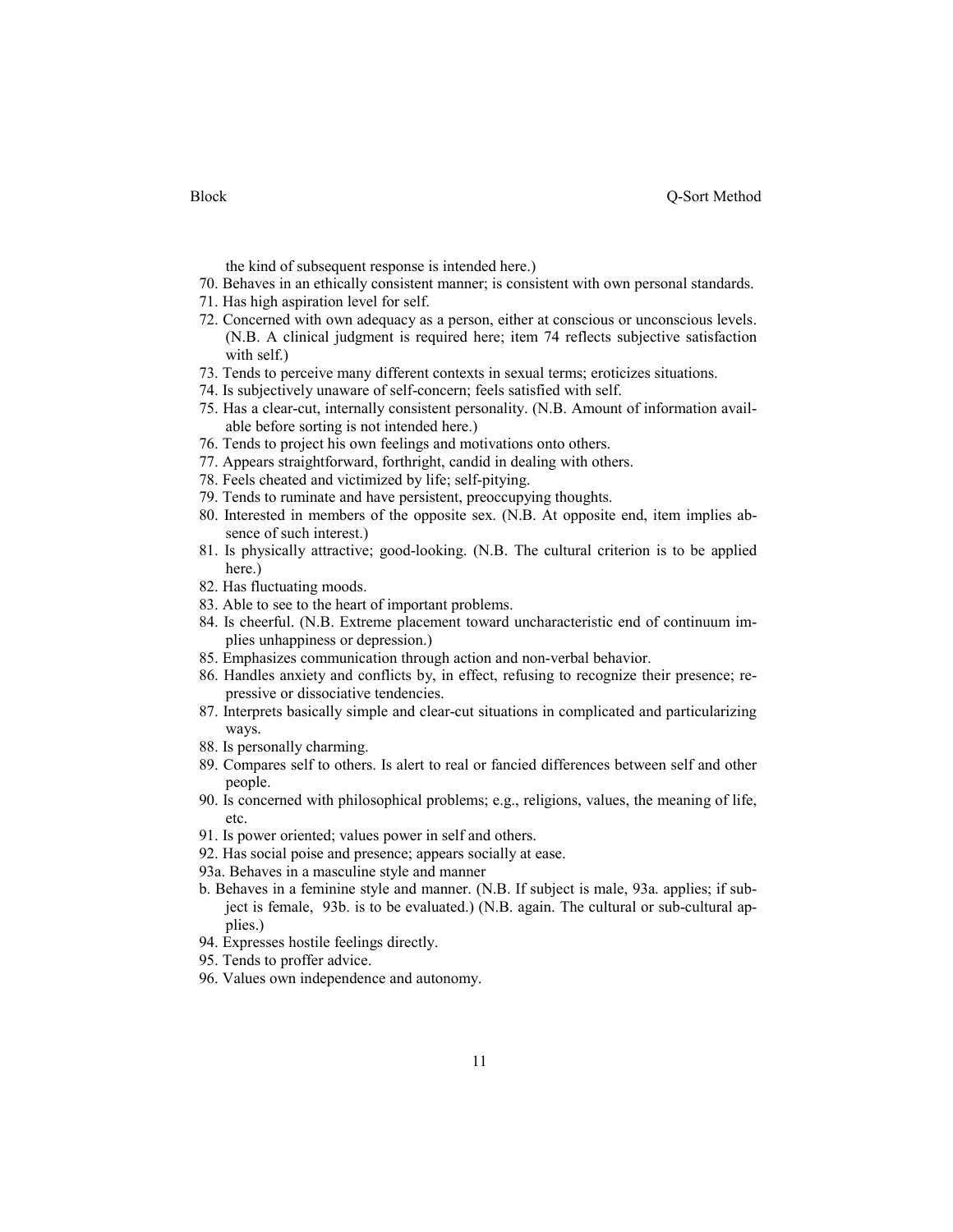- 
- 97. Is emotionally bland; has flattened affect.
- 98. Is verbally fluent; can express ideas well.
- 99. Is self-dramatizing; histrionic.
- 100. Does not vary roles; relates to everyone in the same way.

In application, the items in the CQ-set are arranged by the evaluator so as to characterize the particular person being formulated. That is, the items " are put in an order of representativeness [or significance] for the individual, those most characteristic of him being given high scores, whilst those least characteristic are scored low" (Stephenson, 1936, p. 357). Conventionally, the Q-items are printed separately on cards, a convenience which permits easy arrangement and re-arrangement of the items until the desired ordering is obtained. Because of the feature of item-*sorting,*  this general scaling procedure has become known as the *Q-sort* technique. The prefixing letter-Q-has no especial significance; by historical accident, the method came to be identified this way.

The Q-sort method was devised originally by Stephenson to provide, in convenient form, data suitable for his heuristic studies in Q or obverse factor analysis. The l etter - Q - v as simply generalized from its original meaning of an emphasis on correlating persons to include also a method which scaled data for this correlational approach. Much confusion has been generated by the intimate connection the Qsort method has appeared to have with a special factor analysis orientation. In fact, the method stands in its own right as a valuable scaling technique, with no necessary relation to factor analysis. Mowrer (1953) has provided an extensive historical treatment of " Q-technique" to which the interested reader is referred.

The Q-sort method imposes certain technical constraints, to be discussed later, in that the evaluator must order the Q-items into a designated number of categories and (most important) with an assigned number of items placed in each category. For the present version of the CQ-set, nine categories are employed, the number of items distributed into each category being respectively, 5, 8, 12, 16, 18, 16, 12, 8, and 5. At one end of the continuum are placed the items most characteristic of the person being described or most " salient" in describing him. At the other end of the continuum are placed the items most uncharacteristic or most " salient" in a negative sense in formulating the personality description.

After the sorting, the placement of each of the items is recorded on a record sheet. The categories into which the statements have been placed are themselves numbered, from 9 through 1, with 9 by our convention referring to the most characteristic end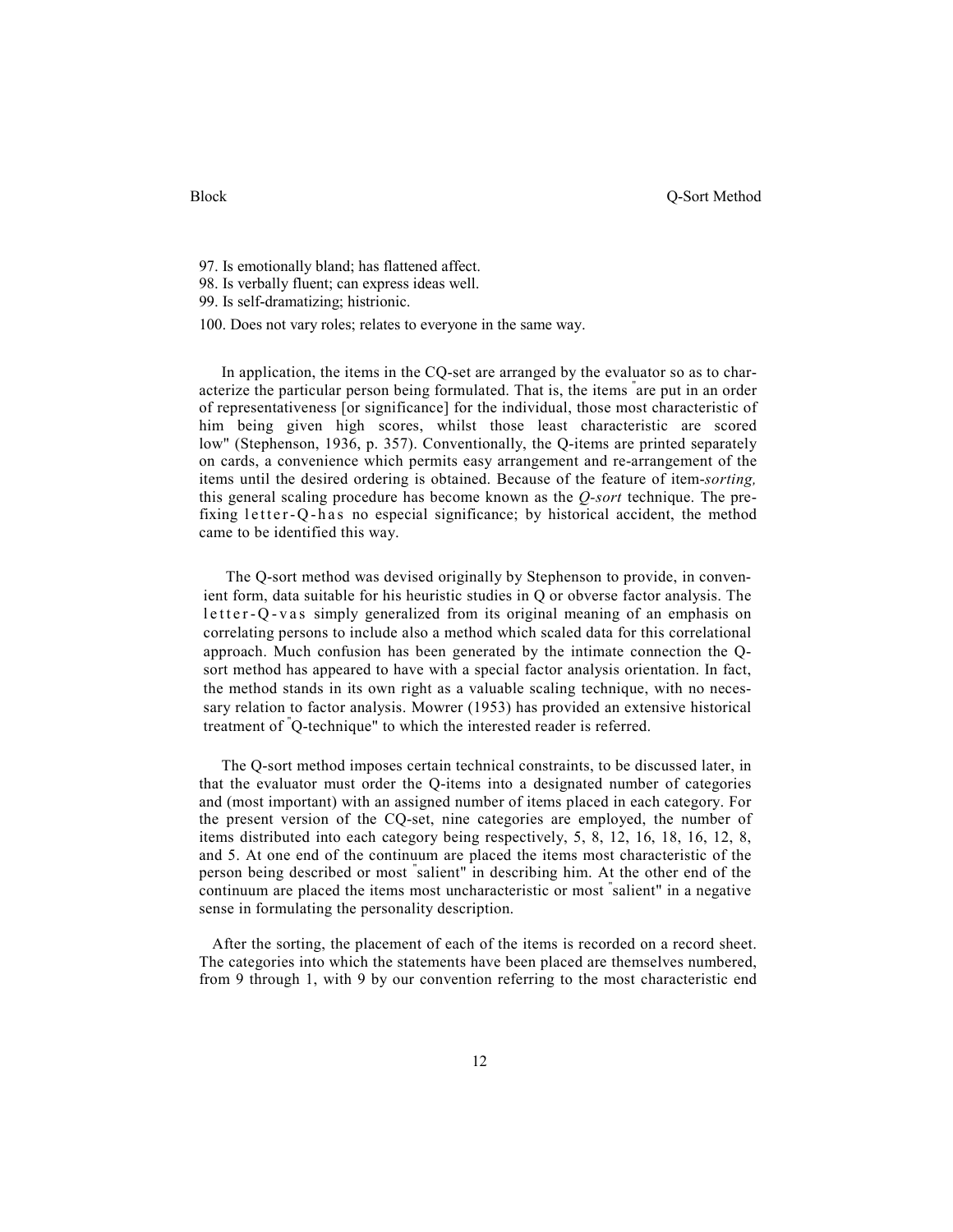of the continuum and the number 1 to the least characteristic end. For each item, the number of the category in which it was placed is recorded as that item's value in the personality description. With the data entered in this fashion, ready for subsequent analysis, the procedure is completed. The Q-cards are then shuffled, preparatory to another sorting.

### SOME APPLICATIONS OF THE Q-SORT METHOD OF PERSONALITY DESCRIPTION

All of the applications to be presented in this section assume that observerevaluations can provide important and reliable measures<sup>"</sup> of personality status. Historically, there has been a basis for questioning this assumption and so in the next chapter we take up in some detail the matter of the observer as an instrument. For the present purpose of providing illustrations, the reader must consider observer evaluations as both reliable and meaningful.

1. In a personality assessment program or in the course of psychiatric treatment, a subject or patient usually is seen by several professional observers-psychologists, psychiatrists, and social workers. Typically, those who have observed the subject or patient meet in a "diagnostic council" (Murray, 1938) or staff meeting to discuss and to integrate their several assessments. Such meetings are rewarding, for each observer' s evaluations tend to be enriched or properly qualified by additional perceptions brought to bear upon the subject of interest.

Often, however, the additional material brought into view confuses by its abundance. A psychotherapist in reporting his own views may find it difficult to understand or translate into his own terms the characterization of the patient which comes from a psychologist's interpretation of the Thematic Apperception Test. The social worker, of still another persuasion, also experiences difficulties in penetrating the communication barriers unwittingly set up by the overlapping disciplines, with their different preferred vocabularies.

The problem is not only an inter-professional one. Within a generally equivalent orientation, e.g., among psychologists, the same communication confusions and obscurities may (and do!) exist. Psychologists trained at one university may well employ a different conceptual framework in describing personality than psychologists schooled at another institution. But, as often as not, the differences between schools of thought seem to be founded on accidental differences in language usage. Alternative conceptual orientations are important and their alternative consequences warrant respect. One cannot be blandly neutral, how-ever, with regard to phrasemaking differences which are essentially fortuitous. Important equivalences in perception may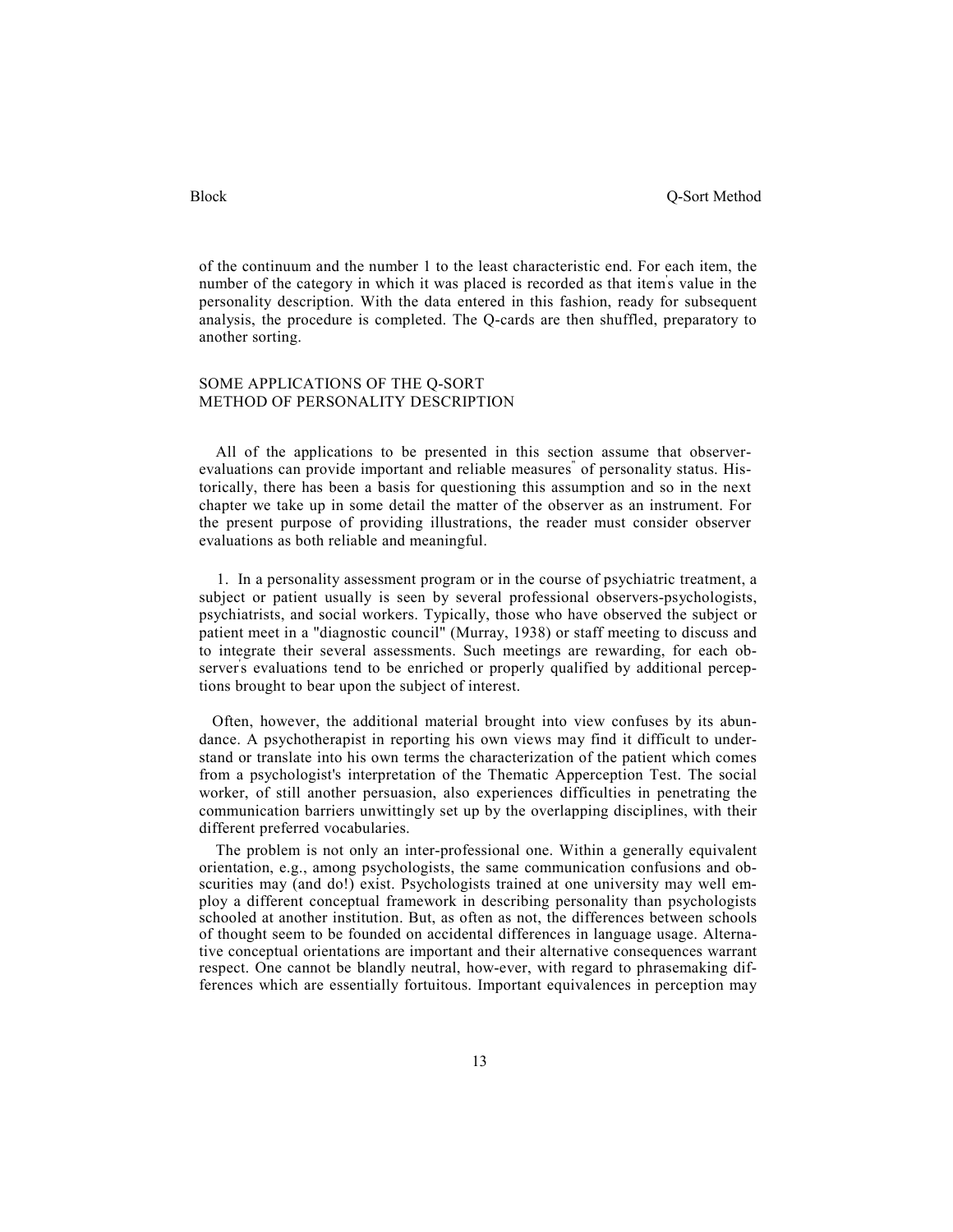go unrecognized and genuine differences in viewpoint may be hidden.

To a suitably naive observer of the observers, the communication dilemma so resulting is reminiscent of the story about the three blind men tactually encountering different portions of that unlikely beast, the elephant. Each perceived a truth but could not assimilate it to the truths discovered by others. It would seem that a transmutation of perceptions is required if we truly intend to press for understanding. How can this be done? And done fairly?

It is suggested that the orientation and Q-set to be described in this monograph can bring together, in a useful and reasonably comprehensive way, the several points of view held by different judges or observers so that points of similarity and of difference will be made explicit. Presently, when disagreement exists among clinicians, one cannot tell of what the disagreement truly consists. The *de facto* resolution of such divergencies often appears to be simply to agree to disagree. With the procedure to be advocated, communication between and within disciplines is forced to be explicit and areas of disagreement or agreement finally can be recognized. Upon the recognition of disagreement, we may expect that subsequent discussion is more likely to be fruitful, for it can then be issue-oriented. An instance of this application is described later in this chapter.

2. As another illustration of the usefulness of the Q-sort method to be presented, let us suppose that at a psychiatric hospital or clinic, the question is asked, What are the personality differences between patients who subsequently are successful in a suicide attempt and patients who make only abortive efforts toward suicide? Or, what are the differences between patients who improve with tranquilizers and patients who do not? Or, what are the differences between patients whose illness. changes for the worse with time and those who return to a kind of adequacy? Instances of highly useful contrasts can, of course, be multiplied.

For such contrasts, Q-sorts previously collected on a routine basis could provide abundant, relevant and easily analyzed in-formation. Most important, the Q-information would be logically independent of the basis for constituting the groups to be compared. Consequently, the results obtained by the analysis of the Q-data would have substantial and unequivocal significance.

This research possibility would not be difficult to implement. The simple requirement is that each patient coming through for the conventional hospital "work-up" routinely be described by means of the Q-sort method, a chore requiring fifteen or twenty minutes per patient once the clinician formulating the description has gained some experience with the technical details of the method. The Q-description could be based upon psychological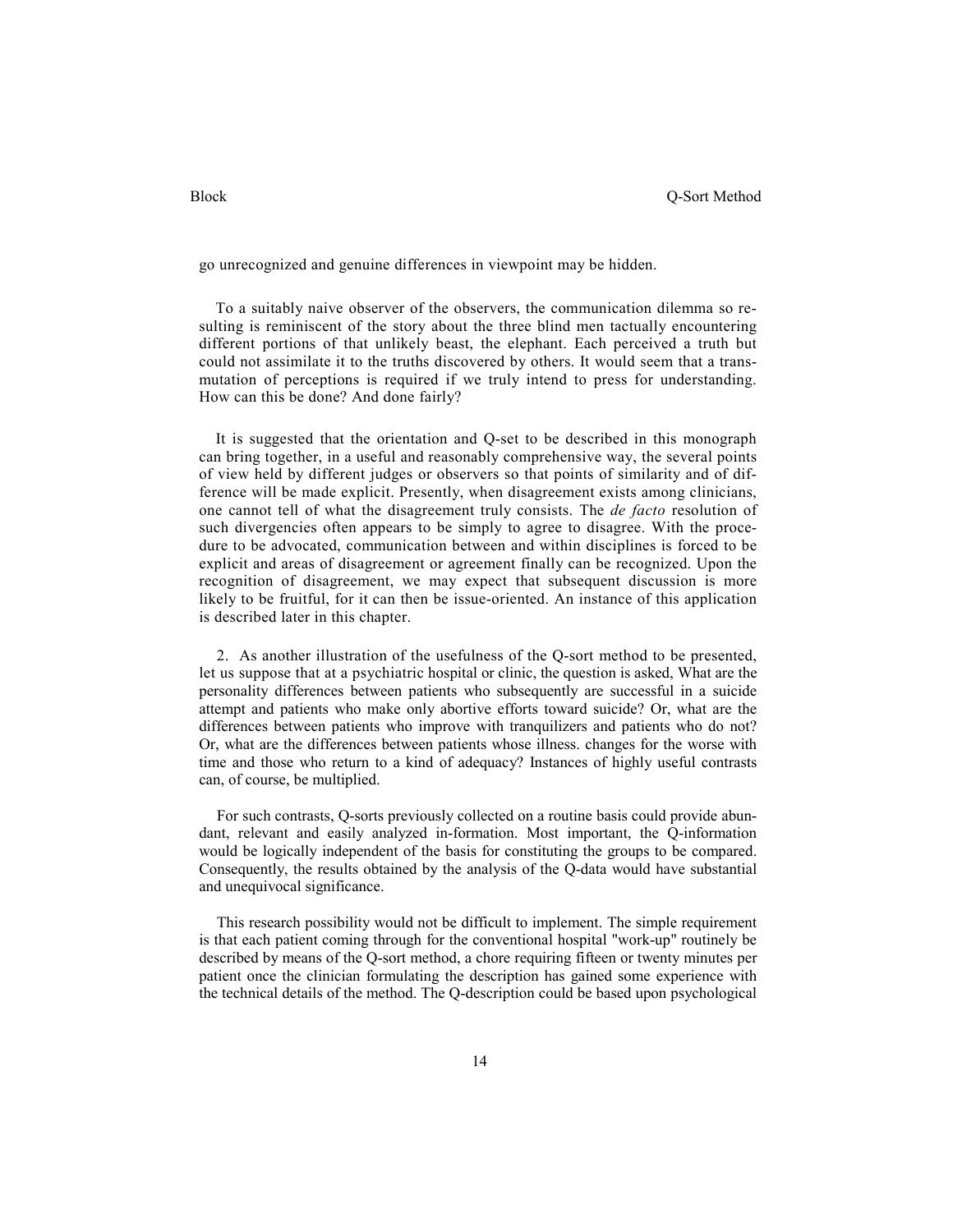tests, on intake interviews, psychotherapy reports, life history accounts or other sources of information. In time, a most substantial amount of qualified, yet clinical judgments would accrue, to serve as a multifaceted informational resource, whenever some interesting independent basis for establishing comparison groups is noted.

This approach can be applied rather generally in assessment contexts and not simply within psychiatric settings. Thus, a study at the Institute of Personality Assessment and Research (IPAR) will permit the difference between practicing physicians judged as "superior" and physicians judged as "average" to be stated in terms of Q-descriptions formulated at the time these physicians were applicants to medical school. Another research has compared the Q-sort character formulations of effective and ineffective liars, as independently measured by psychophysiological means (Block, 1957c). To indicate the range of this application, other studies have been investigated, via comparison of Q-personality descriptions, the significance of rash and cautious decision-making (Block & Petersen, 1955a); conforming and non-conforming behavior (Crutchfield, 1955); the tendency to rely upon external visual fields rather than proprioceptive cues in determining the true vertical (Crutchfield, Woodworth and Albrecht, 1958); the personalities of schizophrenogenic and neurotogenic parents (Block, J. H., Patterson, Block, J., & Jack-son, 1958); the difference between dentists who use hypnosis in their practice and dentists who do not (Borland & Hardyck, 1960); high and low scores on a variety of standard and experimental questionnaire scales (Block & Bailey, 1954; Block & Bailey, 1955; Block & Gough, 1955; Block & Petersen, 1955b) ; over-all competence in a psychiatrist and competence in a psychiatrist specifically with respect to his function as a psycho-therapist (Knupfer, Jackson, & Krieger, 1959), and so on.

3. A third application of the Q-method involves contrasts of certain Q-sorts against a Qstandard separately and independently evolved. The result is a "similarity" or "distance" score which expresses in a useful fashion a relation of interest.

For example, in teaching a course on Rorschach or M IPI interpretation, the instructor must somehow come to some judgment of the appropriateness or inappropriateness of the interpretations offered by his students. This is a frustrating and time-consuming undertaking. Some students may concentrate on certain features of the test protocol while others manifest alternative emphases. Consequently, the personality interpretations issuing are not strictly comparable. Of course, there is the additional contribution to dismay made by the idiosyncratic and hence motley language habits of the interpreters. How shall psychological test interpretations then be compared?

If the instructor is willing to accept himself as a frame of reference, or can enlist a number of acknowledged experts as a standard of veridicality, the relevant comparisons are readily made by means of the Q-sort method. Each test interpretation, conveyed by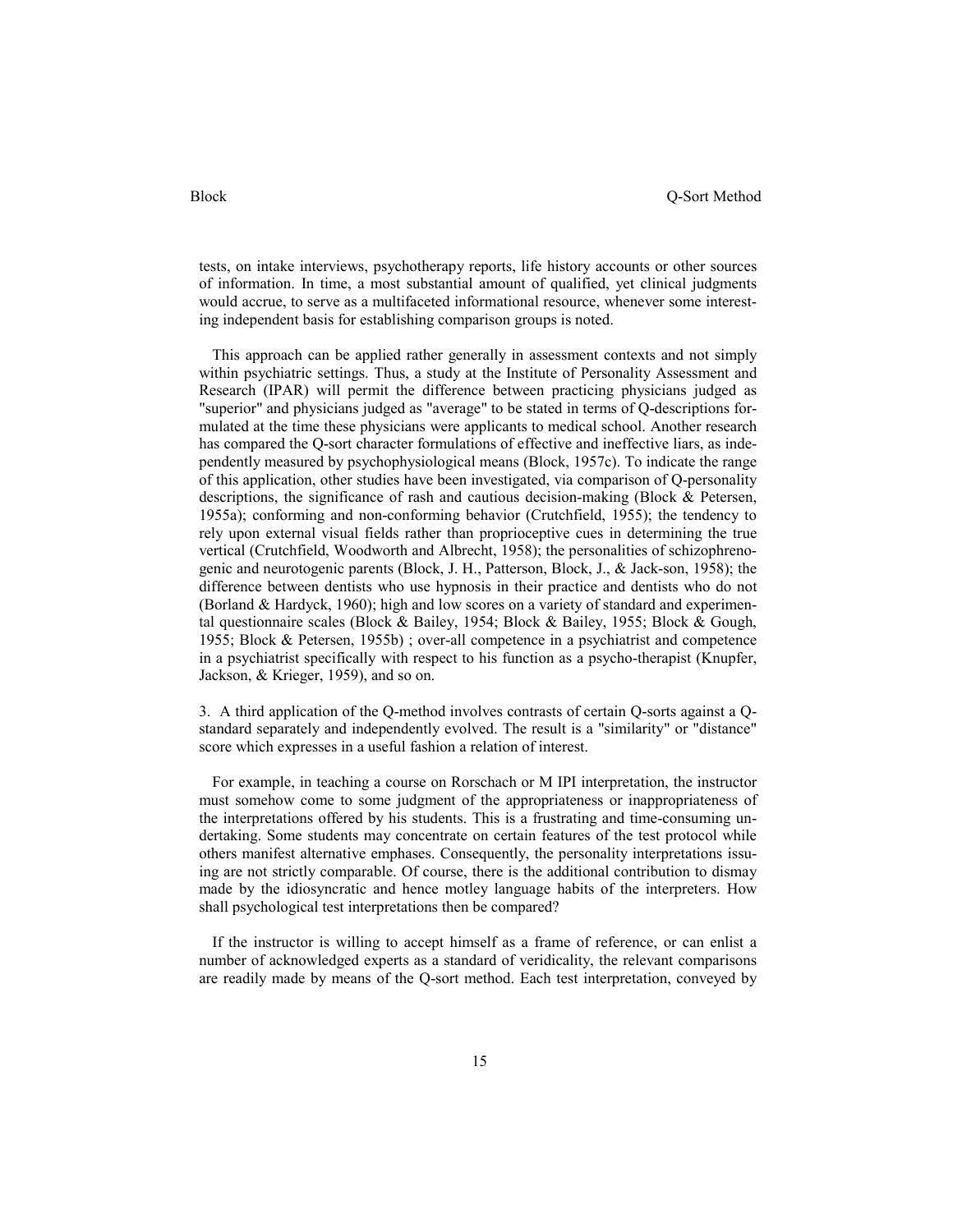means of the Q-language, is evaluated against this criterion of "truth," which is also expressed in Q-terms. The index of equivalence thus achieved is a convenient summary expression of the congruence of the compared interpretations.

This kind of application-relating an obtained Q-sort to a criterion formulated in the Qlanguage-is a highly versatile one. Approachable by this means are such questions as, Are mothers of schizophrenic children like the schizophrenic mother hypothesized in the psychiatric literature? (Block, J. H., Patterson, Block, J., & Jackson, 1958); Can diagnosis of psychiatric patients be done mechanically but configurationally? (Halbower, 1955; Meehl, 1956; Enright, 1959); Can subjects be evaluated retrospectively on dimensions or with reference to constructs not anticipated at the time of original data collection? (Block, 1957a); Do individuals scoring highly on an inventory measure of authoritarianism prove to have the personality structure pro-posed and delineated in The Authoritarian Personality?2 Other research questions having to do with the similarity or difference of actual individuals to specified "scoring keys" can of course be generated at length.

4. Our final exemplification of a Q-application deals with the brambly problem of typology. Whether we will or not, psychologists think in typological terms, if only because of the abstractional convenience the notion of types provides. There are "bright" people and "stupid" people; "repressers" and "intellectualizers"; "introverts" and "extroverts"; "achievers" and "affiliators." Indeed, in a very genuine sense, the clinical emphasis on "the uniqueness of the individual" asserts that every person is a type unto himself.

Now, the implications of the typological point of view are not immediately obvious, as Cattell has pointed out (Cattell, 1952). The fundamental issue appears to be whether a type concept represents simply a language or communication convenience or whether it represents genuine divergencies in the psychological organization characterizing certain kinds of individuals (Block, 1955b). If "types" in this latter sense of the term exist, then this fact must be recognized and respected for the psychological laws that characterize one type of personality may be quite different from the psychological laws that characterize another type. Cronbach has expressed this point well: "nonchance relations cannot be perceived when fundamentally different organisms are shuffled together in a sample" (1953, p. 388).

In large part, the issues here can be approached empirically, to see whether a genuine typology is in fact present in a given data-matrix. For the present, we simply call attention to the extreme convenience of Q-data for research on issues in this domain. One can ask such questions as, Are creative individuals typologically uniform or are they as diverse in their personalities as a sample of highly intelligent but not expressly creative individuals? The studies presently underway at the University of California's Institute of Personality Assessment and Research will provide data on this and related questions. Have psychiatrists in their theorizing on parental determinants of schizophrenia come to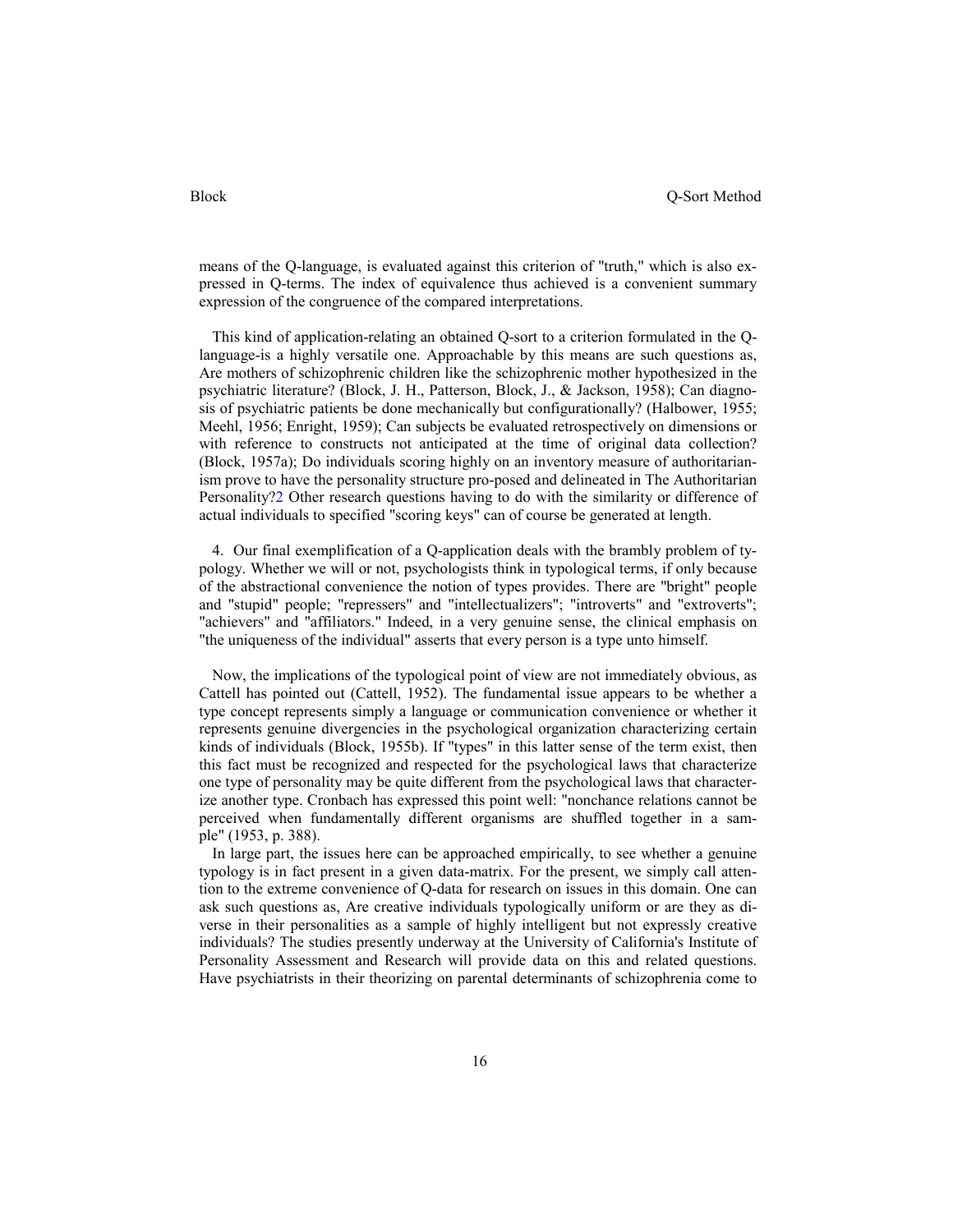some agreement or is there a fundamental difference among them in the views held? (Jack-son, Block, J., Block, J. H., & Patterson, 1958); What are the fundamental types of patients coming to a particular out-patient clinic or to a particular psychiatric hospital? (Monro, 1955); and so on.

Having identified the homogeneous subgroups within a larger sample, it then becomes feasible to study the independent correlates of subgroup membership or the relationship among variables as a function of subgroup. For example, do individuals who as adults have rather similar personalities evolve from similar child-rearing contexts? (Dalabay,1960) ; Is the relationship between inability to delay gratification on the one hand and introspectiveness and fantasy capacity on the other a function of the subsample being considered or is the relationship consistent over various subgroups.3

### TWO ILLUSTRATIONS OF THE CQ-METHOD APPLIED

In the preceding section, some possibilities for applying the Q-sort procedure have been mentioned but still in highly general, allusive terms. Here we offer in more detail two illustrations of how the proposed standard language brings about in a useful way the comparability of formulations we seek and provides re-search data otherwise unattainable.

The first illustration compares a personality formulation offered via the CQ-method with a personality formulation offered when no restriction is set upon the way the description is to be ex-pressed. So that the reader can bring his own knowledge and perspectives into play in evaluating the relative merits and deficiencies of the two descriptions, it is convenient to use a concept rather than an actual person as a "subject. " For this reason, we study the case of "the optimally adjusted person."

The second illustration compares the CQ-sort descriptions of creative women mathematicians with the CQ-descriptions of women mathematicians not deemed creative. The Q-descriptions, of course, were formulated independently of knowledge of the mathematical creativity of these professional mathematicians and so the discriminating items are of substantive as well as demonstrational interest.

### The Case of "the Optimally Adjusted Person"

In quite another connection, several advanced graduate students in psychology were asked to compose 200 word essays on the nature of "the optimally adjusted personality." Following this exercise, each student again expressed a description of the optimal individual but this time by means of a sorting of the elements of the CQ-language. About 15 or 20 minutes was required for the second description, appreciably less time than was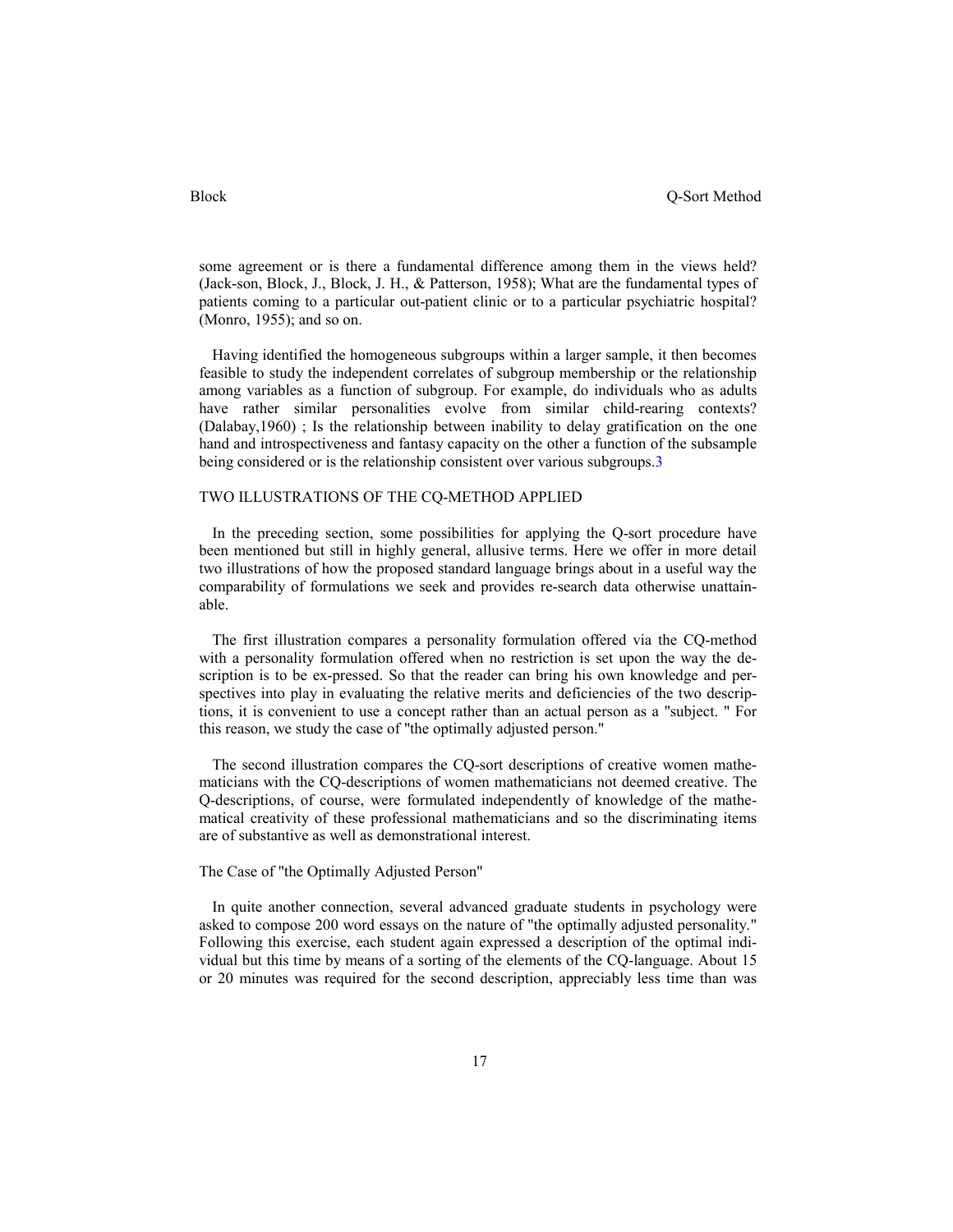required for the essays. It is informative to contrast here a pair of these descriptions.

Student G, in writing his essay, had this to say:

"The concept of the optimally adjusted person may be thought of as an abstraction parallel to a statistical abstraction, such as a mean, or correlation coefficient. Alternatively, the concept of the optimally adjusted person can be considered as a composite analogous to the image resulting from superimposing many photo-negatives of an object photographed from different perspectives. Viewed from either of these alternatives, it is not surprising to find that no one individual corresponds perfectly with the concept.

"First of all, the optimally adjusted person may be characterized by having a heightened tolerance for dissonance (Festinger). Stated simply, this means that lie can be comfortable in situations that others would attempt to avoid. Within himself he may sense certain unresolved conflicts and seeming inconsistencies, but he is at ease with this kind of dissonance. In fact, he is more often fascinated than perplexed by these inconsistencies both in himself and others.

"A great deal of this tolerance stems from a perception and appreciation of the relativity concept, especially the relativity of social behavior. He is a master of "role playing." Often he performs the conventional and socially expected in a "tongue-in-cheek" manner. However, he would never deliberately disturb others by flouting convention. This does not imply that the optimally adjusted person lacks a sense of commitment. On the contrary, his commitments are strongly reinforced by rational considerations.

"In his social relations with others, the optimally adjusted per-son selects his friends with care. He is more concerned with quality than quantity. He is generally friendly and outgoing with people but he does not strive to please everyone. He is no "back-slapper" or "glad-hander." To many, his seeming casualness is often misinterpreted as aloofness.

"Intellectually, the optimally adjusted person is above average. In his field of concentration he is more the generalist rather than the specialist. His interests are broad and he has contact with many aspects of experience. In fact, many of these interests may appear "off-beat" to some but to him they have value and meaning. This does not imply that he glorifies the esoteric; lie merely pursues those lines of interest that are most congruent to him.

"Rather than being religious in the conventional sense of the word, the optimally adjusted person tends to be humanitarian in his outlook. Religion (either of the institutional variety or not) means doing something for others. He is not preoccupied by metaphysical dilemmas or verbal quibbles. He has a broad concern for others and continually searches for ways of realizing an inner need for compassion.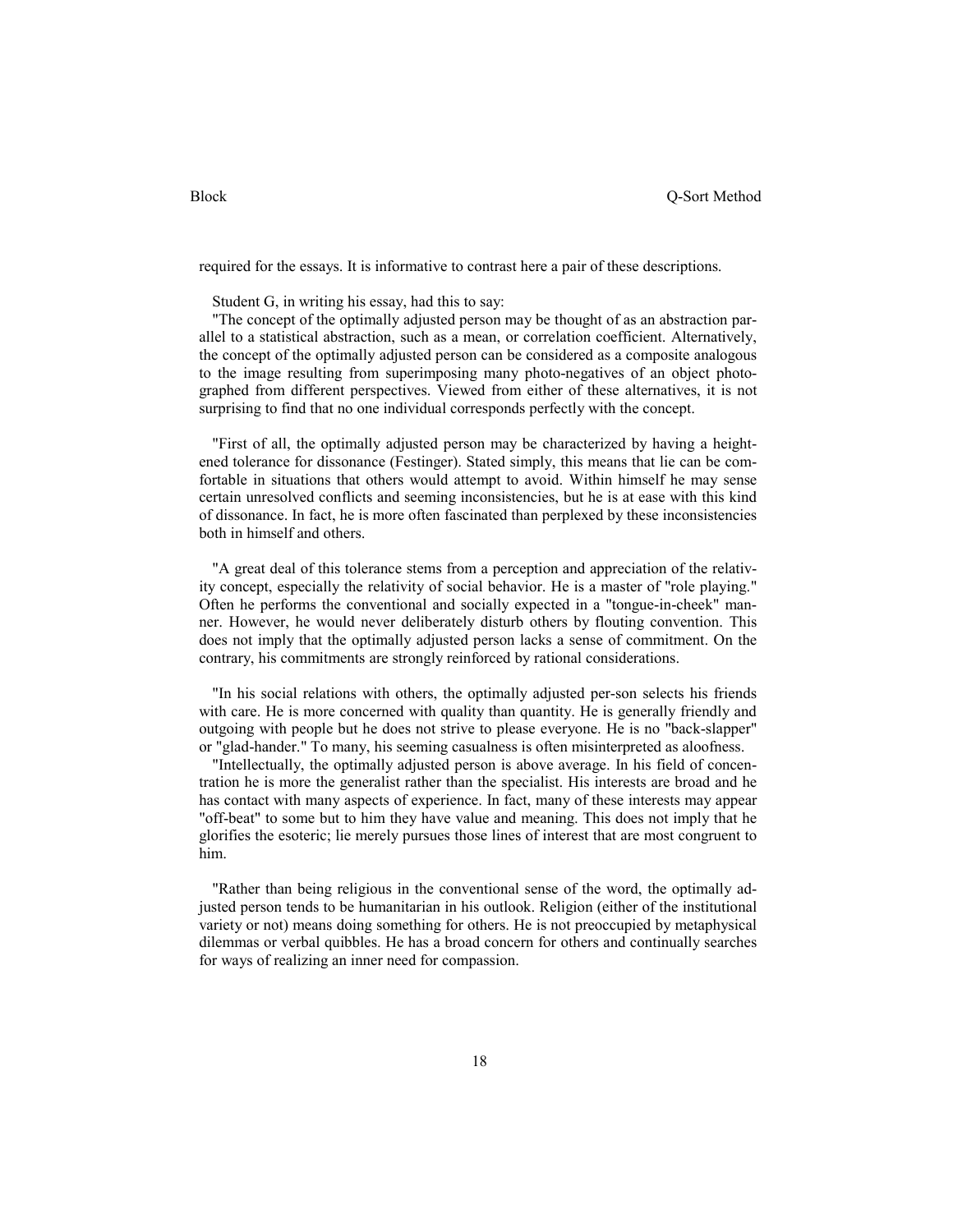"In conclusion, it appears that the concept of the optimally adjusted person expounded here is not at variance with the related concepts of the self-actualized individual (Maslow), the creative personality (Ghiselin, Vinacke), or the fully functioning personality (Hayakawa). In the last analysis, all of these concepts may be synonymous for a common personality structure."

Student N, in her essay on psychological optimality, said:

"An optimally adjusted person is one who has an understanding and acceptance of self and society both with their limitations and strengths. This acceptance is not a passive submission to limitations that could be overcome but an insight that distinguishes evitable and inevitable ones. He is relatively free of defenses and compulsions and as such is also free to enjoy the utilization of his energies, which gives him a feeling of self fulfillment, enriches his environment and helps overcome avoidable limitations. He does not resort to work as a means of escape nor are his energies paralyzed leading him to inactive means of es-cape. He is free from inner compulsions and excessive need for outer controls. He is not embarrassed to conform nor afraid to differ. He can accept criticism and appreciation and is also objective in his evaluation of others.

"He is not free from problems because he is actively engaged in life. He recognizes problems and tries to understand theirs. He has developed independent skills but does not find it difficult to seek help when needed. He enjoys working alone and does not find it difficult to work with others. He can play the role of receiver and giver comfortably. He accepts his role as an individual in an interdependent society.

"When differences exist between his conception of his role (age and sex role) and that defined by society he has an understanding of the differences and their reasons and he is not afraid to differ within reasonable limits and still maintains an acceptance from society because he can communicate with them. When differences are greater he moves toward the direction of bringing changes in society. When there is lack of clear definition or a variety of ways of finding a role, he does not feel lost and shows sufficient self insight and flexibility to work out the role best suited to his abilities. There is not a big gap between his level of aspiration and his abilities. His controls are internalized providing a relatively consistent value system that is not too restrictive for spontaneity nor too loose for organization and control."

Each of the preceding brief statements represents a considered effort to characterize the concept of optimal adjustment. These formulations read well and possess an intrinsic interest. But how do they compare? The first essay emphasizes such attributes as "tolerance for dissonance," "role-playing (ability)," "a sense of commitment," breadth of interest, and "humanitarianism." The second essay describes optimal adjustment in terms of freedom "from inner compulsions and excessive need for outer controls," the ability "to ac-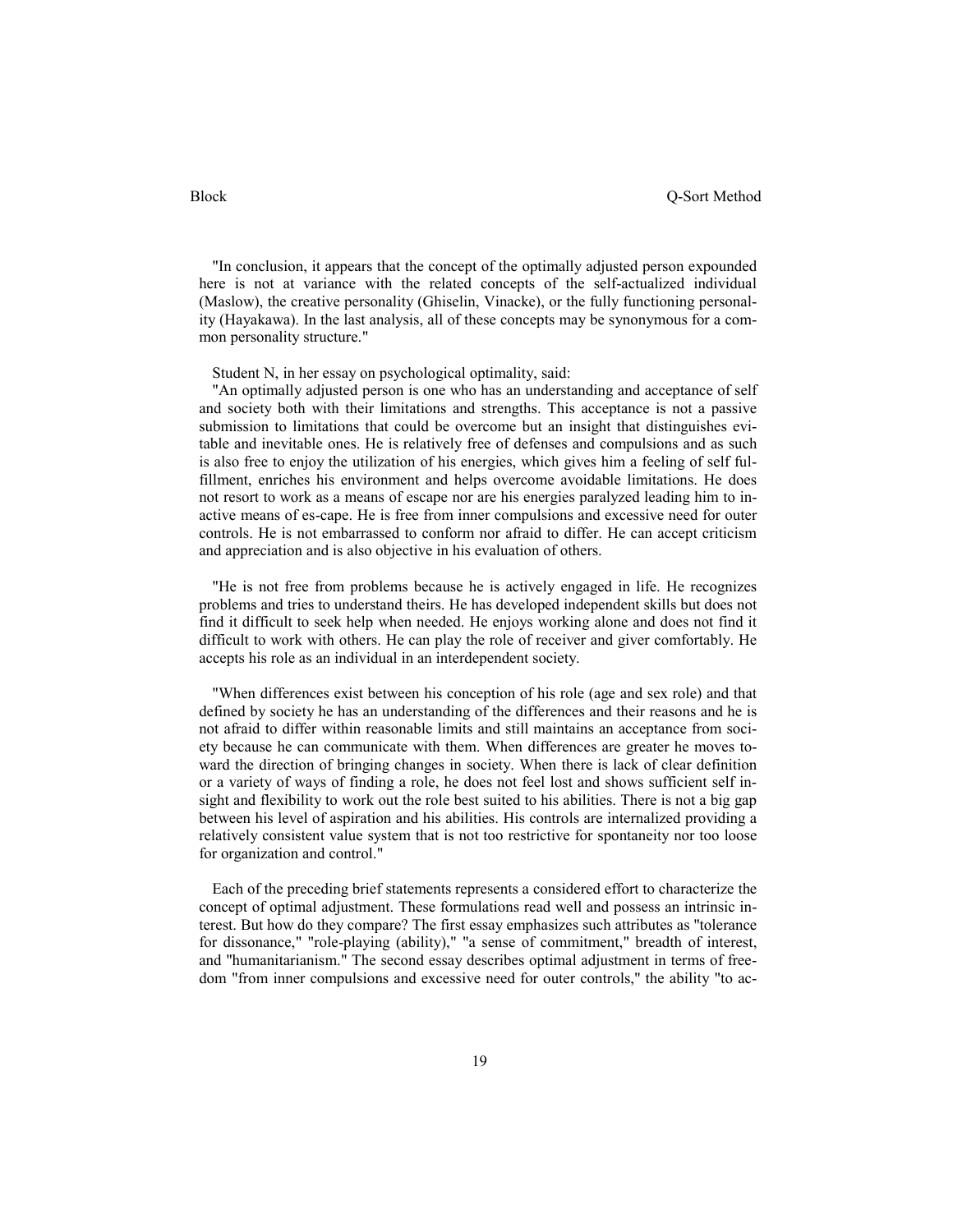cept criticism and appreciation" and "also [be] objective in evaluation of others." Do we have an equivalence in evaluations here? And how shall we know?

The ambiguity in evaluating these formulations comes from two sources. The first is the inevitable circumstance that essayists have personal styles of expression and, consequently, create a translation problem for a would-be interpreter. The second (and not less important) contribution to ambiguity comes be-cause the essayists do not focus their perceptions upon the same set of attributes in describing their "subject." The first writer says nothing in regard to, for example, the ability to accept criticism, a quality stressed by the second writer. Conversely, one can only guess as to the second essayist's views on the place of "tolerance for dissonance" in her conception of the optimally adjusted person. Yet, intuitively, there does appear to be more than a little congruence between the two characterizations we have just quoted. Consider now how this same description problem is treated by the Q-procedure.

The 26 most salient items in Student G's formulation of the optimally adjusted person are listed in Table 2. Also to be read from this table are the 26 most salient items as evaluated by Student N. For reasons of brevity, the order of the remaining 74 items in each description is not given.

As can be seen from the table, both essayists have now spoken in the same terms and with respect to the same set of dimensions. It is apparent that the comparison task at this point is easy and straightforward. Various methods of comparison are available. If one seeks a summary expression of the extent of over-all agreement between two descriptions, a correlation coefficient is a useful index. In the present instance, the correlation between the Q-descriptions of the two descriptions is .77, indicating appreciable convergence in their conceptualizations of optimal adjustment.

Content-wise, both judges agree that the optimally adjusted person is warm, productive, insightful, ethically consistent, perceptive, and candid. The definition, at its negative end, excludes such attributes as hostility, anxiety, fearfulness, pervasive guilt feelings, distrust, self-pity, and the use of repressive mechanisms. These items (and others not listed in Table 2) constitute the core of agreement. There are some instructive differences though, also, between the two conceptions. Student G places more value on such attributes as intelligence, esthetic reactivity and autonomy than does Student N. Student N, on the other hand, emphasizes heterosexuality, appropriateness and a lack of projectivity more than does Student G. Other differences exist but these few perhaps can indicate the different flavors of the alternative conceptualizations.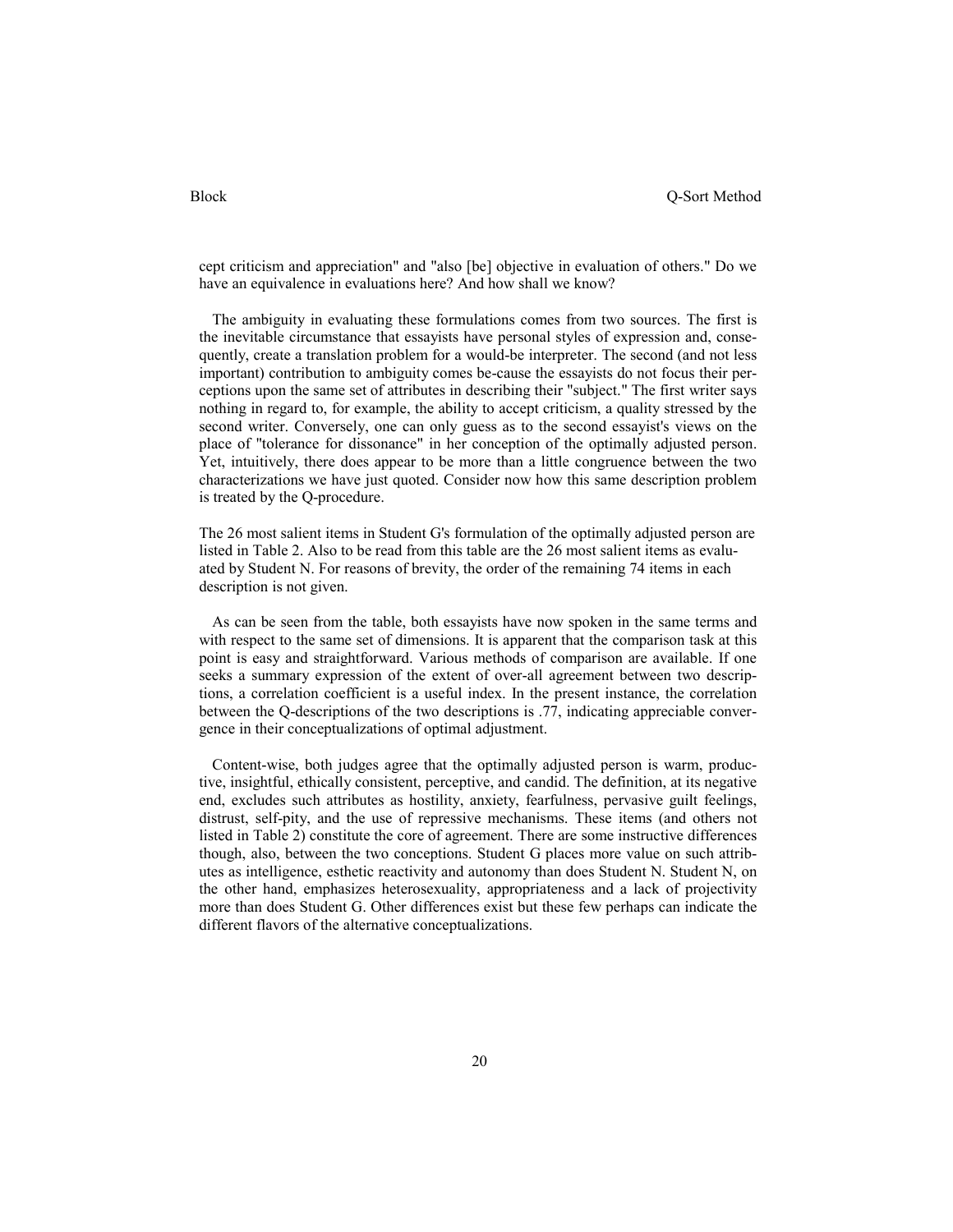### **TABLE 2 CQ-ITEMS FALLING IN THE HIGHEST TWO AND LOWEST TWO CATEGORIES FOR STUDENT G AND STUDENT N**

- (3) Has a wide range of interests
- (35) Has warmth; has the capacity for close relationships; compassionate.
- (51) Genuinely values intellectual and cognitive matters.
- (64) Is socially perceptive of a wide range of interpersonal cues.
- (96) Values own independence and autonomy.
- (17) Behaves in a sympathetic or considerate manner.
- (26) Is productive; gets things done.
- (60) Has insight into own motives and behavior.
- (66) Enjoys esthetic impressions; is esthetically reactive.
- (70) Behaves in an ethically consistent manner; is consistent with own personal standards.
- (71) Has high aspiration level for self.
- (77) Appears straightforward, forthright, candid in dealings with others.
- (83) Able to see to the heart of important problems.
- (23) Extrapunitive; tends to transfer or project blame.
- (30) Gives up and withdraws where possible in face of frustration and adversity.
- (40) Is vulnerable to real or fancied threat, generally fearful. (45) Has a brittle egodefense system; has a small reserve of integration; would be disorganized or maladaptive under stress or trauma.
- (45) Has a brittle ego-defense system; has a small reserve of integration; would be disorganized or maladaptive under stress or trauma.
- (49) Is basically distrustful of people; questions their motivations.
- (61) Creates and exploits dependency in people.
- (78) Feels cheated and victimized by life; selfpitying.
- (86) Handles anxiety and conflicts by in effect refusing to recognize their presence; repressive tendencies.
- (10) Anxiety and tension find outlet in bodily symptoms.
- (38) Has hostility toward others.
- (47) Has a readiness to feel guilty.
- (59) Is concerned with own body and the adequacy of its physiological functioning.
- (73) Tends to perceive many different contexts in sexual terms; eroticizes situations.

### Student G Student N Student N

- (26) Is productive; gets things done.
- (28) Tends to arouse liking and acceptance in people.
- (60) Has insight into own motives and behavior.
- (70) Behaves in an ethically consistent manner; is consistent with own personal standards.
- (75) Has a clear-cut, internally consistent personality.
- (2) Is a genuinely dependable and responsible person.
- (32) Seems to be aware of the impression he makes on others.
- (33) Is calm, relaxed in manner.
- (35) Has warmth; has the capacity for close relationships; compassionate.
- (64) Is socially perceptive of a wide range of interpersonal cues.
- (77) Appears straightforward, forthright, candid in dealing with others.
- (80) Interested in members of the opposite sex.
- (93) Behaves in a masculine (feminine) style and manner.
- (10) Anxiety and tension find outlet in bodily symptoms.
- (12) Tends to be self-defensive.
- (25) Tends toward over-control of needs and impulses; binds tensions excessively; delays gratification unnecessarily,.
- (34) Over-reactive in minor frustrations; irritable.
- (42) Reluctant to commit self to any definite course of action; tends to delay or avoid action
- (45) Has a brittle ego-defense system; has a small reserve of integration; would be disorganized or maladaptive under stress or trauma.
- (68) Is basically anxious.
- (78) Feels cheated and victimized by life; selfpitying.
- (38) Has hostility toward others.
- (40) Is vulnerable to real or fancied threat, generally fearful.
- (47) Has a readiness to feel guilty.
- (49) Is basically distrustful of people in general; questions their motives.
- (86) Handles anxiety and conflicts by, in effect, refusing to recognize their presence; repressive or dissociative tendencies.

Q-Category Most Characteristic (5 items)

Q-Category Quite Characteristic (8 items)

Q-Category Quite Uncharacteristic (8 items)

Q-Category Most Uncharacteristic (5 items)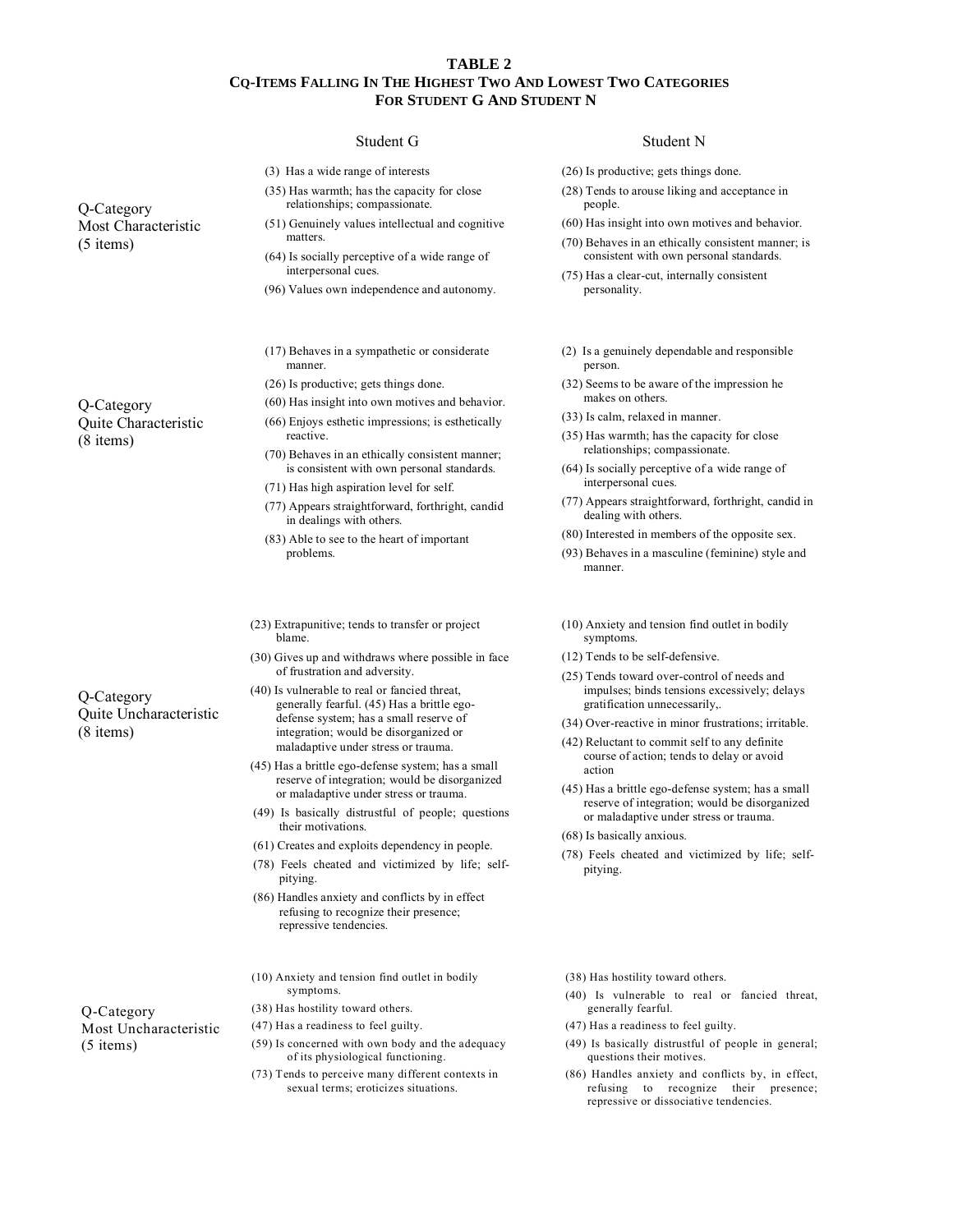With the essays, one could only attempt to sense the nature of the equivalence between descriptions, and any opinion as to areas or extent of agreement was open to alternative interpretations. The CQ-procedure, however, as just exemplified, permits the job of comparison to be done objectively and, it is suggested, relevantly. By requiring each judge to attend to the complete range of attributes included in the language, the dangers of differential focusing are avoided. Certainly, these Q-descriptions are not so appealing to read as descriptions expressed in the less circumscribed essay form. But where previously comparisons were not directly and unequivocally possible, the Q-procedure makes them available-a most important achievement.

There remains the question of whether this accomplishment has not been achieved at excessive cost. Perhaps the objectification of comparisons is no more than that. If by this effort at objectivity we have achieved asepsis but lost relevance, then of course we are defeated by our victory. The reader can form his own impressions as to whether, in the example above, the essays or the Q-descriptions are most informative and precise in conveying the conceptions held by the individuals involved. In the later chapters, it may be noted that this question-of the balance between the costs and the gains accruing from the Q-method-is referred to often. We have been sensitive to this issue throughout the evolvement of the California Q-set and more than a little, have shaped our procedure accordingly. The ultimate judgment on this matter, of course, must come out of the crucible of empiricism.

Creativity in Women Mathematicians as Specified by the CQ-Set As a second way of conveying concretely the CQ-method and its capabilities, we cite some results from the ongoing creativity research at IPAR, one part of which has focused upon creativity in women and, in particular, in women mathematicians.4

A highly selected sample of 40 women mathematicians was intensively assessed at IPAR by a staff of psychologists. The procedures experienced by the women were comprehensive in scope and included a variety of perceptual-cognitive and experimental procedures, a battery of standard psychological tests, and some specially designed interpersonal situations (e.g., charades, group discussions, interviews). Each member of the psychological staff, at the end of the assessment, described each woman mathematician by means of the CQ-set. The several CQ-descriptions for each subject were then averaged to provide one consensus-based description for each woman.

Independently, and by a panel of mathematicians, each of the subjects previously had been carefully rated on a continuum of mathematical creativity. It is most important to note that none of the assessing psychologists had information as to the judged mathematical creativity of the subjects nor did any of the psychologists possess the personal mathematical competence to infer the subject's probable creativity rating.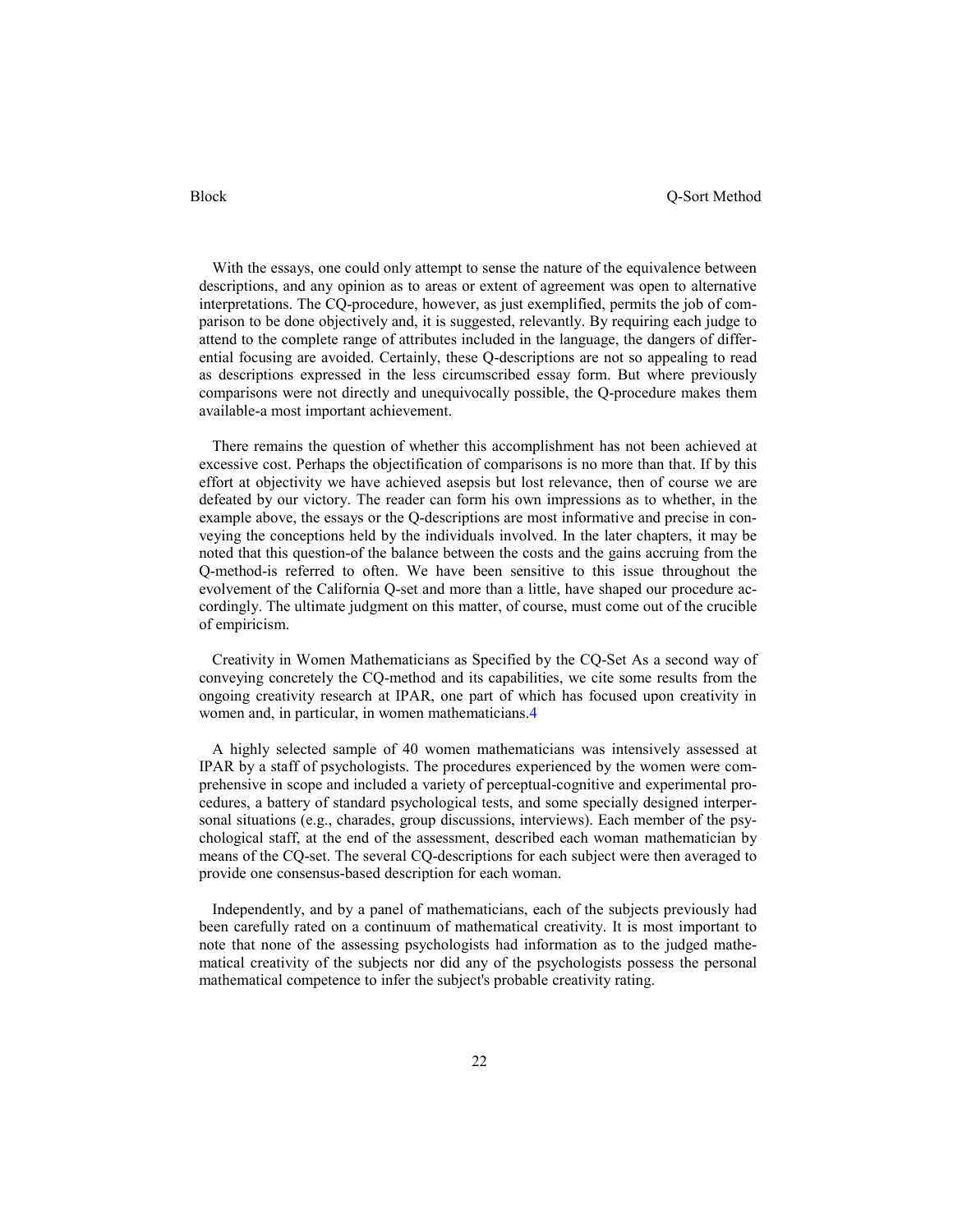The 40 scores for each CQ-item were then correlated with the independently derived ratings of creativity. Table 3 reports the Q-items significantly related to this criterion.

### **TABLE 3 CQ-ITEMS SIGNIFICANTLY CORRELATED WITH CREATIVITY IN WOMEN MATHEMATICIANS**

*Positively Correlated:* 

- Item 39. Thinks and associates to ideas in unusual ways; has unconventional thought processes. (.64)
- Item 57. Is an interesting, arresting person. (.55)
- Item 62. Tends to be rebellious and non-conforming. (.51)
- Item 51. Genuinely values intellectual and cognitive matters. (.49)
- Item 8. Appears to have a high degree of intellectual capacity. (.46) Item 99. Is selfdramatizing; histrionic. (.42)
- Item 82. Has fluctuating moods. (.40)
- Item 1. Is critical, skeptical, not easily impressed. (.38)
- Item 94. Expresses hostile feelings directly. (.36)
- Item 53. Various needs tend toward relatively direct and uncontrolled expression; unable to delay gratification. (.35)
- Item 46. Engages in personal fantasy and daydreams, fictional speculations. (.34) Item 50. Is unpredictable and changeable in behavior and attitudes. (.31)
- Item 65. Characteristically pushes and tries to stretch limits; sees what he can get away with. (.30)

*Negatively Correlated:* 

- Item 63. Judges self and others in conventional terms like "popularity, " "the correct" thing to do, social pressures, etc. (-.62)
- Item 2. Is a genuinely dependable and responsible person. (-.45) Item 17. Behaves in a sympathetic or considerate manner.  $(-.43)$
- Item 7. Favors conservative values in a variety of areas. (-.40)
- Item 41. Is moralistic. (-.40)
- Item 24. Prides self on being "objective, rational. (-.37)
- Item 9. Is uncomfortable with uncertainty and complexities. (-.35)
- Item 11. Is protective of those close to him. (-.35)
- Item 70. Behaves in an ethically consistent manner; is consistent with own personal standards. (-.33)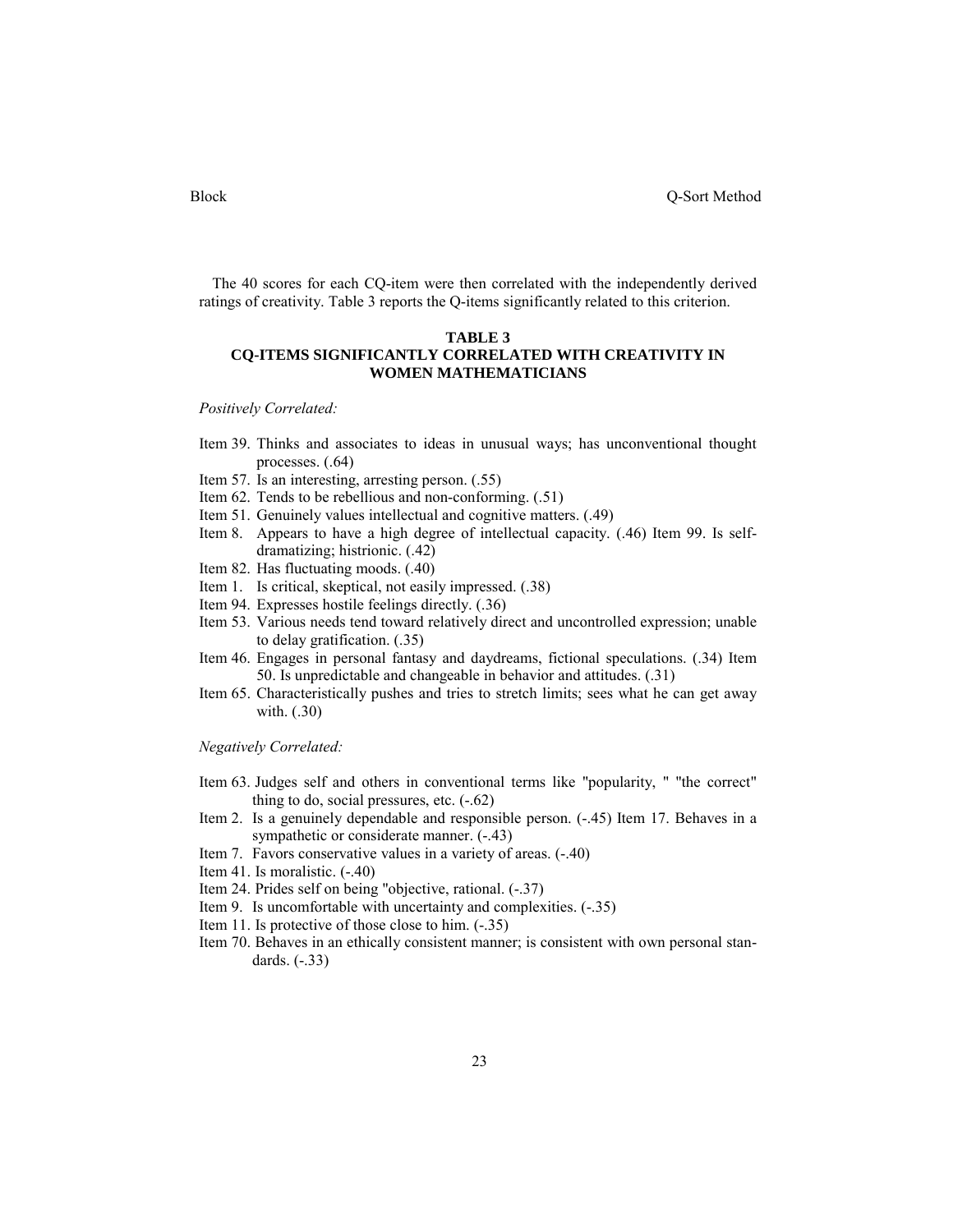These Q-results have appreciable intrinsic interest. Of the 100 items correlated with the criterion, 22 emerge as significant discriminators beyond the .05 level. The items positively correlated with creativity appear to describe an unusual, amoral, flamboyant person who, although impulsive and direct in her expression, is also moody and introverted. The items negatively correlated with creativity portray a very different kind of woman o n e tied to conventionality, to internalized moral standards and the safeguards these provide against impulse expression and the uncertainties in the world. Especially striking is the similarity of these descriptions to the CQ-descriptions previously reported by Barron (1957) in a comparison of original and unoriginal Air Force officers, where originality was defined very differently by objective test performance.

A full understanding of these and related results must await completion of the many comparisons yet required to close in on the essential nature of creativity in its general and particular aspects. The purpose of presenting these preliminary results at this time will have been served if the reader has gained some additional recognition of the convenience and fruitfulness of the CQ-method in a research setting.

### **Chapter II**

### **A PERSPECTIVE ON OBSERVER-EVALUATIONS OF PERSONALITY**

The Q-procedure may be viewed as essentially a kind of rating procedure, one means of quantifying observer-evaluations. Although over the years rating procedures have been tolerated as a way of expressing judgments, they have not enjoyed the best of reputations as a form of scientific data.

The aspersions that have been cast at methods of quantifying observer-evaluations are several and come from rather different segments of the psychological community. Three main lines of criticism have appeared. First, it has been said that observer-evaluations are not important stuff for the science of personality. The reason presumably is, that the "instrument" of observation here is a human being and a properly operational science does not (or should not) let an individual serve in this capacity. According to this view, it would be far better to measure personality by some test or inventory.

A second criticism is perhaps only an extension of the first. Even if the observer could be permitted to serve as an instrument, the problem of the reproducibility of the data so gathered would then arise. The logic of science requires reproducible, intersubjective data, data which are not dependent upon a particular individual for their collection. But is it not so that observers or judges vary significantly among themselves and hence cannot provide dependable, repeatable information?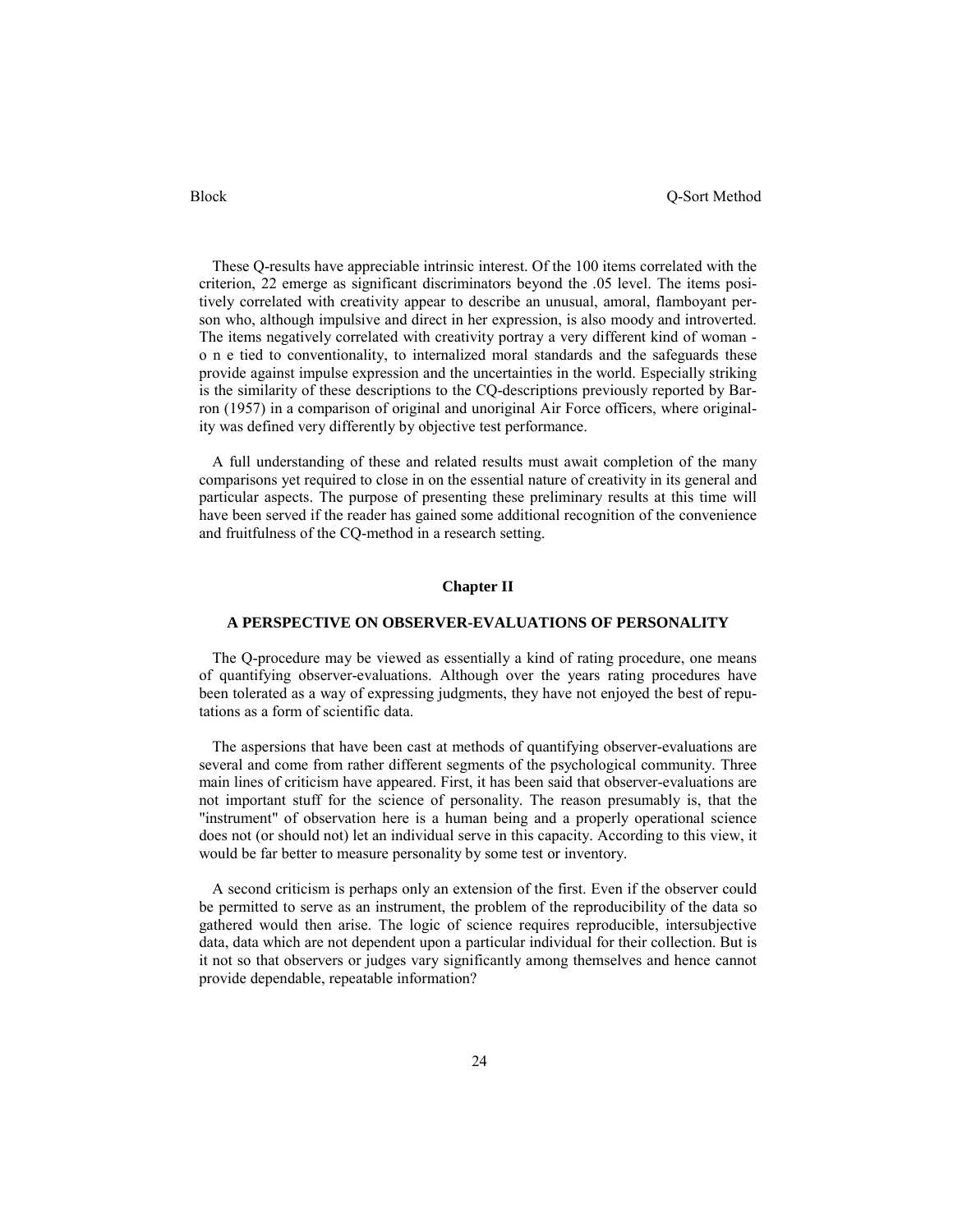The third kind of criticism leveled against the qualification of observations comes from quite a different source. Here the argument upholds the relevance of observer-evaluations per se but asserts that when the formalities of observer qualification are introduced, an injustice is done to the complexly arranged information held by the observer. Rating methods-at least the traditional rating methods-do not permit proper expression of the integrated personality formulations developed by a judge. An incisive perception may be crudely used by the arbitrary rating scheme, with a resulting loss of important information. And so from this side too comes a devaluing of efforts to quantify observerevaluations.

Sometimes, it would appear, this attitude against quantification fails to recognize that constraints are imposed by any effort at science. Such a position is effectively antiscientific for it makes a mystique out of mystery. Each inadequacy of science is relished and its successes discounted.

On the other hand, very much of the criticism of efforts to quantify observerevaluations has come from workers genuinely dedicated to the scientific study of personality. From them has come, as we shall see, a more valid criticism of usual methods of quantifying observer-evaluations.

Because the present monograph represents so heavy a commitment to the use of quantified evaluations by observers, it is in order to indicate why we believe them to be important and how we propose to meet the criticisms that have been offered. To this end, the present chapter has three concerns-first, it brings forward a justification of the use of observer-evaluations; second, it calls attention to a simple, effective and not new procedure by which observer-evaluations can escape the plague of subjectivity and unreproducibility; and third, it discusses the basis for the criticism that rating procedures tend to be artificial in crucial ways and are therefore inappropriate for their intended purpose. This last point, when elaborated, sets the stage for the Q-procedure as developed in this monograph.

### THE IMPORTANCE OF OBSERVER-EVALUATIONS

In the study of personality, evaluations by observers continue to be used. Why is this? One reason is that observations of personality represent a most convenient, most immediate kind of data to collect, and indeed are sometimes the only kind of data available to the investigator. Another reason is that for many purposes, where criteria-the behaviors we wish to predict-are complex in nature and predictors are poorly developed or only poorly understood, personality evaluations have proven to be the most valid predictors we possess (e.g., IIolt, 1958 Camp-bell & Fiske, 1959).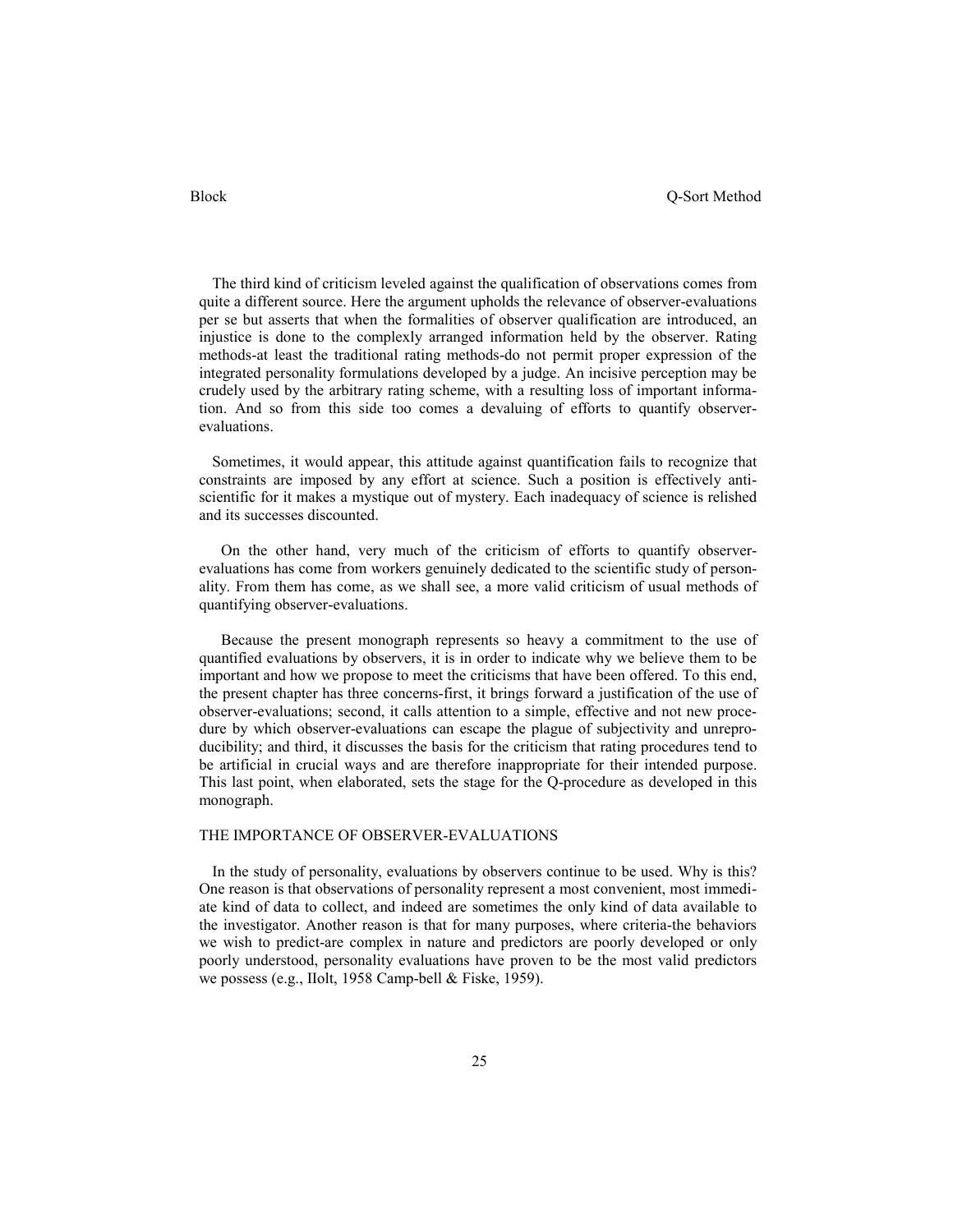Block Q-Sort Method

These justifications are valid and are perhaps sufficiently powerful support for the continued usage of observer-evaluations. But there is another quite basic reason-usually left implicit-why observer-evaluations remain so dominant a proccdurc in personality assessment. The reason, we would suggest, is because of the intrinsic persuasiveness or "face validity" observer- evaluations possess. The face validity of a procedure is a characteristic which may on occasion be misleading but also it is a property which in many circumstances is decisive. To understand why the compelling quality per se of observerevaluations is so respected, it is necessary to remark briefly on the perpetual difficulty facing operationally oriented researchers.

In setting up any operational psychological measure, there is the problem of assuring congruence between the objective index, as it will function, and the hypothetical variable or concept that index is designed to reflect. Ideally, the measure employed should be a suitable translation or manifestation of the concept or underlying variable the investigator is seeking to study. To the extent this ideal fails to be achieved, the resulting data possess only irrelevant or ambiguous meaning.

But how can we "know" that our measure is "in fact" a sufficient measure of the hypothetical dimension in which we are interested? The answer, briefly and unhappily, is that we cannot "know" or ever be certain. This is in the nature of things, or rather in the nature of theory and theory testing (cf. e.g., Cronbach & Meehl, 1955).

Absence of certainty however by no means requires an absence of likelihood. We begin tentatively but hope that a network of specifically sought empirical relationships will emerge that is coherent with the theoretical framework that prompted the search. If and when this eventuality develops, then, in a kind of reciprocal validation, we are supported both in our theory and in the operations we have employed to give flesh to our logical skeleton.

The foregoing is simply a re-statement of some elementary principles in the philosophy of science. Its pertinence here is to emphasize the obscurity of the situation existing at the beginning of this hypothesis-testing process, before the required "nomological net" has been established.

But how do we begin? At the initial stages of the development of measures, before a consistent, interlocking array of relation-ships has been found which can affirm our proposed interpretation of the measure, how can we justify our particular operations?

The second brief and unhappy answer is that in the beginning we have recourse only to persuasive argument and not to proof. The required congruence between construct and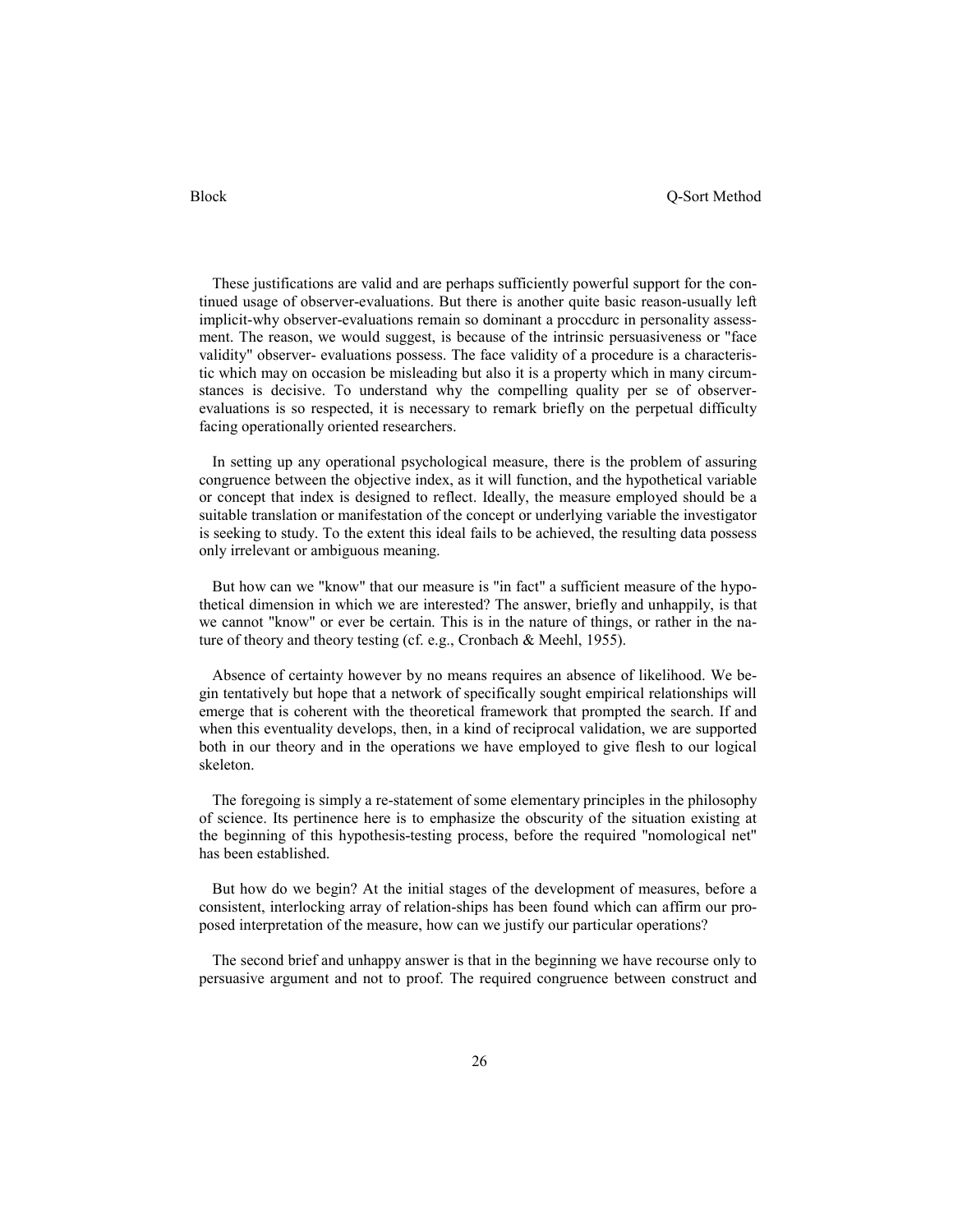index is achieved only by suggesting that congruence out of conviction that it is "appropriate" or "fruitful" to do so.

Our regress thus turns us to the question, How shall we evaluate the appropriateness or relative fruitfulness of a proposed measure? Here the answer is that, at the outset, the basis of the conviction that a measure or index is related to an underlying dimension is nothing more than and nothing less than the highly personal ground of "reasonableness" the ability to persuade oneself and one's scientific peers of the relevance of the operations for the construct under investigation. Initially, it is the researcher's private experience that provides the criterion or basis for hypothesizing a particular operation to be a sufficient translation or manifestation of the concept being considered. Hopefully, other knowledgeable individuals then will accept, at least tentatively, the use of the proposed operation. Only later, after much empiricism, can a "reasonable" measure take on an independent status.

Thus, it is "reasonable" to suggest heart rate variability as an index of underlying anxiety. It would be less "reasonable" to propose buttoning rate as an anxiety manifestation. Conservatism is more reasonably indexed by noting an individual's political party affiliation than it is by observing the color of the shoes he wears.

To return now to our particular context and the "face validity" of observer-evaluations, it is clear that evaluations by observers, when used as indices of personality status, appear to stand in rather direct and faithful correspondence with the observer's understanding of and beliefs about how his subject (patient, social object) is placed on the dimensions of interest. This is not to say that observers, as instruments of detection, are necessarily accurate or possess truth. The point is more that observers can deal directly with the variables chosen as fundamental. Their statements, viewed now as operational indices, are close to the dimensions or concepts hypothesized as significant.

By contrast, many certainly more objective personality measures seem distant from or only trivially related to the underlying variables of concern. This continuing contrast-as much a comment on the general status of personality measurement as it is on the convincingness of observer-evaluations-is perhaps the fundamental reason-why this ancient approach is still with us and still has a function to serve.

One can find in the literature measures of weight, height, attitude toward Germans, and attitude toward Chinese all employed as facets of the concept of "impulsivity" (Twain, 1957). The construct of "anxiety" is measured by the Taylor Manifest Anxiety scale in one study (Eriksen & Davids, 1955) and by a virtually equivalent scale, scored in a reversed direction, in another (Eriksen & Browne, 1956). The notion of "empathy" is objectified by a test which, among other exotica, asks its takers to estimate the circulation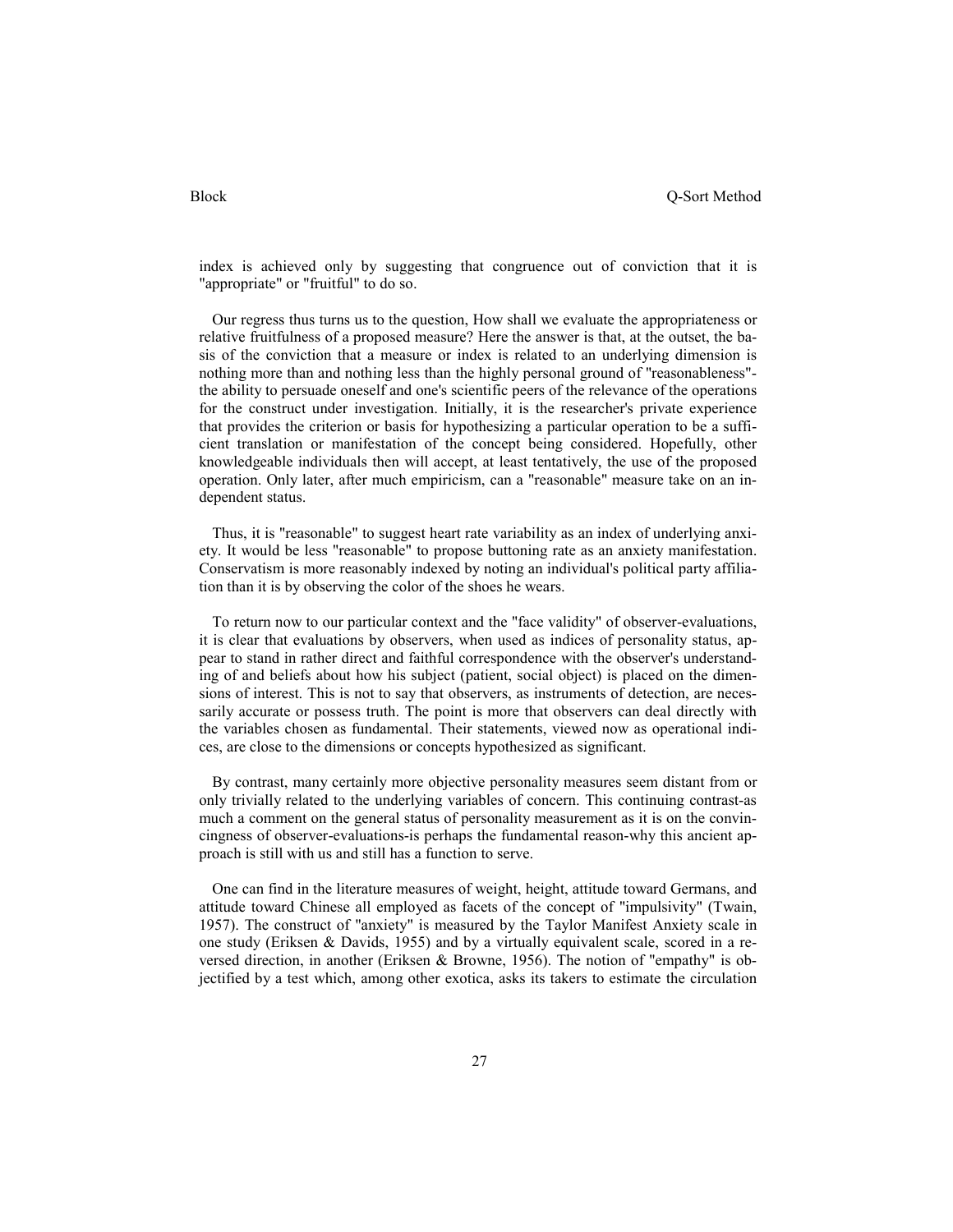of a number of American magazines, one of which has been defunct since the date of publication of the test (Kerr & Speroff, 1951). Admittedly, these are extreme in-stances and our intention is not to suggest that all "objective" ways of representing important psychological constructs involve such irrelevancies or contradictions. Rather, the implication we would draw from the susceptibility to absurdity of unthinking efforts at objectivity is that a collaborative, not competitive association between observer - evaluations and "observer - less" measures is required. Because of present limitations in the realm of objective personality measurement, a place still remains for observer-evaluations as the initial standard against which "observer-less" measures may be compared.

The dean of medical school, distressed at the burgeoning of medical selection devices all of marginal validity, once sharpened the point this way: Given the efficacy of contemporary psycho-logical tests and experiments, in choosing a mate would one be willing to trust this perhaps irreversible selection to the objective measures presently available or would a personal interview be desirable as well?

Certainly a great convenience would result from elimination of observer-evaluations. The burden of the present argument, however, is that such elimination is not possible or rather, not wise, until the special kind of contribution now offered only by observerevaluations is attained alternatively. For the present; rather than discard observerevaluations, it may be more productive to see if observer-evaluations can be employed in scientifically more appropriate ways.

### ACHIEVING REPRODUCIBILITY OF OBSERVER-EVALUATIONS

If observer-evaluations are to achieve usefulness as "measurements of behavior," two related requirements must be met. The observer-evaluations must not interact with or be dependent upon the idiosyncratic qualities of the observers providing the evaluations. That is, the judgments used should not be uniquely determined by the nature of the observers who just happen to be employed. In those circumstances where the professional observer is being employed as an "instrument" and the research focus is solely upon the qualities of the subject, this requirement has an obvious justification.5

The second requirement demanded of observer-evaluations is that the dimensions of evaluation be reliably indexed; the data so gathered should be substantial rather than whimsical. It must be possible to believe in the measure as a reliable concomitant of the subject's behavior and not as due to artifact or to highly special and not reproducible circumstances. Obviously, these requirements of independence and of reliability apply to any kind of measure proposed for scientific use.

Historically, observer-evaluations have been criticized as deficient with respect to both of these requirements. Sometimes, it has appeared that more of the judge is being ex-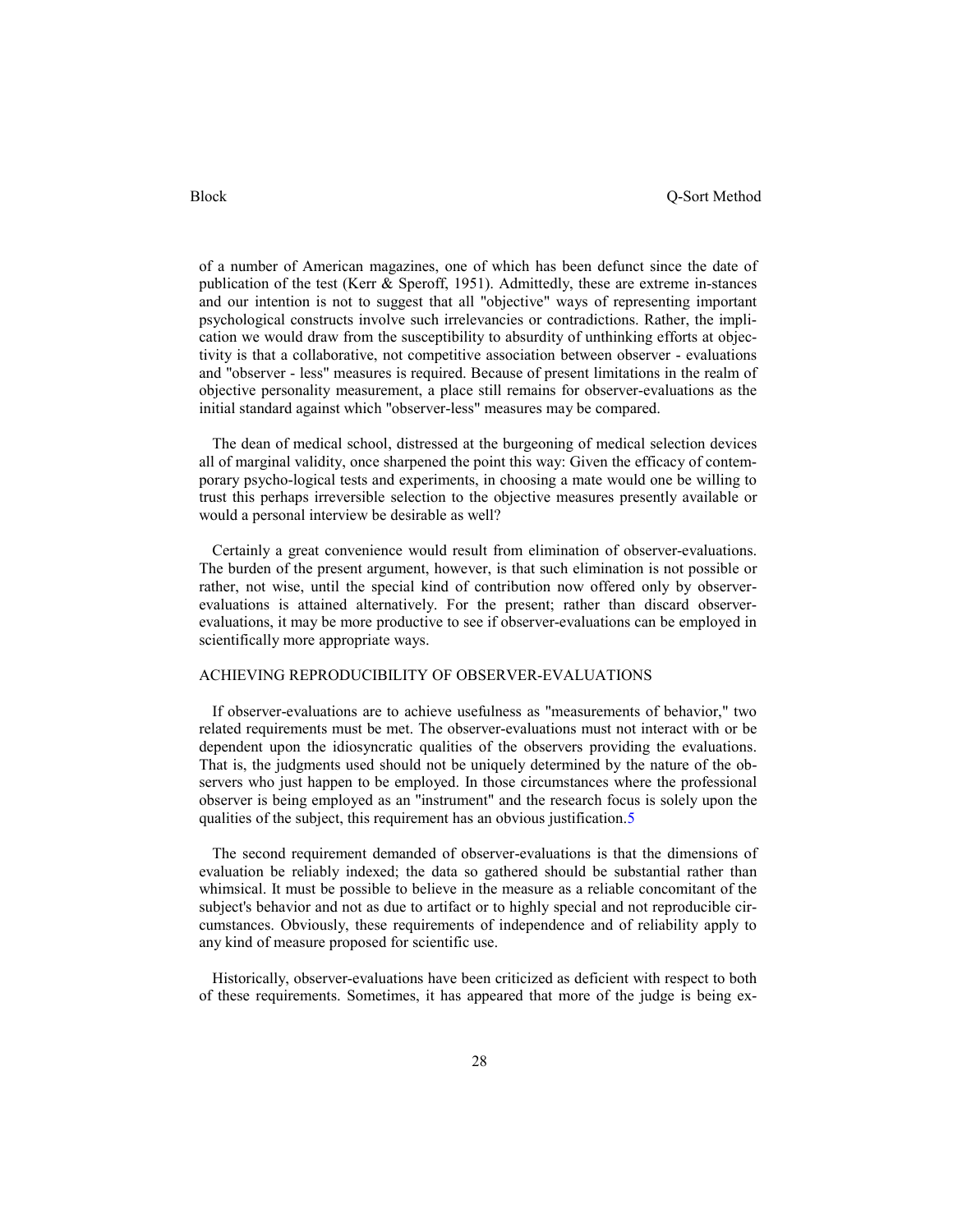pressed in the evaluation than of the subject. The reliability of observers (ex-pressed in terms of interjudge agreement) frequently has seemed distressingly low or when high, ascribable to naive collusion among the judges. As a result of these empirical disappointments. a reputation of infidelity has developed around observer-evaluations.

The basis, or rather, the necessity of this gloomy estimation of the capabilities of observer-evaluations may be questioned, how-ever. The fault with observer-evaluations appears to lie, not in the intrinsic validity of the data but rather in the way the data are subsequently processed. While observer-evaluations have sometimes flagrantly failed, they have worked extraordinarily well in assessment settings when they have met the methodological requirements of independence and reliability.

There exists a most simple and, it is suggested, effective way of achieving these twin goals. The technique advocated here is the expedient of gathering multiple but independent observer-evaluations and then taking the consensus of these several observers. This procedure is by no means new but it has been inconsistently applied and its basis and properties are improperly understood by many. Accordingly, it has suffered from both its supporters and from its detractors. Those favoring the technique have frequently misapplied or misinterpreted their results; those opposed to the procedure have been influential but have failed to acknowledge some brutely empirical findings and the larger implications of their antagonistic position. It is useful, then, to consider why we believe this method issues forth an objective, reliable-and appropriate-expression of observerevaluations. What is the logic underlying scores so derived? What are their properties?

First, we must note that it follows quite directly, from the stipulation that judgments be independent of the particular observer, that more than one observer must be employed.6 If the accusation of subjectivity is to be voided, solitary judges cannot be used and the idea of combining judgments is therefore a required one.

Required though it may be, many clinicians feel uneasy with the idea of combining judgments and there is more than a little tendency to reject the notion. Their countering argument is that separate analyses of individual judgments would reveal valid perceptions that are lost or otherwise diluted in the pooling procedure. Often, this argument against combining judgments is advanced rhetorically, with the implication that more information is to be gained by considering each observer in his vestal uniqueness rather than by mediocratizing him and his peers by combining all into a mean mean.

This argument raises both pragmatic and philosophical issues. The pragmatic question is, What is the liklihood that individualized analyses will provide more affirmative data? The question is responded to later in this section. The philosophical concern is, given that more positive results emerge from separate analyses of judges than from the analysis of a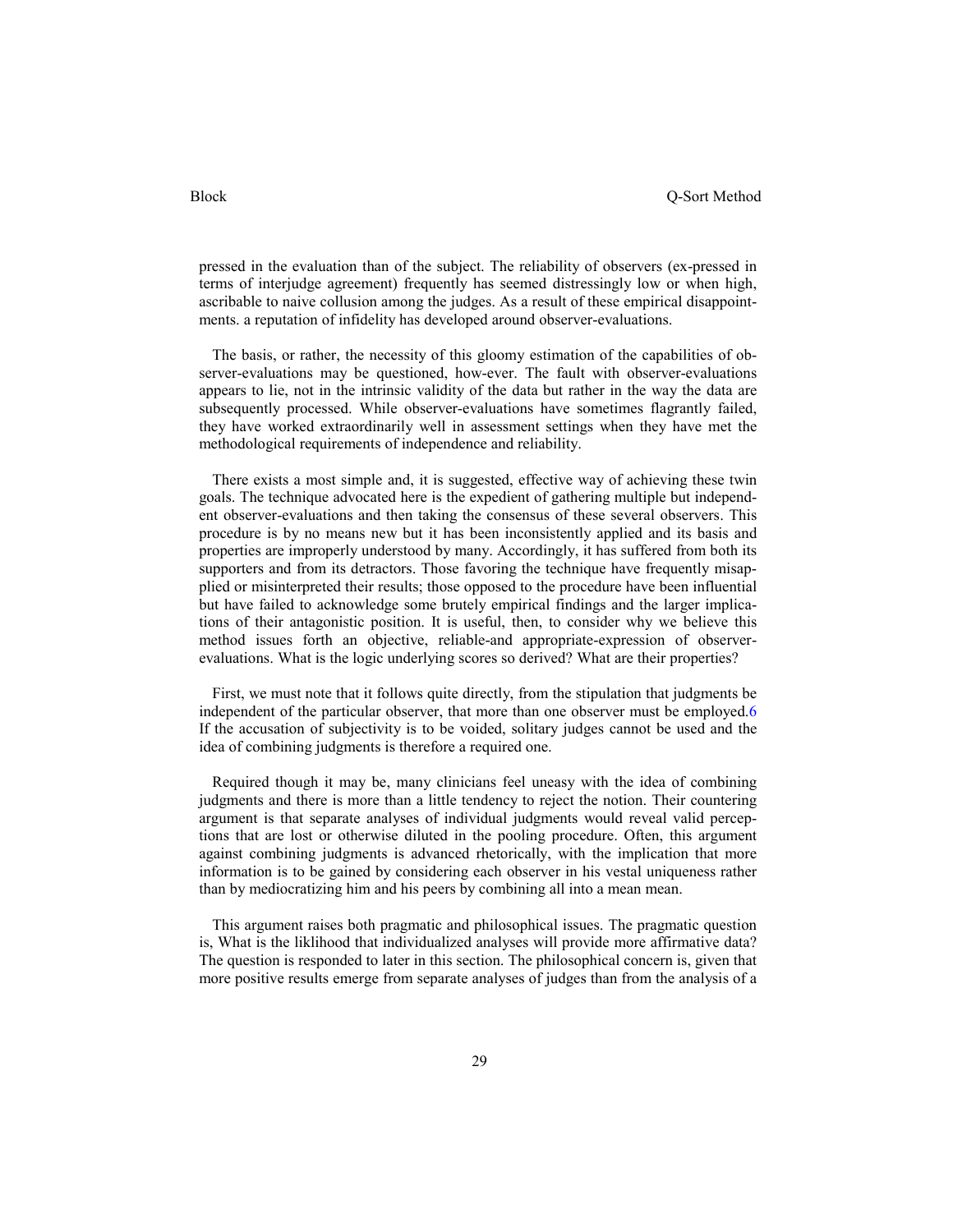group consensus, what does this mean and where do such findings leave us-or rather, take us? This is a point relating to the nature of science and its method. It is well to state some attitudes here for they have guided much of the presently reported work.

If, in fact rather than in speculation, one particular judge is significantly more sensitive than the consensus derived from all the judges, this finding would have to be respected and used. But, in and of itself, the phenomenon would have no meaning until investigated and its why and wherefores studied. The distinction important here (it is really a continuum) is that between prediction and understanding. The first is helpful in providing leads to, and checks of, the second. But they are not the same. For we can predict without understanding, and under-stand without being able to predict.

Ultimately, in the far reaches of knowledge, prediction and understanding merge and become indistinguishable. At the present time, their separation is easy-and necessary. If it is agreed that our scientific goal is understanding and not prediction per se, then it follows that where one must choose between the alternatives, research should be oriented toward a limited increase in understanding rather than a great increase in predictability.

It is generally agreed that science has a consensual basis. Al-though an idiosyncratic perception may be more acute, it is not really understood until something is known of the process by which this greater accuracy is achieved, even if the perception still cannot be duplicated. If the discrimination basis remains a personal, even magical thing, then it provides no stuff for science. The discriminations may be used for practical ends but they offer no further leads toward the understanding that would allow encompassing more general and more varied features of our world.

A unique acuity has importance for understanding only if we are motivated or able to analyze its basis. If the phenomenon, when it occurs, is not studied, it remains simply a curiosity piece and not a datum of science. It is by this reasoning that individual evaluations are rejected as instruments of research. As a basis for hypothesis and "discovery" (Reichenbach, 1951), solitary perceptions of course are irreplaceable. Their status is questioned, how-ever, when they are employed as sufficient data for proof or "justification."

If we are resigned, then, to the idea of combining judgments, how best may several evaluations be pooled so that the fairest representation of the subject's personality results? In one form or another, a whole host of methods have been addressed to this question for this is the familiar problem of how to form a composite judgment or group decision in the absence of a criterion (Dingman  $\&$  Guilford, 1954; Dunnette  $\&$  Hoggatt, 1957; Horst, 1936; Jones, 1957; Kemeny, 1959; Lawshe & Nagle, 1952; Spear-man, 1927; Wilks, 1938). 7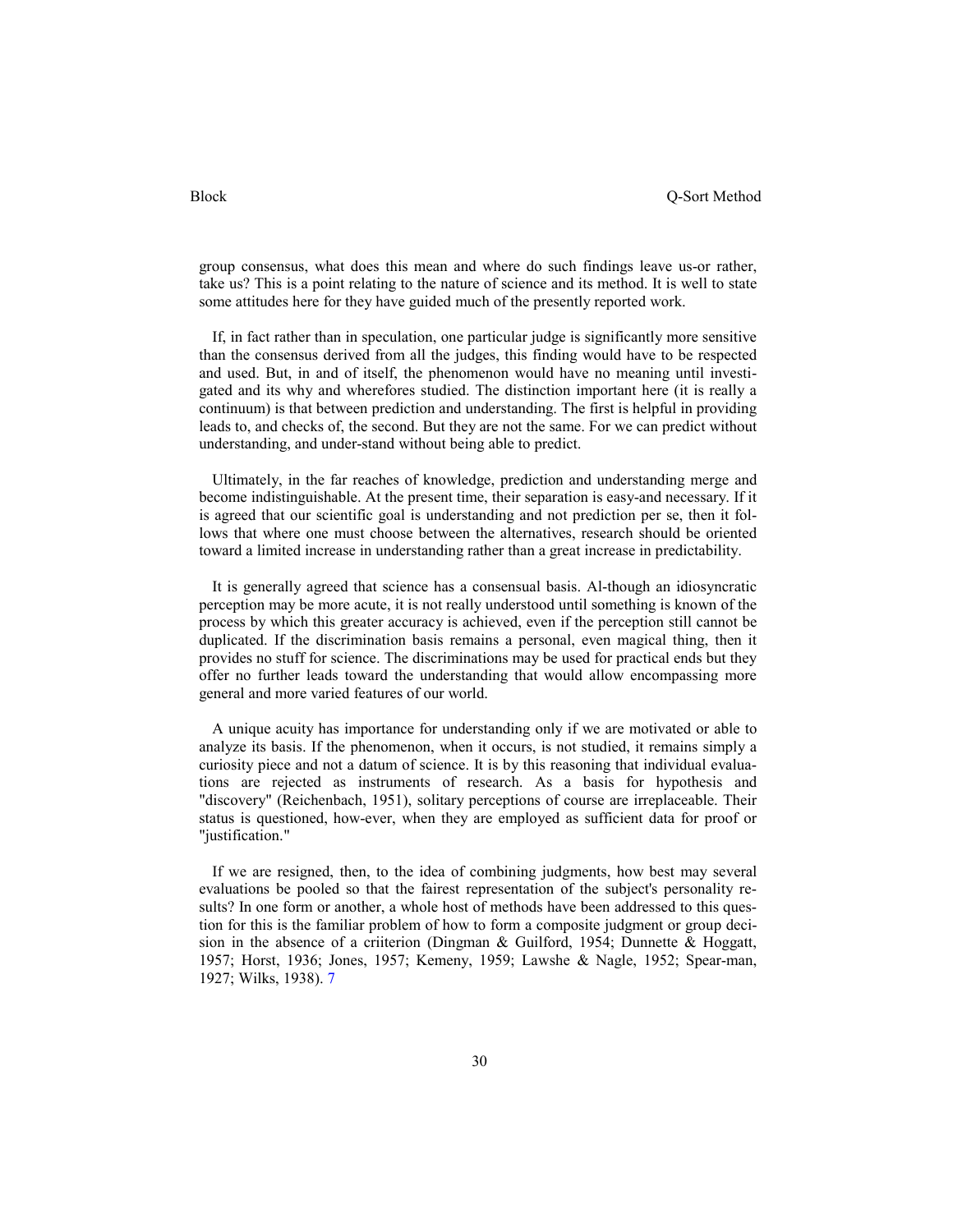The presently proposed procedure for combining judgments is a simple and almost conventional one. It results in scores which are almost invariably quite equivalent to the scores issued by more complicated pooling schemes.' Because of this equivalence and because of the convenience in practice of the procedure, the simple summation method of combining judgments has seemed the most reasonable one to employ.

Given, then, a reasonable method of combining judgments, what may be expected of this consensus? One characteristic of consensus scores is that they are almost invariably highly reliable if based upon more than two or three judges. The kind of reliability meant here is the correspondence to be expected when this consensus (or average) score is correlated with a consensus (or average) derived from an equivalent set of judges. That is, if we were to go to the trouble of gathering judgments from another set of judges sampled from the same judge population, derive a second consensus evaluation, and correlate this second consensus evaluation with the consensus evaluation derived from the first set of judges, the resulting correlation would be the reliability coefficient we speak of here. This correlation may be estimated conveniently by an application of the familiar Spearman-Brown prophecy formula and is a function of the number of judges and their intercorrelation.7

Table 4 specifies the reliability of composite scores for varying numbers of judges and for varying degrees of average intercorrelations among judges, as estimated by the Spearman-Brown formula. From the table, it is clear that respectable reliabilities are feasible in typical research contexts.

### **TABLE 4 THE RELIABILITY OF CONSENSUS EVALUATIONS AS A FUNCTION Of THE NUMBER AND INTERCORRELATION Of JUDGES**

| Average intercorrelation<br>among judges | Number of judges |     |                |          |  |
|------------------------------------------|------------------|-----|----------------|----------|--|
|                                          | $\overline{2}$   | 3   | $\mathfrak{c}$ | <u>8</u> |  |
| <u>.10</u>                               | .18              | .25 | .36            | .47      |  |
| <u>.30</u>                               | .46              | .56 | .68            | .77      |  |
| .50                                      | .67              | .75 | .83            | .89      |  |
|                                          | .82              | .88 | .92            | .95      |  |
|                                          |                  |     |                |          |  |

Now let us consider this consensus score more closely for perhaps, although reliable, it is not the score we really desire. The consensus score reflects multiple, independently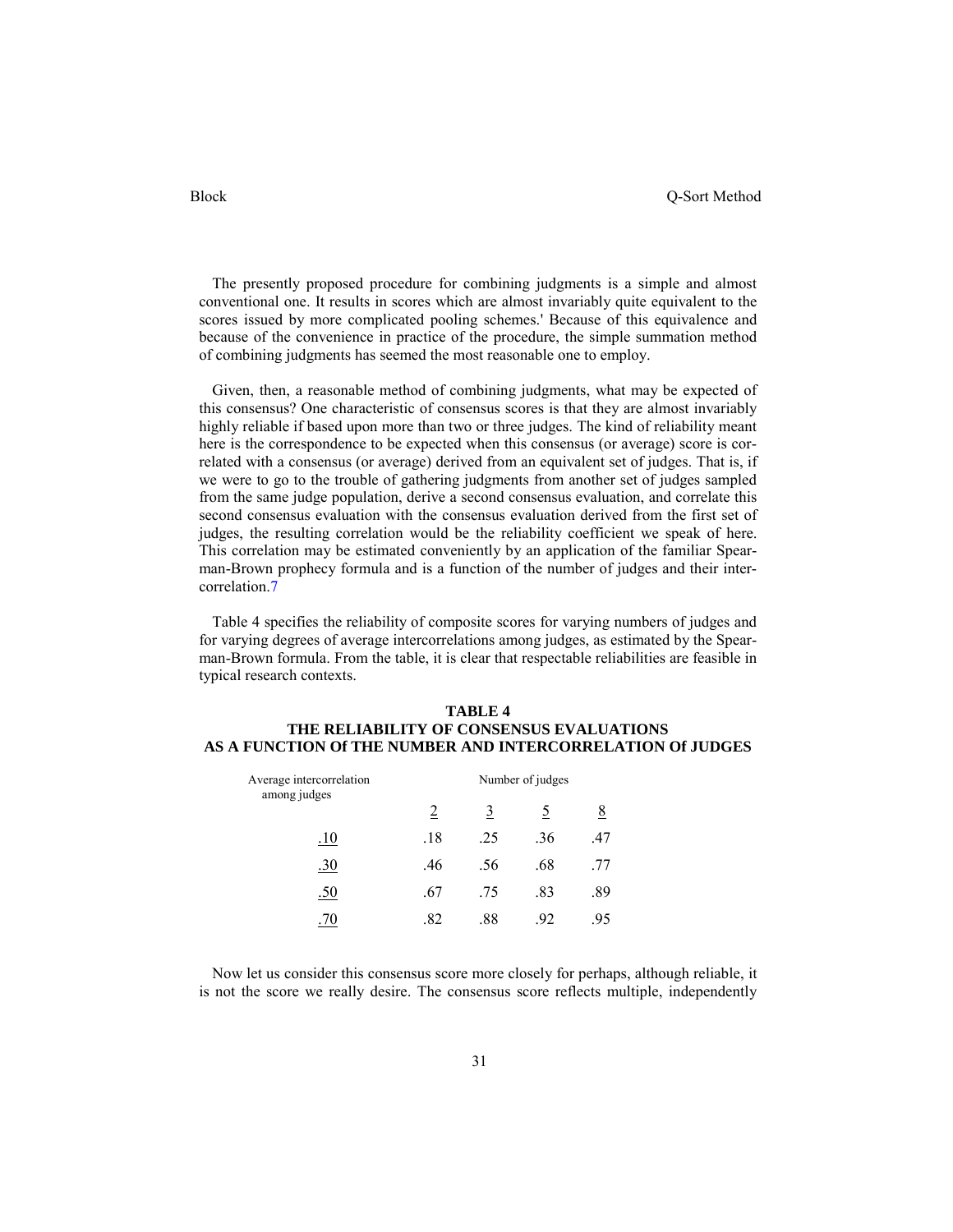arrived-at perceptions. As a consensus, it shares the properties of all averages and has considerable sampling stability. As a consensus, it is also relatively independent of the individual raters who, in the aggregate but not in the particular, form the average. Individual raters may be added to or deleted from the consensus at random, without appreciably affecting the average for the group. It would appear then that we have met the requirements for observer-evaluations that were specified at the beginning of this sectionthe requirements of reliability and of autonomy of the observation index from a particular observer.

At the same time, because our chosen score is an average, simple psychometric logic argues quite convincingly that the consensus will cumulate validity disproportionately more rapidly than it will cumulate error. Idiosyncracies of observers, inattentions, and other observer flaws can be expected, in the main, to cancel each other and to let through the stubborn truth. The expectation of higher validity in the consensus is supported empirically almost universally in the research instances where the matter has been investigated (cf., e.g., Block, 1957b; Kelley & Fiske, 1951).

Although we have already considered the metascientific propriety of solitary observations, what is the likelihood that we are losing special insights which would be noted if we worked with the separated ratings of individual judges? The chance is quite small. This point is not widely recognized and consequently, it is probably worth the digression here to explain why the consensus does so much justice to separate and unique individual judgments.

A correlation coefficient can be computed between a judge's evaluation and the consensus which includes that judge's evaluations. The result is a part-whole correlation. It is obvious that as this part-whole correlation approaches unity, there is less and less possibility of a difference between the discriminations provided by the individual judge and the discriminations provided by the consensus which includes that judge.

Now, the part-whole correlation is a function of two factors, the number of judges and the intercorrelation of judges. Table 5 cites the part-whole correlations for the situations where the number of observers is two, three, five and eight, and their average intercorrelation (assumed to be equal) is zero, .50 and .71. These combinations probably bracket the various situations empirically encountered.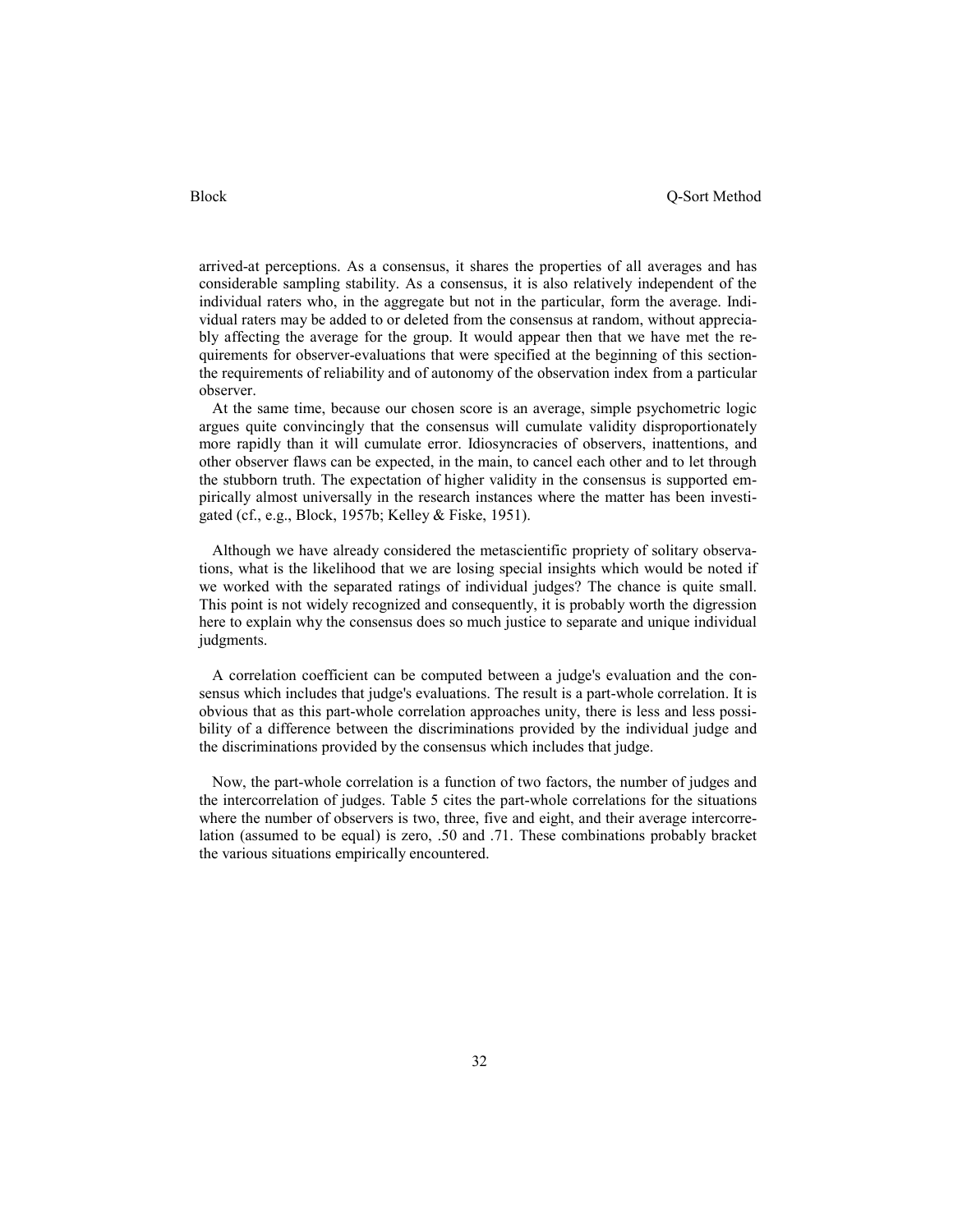|                                      | Number of Observers |     |               |     |
|--------------------------------------|---------------------|-----|---------------|-----|
| Average Observer<br>intercorrelation | 2                   | 3   | $\mathcal{L}$ | 8   |
|                                      | .71                 | .58 | .45           | .35 |
| .50                                  | .79                 | -71 | .64           | .59 |
|                                      |                     | 82  | 78            |     |

### **TABLE 5 PART-WHOLE CORRELATIONS UNDER VARIOUS CONDITIONS**

The conclusions to be drawn from this table is that, although the possibility yet exists that an individual judge will offer discriminations reliably different from those contained in the consensus (cf. McCornack, 1956), the part-whole correlations are so high there is little likelihood separate analyses would be worth-while. With few or even a moderate number of judges, and even with relatively low inter-judge agreement, analysis of the consensus rating will discern almost all the relationships conceivably discernable by individual analyses. Only with larger numbers of judges than are usually used in research does a significant possibility emerge of differences in the results provided by the alternative approaches.10 By and large, then the consensus judgment appears to be a fair and sensitive way of representing individual ratings. As already indicated, the consensus judgment has the additional happy faculty of being more valid, usually, than any of the individual judgments.

If observer-evaluations can be processed to achieve such desirable properties, why then have they been viewed with suspicion in the past? One reason is that attention was focused incorrectly and so good data appeared to be of poor quality. For example, much discouragement has been engendered by low intercorrelations among judges when, in fact, the consensus based upon these data would have quite satisfactory reliability. But often too, the consensual criterion has been abandoned from the outset, with evaluations being recorded by solitary judges.

Another disappointment has followed upon the recognition that perfecting interjudge agreement with regard to what are essentially scoring procedures has very immediate limits. That is, ratings of, for example, a Rorschach protocol are intrinsically limited by what a particular examiner happens to have written down. Much too much energy has gone into interpreting single, already filtered perceptions rather than in diversifying the basis for evaluation. If multiple, independent views of behavior are gathered and com-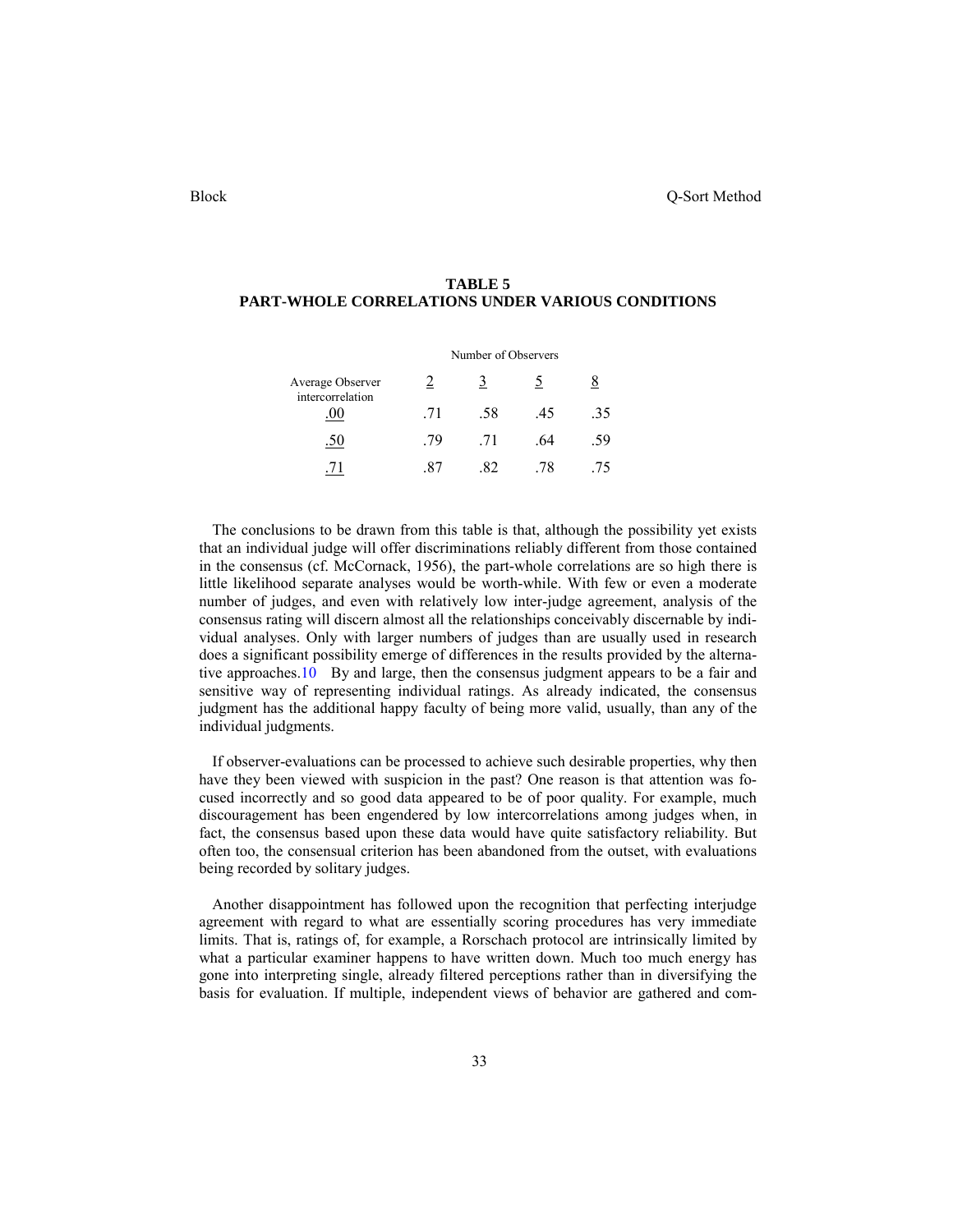bined, however, we can almost guarantee a reliability and, in addition, increase the likelihood of finding the validities we seek.

Still another basis of dissatisfaction with observer-evaluations stems from the still frequently used conference method of diagnosing personality. In the conference method, a group of judges meet to discuss a subject and to formulate a decisive evaluation of the subject's personality. brow, it may be most informative (and it is certainly less lonely) for the judges to come together to compare and extend their personal formulations. In training or educational contexts, the conference method of formulating evaluations has a special value because the give and take of information proceeds easily in such ser tings. For research purposes, however, judgments issuing out of group interaction are inadvisable. Data that comes out of group debate tend to be influenced by all sorts of unspecifiable (or at least unreportable ) factors such as the status or prestige of the various judges, their relative persuasiveness, the fortuitous interpersonal contagions that have an opportunity now to develop, and so on. Such data are confounded in unknown ways and their reliability cannot be assessed. Moreover, the several or many judges form only one group and so the reproducibility of conference judgments cannot be estimated. These complaints against this popular and con-genial method would be but small annoyances if the method regularly demonstrated its larger validity. In fact, however, the little evidence on the matter strongly suggests that no predictive gains are contributed by the conference method (Kelly & Fiske, 1951). In achieving the pleasant circumstances of group discussion, it would appear that the participants in the conference method have only lessened the scientific merit of the information they initially possessed.

Improving the relevance of observer-evaluations. If observer-evaluations are truly important, and if they can be made objective and reliable, what can be done to increase the usefulness and incisiveness of the approach? It will be recalled that a fundamental criticism voiced against formalized observer-evaluations is that they are insensitive to the nuances an observer might wish to convey.

In responding to this criticism, we must first call attention to two essentially different ways in which observer-evaluations have been expressed in the past-by means of ratings and by means of characterizations. Ratings have predominated in the main stream of psychological research, while the characterological approach has prevailed in the psychiatric field. This very definite association of method with profession appears to come from the different emphases, the different kinds of understanding sought by the respective orientations.

Traditional psychological research into personality has taken a "variable-centered" approach and has employed methods and analyses appropriate to the specification of the correlations among variables. Personality evaluations, in this context, are stated within a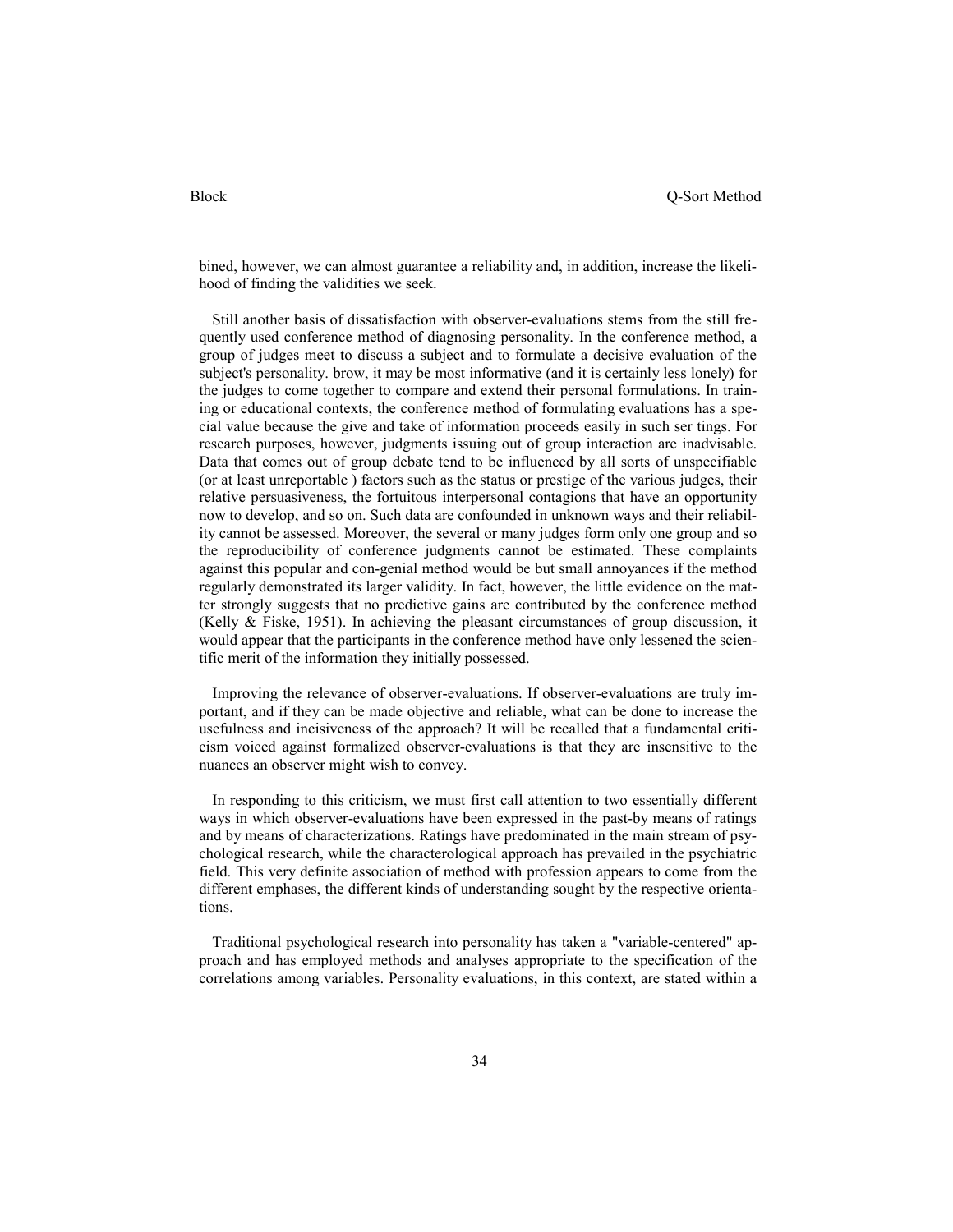"normative" frame of reference (Cattell, 1944), i.e., a subject is rated on a particular variable vis-a-vis a specified reference or "normative" group. A typical instance of a normative rating might be the assigning of "masculinity" or "conservatism" ratings, on a 5 point scale, to each of 100 military officers.

The normative way to the specification of personality is well-tested and understood. It provides data in a convenient and quantitative form, and it has not been unproductive. Presently, it continues to be the most frequently employed rating approach. For a thoughtful presentation and discussion of the normative rating method, the reader is referred to Guilford (1954, ch. 11).

The psychiatric emphasis (included under this heading are psychologists working in the realm of psychopathology) has been a "person-centered" one. The concern here has not been with separately considered variables and their separate sets of interrelationships, but rather with the closer understanding of individuals.

The strongly held belief by proponents of the "person-centered" approach is that normative ratings operate in vacuo and for this reason are deficient. What is required is an in vivo description of an individual, a description which can convey that individual's "essence," his crucial characteristics and their intertwinings, the appositions and oppositions in his personality structure. Conventionally, psychiatrists have used "clinical formulations" in the implementation of this goal.

Phrased alternatively and a bit more formally, when a subject is intensively and prolongedly studied, the inter-relationships of the personality variables (in terms of which the evaluation is to be expressed) take on system-qualities. Certain couplings and contingent dependencies among variables are perceived by the observer as specifying the laws of personality governing this particular observed person. Because of the manifold patterns of covariation and contingency that have been observed, because of the diferent systems of personality functioning which seem to exist, it would follow that a method of personality evaluation is required that can encompass and then re-issue this kind of information. So runs the "person-centered" argument.

This argument has a fundamental validity. Certainly, the pattern of co-variation that characterizes one group of individuals may differ greatly from the covariance pattern that characterizes another "type" of person. However, in the implementation of this view-by means of case histories, "clinical formulations" and the like-this emphasis on personality qua system has lost much of its usefulness for the scientific sphere. It would seem that the "system" viewpoint has been espoused without a sense of the discipline it requires when its kind of information is to be used for research purposes. A major reason for the discrepancy between proposal and accomplishment here can be seen in a problem posed by language usage.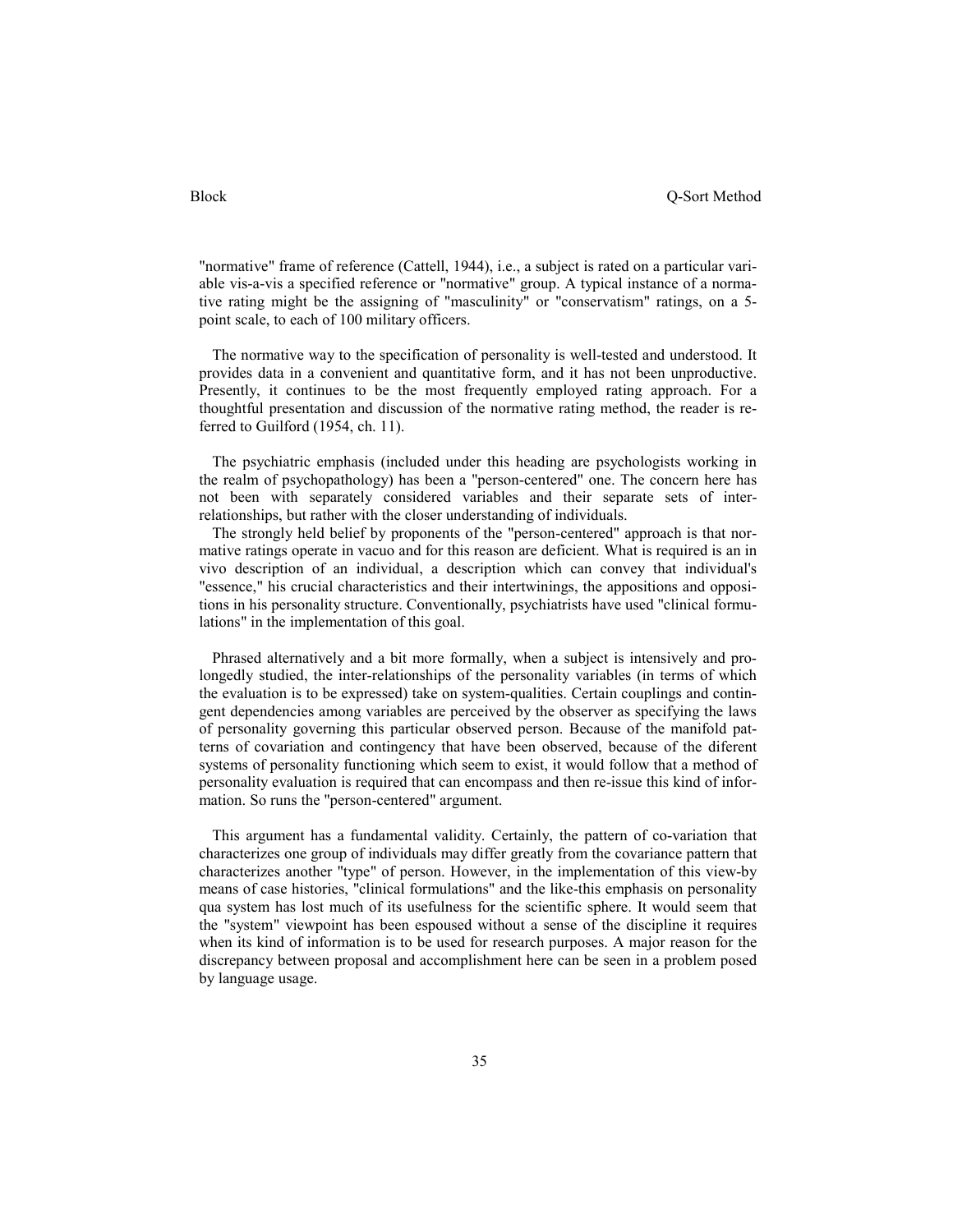One of the absolute requirements of the scientific method is that a relevant basis for relevant comparisons be established. Without the opportunity of making comparisons, relationships cannot be sought. Consequently, investigatory procedures must guarantee comparability of evaluation if their results are to be respected.

Unfortunately, language usage in personality description is highly variable, both within and between personologists. Characterological sketches vary widely as to detail, comprehensiveness, length, and-most important-literary style. Consequently, comparison of "write-ups" of the same or of different subjects proves to be at best a tortuous, prolonged process. More usually, it is simply an unrealizable objective.

The criticism of non-comparability of language usage is of crucial importance. Personality evaluations, in which may be imbedded the most valuable of perceptions and insights, cannot function as research material given the inability to make comparisons. Disagreements may be suggested that are genuinely nonexistent; unanimity of opinion may be presumed which we are unable to recognize as deceptively based. Undoubtedly, many false notions presently exist because there has been no means to lay them low. We simply must be enabled to compare and contrast formulations of personality so that we can see where we agree and where we disagree.

Now, free descriptions of a subject can differ for two reasons: (1) differences in what is perceived or in the way behavior is analyzed and integrated, and (2) basically irrelevant differences in phrase-making or language style. We need to respect the first of these factors, but not the second, which operates to confuse the critical issues.

In practice, variegated phrase-making often reflects an orientation other than the one toward description, with which the observer presumably is concerned. Instead of employing variety of expression in the search for aptness of formulation, the observer may simply be expressing his personal need for unusualness or originality of expression. The urge toward personalizing one's communications is an understandable one and indeed is a tendency those sensitive to literary style will applaud. It is regret-table that the effort in this context is damaging to the overriding scientific purpose we serve. It must also be mentioned that some-times the free description becomes a stagy vehicle aimed at literary effect (and the evaluator's enhancement), with only casual regard for the claims of truth. This kind of vanity too requires discouragement. The special possibilities of the "personcentered" approach go unrealized when accurate perceptions are communicated in capricious or histrionic ways.

One way in which free descriptions can be made comparable so that the substantive problems-the issues of concern-can be approached is by permitting a standard vocabulary-a constant set of variables-to be used and used in a standard way.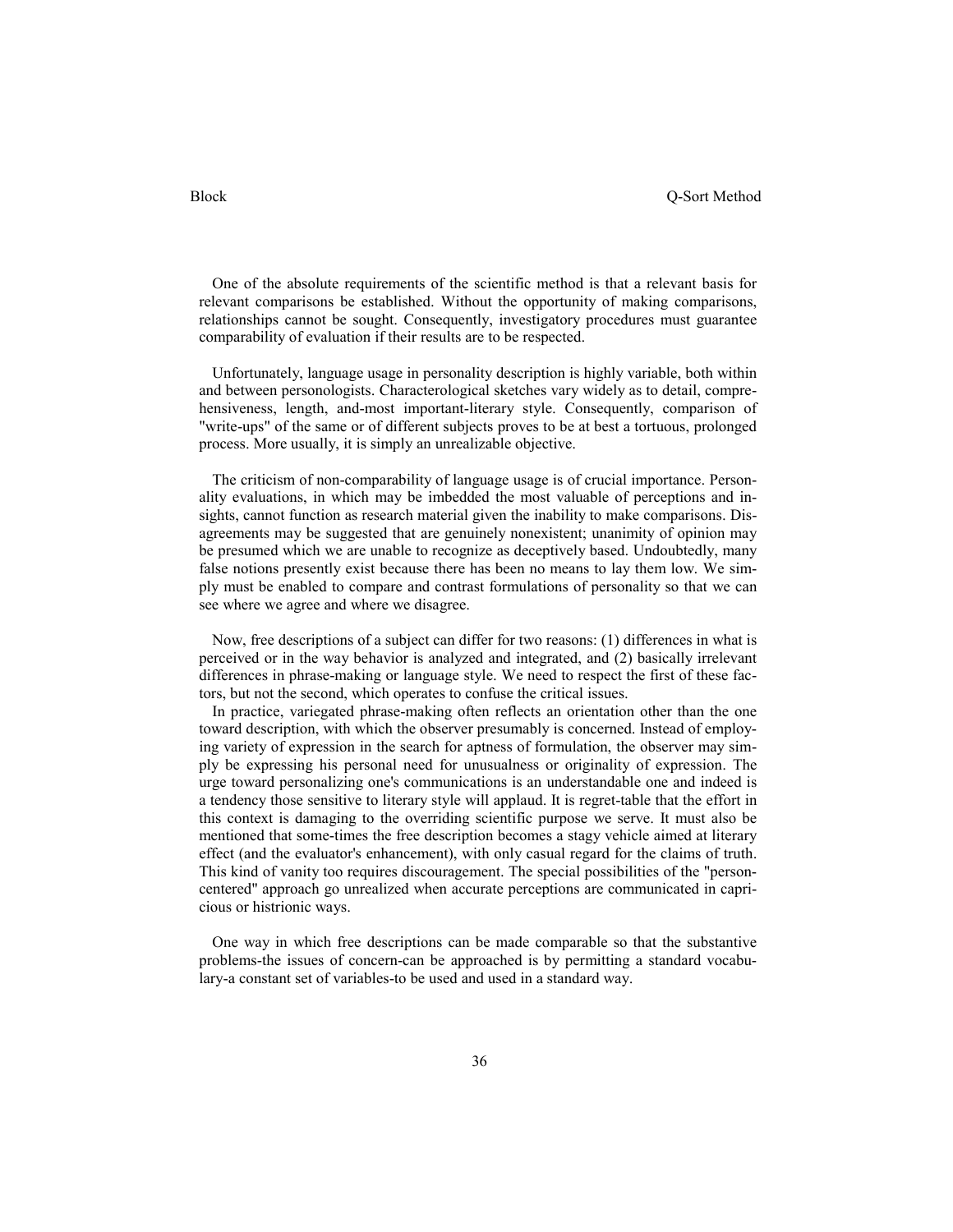Although the normative rating method has been one kind of response to this requirement-it offers a standard set of variables which may be quite extensive in coverage-it cannot be employed directly if we are to respect the "person-centered" approach. Only in a cumbersome way and after proper planning can the data provided by the normative method be adapted for "person-centered" research. It is much easier to collect data directly in the form desired rather than process possibly inappropriate normative data afterthe-fact.

And so it is by this chain of reasoning that an application of the Q-sort scaling procedure (Stephenson, 1953) is suggested as an appropriate, simple, and useful method for the complex person-centered description of an individual in a form suitable for quantitative, statistical evaluation and comparison.

The Q-sort method is an "ipsative" procedure (Cattell, 1944), i.e., the personality variables in the defined set are ordered or scaled relative to each other, with respect to a specified criterion and with a specific subject as the frame of reference. In the usual application, a set of personality variables are arranged in an order reflecting the relative "salience" of these variables vis-a-vis each other in characterizing a particular person. For example, the judge may be asked to assign relative ratings of "masculinity" and "conservatism" as these qualities apply to the person being described. Is "masculinity" a more crucial attribute of the subject than his "conservatism"? Or is the trait of "conservatism" more decisive than the trait of "masculinity" for am understanding of the person?

The ipsative Q-method provides "person-centered" data in numerical form, data which are analyzable in a variety of ways. Of special significance is the way the procedure permits expression by the assessor of how he sees the defined set of personality variables to be arranged within the person being characterized.

The remainder of this monograph is devoted to an exposition and discussion of what we have designated as the California Q-set (the CQ-set), a carefully selected and slowly evolved set of personality variables conjoined with a standard way of using these variables-our specific version of the Q-scaling procedure.

The purpose of the CQ-set is to provide a "Basic English" for clinical psychologists, psychiatrists, and personologists to use in their formulations of individual personalities. Ideally-and the set is not ideal-the items should permit the portrayal of any kind of psychopathology and of any kind of normality. Despite the constraints the method (any method) involves, the descriptions possible through the CQ-set should be perceived by the assessor as registering in a sufficient and sensitive manner his impression of the personality of the person being described. To the extent the set fails in this aspiration, to the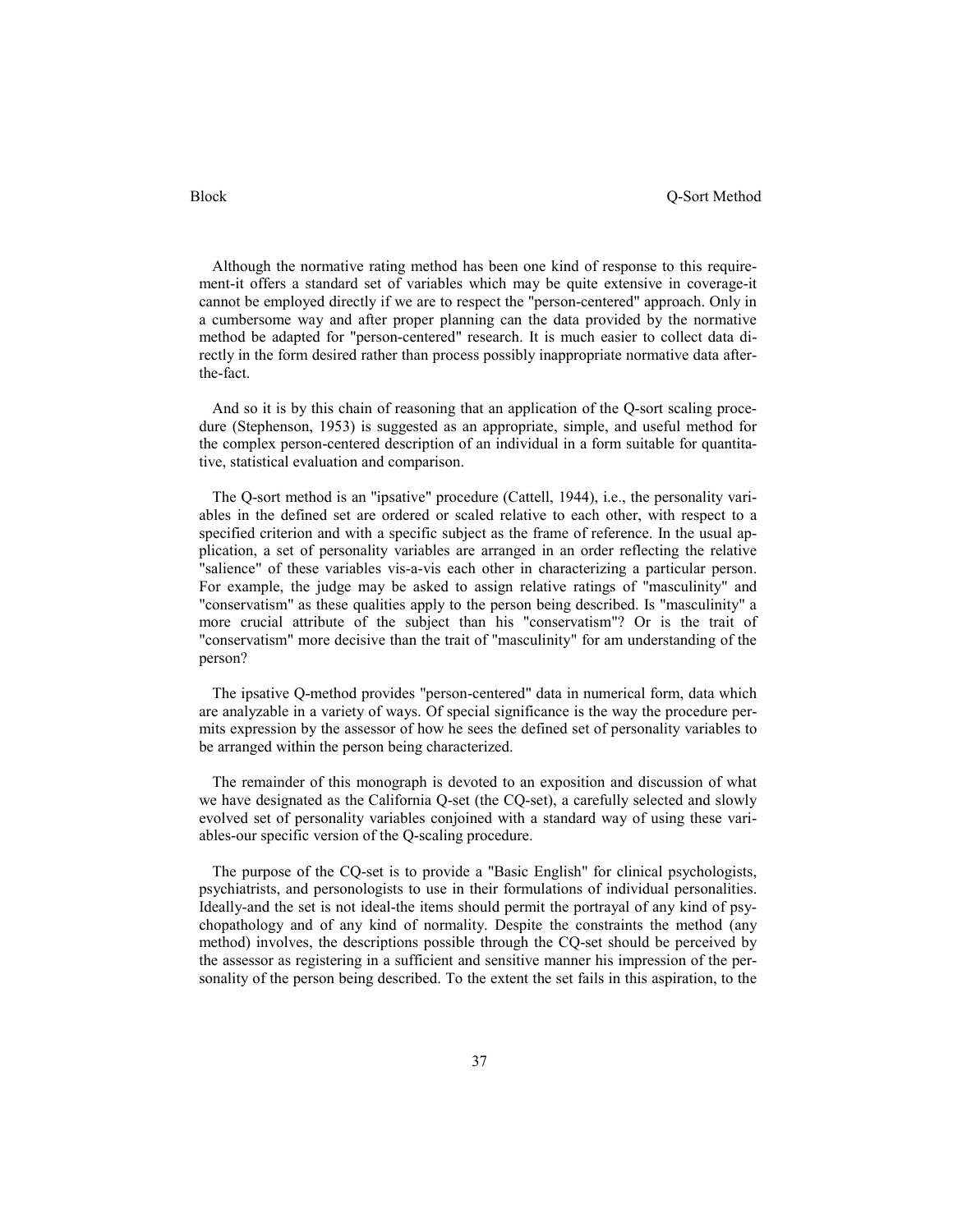extent it is deemed unable to reflect the discriminations and integrations of the observer, the method is to be judged deficient.

No claim is made here that the CQ-set represents an ultimate achievement or delineation of the necessary and sufficient facets in terms of which personality is to be understood. Rather, it is suggested that the CQ-set, by virtue of its initial rationale and developmental history, provides a broadly ranging and therefore widely useful language for personality description.

The CQ-set presently to be described is the product of more than seven years of effort. During this time, about fifty psychologists and psychiatrists have contributed to the method, a dozen or so studies of the technique and its applications have been completed, and its psychometric properties have been analyzed and adjusted.

It has seemed appropriate to bring all of this material together at the present time for several reasons:

a. The method has proven quite helpful in a number of studies. In its present form, it embodies a good deal of thought and experience and it seems likely that a number of psychologists and psychiatrists will find the method congruent with their own re-search requirements.

b. Interest already expressed in the technique has suggested the desirability of a statement at this time detailing its history, rationale, applications, and the cautions to be observed in its use.

c. Although the present version of the CQ-set is already broadly based, increased application of the procedure can be expected to result in valid suggestions for its improvement. Although the procedure is to remain stabilized for a period of some years, we should like to be able to incorporate accumulated improvements in a later revision of the method rather than pre-maturely consider the CQ-set as "frozen" into its final form. With this perspective on the rationale and aspirations underlying the CQ-procedure, we may consider the effort now in more detail.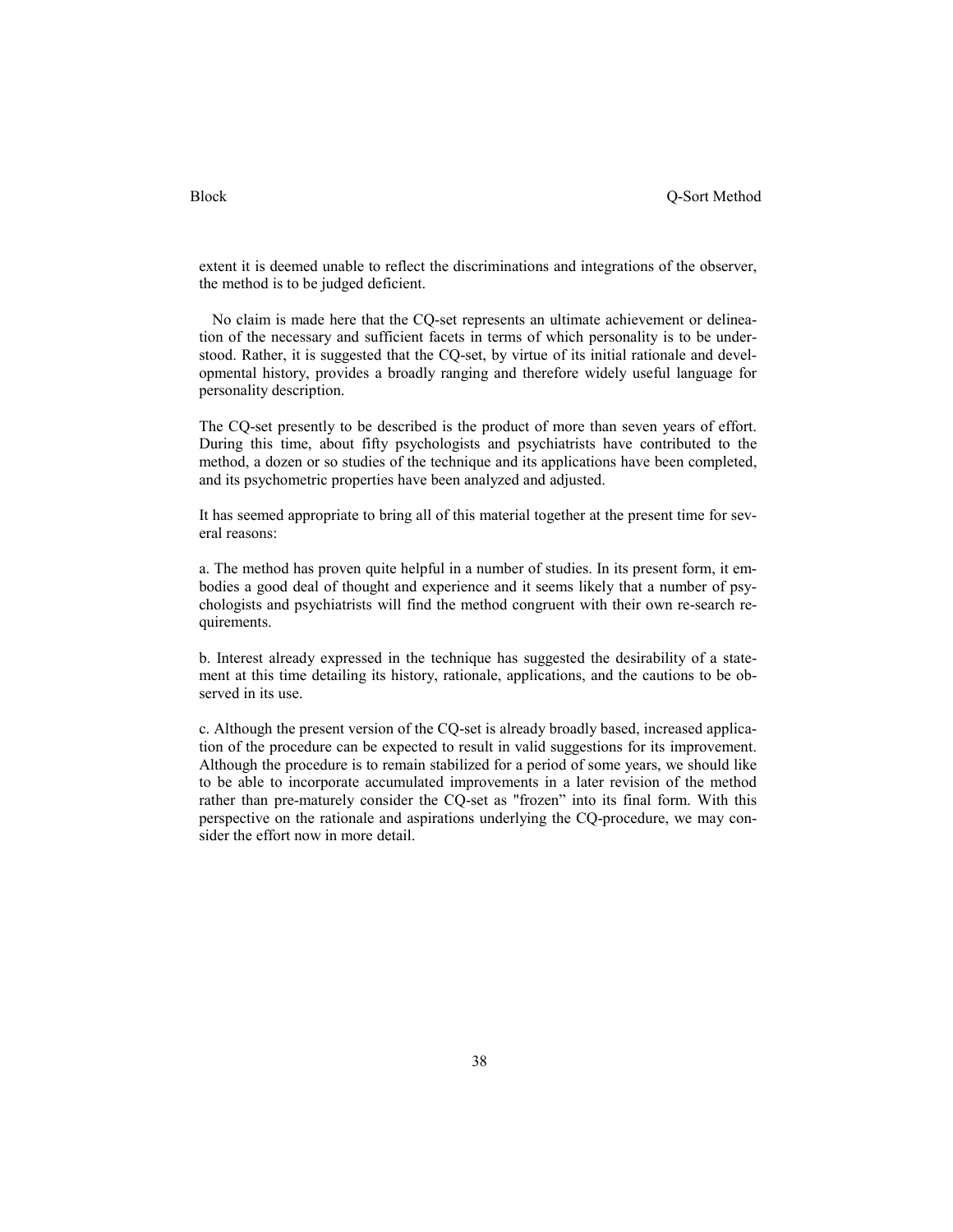## **Chapter III**

## **STEPHENSON'S ORIENTATIONS TOWARD Q-SET CONSTRUCTION**

If we are going to restrict ourselves to a basic vocabulary, it is clear we should choose our words most carefully. We shall be unable to rise above the restrictions set by our initially agreed-upon language.

It was because of this recognition that most of the effort in developing the CQ-set has been concentrated on establishing a "good" set of personality variables. With full awareness that we are limited and contained in our generalizations as a function of the variables finally selected, the expectation has been that this constraint could be reduced greatly by care and by the corrections which can come only from experience. Moreover, in the present state of psychological investigation, it was felt that any insufficiencies in the item set developed would prove slight compared to other inadequacies in contemporary research method. We shall return later to this last point.

With agreement on the primacy of the requirement of a comprehensive set of personality items, how to begin? What are the rules to follow in insuring achievement of this desideratum?

As it turns out, there is no agreed-upon set of rules available in the literature to guide us along our way. Literally, the only remarks on the fundamental problem of item content are those by Stephenson, the ingenious innovator, vigorous proponent and almost solitary expositor of the Q-method. Regrettably, his stated views, for our present purposes, do not provide a satisfactory rationale for the construction of a set of Q-items. If Stephenson Is book (1953) is taken as his most definitive statement on the matter, we find three methods of Q-set construction described therein.

1. According to Stephenson, having first defined a domain or universe of intended coverage, one may simply enumerate a list of variables or items deemed appropriate and employ these as a "Q-sample." For example, an experimenter might have decided to investigate the field of masculinity-femininity. By this first method of Stephenson, the investigator would simply make up and use a batch of statements that, in his view, were related to the masculinity-femininity domain.

However, this attractively simple approach, when casually embarked upon, can lead to casual and simplistic results. There is the great likelihood that the results obtained by means of a Q-set so established are idiosyncratic functions of the unspecified basis for originally including items. Items representative of a domain for one investigator might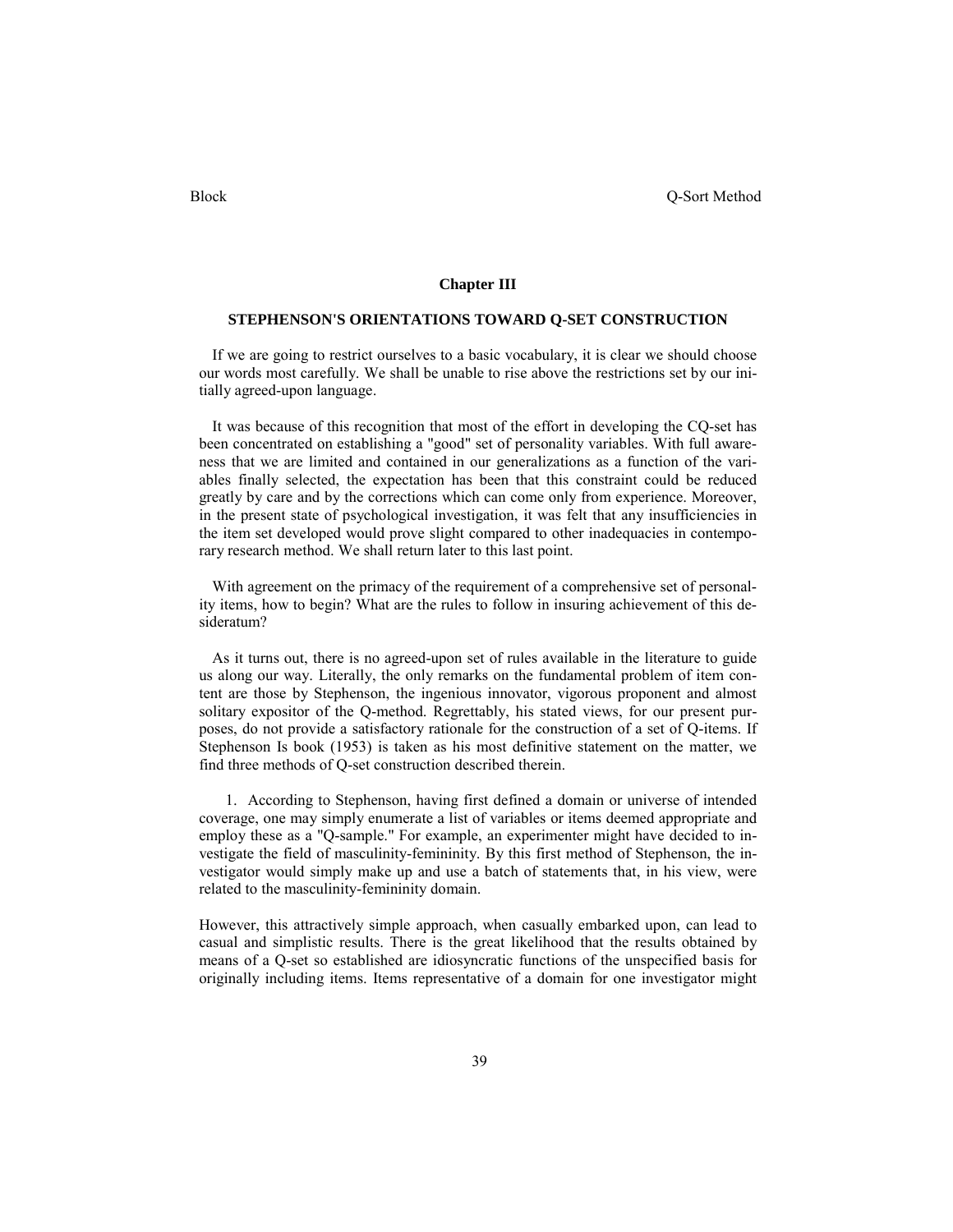not be judged representative by other investigators. Because of the difficulty in interpretation of results thus achieved, this historically first method lost favor in Stephen-son's eyes, and a more objective-if tedious- procedure was submitted. Nevertheless, a number of users of the Q-sort method have employed this method of Q-set construction, with its attendant dangers of solipsism.

2. The second method proposed by Stephenson for developing Q-sets requires operational specification of the universe of interest. All the statements that, by some operational criterion, fall within the chosen domain are first collected. For example, in a study of Jungian types, Stephenson was able to aggregate some 2000 statements made by Jung in discussing introverts and extroverts. From this large and unwieldy universe were selected, strictly at random, samples of items which then served as the Q-sets to be used in subsequent research.

The advantages of this orientation are several. The entire procedure is specifiable and consequently reproducible. The Q-sets derived are truly representative of the delimited universe and, as a corollary, comparable Q-sets are readily achieved by successive sampling from this universe. This is the method that Hilden (1954; 1958) has employed in his Q-work.

The reason why this method has not especially taken hold, aside from the indefinitely extended labors that collecting an item-universe will often entail, is that it fails to consider the nature of the universe it samples. The operations by means of which a universe is made concrete provide no guarantee that the aggregation so resulting will be a proper expression of the under-lying (and abstractly defined) universe. Thus, there may be extreme redundancies in coverage of certain portions of the domain, and great territories of experience or personality that are scarcely alluded to. Random sampling from an operationally specified universe of unknown bias offers no assurance of an ultimate representativeness of coverage.

3. The third Stephenson proposal for constructing Q-sets represents a radical extension of his initial logic. This last method-of "structured" Q-items-has not proven acceptable to psychologists, at least as it has been advocated by Stephenson. Aside from the initial studies by him' in illustration of the method, no other applications have appeared in the literature.

By means of a "structured" Q-set, Stephenson would have the Q-items embody an analysis of variance design in two or three (but not many more) dimensions. The results emerging from variance analysis of a structured Q-sample would, in principle, bear upon the interactions of the independent variables, matters of great importance to personality theory and practice. In addition, the variance design, by specifying the nature and num-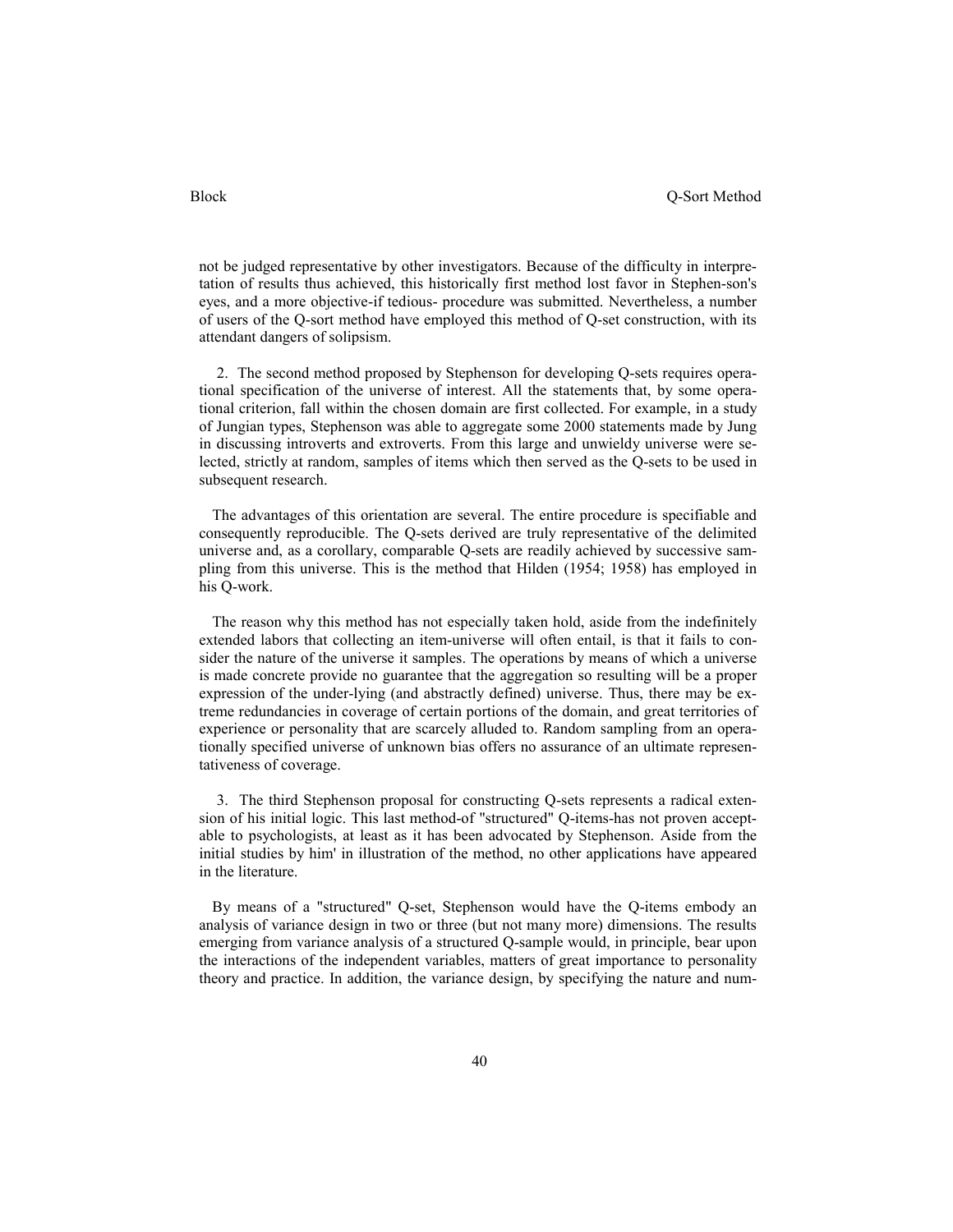ber of the items required to fill its various cells, offers a rationale for item selection which escapes the dangers of undue weighting of unknown factors. This characterization of the method can be given life by an example taken from Stephenson (1953, p. 69ff) .

Out of Jung's type psychology, Stephenson identified three main concepts-the orientations of introversion or extroversion., the conscious-unconscious distinction (i.e., awareness.or unawareness of the driving principle underlying one's behavior) and third, the various "functions"- o f thinking, feeling, sensation, and in-tuition. If this triumvirate is regarded as three independent variables, a 2 x 2 x 4 design may be permutated. Each possible combination of these concepts thus is posited to exist and each of these possibilities can be "clothe[d]  $\ldots$  with statements.... We merely take assertations by Jung which comport with these combinations, one statement to each combination. Thus, Jung's statement `ready to sink a battleship or to amputate a leg' would fit into (the extroversionconscious-feeling category); `quietly sensual' into (the introversion-unconscious sensation cell)" (1953, p. 69-70), and so on until each of the combinations has a statement assigned to it. The design may then be replicated by finding additional sets of statements to fit the available categories.

The full set of structured items is sorted in the usual manner, the resulting scale values for each item being entered as scores into the appropriate cell of the design. Presumably, analysis of variance of these values could then indicate, for example, that an individual is consciously an extrovert but unconsciously an introvert, and so on.

Such findings, if one could have faith in them, would be important indeed and the structured Q-set would represent a distinguished advance in personality methodology. Unfortunately, we cannot have this confidence, and for reasons intrinsic to the method.

Although the method provides, from the design combinations, an orderly if limited basis for item-selection, in practice it is a most ambiguous task to find items appropriate to specific cells, for by what criteria shall items be assigned? Properly attempted, the research effort involved in item search and in the required item justifications is formidable and with no assurance of the possibility of success at its end. If, on the other hand, statements are assigned imperially to cells, the research resulting simply is not convincing.

Stephenson's structured sample for Jung's theory is presented in full in his book (1953, pp. 83-85), presumably as a positive instance of the method. The reader interested in this last approach by Stephenson is advised to consult this illustrative set of items. To most psychologists, it seems that the statements are only obscurely related, if at all, to the categories they nominally represent. On what basis, for example, can the items, "Impulsive and unrestrained," "A `prophet,"' "Is underestimated and misunderstood," all be assigned to the same category; introversion unconscious-intuition? What reasoning underlies the assignment of the items "Ponderous" and "Unreasonable" to the extroversionconscious-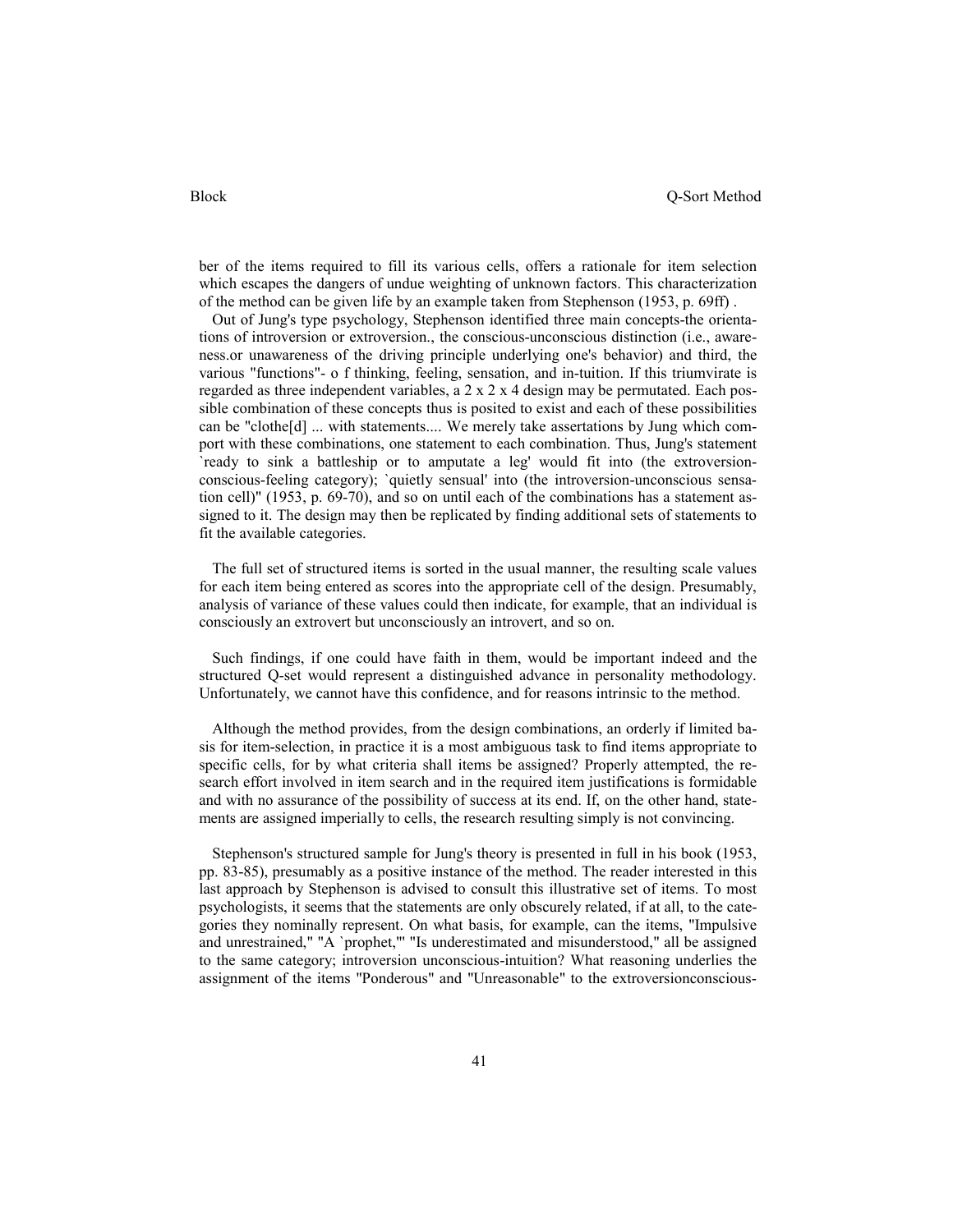feeling cell? Clearly, the reproducibility by other psychologists of the classification of items would be extremely low - a devastating defect in the approach.

In addition to the above criticism, Cronbach and Gleser (1954) in an extended review of the Stephenson book call attention to a number of other weaknesses in the-structured sample approach. The interested reader may wish to refer to their remarks.

And so, Stephenson's most ambitious method for selecting Q-items has failed of acceptance also. Aside from a few "practical considerations" to be respected in establishing Qsets---considerations such as understandability, conciseness and so on-this is all that Stephenson has said on this central feature of his total technique. Indeed, he takes at times an impatient, almost detached attitude toward the whole problem. He is content with a "rough-and-ready universe of statements" from which, with "a certain art" and with "certain precautions," a sample "suitable to the needs of a particular study" is compiled (1953, pp. 76-78). Especially should it be noted that Stephenson considers it "a mistake to regard a sample as a standardized set or test of statements.... " (1953, p. 7 7 ) - a view contrary to the orientation of the present work.

We have discussed Stephenson's suggestions for selecting Q-items at such length for two reasons. First, he holds a position as primary protagonist of the method. Beyond his recommendations, there are no alternative guides in the literature.11 And second, our disagreements with the Stephenson suggestions in effect shaped the rationale at which we finally arrived in our own Q-set construction.

# **Chapter IV CONSTRUCTING THE CALIFORNIA Q-SET**

PRIOR to the explicit intention of developing a comprehensive and widely applicable Q-set for use by psychologists and psychiatrists, the writer had been active in a number of other Q-studies (1952a; 1954; 1955a). In late 1952, a memorandum was prepared which presented the case for the Q-sort procedure as a means of codifying personality formulations in an assessment setting (Block, 1952b), This memorandum led to the preparation12 of a Q-set for use by assessors in a study of Air Force officers (MacKinnon et al. 1958). In many respects, this early deck of IPAR Q-items may be considered a precursor of the CQ-set for the rapidly apparent capabilities of this IPAR collection of items served to encourage the larger effort to develop an exhaustive and more generally useful Q-set.

With recognition of the contribution a competent set of Q-items could make, the enterprise began. Some 90 personality variables were expressed in item form, aiming at com-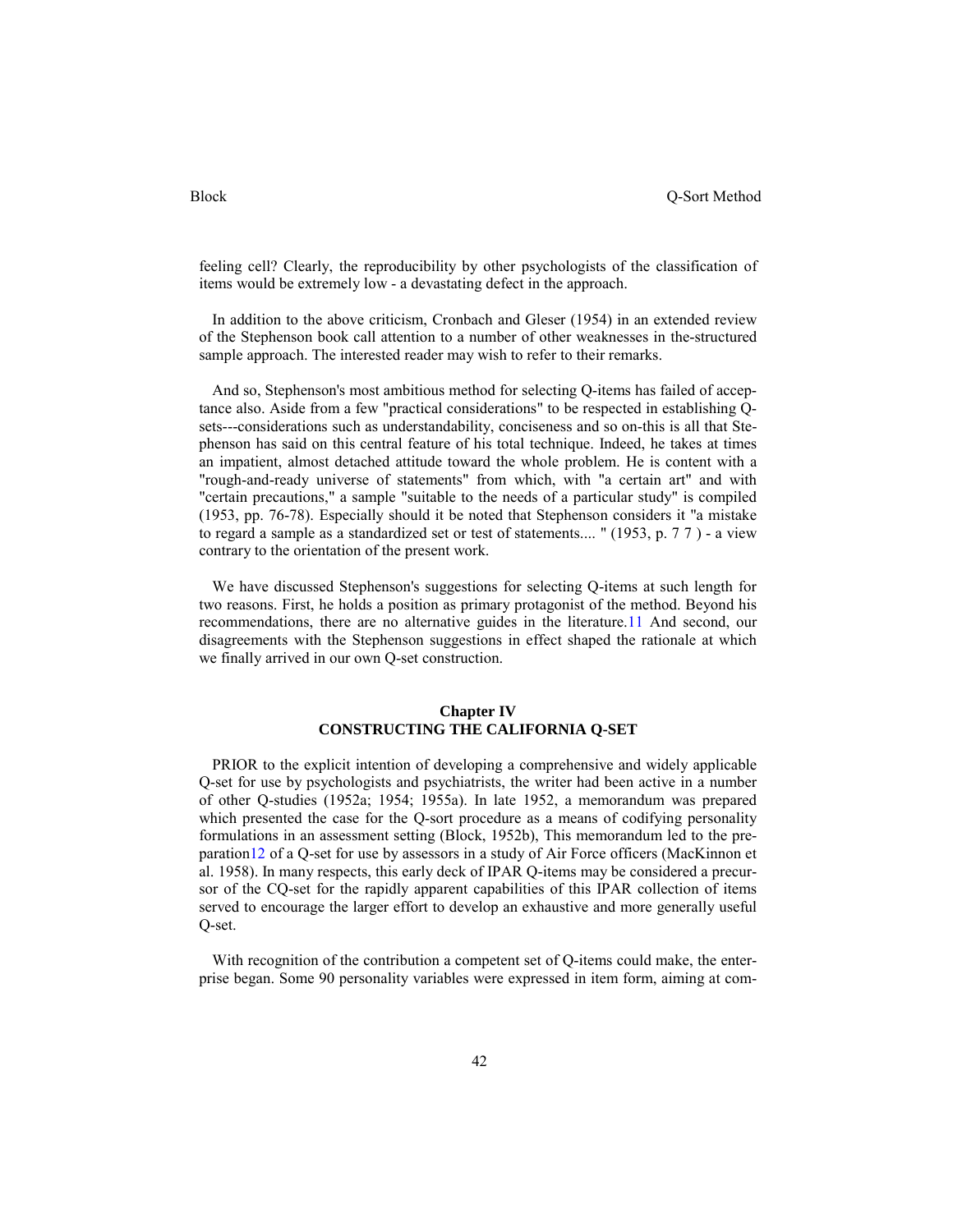prehensive coverage of the personality domain as viewed by contemporary clinicians. Many of these items were taken or adapted from the earlier IPAR set. This initial assembly of variables was of course an unspecifiable function of the writer's personal theoretical preferences.

The principles employed in writing CQ-items were several:

- 1) Each item was written in a theoretically neutral form. Al-though a psycho-dynamic orientation frankly underlies the CQ-set, the items themselves presumably are committed to no special theoretical viewpoint. No CQ-item embodies a concept linked exclusively to one theoretical orientation and so the personality formulations built up by the CQ-elements should be compatible with any of the several viewpoints about personality.
- 2) Each item was written to suggest a continuum, rather than to have either-or implications. It was intended that the salience or decisiveness of an item would be expressed by its placement rather than directly by its wording; e.g., "is distrustful of people in general" would imply paranoia when placed as positively salient.
- 3) Each item was written to express single psychological "elements" to avoid the equivocality engendered by "double-barrelled" phrasings. For example, the statement "is talkative and self-assured" is a poor item in that the subject may be talkative but not self-assured, or self-assured but not talkative. Partitioning such items into their constituent elements eliminates what can be a formidable problem for the sorter while still permitting complex conjunctions of elements to be expressed.
- 4) An effort was made to include only variables that were conceptually independent of each other, even if these items proved to be functionally related in the usual case. By conceptual independence is meant that the psychological sense of each item could not be coordinated to or derived from the psychological sense of any other item or conjunction of items.

Of course, in the present state of our knowledge and analysis of the personality domain, this principle can be followed only as an ideal, not with the assurance of achievement. Experience with and psychometric analyses of provisional item-sets can move us a long way toward the goal, however. The CQ-set, initiated with the orientation of conceptual requiredness for each item, has in its present form presumably profited a great deal from the knowledge afforded by its earlier versions.

5) Related to the preceding emphasis on the conceptual in-dependence of items is the attitude taken with respect to a certain redundancy of statements. The presence of empirical correlation among items may not be totally undesirable. While a certain wastefulness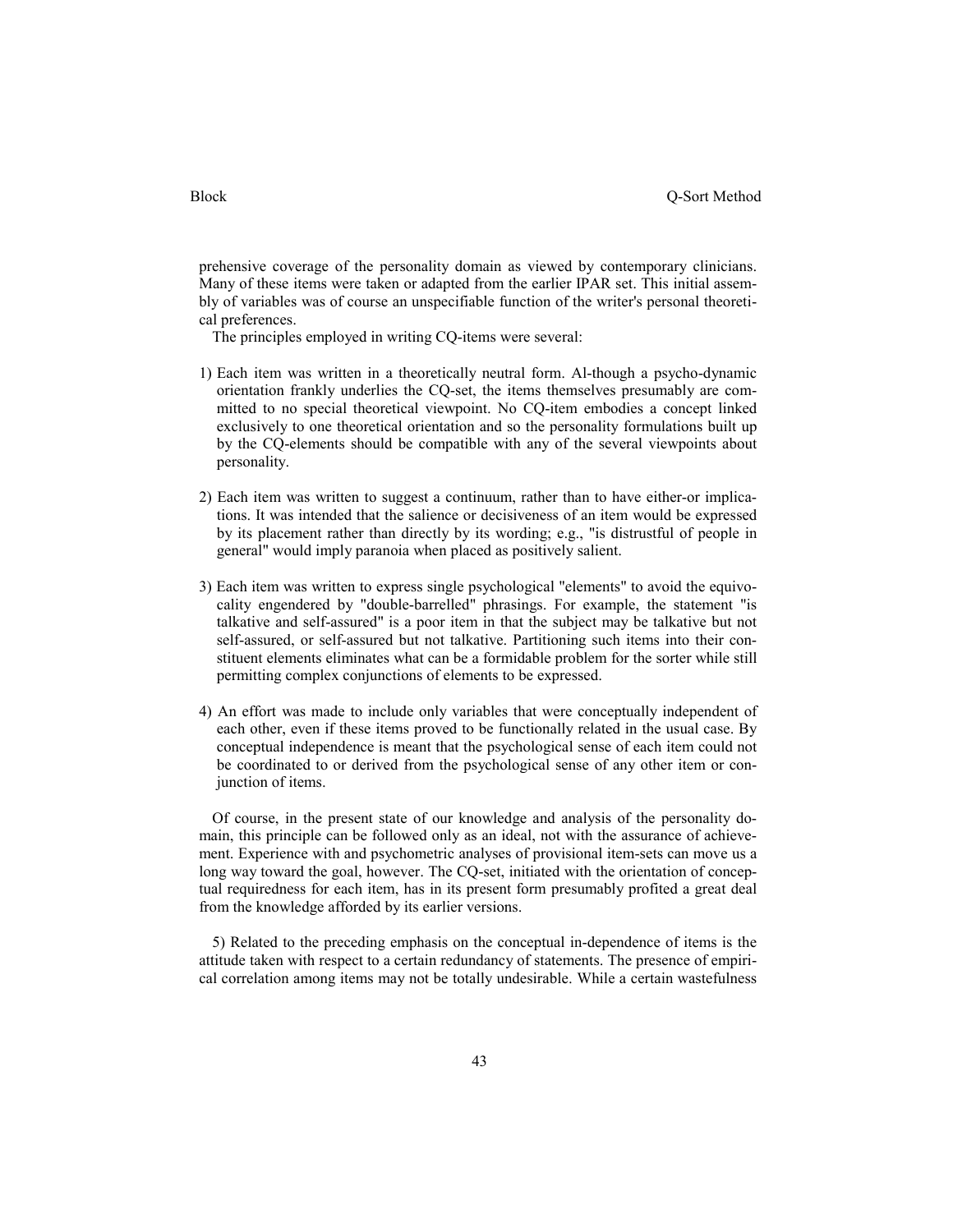of effort is suggested where two items are known to correlate appreciably, it may be worthwhile to carry along this overlap in order to preserve the possibility of expressing in the Q-sort those very crucial instances of personality configurations where the usual correlation does not exist. Thus, rigidity and conservatism may be expected to correlate fairly well in most subject populations, but certainly not perfectly. It is important to be able to describe the individual with the one characteristic but not the other for there are instances where a conventional relationship fails to hold. In order to express the many exceptions to usual correlation, exceptions which quite properly may crystallize and determine an entire personality formulation, it is desirable to include related (but not equivalent-cf. point 3, above) variables.

Obviously, careful and consensual value judgments are required in implementing this respect for inconsistencies in syndromes. The success or utility of this particular emphasis, as it has affected the developing CQ-set, may better be evaluated later in this monograph, and best after actual use of the instrument. For the present, we wish simply to note that this orientation has guided the CQ-set since its inception.

6) A further facet of the redundancy problem arises from the recognition that, often enough, logical or verbal opposites are not necessarily psychological opposites. For example, submission is the verbal opposite of dominance. Yet there exists a kind of per-son for whom both of these variables are positively salient simultaneously-the so-called "authoritarian-submissive personality."

As another illustration, an item on impulsivity does not displace an item on constriction if we are to be able to describe the individual who is characteristically inconsistent in his pattern of impulse-control.

Or, a personality variable may have a number of "opposites. " A person who is not "self-abasing" may be "self-accepting" or he may be "critical of others."

If we are to be able to map the nuances and complexities of personality by mere wordswords which have a sometime relation to other words-then an additional component of redundancy must be incorporated into the Q-set to cope with these equivocal possibilities.

7) A final concern was to minimize the degree of value judgment in the judges' descriptions of subjects. In principle, professional observers should be dispassionate in their perceptions;in reality, their frailties are ever-present. One way to prevent value judgments from dominating the descriptive function of a judge is to provide him with a language which already has excluded values from consideration. Toward this end, effort was made to compose items in a neutral and unevaluative form. Necessarily, however, a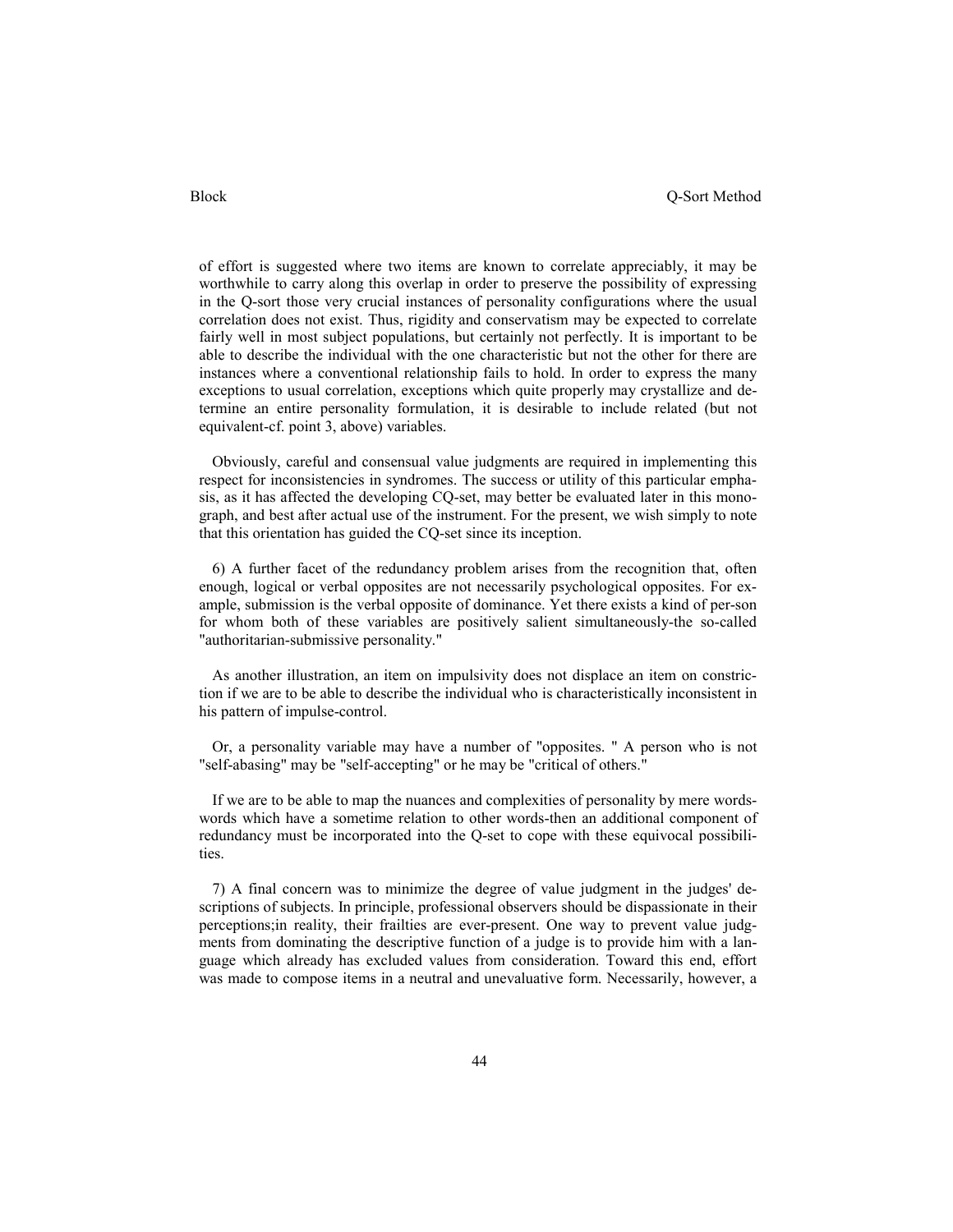number of the variables selected for inclusion in the CQ-set prove to carry positive implications for the subject's character and a number clearly refer to negative or undesirable properties of personality. These "evaluative" items are unavoidable in the sense that they are conceptually required if a comprehensive description is to be offered. As judged by raters, neutral, positive and negative items exist in the CQ-set in the ratio, approximately, of 2:1:1.

In usage, the positive, and negative CQ-items do not appear to. have been especially susceptible to unfortunate stereotype effects. Within the set of positive or negative items, there is appreciable psychological heterogeneity. A global, undifferentiated adulation or condemnation of a subject- therefore is readily identified by its caricature of psychological health or disorder.

It cannot be claimed that in all regards the principles of Q-set construction just enunciated were followed with complete success. Undoubtedly, certain CQ-items can be interpreted ambiguously or as double-barrelled. By some psychologists, the CQ-variables still may be viewed as jargon-laden. We have-deliberatelymixed levels of interference and merged inter- and intra-personal orientations and for some purposes or for some partisan inclinations, such a decision may be unacceptable. The balance struck on redundancy is also open to question. We may have excised as excessively redundant items which, for certain purposes, would provide the fine discriminations desired or it may be argued that too much redundancy still remains.

We are not backing off from a respect for the labors involved in forming and testing the CQ-items. Rather, we are recognizing that, in the nature of our imperfect world, there exist no criteria by which we may judge the extent to which these principles of itemwriting are satisfied. Assurances certainly may be offered, because the CQ-items were developed employing a broad base of psychological and psychiatric opinion, and because of the opportunity provided by earlier usages to study and refine the CQ-variables, that very many difficulties and insufficiencies in the CQ-set have been eliminated. We may only suggest-not assure-that a broad spectrum of assessment psychologists and psychiatrists will find the resulting version useful and versatile. Now, to historical details.

Evolving the CQ-set, Form I. The ninety items assembled out of the foregoing orientation constituted a starting point. This provisional set was then the focus of intensive and prolonged discussions with two other psychologists13 and a psychoanalyst.14 In some sixty hours of meetings, each item was taken up in turn and discussed with respect to its clarity, its psychological importance and its implications for the sufficiency of the total Q-deck.

The task of achieving clarity was simply an editing job. The guiding editorial principles here were several-conciseness where possible, amplifications where judged neces-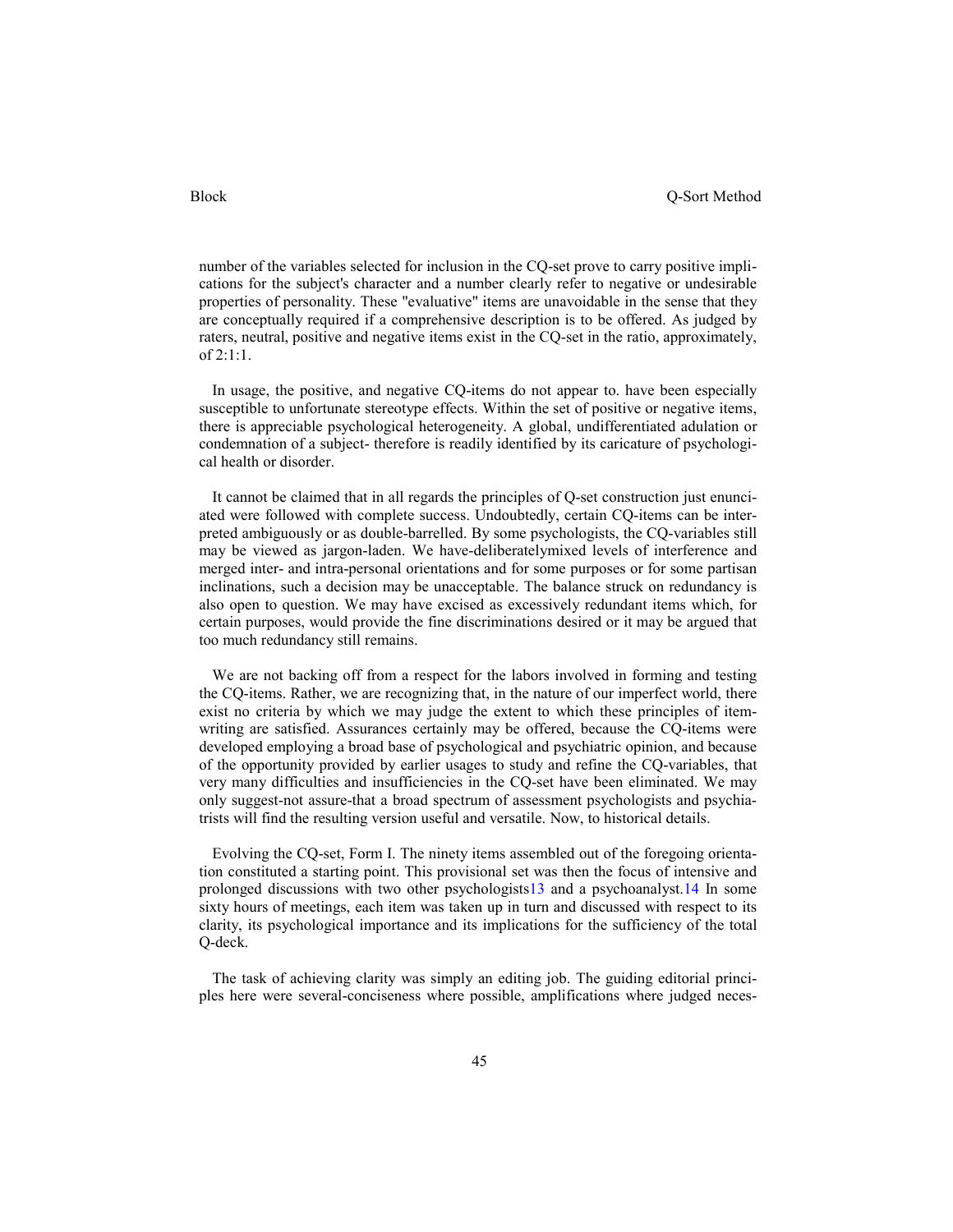sary, elimination of unrequired or multiply-understood professional jargon, item phrasings that stayed within the conceived universe of discourse (e.g., high metaphors were ruled out).

The psychological importance of an item was the judgment, by consensus after discussion, of the information value and general relevance of the particular item in describing personality. By virtue of the consensual basis for decision on this property of items, the initially offered collection of items took its first step away from idiosyncratic emphasis toward the goal of a wider acceptability and usefulness.

As items were reworked and rejudged, they became familiar in meaning and in capability. The third and most decisive criterion then proved usable, namely, were the Qitems-now clear and agreed to be important-sufficient in themselves or in combination to encompass the full range of personality constellations?

No analytical method for testing the adequacy of the Q-set of course existed for the simple reason there exists no exhaustively systematic and widely accepted conceptualization of personality. And so an empirical effort was made by members of the group to find weaknesses in the item sample. Illustrations out of experience and hypothetical, albeit possible, instances were invoked to embarrass the descriptive capabilities of the Q-set as it existed at that temporal point.

Whenever it was judged that a gap or inadequacy had been noted in the Q-set, whenever some facet of personality judged important proved unexpressable fairly by an existing item or some conjunction of existing items, then suitable item revisions were made or an appropriate item was written and added to the Q-set.

The emphasis on the descriptive possibilities residing in coiijunction.s of Q-items is an important strategy to note. Thus, the item "is fatherly" was not included in the CQ-set for the reason that a conception of "fatherliness" could be expressed by con-joining such CQ-items as "Is turned to for advice and reassurance, " "Is protective of those close to him, " "Behaves in a masculine style and manner," "Is calm, relaxed in manner," "Has warmth; has the capacity for close relationships; compassionate," and others. Very many would-be items could be excluded when evaluated against the meaning of a constellation of existing items.

After the initial group had deliberated extensively and offered its item choices, the resultant Q-set was submitted to the group of clinical psychologists then (1953) at the Langley Porter Clinic.15 In a series of a half-dozen seminars, the Q-items were discussed again with this new group. And again, the desiderata toward which discussion was oriented were defined as clarity, importance, and sufficiency. Appreciable change in the Q-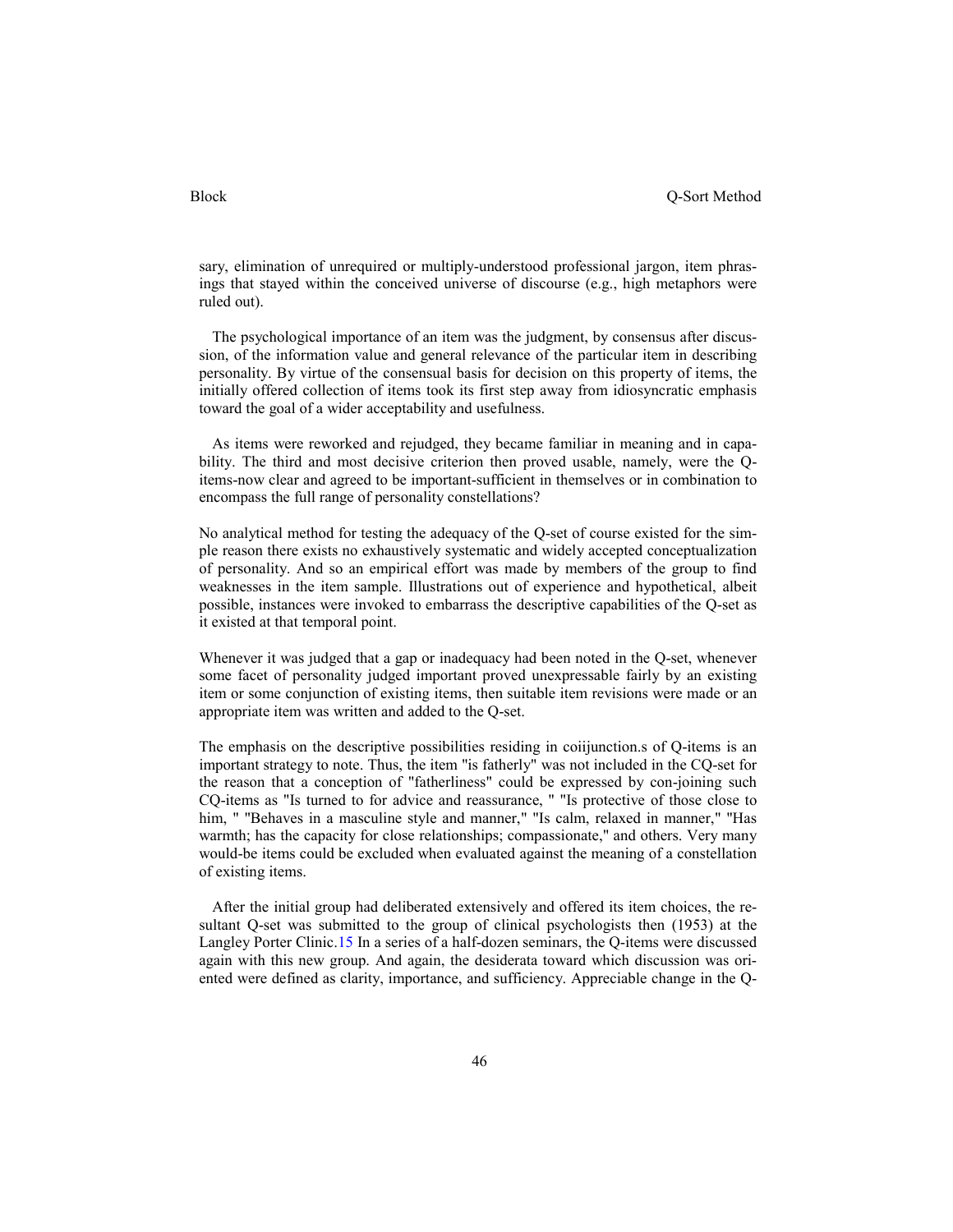set came out of these meetings, for the challenge to the group to find personality-relevant items not already included was taken up with vigor.

With the completion of this second set of discussions, it was decided to "freeze" the Qset as it stood at that point. The original collection of items had been broadened considerably in perspective and acceptability, a benefit accruing from the multiple viewpoints brought to bear upon it. It seemed opportune to test the Q-set's research utility and its psychometric properties. Accordingly, for a 14-month period, beginning in July 1953, the revised array of now 108 items, identified as the CQ-set, Form I, was used without further change in several researches.

*Evolving the CQ-set, Form II .* In August of 1954, the CQ-set, Form I was revised. In the course of employing Form I, various psychologists had offered additional suggestions for improvement of the item-set, suggestions growing out of actual research or teaching experience with the procedure.16 The suggestions were a fundamental resource in guiding the revision made at this time.

As a most valuable by-product of a study employing the CQ-set, Form I to study psychiatrists' conceptions of the schizophrenogenic parent (Jackson, J. Block, J.H. Block, & Patterson, 190-8), remarks on the CQ-set were available from five of the participating psychiatrists. These memoranda were surveyed as another source of instruction for the revision.

A final basis for directing the revision came from the results of an analysis of 240 applications of Form I in a study reported elsewhere (J. H. Block, Patterson, J. Block, & Jackson, 1958). The primary emphasis of this psychometric analysis was to eliminate uninformative items. Dispersions for each item were calculated in order to find items showing little variation over a wide range of subjects. Such items convey little differential information. If the small dispersion for an item was judged as an intrinsic property of that item and as not due to the special characteristics of the subject sample providing the data, then that item was eliminated from the revision.

A secondary psychometric consideration affecting the revision was the extent of correlation inspectionally noted as existing among items. Computational facilities did not at the time permit generation of the complete item covariance matrix but selected correlations between various obviously related items were computed to see if excessive redundancy was present.

The CQ-set, Form II, benefiting as it did from additional intelligences and returns from experience, could properly be said to be another step along in the direction of achieving consensual utility-a descriptive capability sufficiently versatile to permit personality formulations by a wide range of psychodynamically oriented observers.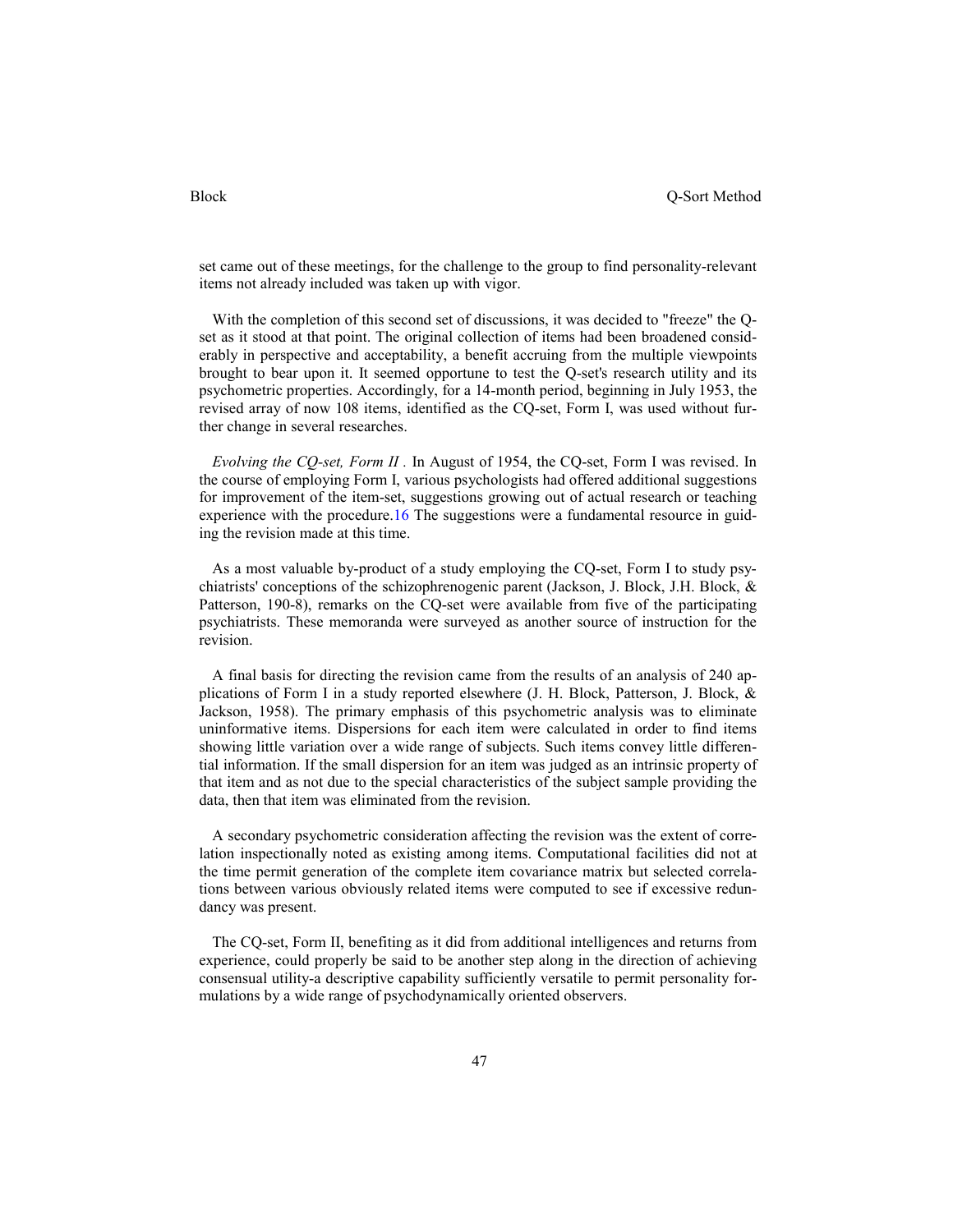Block Q-Sort Method

The CQ-set, Form II consisted of 115 items and was used from August 1954 until March 1957, when. Form III, the present version of the CQ-set, replaced it. During this time, Form II achieved fairly intensive usage, being employed in assessment programs and research at the Institute of Personality Assessment and Research, at Vassar, at Minnesota, and in the Veterans Ad-ministration. Form II was also used as a teaching device in courses at the University of California.

Evolving the CQ-set, Form III. In the Fall of 1956, a tentative revision of Form II of the CQ-set was prepared, incorporating the suggestions accumulated from users in the preceding two years. This tentative revision provided the content of a series of weekly meetings held at the Institute of Human Development (formerly the Institute of Child Welfare) during the Winter and Spring of 1956-57. At these meetings the group discussed each of the Q-items, evaluating them, singly and in conjunction, against the criteria described earlier. The group participating was most helpful, contributing a number of refinements to the item set.17

Concomitant with this further refinement of the Q-set through further discussion, an extensive psychometric analysis of the properties of the items in Form I and II was carried through. An IBM Model 701 digital computer recently had become available. Its resources were employed to generate for each item its mean, dispersion and correlation with all other items in each of four separate (arid quite different) samples.

The 108 items in the CQ-set, Form I were intercorrelated, the data being derived from a sample of 40 mothers of psychiatrically-disturbed children and, as a separate matrix, from a sample of 40 fathers of these psychiatrically-disturbed children.

The 115 items in the CQ-set, Form II were intercorrelated, the data here coming from Q-descriptions of a sample of 50 middle-aged Vassar graduates and, as a separate matrix, from a sample of 70 male applicants to medical school.

These four matrices were examined in order to identify uninformative items, i.e., items correlating too highly with other items in the set. In this scanning for redundancy, it was required that the wastefully high correlation between two items had to exist in more than one of the matrices. This condition was set as a safe-guard against the premature conclusion that two items were functionally equivalent. If two items did not correlate highly in each of the different samples, this could only mean that different patterns of item covariation existed in the several groups. The decision in these instances was that such a finding needed to be respected, even at the cost of including an item that perhaps even usually was redundant.18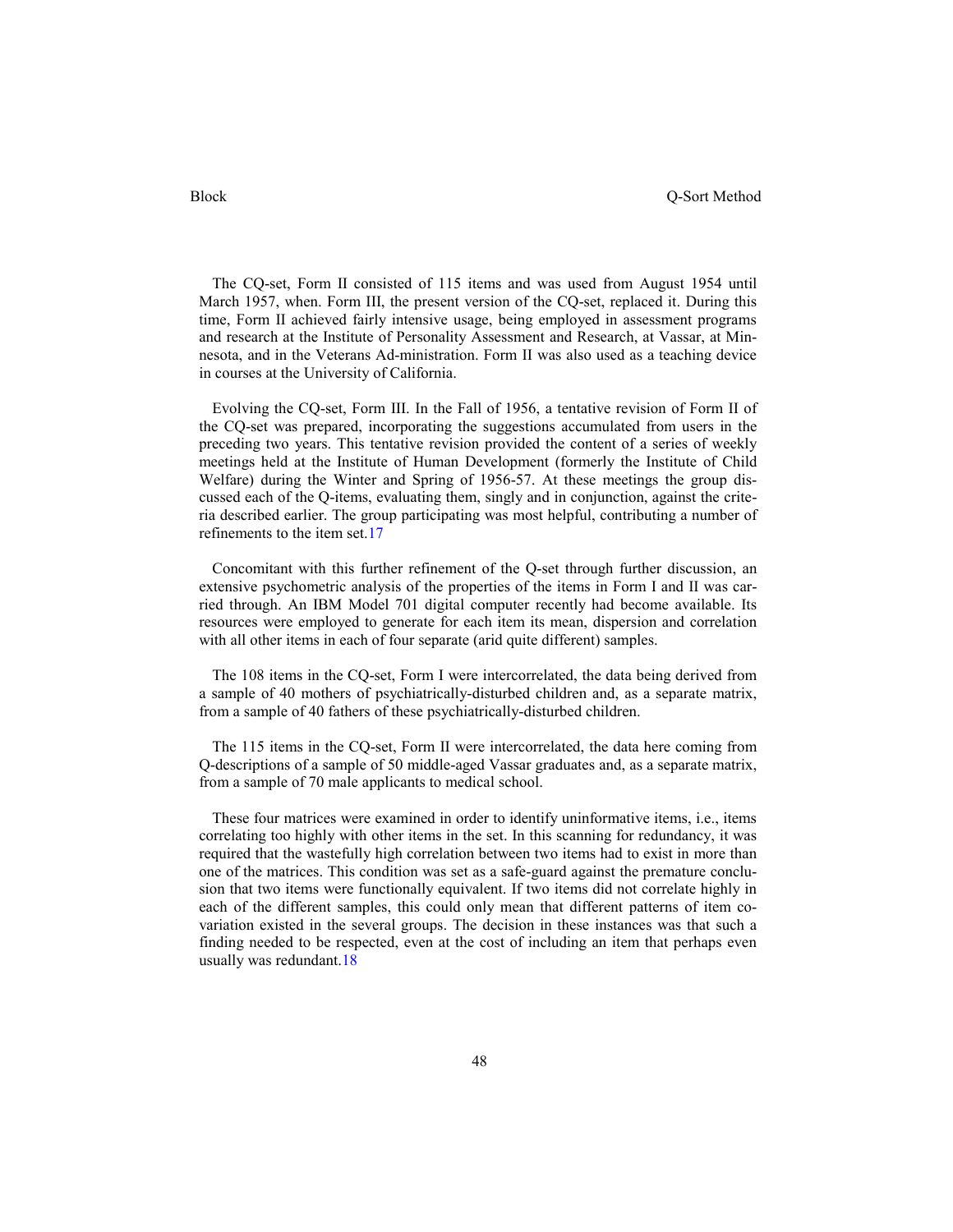Another criterion employed in evaluating the properties of the Q-set at this time was that the average inter-person correlation within each sample be low, of the order of .10 or .15, with a continuous distribution of inter-person correlation.19 As the average interperson correlation within a sample increases, less discrimination among the individuals being correlated is possible. A relatively high average inter-person correlation legitimately may exist, when the sample clearly is a homogeneous one. In a sample judged to be heterogeneous in nature, however, a high average inter-person r can arise only when certain items are placed equivalently for all individuals. Such items are known as "universals" because they apply to all people. "Universal" items introduce no special bias if the data are analyzed properly but they are wasteful since they are useless as discriminators. When these items of little variance in several samples were found, they were either eliminated or restated in an effort to enhance their potential for genuine variance.

With the parallel completion of the psychometric analysis and the discussion of items, Form III of the CQ-set was formalized. Form III contains 100 Q-items, listed in Table 1 and, for convenience, as Appendix A, and is the current descriptive set. Be-cause of the several considered revisions and pre-testis; the technique has undergone since its inception, no change of the CQ-set, Form III is imminent. At some future time, when the usefulness and deficiencies of the method in its present version have been tested, another revision may seem in order.

At this writing, the CQ-set, Form III is being employed in research projects at the Institute of Personality Assessment and Research, at the Institute of Human Development, in the Veterans Administration, at the Palo Alto Medical Research Foundation, in various projects of the State of California, at the University of California Medical School, as a teaching device at the University of California and in a number of individual researches at universities, medical schools and hospitals in this country.

## **Chapter V**

## **EVALUATION OF THE CQ-ITEMS**

As we have noted earlier, if a common language is to be substituted for individual styles of expression, some assurances are required that the vocabulary and the grammar of the imposed language are sufficient for its purpose. Failing this requirement, the effort is properly rejected. Given some confidence that the Q-method is basically appropriate, the unquestionable appeal of uniquely-phrased expression may, albeit wistfully, be abandoned for many purposes.

Questions of grammar and form we leave until the next chap-ter. For the present we deal with the question of vocabulary, namely: Are the presently-offered CQ-items rich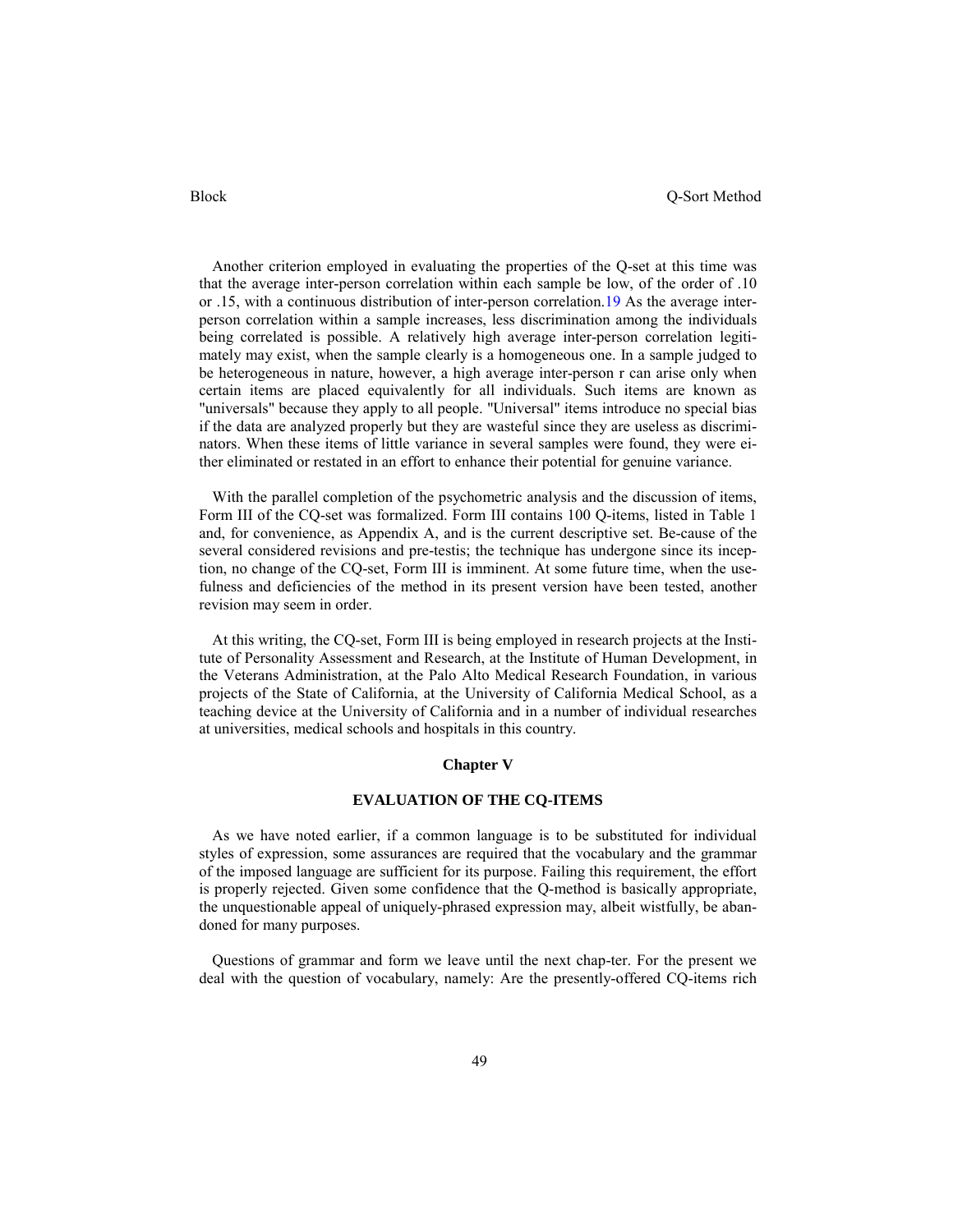enough, in the aggregate, to accomplish sufficiently well their descriptive purpose? What are the constraints imposed upon the perceptive observer when he is forced to express himself by means of-and only by means of-the items which happen to be in the CQ-set?

Let it be admitted, immediately and bluntly, that there are constraints. Indeed, constraints,

restrictions, arbitrary exclusions, over-simplifications, and so on are inherent in the scientific enterprise. Our general countering argument to the complaint of constraint must build its case by claims of productivity for the method. If this claim is supported, the constraints appear acceptable, and what is excluded is, by this pragmatic criterion, not fundamental. And now, to the particulars-of criticism and rejoinder.

1. A frequent criticism of the Q-sort method is that the results obtained by its application are a function of the particular Q-set employed. With another Q-set, the relationships might be very different. If the instrument of observation, by its happenstance properties, controls decisively and restrictively the events re-corded, one can have little faith in the results offered out of the method. To change the Q-set will mean the findings issuing through the Q-set will change as well.

This criticism can well be true and when true may well be devastating. Admittedly, a Q-set assembled without care or sophistication may have very powerful, special, and unspecifiable emphases. There may be massive redundancies or spectacular lacunae to affect the tilt of relationships perceived through the Q-set.

The criticism here is really the criticism leveled against the first two Stephenson orientations toward Q-set construction (cf. Ch. III). The obvious and quite sufficient response to this danger of special bias in the Q-set is simply to employ a consensual basis for itemselection. This. has been the evolutionary course the CQ-set has taken, and certainly the scope of the items has been greatly extended in the process. At one time or another,-over 50 professional persons of diverse orientations have contributed their suggestions to the set, suggestions stemming from their theoretical predispositions and suggestions evolving out of actual use of the item-set. If there is a bias in the CQ-set, it is a bias that has survived this rather large number of screenings. A bias so resistant to cancellation represents, if not a truth, at least a widely held belief among professional observers that the bias is to be desired. Such a belief cannot be challenged, at least not within the framework set by our initial aspiration, namely, to provide a procedure whereby contemporary psychodynamically-oriented observers could express sensitively their formulations of personality.

Given our defined goal, the criterion of achievement of this goal becomes consensual agreement by the population of professionals who would be potential users of the CQ-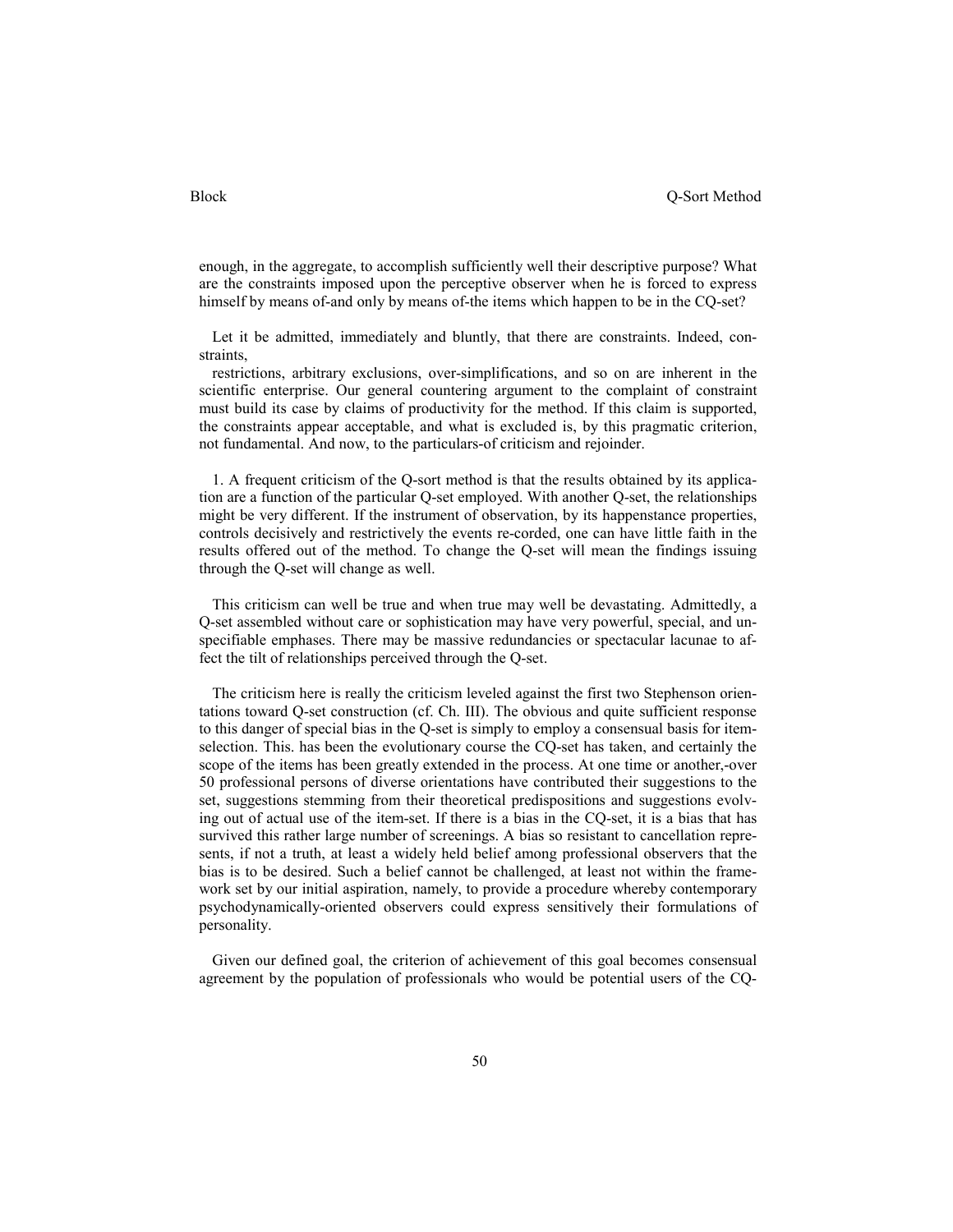set. If the item set were to pass inspection by all members of this large and in-accessible population, then perfection would be upon us. In this real world, we have employed a sample of 50 observers as contributors to and definers of the CQ-set. The question thus becomes: is this a large enough number, or would another sample of 50 clinicians evolve a Q-set with appreciably different functional properties?

Of course, an independently constructed Q-set would be un likely to duplicate exactly any existing items in our CQ-set. Nevertheless, the functional relationships educed by the one Q-set can be expected to be very similar to the functional relation-ships appearing via the other Q-'set. There is both logic and empirical evidence behind this rather strong assertion.

The logical argument comes by analogy out of psychometrics. It is well recognized that an average score is a more valid indicator of the domain it represents than are any of the constituent scores on which the average is based. Translating this observation to the present context, it would follow that the consensually evolved Q-set is more valid in its coverage of its intended domain than would be Q-sets elaborated by any one of the contributing observers.

Now, this analogy is not to be taken at face value, for the CQ-set was evolved not by an averaging procedure but rather by successive screenings of the items. This lack of independence perhaps means early opinions were more influential in determining the CQvariables than later ones despite the constant directive to users and revisors of the itemset to introduce variables not yet specified. Nevertheless, it is fair to expect that widening the base of contributions to a Q-set will be a powerful method of attaining convergence upon a broadly useful assemblages of variables.

Some empirical support for the contention that the functional distinctions made by one broadly-based Q-set will not differ appreciably from the functional distinctions made by a second broadly-based Q-set comes from an IPAR study of several years ago, conducted by the writer. In this experiment, two quite different Q-decks were employed by the same raters with reference to the same social objects. The similarities and differences among the subjects as separately reflected by the two Q-sets were evaluated two different ways and it was shown that psychologically equivalent results were available with either of the Q-decks. A more detailed description of this study is to be found in Appendix C.

Neither of the two Q-decks employed in this study were CQ-sets, and indeed one of these Q-sets was-quite deliberately-very casually constructed. The finding of functional identity in this experiment where great disparity existed in the way in which the contrasted Qsets were constructed is surely suggestive. We are entitled to expect that in more considered circumstances, where alternative groups of professionals were, involved and ori-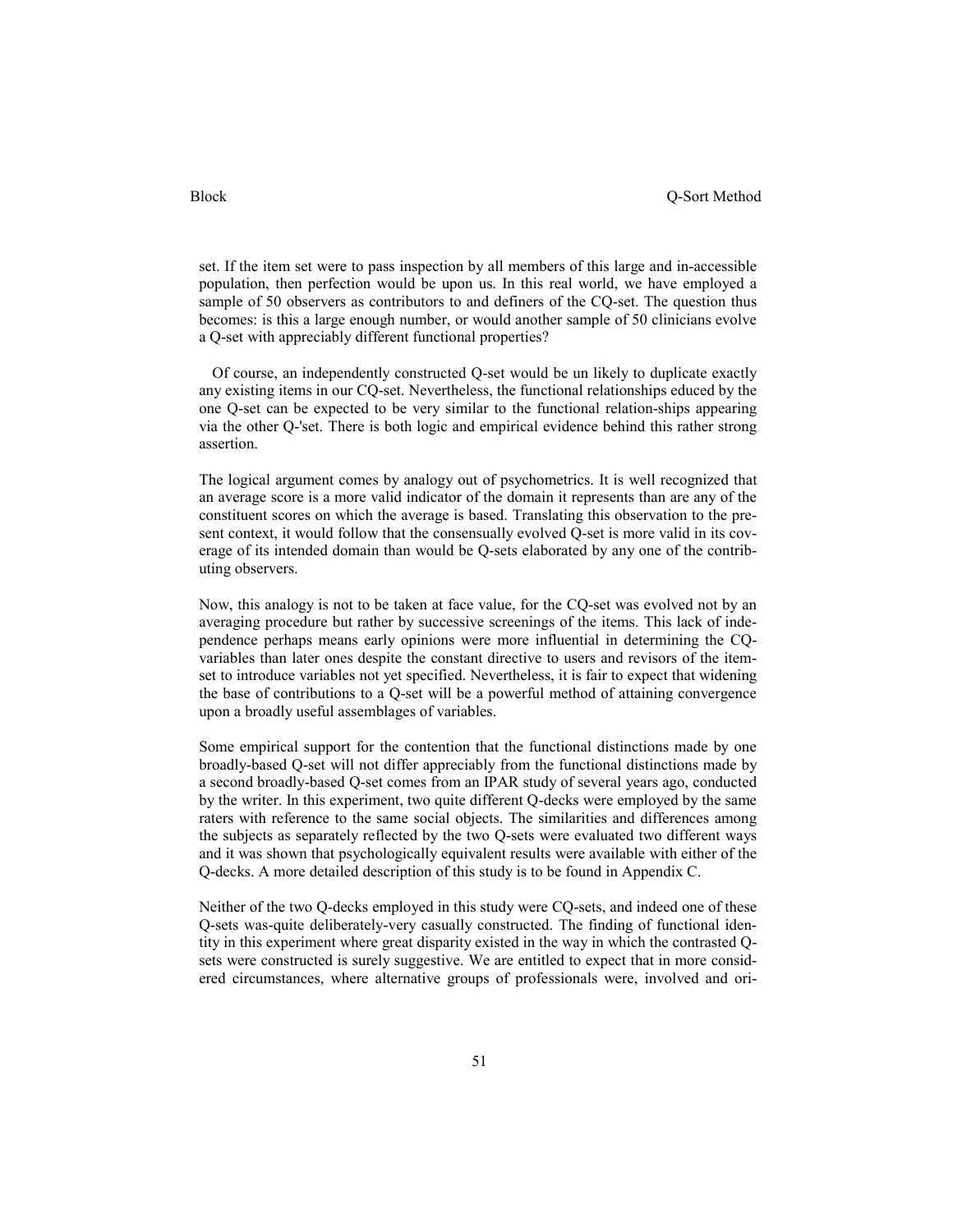ented toward the same goal, that a functional interchange-ability of Q-sets will result. Accordingly, we might as well settle upon one widely ranging set of Q-variables that will fit the needs of many researchers. Prosaic multiplication of Q-sets ad libitum will simply add confusion. By fixing upon one "good" set for widespread use, the interchange and comparison of information is made easy.

2. Another criticism voiced against the CQ-set is that the observer is constrained in the number of discriminations he is enabled to make. There are, it is argued, many more facets to personality than the CQ-set (any Q-set) can express.

Three different rejoinders apply to this contention. The first countering argument is a numerical one, the second justification introduces considerations of relativism, and the last suggests a compromise when this criticism is most passionately held.

a) It is possible to compute the number of different ways in which the 100 items in the CQ-set can be arranged into the designated nine categories which have become standard. This number proves to be 6.45 x 1085, an incredibly large figure. We should note that in computing this number of possible item-constellations, we have been forced to presume independence in placement of each of these items and this assumption we know to be incorrect. By how much, it is difficult to say, for estimates of item-covariation quite properly vary greatly from sample to sample. But reduce the above figure by a factor of 10 or 100 or a million or a hundred million and we are still left with an immensely large array of different item configurations. As reflected by the number of permutations and combinations available to the user of the CQ-set, it would seem that a sufficient number of discrimination possibilities exists if the judge can use them reliably.

b) The response of relativism makes a simple if disputatious claim, namely, that the constraints entailed by the use of the CQ-set are slight relative to the constraints imposed on personality research elsewhere and by other methods. When one considers the low reliability of so many experimental procedures in psychology, when one recollects the fallibility of criterion measures or of diagnosis, it would seem that the constraints on discrimination imposed by the CQ-set in a research setting would not be the weakest link in the inferential chain. This is not to say that limitations of the CQ-set are unimportant and do not attenuate truth. It is only to suggest that the reliability and multiplicity of the discriminations aflorded by the CQ-set indicate it is already a decent instrument. The research resources available for methodological improvement might more profitably be expended on other features of the total research enterprise.

c) There inevitably will arise circumstances where a description solely in terns of CQitems will be inadequate. At such times, a freely-written characterization of the subject will be desirable in order to convey the information and perceptions which would otherwise be abandoned. It is important, however, in studies which at the outset have chosen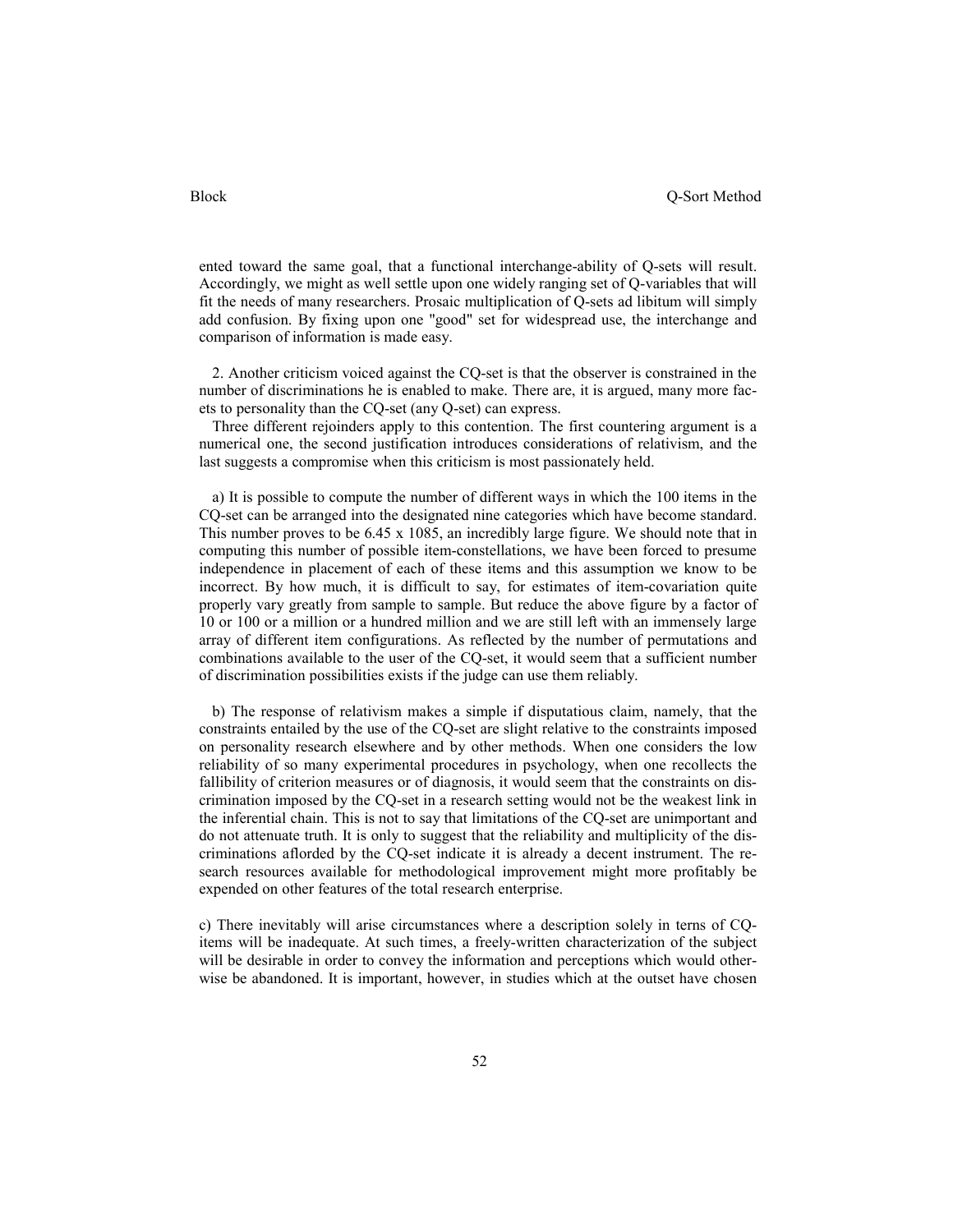to employ the CQ-procedure, that this option be exercised in addition to rather than instead of a CQ-sort. By employing both procedures, judges need feel no sense of loss, for the contribution of both approaches is preserved. There is extra effort required, but this is the cost of conviction-the conviction that the free description (or for that matter, the CQset) attains a goal not achievable otherwise.

Still another remark made against the CQ-set concerns itself with the meaning and interpretability of the items used. Al-though the primary purpose of the Q-approach is to standardize a language so that comparability of description becomes possible, perhaps the standard language will still not be used in equivalent ways. The item "is aggressive" (which is not included in the CQ-set) might be interpreted by one observer in terms of hostile tendencies, and by another as simply a way of characterizing assertiveness.

To this problem of interpretation, we first call attention to the prolonged and careful evolution of item phrasing, as described earlier. The meaning of each item is, we believe, more direct and unequivocal than would usually be the case with rapid item construction. The manifest or genotypical level which an item is intended to reflect is clearly indicated. jargon is minimized. Where an item is phrased alternatively or is elaborated, care was taken that these extensions be consonant with each other. So, it seems fair to say that such problems of interpretability as could be anticipated were dealt with.

Nevertheless, in actual usage, the interpretability problem may still arise. Different observers may come with radically different language backgrounds, conventions, emphases, and so on. One very fruitful technique we have employed in these instances is to have the several observers calibrate themselves by describing the same subject. As part of the preliminaries to a research where the CQ-set is to be used, calibration sessions are very important, for they provide the opportunity, after the CQ-set has been applied, of discussion among the observers. The discrepant observers can here come to know the bases-pf disagreement and can thus separate out such disagreement as is due to genuine difference in evaluation from unwanted discrepancies due to differing interpretations of items. A series of calibration sessions can do much to converge an initially disparate set of observers.

There is still the possibility that, although within a specific research the Q-set users may have attuned themselves to each other, the usages evolved may differ from the iteminterpretations held elsewhere or in general. In order to help eliminate this contingency or at least provide a means of estimating its effect, Appendices D through F present CQset descriptions of the optimally adjusted person, the male paranoid and the female hysteric.

Each of these CQ-descriptions is an average Q-sort derived from the CQ-sets independently offered by 9 different psychologists. Associated with each of these "standard"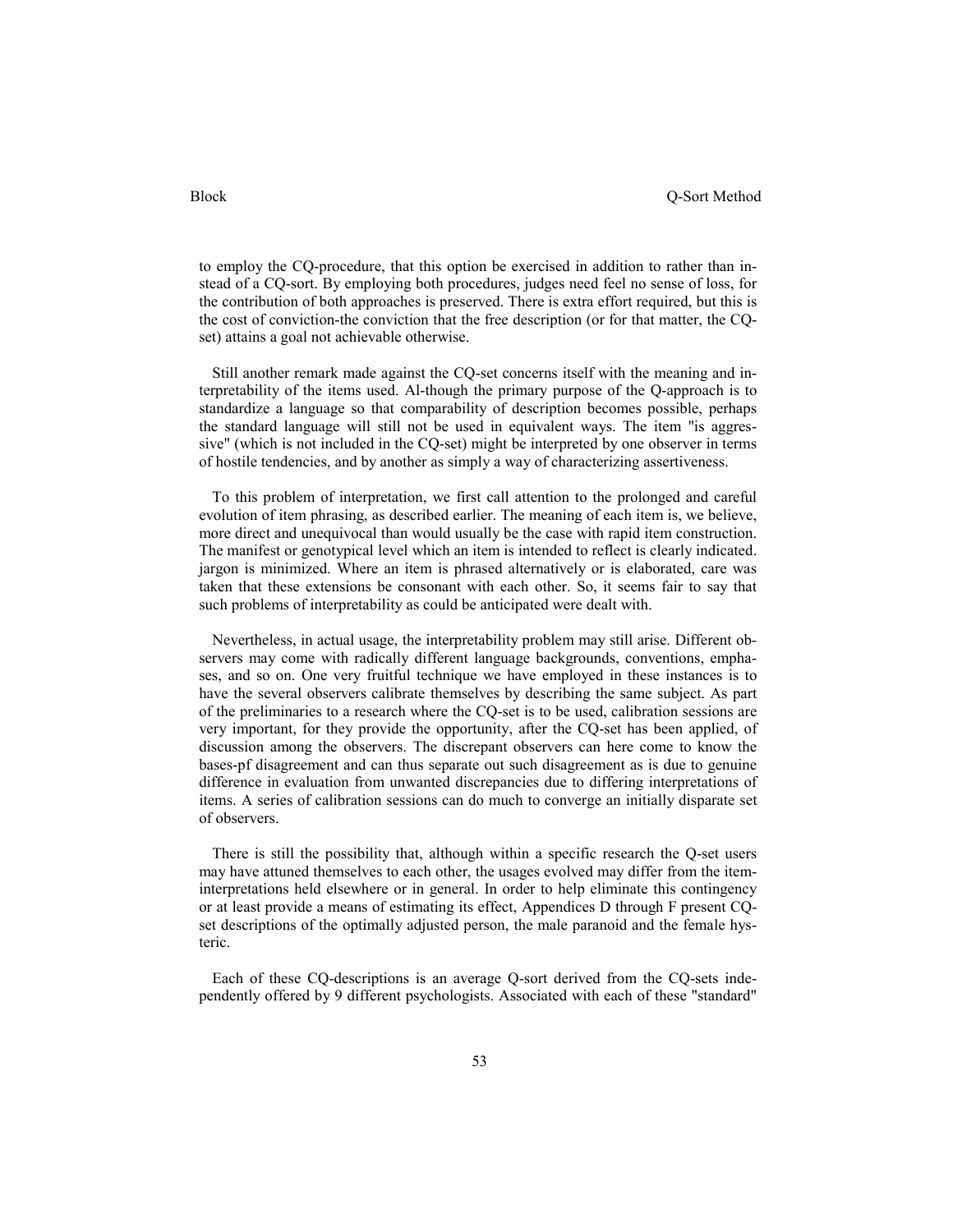descriptions is (1) a statement of the reproducibility of that composite and (2) an estimate of the correlation to be expected between an individual's independently formulated CQdescription of that syndrome or personality and the consensus description reported in the appendix. In order to form this estimate, it was necessary to make the assumption that the individual newly offering his Q-description is of a competence equal to those originally contributing to the consensus,

New users of the CQ-set can refer their own Q-descriptions of these conceptual diagnostic entities to these "standards," thus checking upon the communality of their perceptions.

The consensus descriptions in these appendices have another function to serve. The arguments so far for the CQ-set have been relatively recondite ones. We have called attention to the desirability of some such device, entered into detail as to how and why the CQ-set evolved as it did, and countered-still at an abstract level-criticisms that have been leveled against the method.

But the proof of the approach lies in its performance. And its performance is judged essentially by how fittingly the CQ-descriptions seem to portray their intended objects. The reader still personally unfamiliar with the workings of the CQ-set may wish to evaluate the adequacy of the descriptions in these appendices against his own understanding of the concepts or personalities described, to see how well they mesh.

4. A final concern voiced in regard to the CQ-set has to do with the problem of behavioral levels and clinical inference. Although many of the CQ-items require of the judge only that he describe the subject's behavior in rather direct ways, other CQ-items demand of the judge far-ranging inferences as to the subject's personality capabilities and latent motivational structure. Sometimes, judges express uneasiness about the extrapolations required of them.

The problem posed by highly inferential judgments is, of course, not one limited to the CQ-set. It is a problem generated by an acceptance of the conceptual necessity of employing "genotypical" or "metapsychological" variables for an under-standing of personality. Contemporary orientations in psychiatry and personality psychology have chosenand we support this conceptual choice-to employ abstract and directly unspecifiable constricts as means of making sense of behavior that seems otherwise bewilderingly diverse. Accordingly, the problem of inferential judgment must be lived with if we are to employ this conceptual orientation.

The process of clinical inference, of how an understanding develops by an accretion and integration of separately insufficient observations, cannot be discussed here.20 The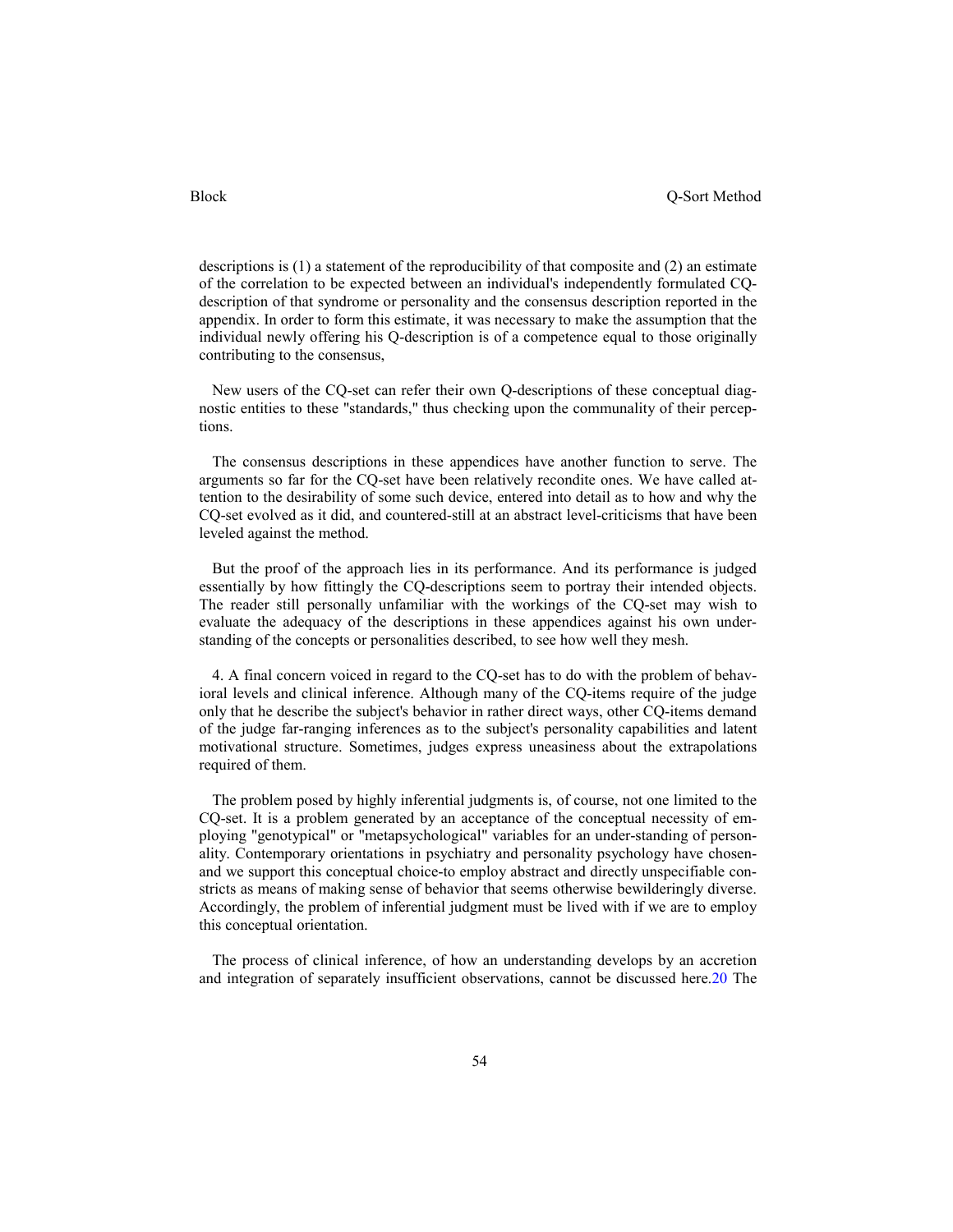immediate practical dilemma about which we speak is what to do when a judge is required to describe a subject by means of the CQ-set but does not feel he has an adequate observational basis for inferring subject characteristics.

If the judge still has an opportunity to extend his observations of the little known subject, he should do so. When time must have a stop, however, the course of action is simply and bluntly for the judge to do the best he can. Using his implicit personality theory as an integrating guide, the judge should let the extrapolations from his scanty information go as they will. That is, he should sort the complete set of CQ-items.21 He may be right, he may well be wrong. The important point to recognize is that if these conjectures do not issue with disproportionate frequency from certain judges, and if these conjectures are not preoccupied with certain classes of subjects, then the wildest of speculations will introduce no systematic bias. Discriminations will be more difficult to obtain and Iarger research samples will be needed than would otherwise be the case but no positive errors will be created. Moreover, if consensus descriptions are the research rule, then the importance of this source of error is greatly diminished.

Obviously, when a judge clearly has had no genuine opportunity to form an understanding of his subject, it would be ridiculous to force him to express a personality formulation. The result is likely to look like Everyman. In most research situations, however, judges will have had reasonably equivalent opportunities to assess subjects. In such circumstances, the confidence or absence of confidence of a judge in his evaluation of a subject's personality is no guide to the validity of the evaluation. This wry and to-be respected fact derives now from a number of different studies (e.g., Forer & Tolman, 1952; Kelley  $\&$  Fiske, 1951). An observer, while bewailing the insufficiencies of his information, may still be able to offer a most valuable evaluation of the subject.

Putting the point alternatively, a judge's satisfaction or concern with the information at his disposal may be viewed as a kind of "response set" (Cronbach, 1950). Some judges can never be satisfied that they know enough to evaluate a person; other observers are comfortable with grand extrapolations based upon flimsy data. To the extent that a judge's feeling that he has insufficient information is based upon a response characteristic of the judge, it is irrelevant to the presently defined purpose and should, sympathetically, be disregarded.

The problem involved in the use of the CQ-items, then, aside from matters of procedural detail, may be seen to be not specific to Q. These are large issues, issues that affect all efforts, however expressed, at the understanding of individuals and the communication of such understanding.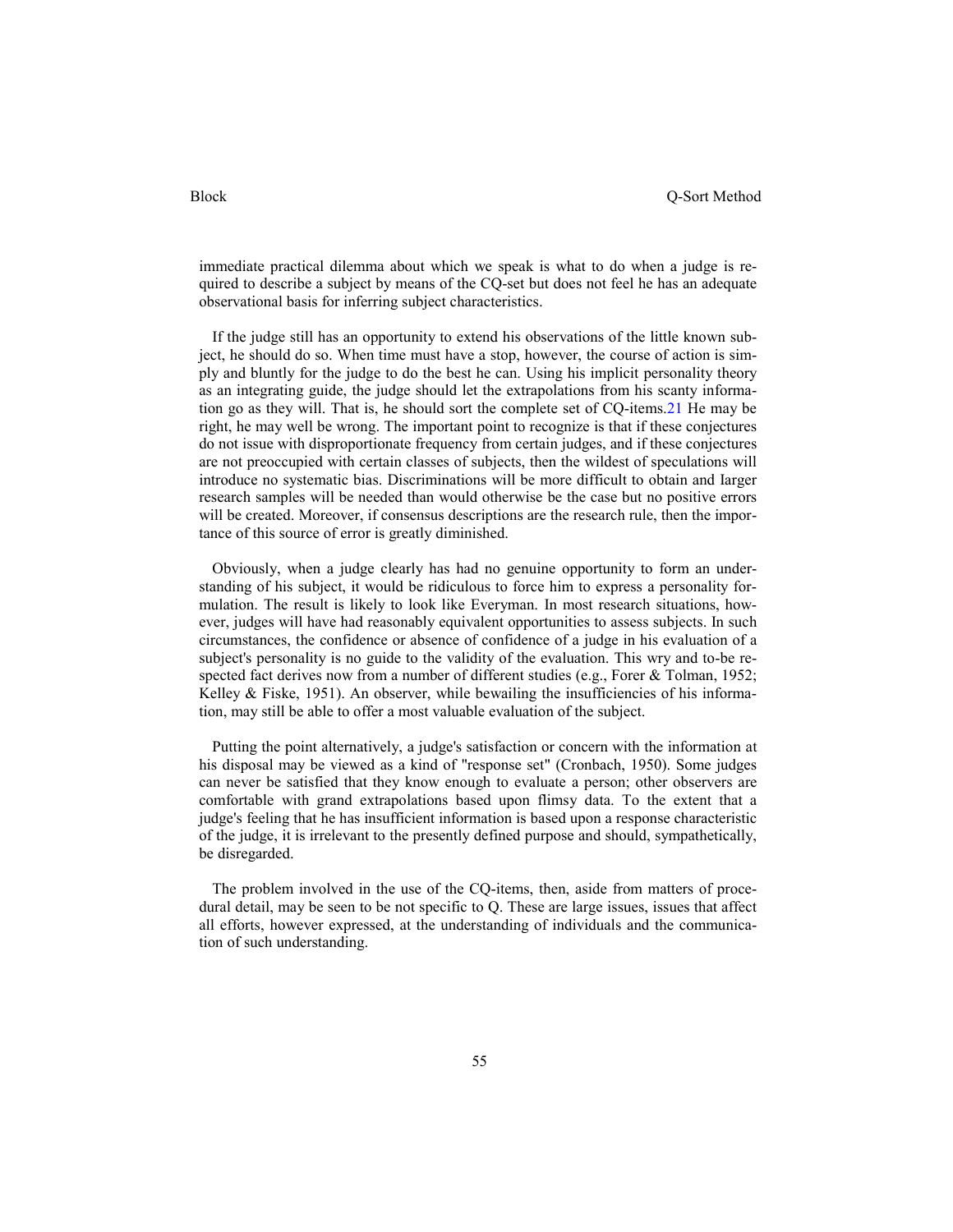## **Chapter VI**

# **THE METHODOLOGY OF Q-SORTING**

In this chapter, we are concerned with three questions of Q-sort method which, over the years, have generated much discussion and some argument. Although to a great extent the problems to be considered are not unique to the Q-sort method but are problems of judgment generally, they require presentation again here. Only by an understanding of these issues can the Q-procedure as it responsively has evolved be in turn understood. The three questions we. consider are:

1) Shall the Q-sorter fit his evaluations to a prescribed distribution or shall he be permitted a more spontaneous, more personal arrangement of O-items? This is the rather general issue of free versus forced-choice responses (Block, 1956).

2) If a forced distribution is decided upon, what form shall this distribution have?

3) In "characterizing" a personality, on what basis (and with what reliability) can a judge make use of and integrate Q-items which partake of so many different levels and facets of personality?

On employing a "forced" Q-distribution. The imposition of a standard or "forced" distribution of Q-items upon all Q-sorters has proven to be a controversial feature of the Qsort method. Why should a judge of personality be forced to sort his items of description into a distribution he never made, into a suit of categories that may fit upon him in unnatural and uncomfortable ways?"

The logic underlying the forcing requirement in the Q-sort procedure needs to be understood for it aims to meet, in a reasonable way, a necessary requirement set by our defined goal of comparable descriptions. Perhaps the most convenient introduction to the rationale of the method is by way of illustrating the consequences when a prescribed distribution is not imposed.

Suppose in describing a subject, one judge evaluates many more items as extremely characteristic or extremely uncharacteristic than does the second judge, who is less assertive about his perceptions. In subsequently developing a consensus to serve as a better single formulation of the subject, the first judge by virtue solely of the extremeness of his response (and his larger variance) will tend to dominate the consensus judgment. There is enough evidence now (Valentine, 1929; Polansky, 1941; Kelley & Fiske, 1951; Forer & Tolman, 1952; Block, 1956) to suggest that assuredness of judgment is no promise of accuracy but is more often an undesirable response set. Accordingly, it is better to avoid this source of disproportionate weighting.

Consider now another kind of problem that arises from differences in the way judges segment a continuum. Let us suppose that two judges in characterizing a given personal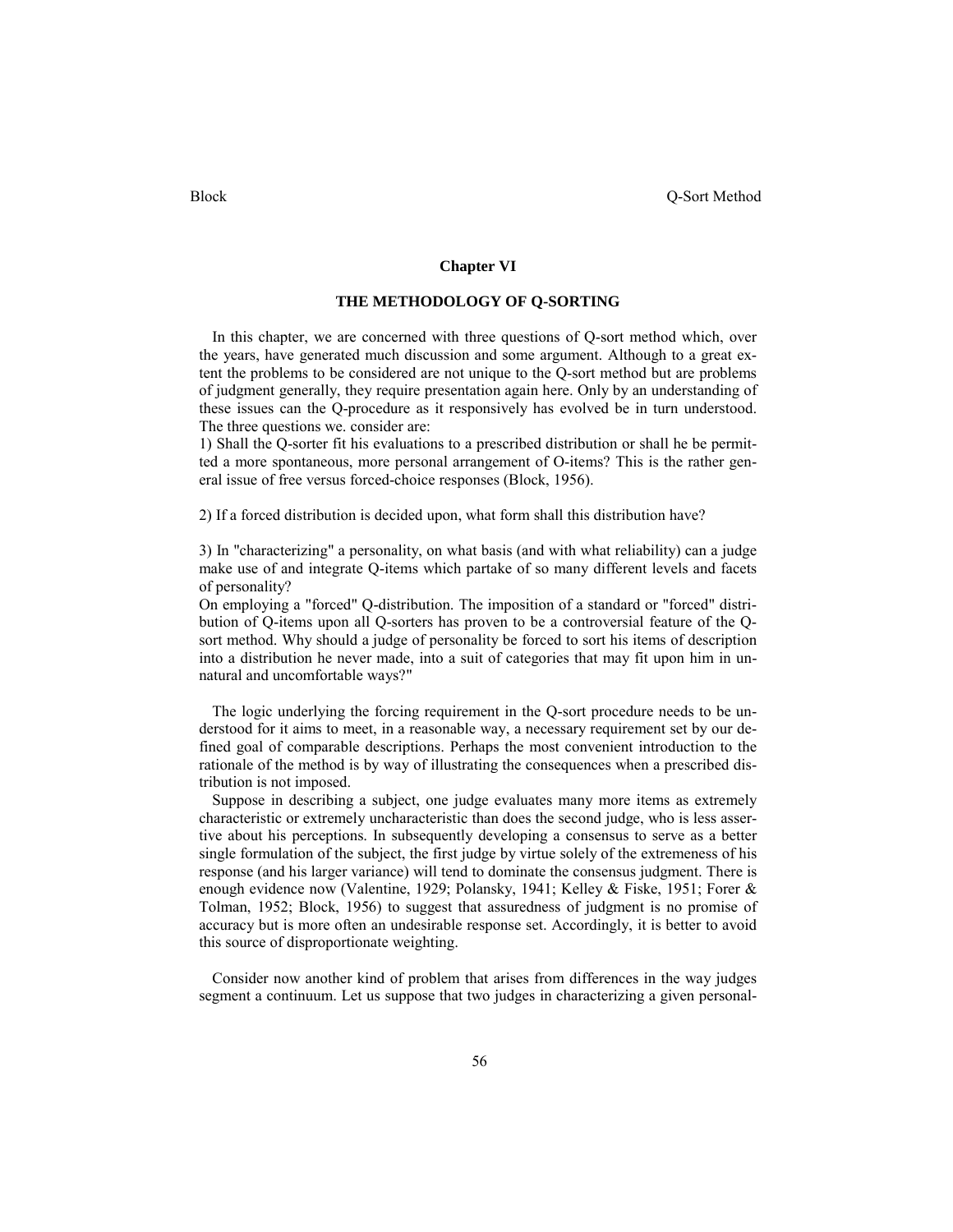ity rank-order identically the items of a Q-set. The items chosen as salient or defining of the subject by the one judge correspond exactly with the items selected by the second judge. In this most unlikely but paradigmatic situation the correlation index expressing agreement between the two judges is unity, and it would be said that perfect congruence in evaluation exists.

Now, suppose that these equivalent continua of items are to be recorded not as rankorderings but as dichotomizations. The judges are separately asked to identify those items characteristic of the subject and those items not characteristic of the subject.

Now, the extent of the manifest agreement between judges will be strongly influenced by the way each of the judges chooses to dichotomize his continuum. For example, suppose one judge, with stringent standards as to what shall be called "characteristic" of a subject decides to sever the continuum so as to call only 10 items as characteristic (and 90 consequently as uncharacteristic). The second judge, however, more generously or more laxly partitions the items into a 90-10 split. This situation is illustrated in Table 6. Although from our definition of the situation we know the underlying order of the items to be identical, it can now be seen that the judges disagree on 80 of the 100 items, a most distressing situation. For all we know or are entitled to say now, Table 6 may even be describing a curvilinear relationship between the two judges. We know the underlying continua to be equivalent but are unable to assert the fact.

# **TABLE 6 ILLUSTRATION OF THE EFFECTS ON AGREEMENT OF RADICALLY DIFFERENT DICHOTOMIZATION**

|                       | Judge B               |                                |                          |    |
|-----------------------|-----------------------|--------------------------------|--------------------------|----|
|                       |                       | Characteristic<br>$\sigma$ f S | Uncharacteristic<br>of S |    |
| Judge $\underline{A}$ | Characteristic of S   | 10                             | $\theta$                 | 10 |
|                       | Uncharacteristic of S | 80                             | 10                       | 90 |

Only if both judges section the underlying continuum identically will the perfect correspondence be visible which we know to exist in this illustration. Conversely, to the extent that judges differ among themselves in regard to their categorizing proclivities, their degree of manifest correlation will be unfairly attenuated.

This last point is most important and, moreover, is not limited to the particular simple situation we have used to illustrate it. Where evaluations are expressed in more intervals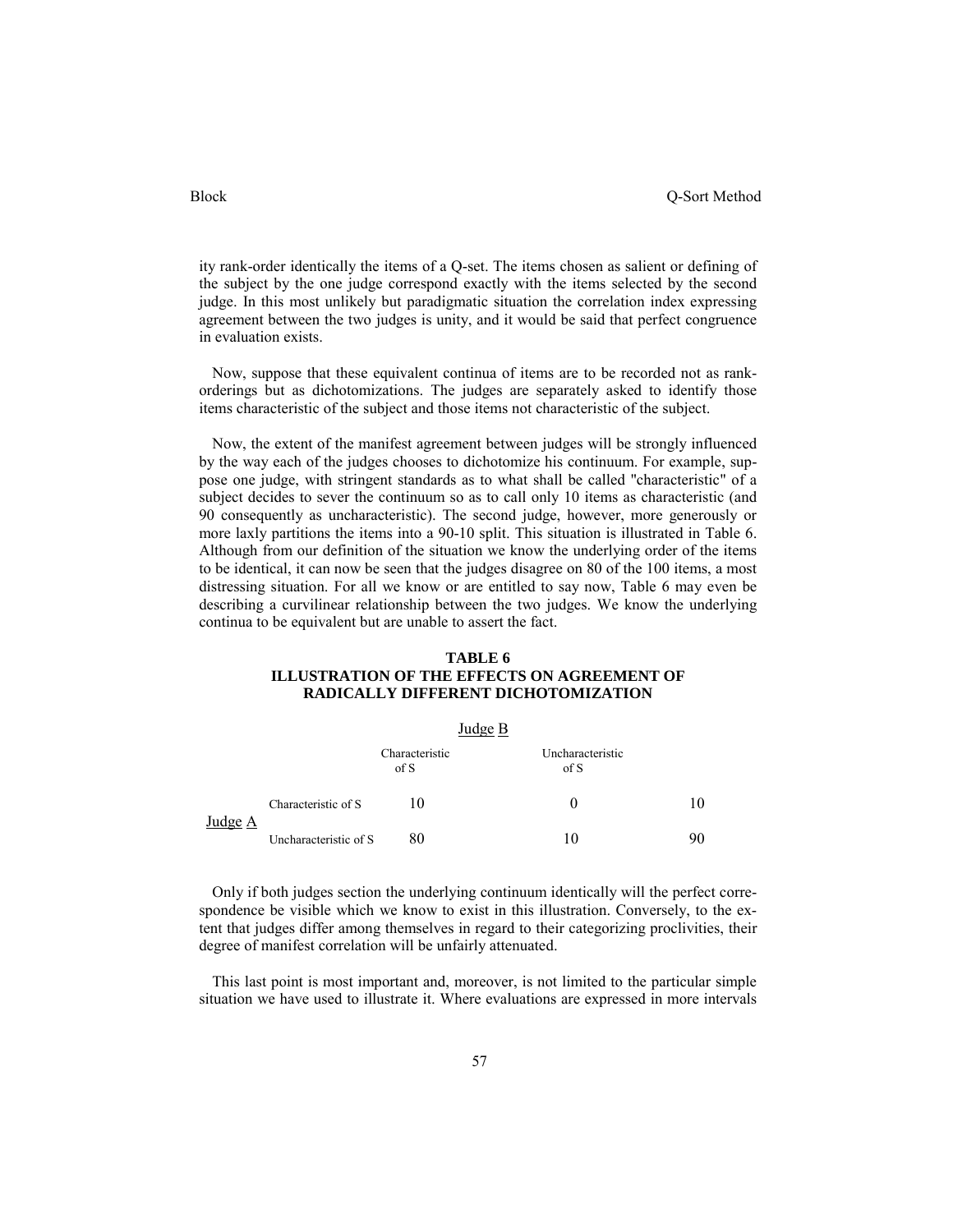than a dichotomy but in less detail than a complete rank-ordering, an essential agreement among judges may be obscured if judges distribute their Q-items in highly individual ways. As soon as the number of items exceeds the number of categories, the correspondence of different item arrangements becomes influenced by the shapes of the contrasted item distributions as well as by their orderings. The greater their divergence with regard to shape, with item ordering held constant, the more attenuated is the index of agreement between the two arrangements of items. Never, by the logic of the circumstance, can the index of correspondence between two observers be falsely elevated by unusual differences between the shape of item distributions.

Now, the intention of the Q-sort method in general and the CQ-set in particular is to assess the similarities and differences among Q-item orderings. Consequent upon the above logical finding that differences in the shape of item distributions upset the desired comparisons, it would follow as one alternative that every sorter should completely rankorder the Q-items with which he has to deal.

Unfortunately a complete rank-ordering of items is an unrealistic demand to make upon judges. The time required of the judge increases quite markedly for very many more discriminations are required. Moreover, the finer the discriminations demanded, the less the assuredness with which an item is placed - t o the point where item ranks may show almost no stability at certain portions of the ranking spectrum.

For these several reasons-the excessive time required, the extreme personal difficulty with which a complete ranking is achieved by the judge, the fluctuations of items by several rank positions because of the unreliability of their placements-for these reasons, it proves not practical to accept complete rank-ordering as a solution of the problem posed by different "shapes" of item distributions.

Thus, we are forced to operate with a less-than-complete rank-ordering, i.e., to employ categories which are ordered relative to each other but within which further item discriminations are not made. With this necessity imposed, the obfuscation stemming from idiosyncratic item distributions is upon us once more. And now, the only remaining solution is to require that all judges place identical numbers of items into each of the prescribed categories-the forced" sorting method. By employing a universal distribution for Q-items, comparisons become fair and straightforward for the arbitrarily-operating response sets of judges are prevented from arising. With highly variable, capriciouslydetermined distributions for items, comparisons are muddled and are just plain awkward to make.

The argument in favor of prescribing the distribution of items for the Q-sorter has thus far been a rationale one. But just as it is useful frequently to check one's algebra by a bit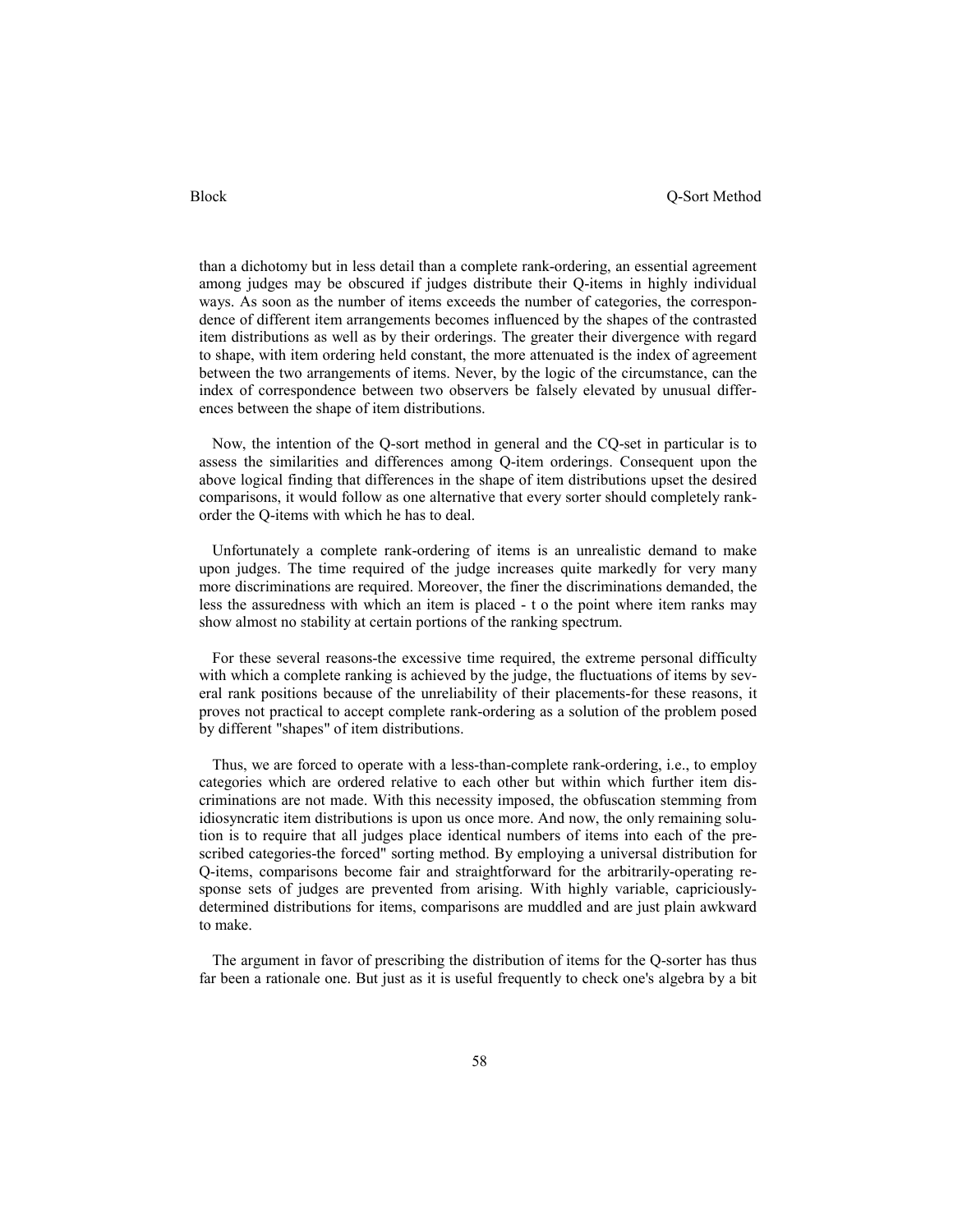of arithmetic, it is useful too to test empirically the alternative consequences of the forced and unforced Q-sorting procedures. N,17hat we now describe in summary form is a study reported several years ago (Block, 1956) on. exactly this issue. It merits mention that another study has more recently been completed at Minnesota which corroborates the essential conclusions of the earlier study.23

One of the persistent arguments against the employment of a prescribed Q-distribution has been that the forced-choice approach loses certain "information" which would be retained if an unforced distribution of judgments were, tolerated. The suggestion here is that something important is being expressed about a subject when the judge describing him uses an unusual shape for the arrangement of items. It might be relevant indeed if one subject tended to elicit one kind of distribution from judges while another subject "pulled" a different distribution form.

Obviously, this point has merit and possibility. But it is an emphasis which properly should be brought into the empirical realm. It is not sufficient to assert simply that a methodological constraint loses "information." With the assertion devolves a responsibility to specify of what this "information" consists and just how important in the over-all scheme of things this information may be. There is information and there is "information," for not all of the reliable facets of behavior are worthy of consideration. Some are trivial or irrelevant to the predictive purpose at hand. Others are important but are reflected more completely or more directly by alternative means. A priori, the remark that the forced Q-sorting procedure excludes certain channels of communication should be interpreted not so much as a criticism but rather as a call for investigation of the weight and uniqueness of the eliminated information.

And so a study was designed to bear upon this question. judges were asked to Q-sort a set of public people in a free and unrestrained way before the procrustean distribution was forced upon them. The design of the research was such as to permit assessment of the relative contributions of judges and of the observed subjects to the shape of the unforced distribution.

The primary and clear finding was that the judge idiosyncracies appeared to explain, almost completely, the various shapes of the unforced distributions of items. judges differed among themselves radically and except in one instance which we mention immediately below, not as a function of the characteristics of the persons being described. An important ancillary finding is that in the unforced situation, judges did not volunteer certain discriminations they were able to make reliably when forced to the task.

Although the characteristics of the unforced distribution could be ascribed almost completely to judge idiosyncracies and not to the focus of interest, the subjects being evalu-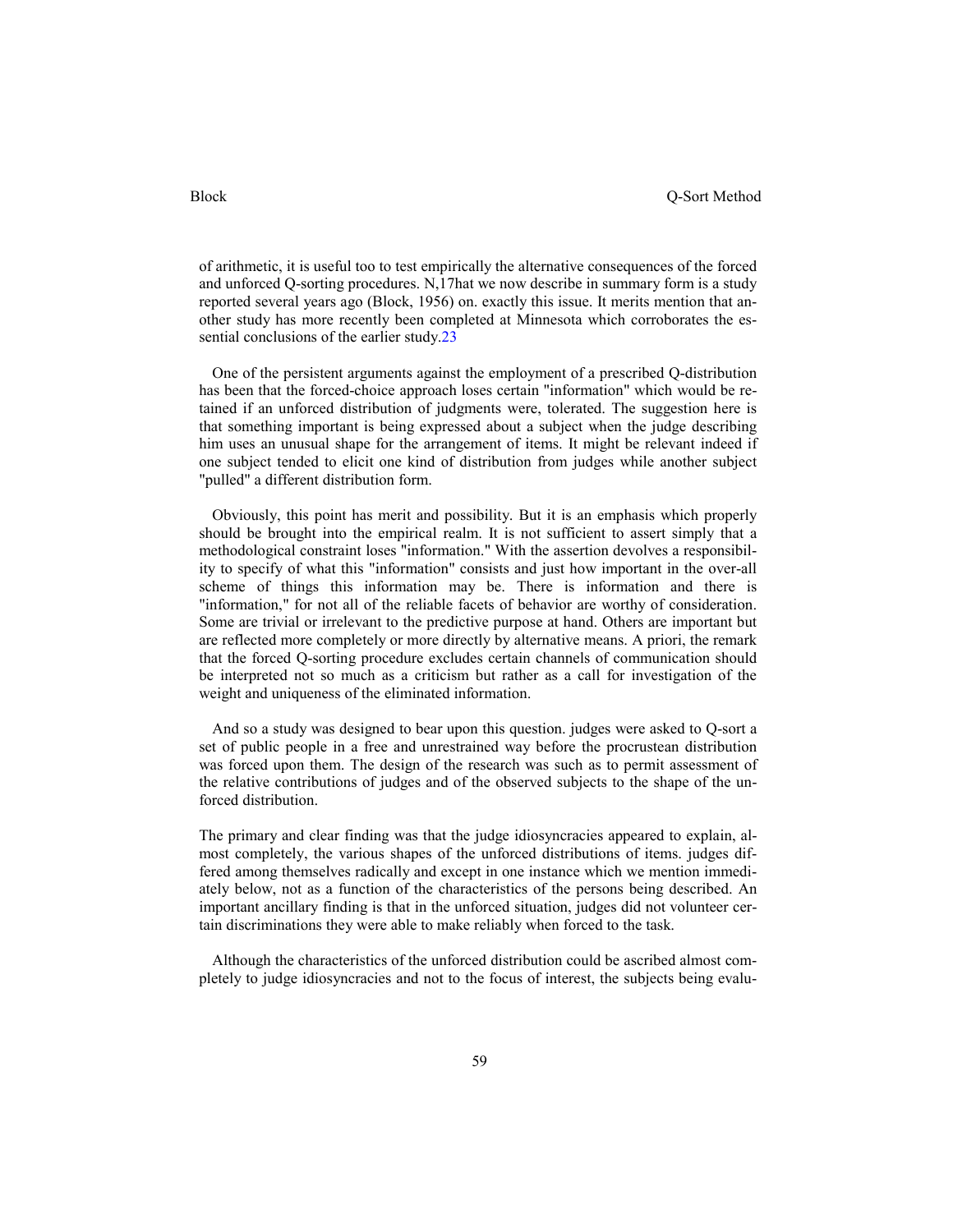ated, in one instance a subject did appear to influence systematically the unforced Q-item arrangements of the judges. The several sorters, when in the unforced situation, tended to employ the extreme scale categories significantly more often for this one subject than for the other people who were described.

This finding of course requires attention, for it is the kind that the forced situation precludes from existence. What then is the importance and psychological meaning of the observation that a particular subject "pulls" an especially extreme reaction from his judges?

Be it noted first that this characteristic of a subject simply exists with an unknown significance until it is related to other variables which can lend meaning to what otherwise remains simply an observation. In the study being cited, rather than embark upon a completely new experiment to discern the implications of this one subject-based determinant of the unforced Q-distribution, it proved convenient to analyze the independent data from the forced-sort situation. By comparing the forced item-orderings for the extremely viewed subject with the forced item-orderings for the other subjects, the uniquely large dispersion of the one subject stood revealed as due to his being perceived as machiavellian, assertive, affectless, flamboyant, and so on.

While there may be other implications of this individual's large dispersion that are not touched upon by the items included in the Q-set used in this study, the number and nature of the differentiating items make it seem likely that the central and derivative meanings of this subject's tendency to elicit extreme reactions were well expressed by the available Q-items. If the reliable dispersion difference due to this subject's "pull" had been eliminated by the forcing procedure, it appears that little psychological information would have been lost, for most of the meaning of this "pull" was already available from an examination of the Q-item order.

The instance described above is not an isolated finding. In almost all Q-sort circumstances the psychological meaning of reliable distribution differences-both subject-based and judge-based is also available or could be made available from examination of Q-item content. The reason why this assertion is likely to be true is that for each of the recognized or conceivable variables which might create distribution differences in the unforced sorting situation, it is impossible to write a -Q-item whose position in a forced sort would convey the meaning of the variable. Thereby, the need for a less direct a n d more equivocal measure of that variable via the unrestrained sorting procedure is eliminated.

Already noticed or hypothesized as creating distribution differences are such variables as "favorableness-unfavorableness" of evaluations, the amount of information the sorter feels is available to him, and the "colorfulness-drabness'' of the object's personality.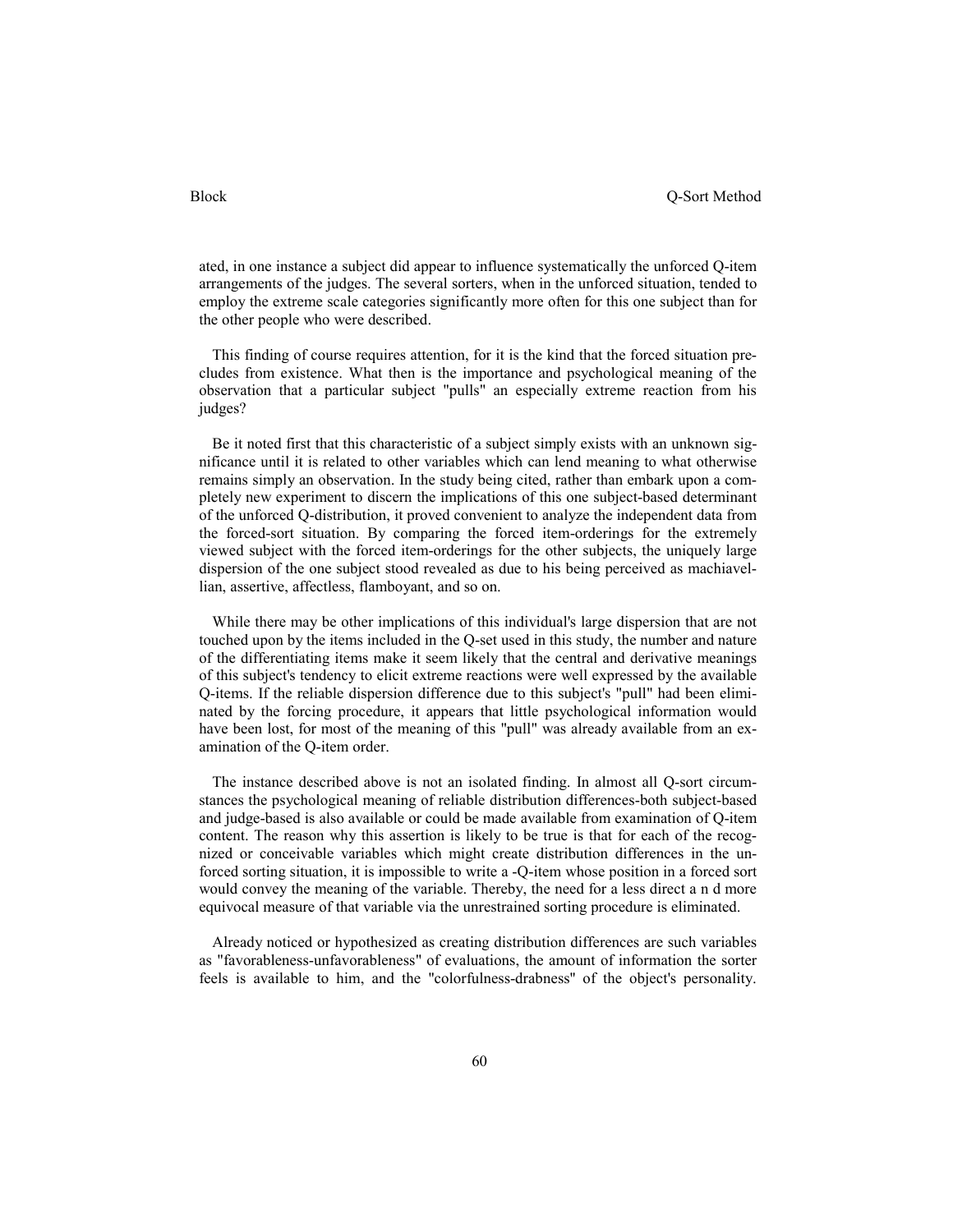Variation with respect to each of these attributes can be expressed by the placement of suitable items within the forced sort. That is, if wide dispersion in the unforced sort reflects "colorfulness," then an item, "Is colorful," would by its placement within the forced sort convey the meaning of the eliminated dispersion measure. If the average scale value for items or the skewness of the unforced distribution are related to the "favorableness-unfavorableness" of the judge's evaluation, then items bearing upon favorable and unfavorable characteristics by their positioning in the forced sort will provide the same information as the eliminated elevation or skewness indices.

The only limitation on this stratagem for eliminating consideration of possible unforced distribution differences is that the Q-set being used in the constrained fashion must be comprehensive enough to include the various meanings of these "shape" differences. But this is only another way of saying that the Q-set must permit comprehensive personality description-a requirement we have already admitted and taken to heart.

On the relative merits of the freely evolved versus the pre-scribed distribution of Qitems, the following points summarize our several arguments and observations:

1. The unforced Q-sorting procedure obscures recognition of the correspondences existing among evaluations of personality where the forced Q-sorting procedure permits a clear assessment of degree of equivalence.

2. The unforced Q-sorting procedure tends to provide fewer discriminations than the forced Q-sorting procedure and consequently, is more susceptible to the Barnum effect (Meehl, 1956), the tendency to say very general and very generally true things about an individual.

3. The unforced Q-sorting procedure is not more reliable than is the forced Q-sorting procedure, even though with the latter procedure judges are required to make discriminations they otherwise are inclined not to offer.

4. The unforced Q-sorting procedure does not appear to - provide information not also, and more easily, accessible through the forced Q-sorting procedure.

5. The unforced Q-sorting procedure provides data which is unwieldly and at times impossible to work with where the forced Q-sorting procedure provides data in a convenient and readily processed form.

For these multiple reasons, Stephenson's original requirement that each Q-sorter arrange his items in a fixed and specified distribution is reaffirmed here. The gains accruing from thisdevice seem unquestionably to outweigh the costs of the imposition.24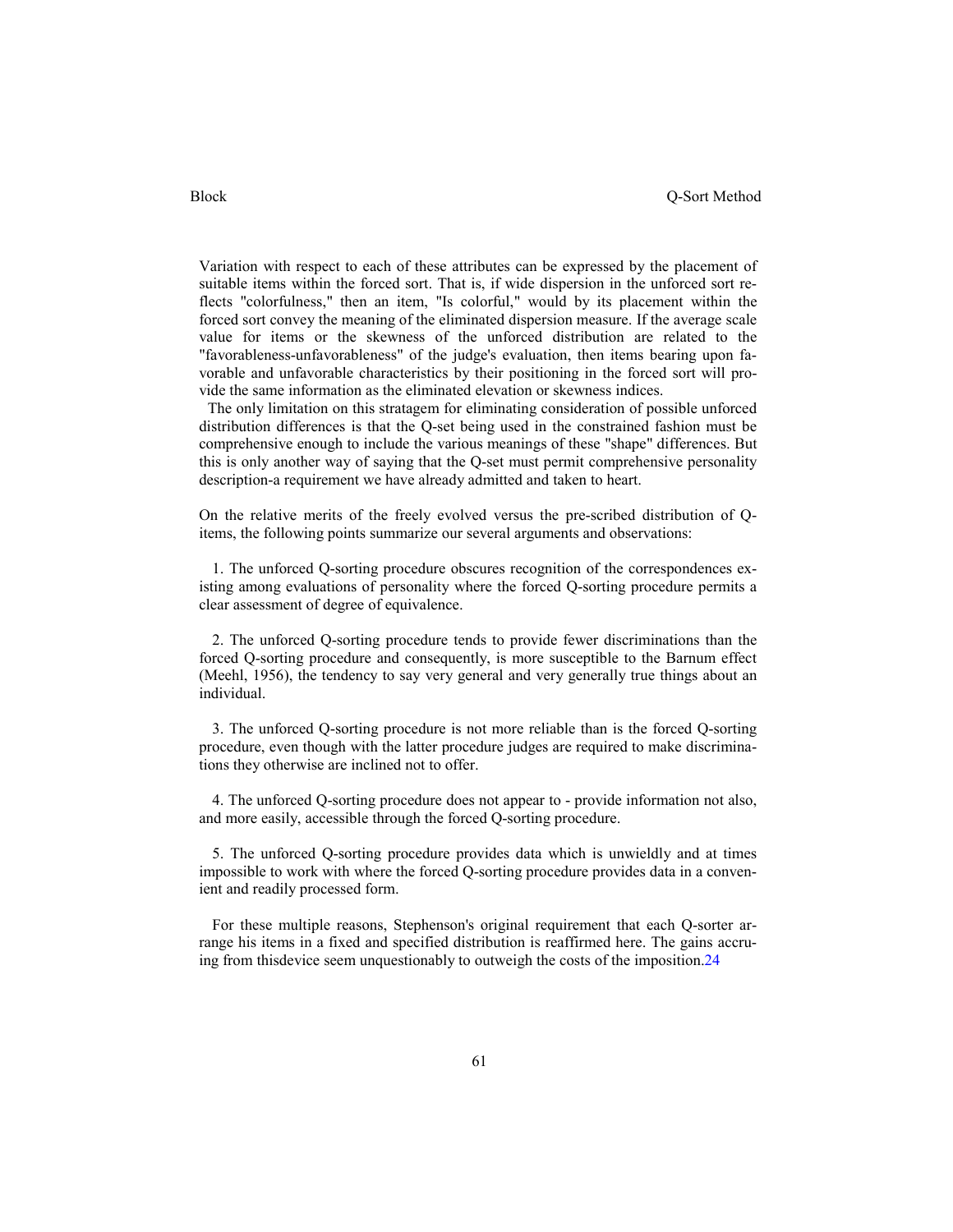On the form of the forced distribution. With the decision made to prescribe a Qdistribution, we must now concern ourselves with the question of just what distribution to fix upon.

In principle, it would be possible to find empirically the one best distribution for all judges to employ. Such a study, however, would be a complicated and arduous one if gone about in a sufficiently systematic manner so that a proper generalization would follow. Moreover, the question itself is not. an especially decisive one.

There appear to be enough pertinent observations. in the literature and arising out of Qsort experience to permit by-passing a fully empirical approach to this less-than-crucial issue. As we shall see, various reasonings and findings all seem to converge upon a form for the distribution which it is unlikely a grand study on this issue could change significantly.

A first decision has to do with the symmetry-asymmetry of the decided-upon distribution. There would appear to be no formal reason for symmetry-all we require is that all sorters employ the same distribution, whatever be its form. But obviously a distribution to be used by many judges on many subjects should be as neutral or uncommitted as possible. Certainly a skewed distribution is too special a form to adopt. And so the prescribed distribution should be symmetric.

A second decision has to do with the number of categories to be employed along the judgmental continuum. Obviously, the more categories the better, for we have more discriminations. But use of too many categories might pressure the judge to the point where he responds with great difficulty and great randomness. A distribution should have a fixed but sensible number of judgment categories.

For a specific implementation of this assertion, there is abundant pertinent information in the literature (Guilford, 1954, Ch. 11). From the many studies that have been done on rating methods, it is clear that judges can reliably discriminate up to 20 points on a rating scale. In our own practice, and after some trial and error, the have settled upon nine categories as sufficient and yet not too much. Other investigators have used alternate numbers of categories and Stephenson himself has used as many as 13. Our own experience indicates a nine interval continuum, although demanding of the judge, still elicits reliable discriminations. Admittedly, the choice might have gone either way-to increase or decrease the number of judgment categories by several. Nothing fundamental would be changed. The need for standardization is paramount here, however, if only for the convenience it affords and for that reason alone, the earlier decision to fix upon nine categories for the CQ-distribution continues to control present practice.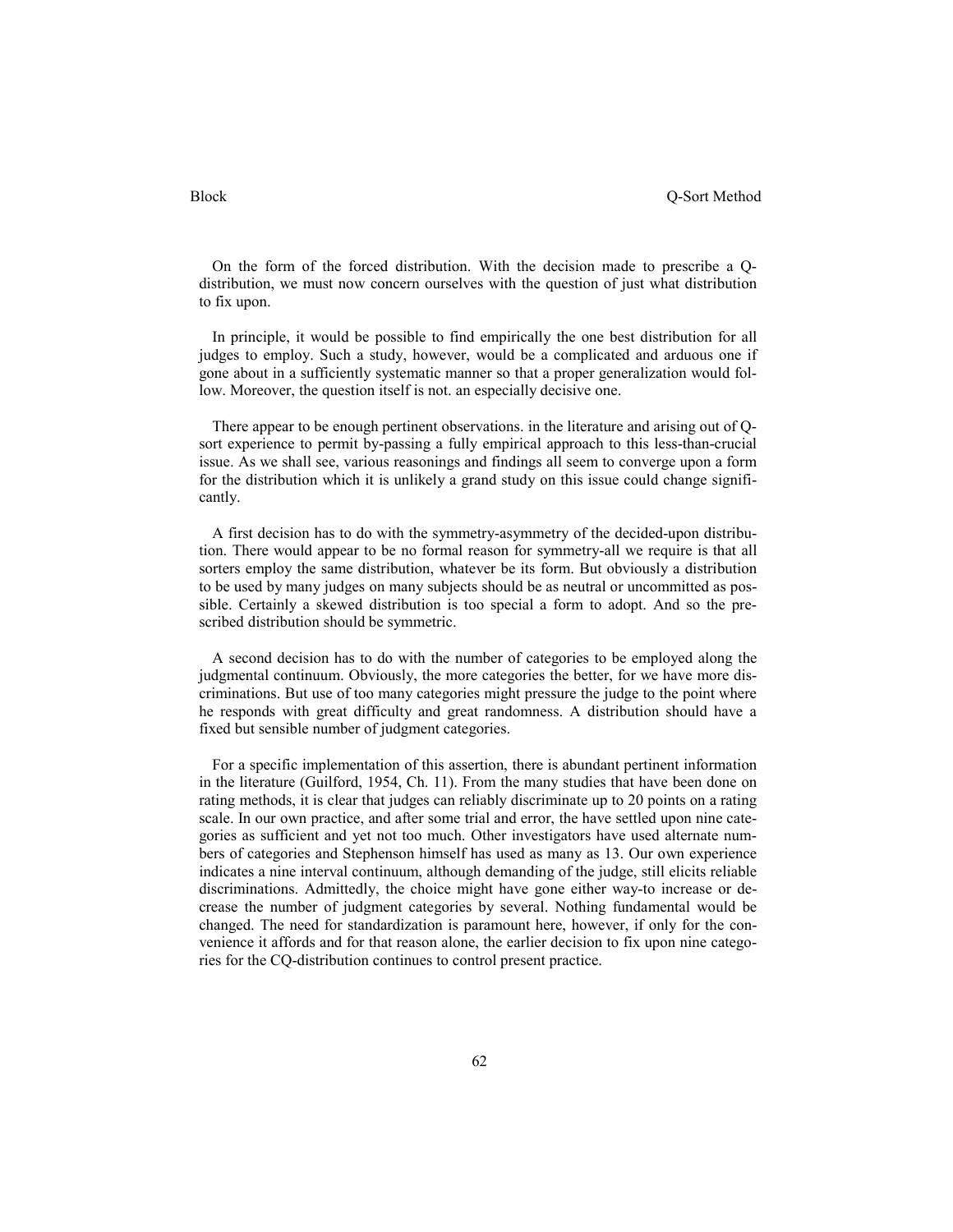A third decision has to do with the essential shape of the symmetric distribution. By a misinterpretation of Stephenson, there has developed an understanding among many psychologists that a Q-distribution must be normal or Gaussian. This is not so, as Stephenson points out (1953, p. 60). The distribution may be of any non-bizarre shape, depending on the kinds of analyses proposed for the resulting data and depending too on just how congenial or affronting the judges expected to employ the pre-scribed distribution find it to be.

The reason for the widespread acceptance of the unnecessary and even inappropriate notion of a normal Q-distribution comes from a fundamental misunderstanding of the role and meaning of a correlation coefficient between Q-sorts. (See Chapter VII, below.)

The limiting possibilities for a symmetrical Q-distribution are a unimodal distribution, a rectangular or uniform distribution, and a U-shaped distribution. In a unimodal distribution, there is a piling up of items in the middle categories of the continuum; in a rectangular distribution, there are an equal number of items in each of the categories; in a Ushaped distribution, there is a predominance of items in the extreme categories with a deemphasis of item placement in the middle categories. Of course, a distribution may be unimodal or U-shaped in varying degrees. Which of these distributions, or what amalgam of these alternatives, provides a reasonable distribution for all judges to employ?

We invoke at this point consideration of the number of discriminations afforded by a particular distribution shape. With the number of scale intervals or categories fixed, the number of discriminations in a Q-sort is solely a function of the shape of the distribution used.

The maximal number of discriminations comes from a rectangular distribution. To the extent that items pile up in any category, the total number of discriminations, offered tends to decrease. Why not use, then, a rectangular distribution for Q-sorting in order to maximize discriminations?

This suggestion has in fact been made (Livson  $\&$  Nichols, 1956) and it may be the one that should be followed. Our own reasoning has deferred somewhat-if not completely-to the "natural' distribution offered by judges in the unforced situation. In the free Q-sorting situation, the preferred distribution of items, averaged across a number: of judges, appears to be a symmetric, somewhat unimodal one. It is definitely not normal in form, but instead verges toward rectangularity.

Besides this empirical observation, some introspective considerations and some statistical ones appear to converge upon equivalent solutions. For most Q-sorters, the extreme judgments are the easiest ones to offer; it is the discriminations in the middle portion of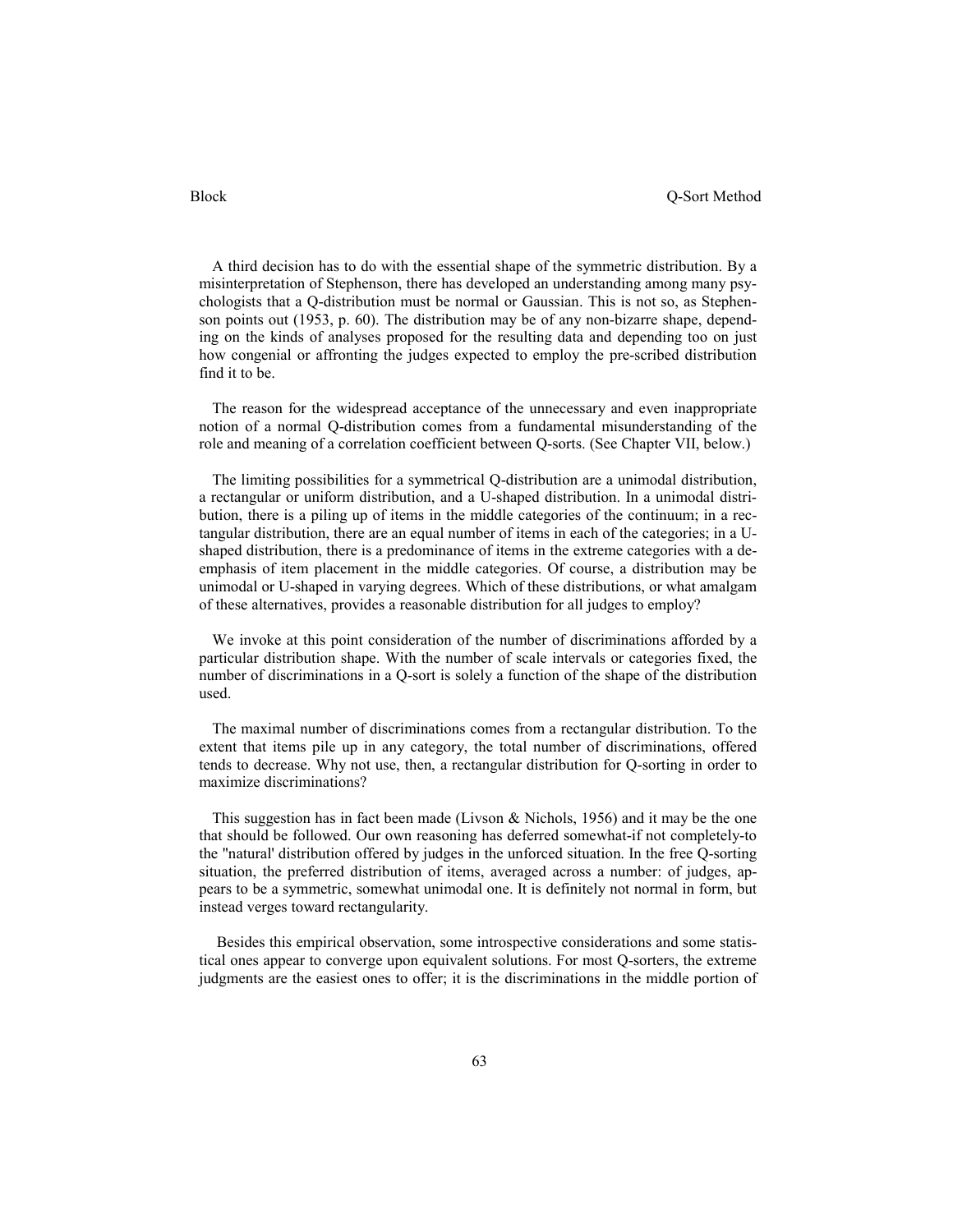the continuum that are difficult and less reliable. At the same time, by the definition of the categories, middle placement of an item implies that it is relatively unimportant as a characteristic of the person being described.

Now, since mid-range discriminations do not contribute much information and also are most difficult to make, it would be helpful to sorters if precisely these discriminations were made fewer in number. We can accomplish this end simply by deviating from rectangularity toward unimodality.

From the statistical quarter, unimodality makes a kind of sense, too. One of the ways in which Q-data may be analyzed requires the use of an index of similarity between Qsorters. Usually this similarity index is a correlation coefficient, an index which is especially sensitive to extreme item placement but which de-emphasizes the importance of items categorized close to the distribution's average. As long as such indices are used-and there is good reason for their use-it would seem wasteful of effort to gather finelygrained discriminations which will not be attended to by the indices we subsequently employ.

Although a rectangular Q-distribution provides the most discriminations, we have listed four reasons w h y a Q-distribution should deviate somewhat away from rectangularity toward a unimodal distribution. These are:

1. The one study which speaks to this issue (Livson & Nichols, 1956) has shown a somewhat unimodal distribution to be preferred, on the average, by a set of judges.

2. Items placed in middle categories are less important than extremely placed items in developing the psychological portrayal of the subject.

3. Items placed in the middle categories represent most difficult and time-consuming judgments for the sorter to make.

4. The conventional indices used to express the similarity between Q-sorts pay rather little attention to discriminations made in the mid-range.

For all of these reasons, an item-distribution was decided upon for the CQ-set which is unimodal but is flatter by far than a normal distribution. As can be seen from the number of items in each of the nine categories, 5, 8, 12, 16, 18, 16, 12, 8, 5, it is clearly not close to rectangularity either. However, in terms of the number of discriminations offered by this distribution (as computed by the method of Ferguson, 1949) it does not especially suffer in comparison with the number of discriminations offered by a nine-interval rectangular distribution. A rectangular distribution would provide 4400 discriminations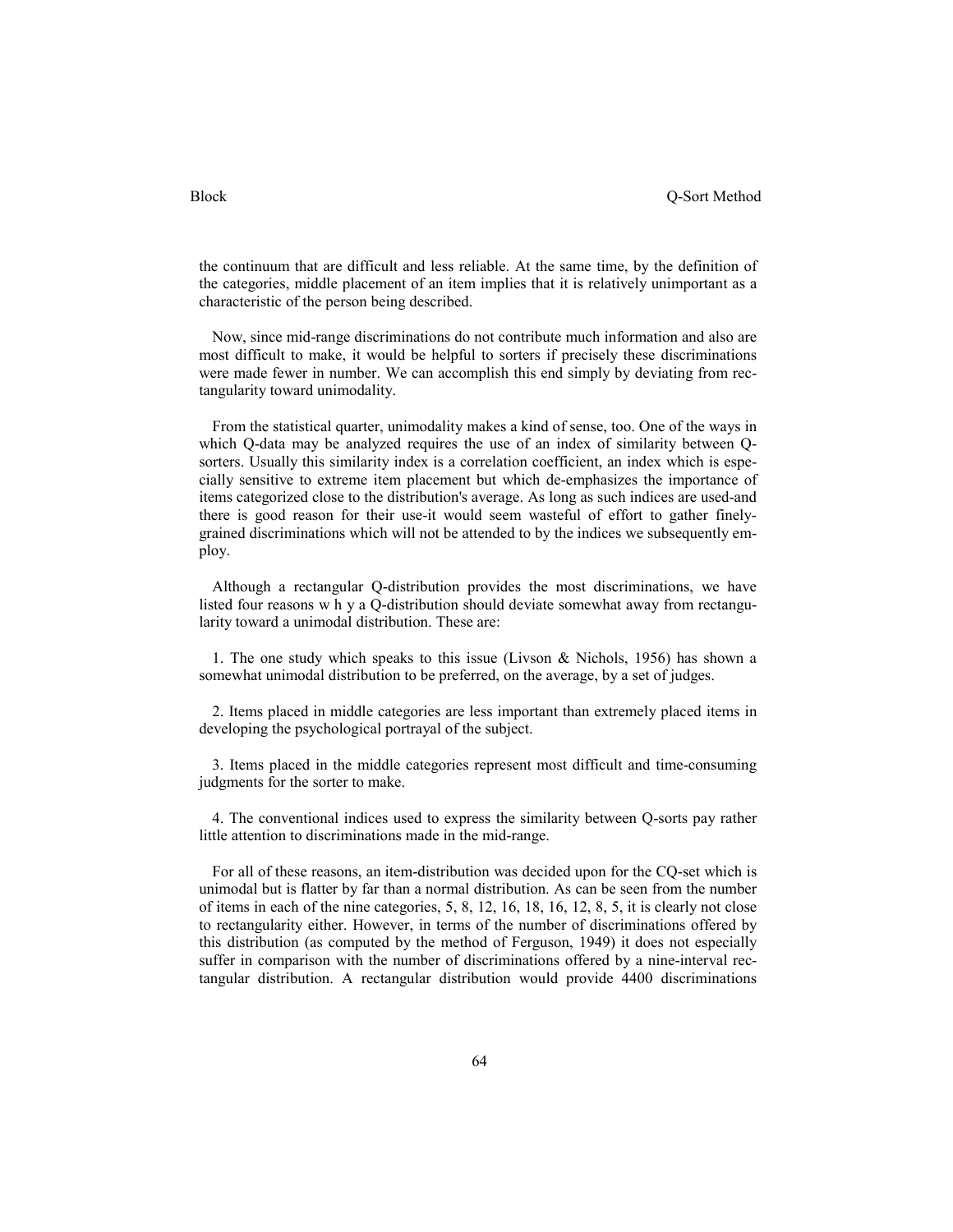where the CQ-distribution contributes 4349 discriminations. The numerical difference would not appear to be an important one, in the light of the reasons for deviating toward unimodality.

Obviously, from the relativistic nature of our arguments, the specific CQ-distribution adopted could have been somewhat different-either further toward or further away from rectangularity. But again, the standardization emphasis must be brought to bear in support of continued usage of the distribution as originally specified.

*On "characterizing" a personality.* In Appendix B is contained the instructions given to an evaluator to instruct and to guide him in his use of the method. For the initiate judge, these instructions provide a brief orientation to the procedure and its purpose, and suggest a convenient way of carrying out the task.

One of the concerns expressed by Q-sorters has to do with the nature of the dimension along which items are to be ordered. How is this dimension to be understood? On what basis are Q-items which are obviously diverse or even at different levels of analysis to be compared against each other and scaled along the same continuum? How can a phenotypical Q-item like "Initiates humor" be contrasted with a more inferential item such as "Has a readiness to feel guilty?" Surely, it has been suggested, the item comparisons required in Q-sorting are the comparisons of apples with oranges, of things sensibly noncomparable. The ordering of items so as to describe an individual is, from this point of view, simply not a meaningful task.

The preceding concern is in many ways an understandable one. Certainly the Q-sorter very frequently experiences doubt, indecision, and despair over the actions required of him. The wondrous and well-established fact, however, is that the behavior of the Qsorter is highly repeatable (test-retest reliabilities of .8 and .9 are conventional). 25 Frank (1956) in a small study reports Q-sort test-retest reliabilities ranging from .93 to .97! Despite his personal sense of uncertainty, the consistency with which a sorter can evaluate Q-items along an abstract and complex dimension is a very striking finding. And the establishment of high reliability for a Q-sort of course implies that something meaningful is captured by the item-ordering. Whether that meaningful something is the underlying dimension we desire is another question which we must consider. For the present we wish to emphasize that ipsative ratings can be offered as reliably as are normative ratings.

The questioning by psychologists of ipsative ratings together with their simultaneous acceptance of normative ratings can be seen as based on the tradition and familiarity surrounding the latter description technique, not on its intrinsic superiority. It is not more "natural" to rate a group of subjects on the variable of "impulsivity," partialling out the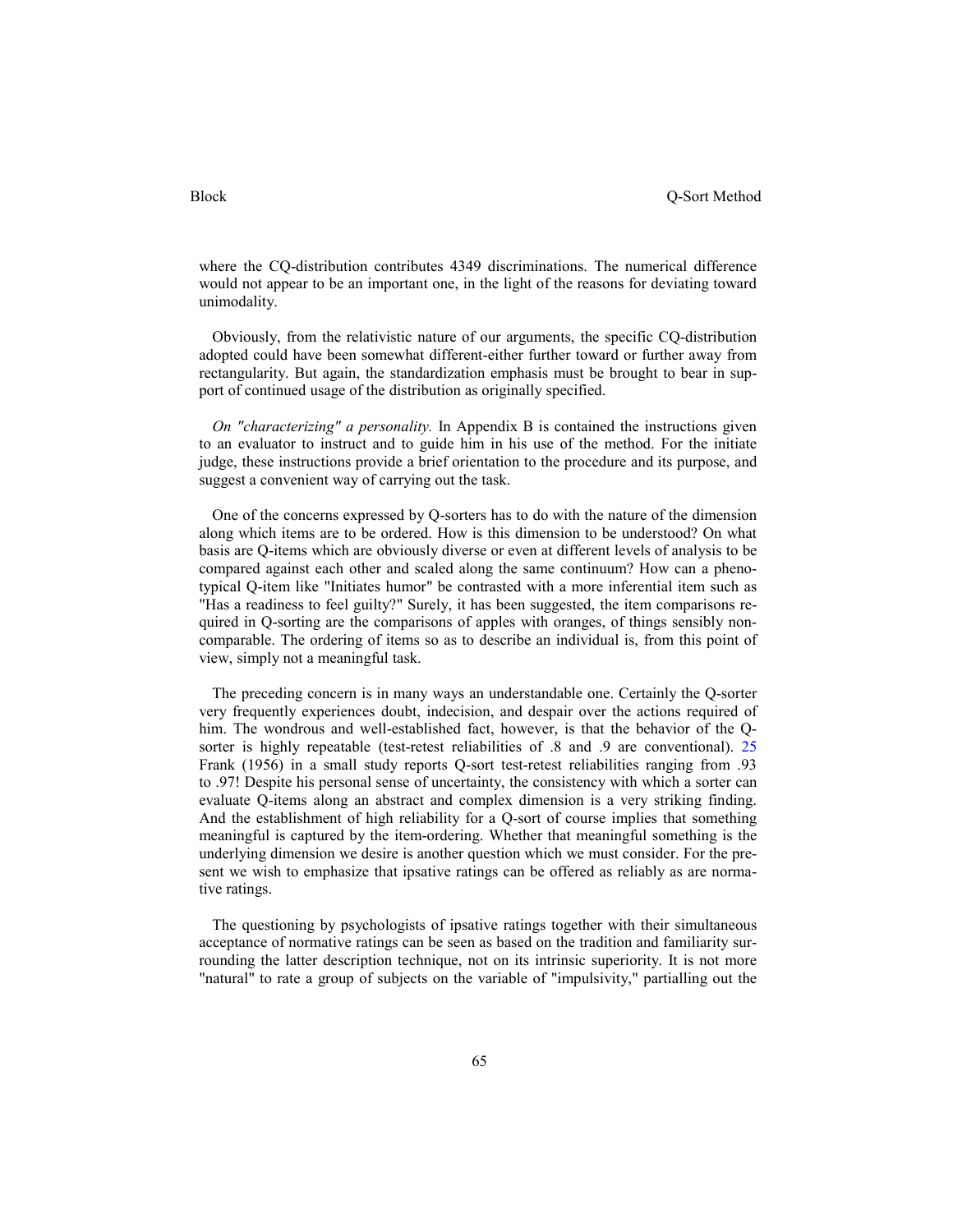social and personality context in which the impulsivity should be understood, than it is to evaluate the function of "impulsivity" in an individual's personality without regard to how that individual stands on the dimension in relation to other members of a group. Both approaches require an abstraction out of context. Historically we just happen to have employed the one artifice more often than the other; hence the sense of security with which normative ratings are offered. The ability of judges to use both rating orientations with high personal reliabilities is operational evidence for a meaning in each. The question of relative usefulness will of course depend upon the particular experimental context at hand.

We go on now to discuss the proper nature of the complex dimension along which items are to be ordered. What is the criterion which must be served by the sorter?

It is suggested that the criterion to be used to guide the Q-sorter in his difficult task should be informational in nature. By informational here, reference is to the sense in which the concept of information is employed in information theory (e.g., Attneave, 1959) and in measurement logic (Cronbach, 1953).

The goal is to characterize a personality by means of the available Q-items. The sorter selects items in terms of their "intrapersonal salience," placing positively "salient" items toward one end of the continuum and negatively "salient" items toward the other end. Items which are not salient fall into middle categories. What then shall we mean by the notion of "salience"? Here the informational criterion provides a definition.

Of two Q-items, the item excluding the most behavioral alternatives (or believed by the judge to do so) is by definition most "salient." An item is "not salient" if it fails to delimit in any way the range of behaviors or characteristics of the person being described.

The limiting cases, according to this definition, are where an item permits or predicts only one behavioral possibility (and is therefore most "salient") and where an item does not at all limit the set of behavior alternatives (and is therefore irrelevant to the personality formulation). Some examples may help to convey the meaning of this criterion definition. But first, let us attempt a justification of this definition of salience. For many, the notion of predicting what it is an individual will not do seems "unnatural" and so, a few statements of the rationale here are in order.

This "unnatural" definition is favored here over the more conventional aim to predict specifically for two reasons.

1. It is in general impossible to offer seriously highly specific predictions in psychology. This is not to deny pin-pointed prediction as the ultimate aspiration of the science; it is simply to recognize the complexities we wish to specify and the poor tools at our com-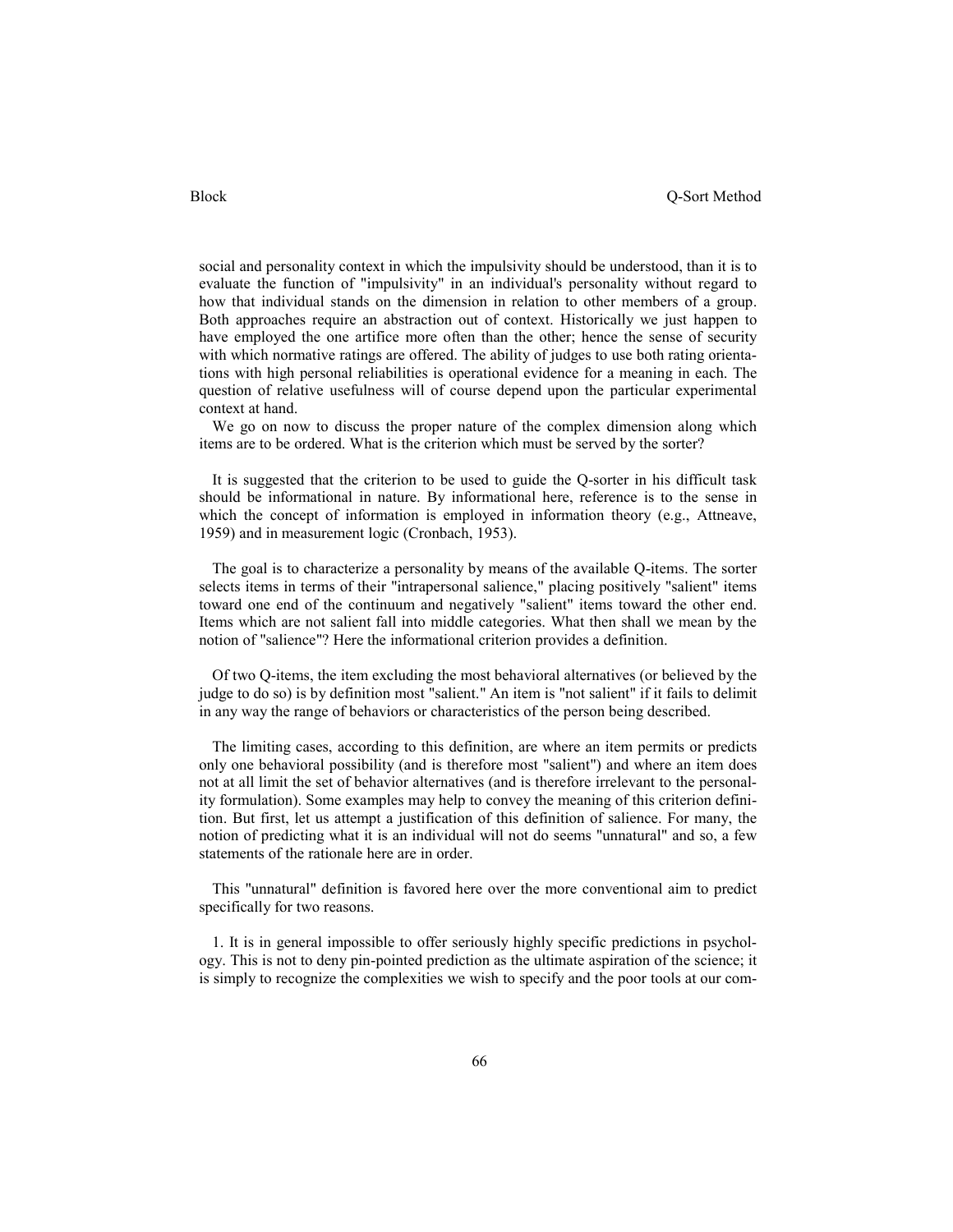mand. Moreover, in the isolated instances where pin-pointed prediction is feasible, it is but a limiting case of. the alternative definition favored here.

2. Pin-pointed predictions leads to. a confusion and neglect with regard to the predictions that are "good misses" since a specific prediction is either "right" or "wrong." To predict that an individual, because of anxiety, is going to be subject to a radical reorganization of his personality is a delimiting type of prediction. To predict that this individual, as a function of his anxiety level, will cheat on a particular examination is a pin-pointed prediction. To test only highly specific predictions is proving for the present a premature effort. But we can test our knowledge of personality functioning if we choose to operate at a more general level. We require an infinite amount of information to say what someone is but can begin with much less information to say what someone is not. The latter approach of excluding alternatives is more humble but allows us signs of progress toward the ultimate and limiting case of eliminating all alternatives but one.

As an illustration of the preceding point of view, consider a game wherein a person is to be described by one and only one statement. Perhaps a college youth is wiring home a ten-word message-all he can afford to send-informing his parents for the first time of his impending marriage and requesting some emergency funds. If the funds are to be sent by his parents, it is necessary that they know what sort of person their son is marrying. Being aware of this intolerance of ambiguity on the part of his parents, just how should the enterprising youth compose his telegram? What one descriptive statement of 10 words would provide most information to the receivers of the message?

He could write "Getting married to member of human race. Send money. Love." Or even, "Getting married to a girl. Send money. Love, love, love. " On the assumption that the groom's psychosexual development has been reasonably normal, neither of these messages would give his parents any clue at all as to the sort of person their son is marrying. In our present terms, these messages would not be conveying salient features of the bride's personality.

A better message-better in the sense that closer specification of the nature of the girl is possible-might be, "Getting married to sociology graduate student. Send money. Love, love. " Certainly, female sociology graduate students are a more homogeneous group than girls in general, and accordingly, this message should leave the boy's parents rather more informed. By our conventions, the message has eliminated some behavioral alternatives and the information provided is therefore salient.

An even more informative telegram might be, "Getting married to acutely disturbed hebephrenic schizophrenic. Send money. Love. " The message-distressing as it would beis extremely specifying of the girl's characteristics. As a group, female acutely disturbed schizophrenics are more homogeneous characteristically than female graduate students in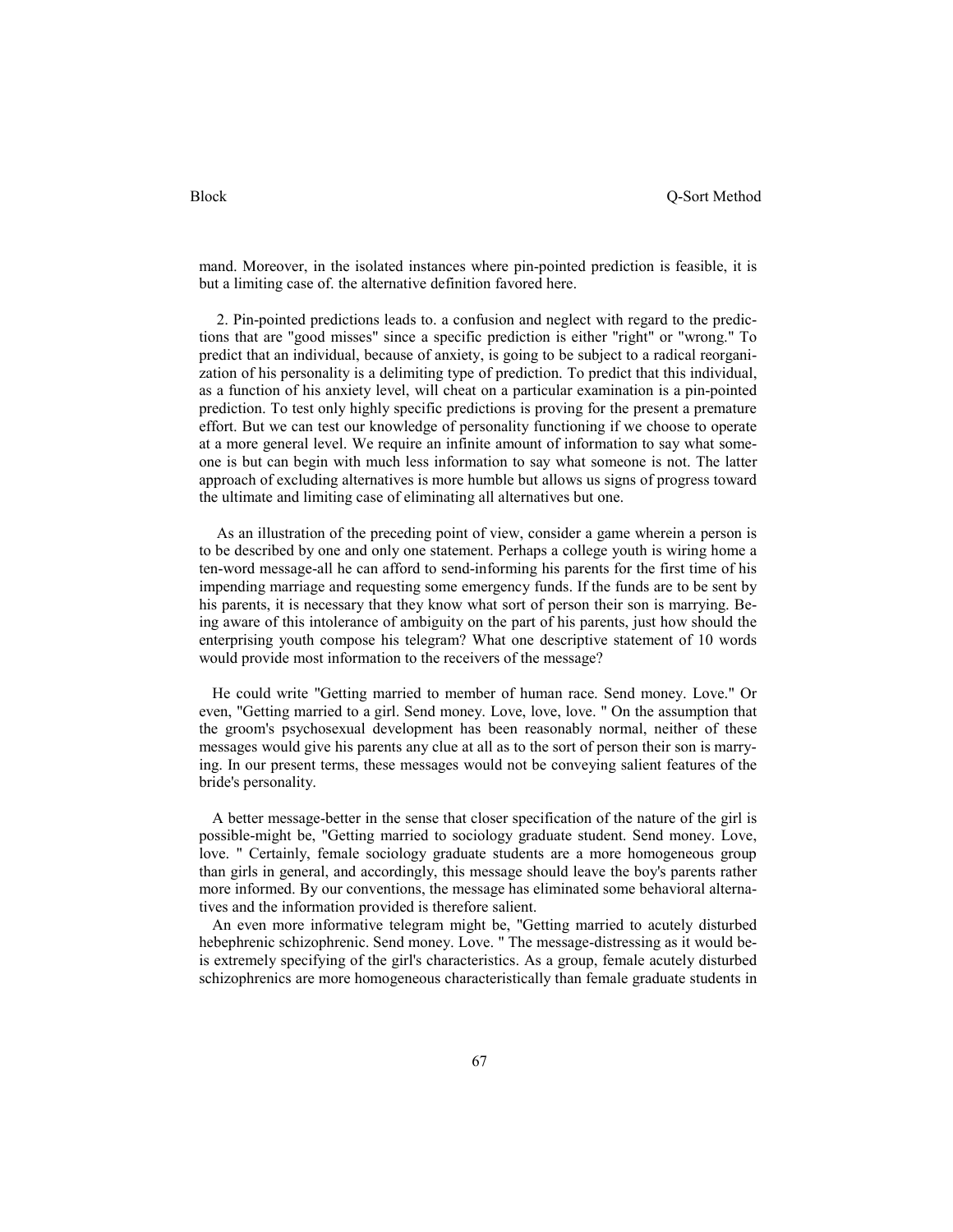sociology. Such a descriptive statement, if it applied, would be an extremely salient one.

By further refining the description of a person, his character is delineated ever more closely. That is, having classified a person- a n d the classification may be based upon many variables-we have, if the classifying variables are behaviorally relevant, eliminated many behaviors as possibly emanating from that person.

Now as we play the game, we are not at a telegraph office chewing a pencil and pondering over the poor quality of parental understanding. We have, in the CQ-set, 100 possible messages to "send." Judgments of salience are thus strictly limited by the particular items made available. Items that are not included in the specified ensemble-be they too universal in nature ("is a member of the human race") or too molecular ("has a reaction time of .12 second to a supra-threshold electric shock") or merely unfortunate omissionsare irrelevant to the immediate problem before the judge of personality, namely, sorting the particular set of cards he has been given. Because judgments and comparisons can be made only between those items included in the Q-deck, in order to avoid post-hoc regrets here is another reason for exhaustive coverage by an item-set.

The Q-sorter is in the position of having to decide from among the 100 items in the CQ-set, which set of 10 statements (five positively phrased items and five negatively phrased items) he judges as most informative, as defining most decisively the personality of the person being described. Having selected this set of most salient items, he then considers anew the remaining 90 items and selects the set of 16 statements (eight positive and eight negative items) which, of the 90, are now the most salient items. And so on, to the completion of categorization.

A final complicating remark on salience and what may be called "meta-salience." Many Q-items may be critically informative for the simple reason that they are judged not salient for this particular subject-these items are "meta-salient." For example, if an item like "Has high aspiration level for self" is sorted into a middle category in describing a subject, information still has been conveyed. This person is viewed as not dominated or driven by ambition, nor yet as a passive, defeated individual. By the item's placement, the judge is expressing his evaluation that for this subject aspirations and problems having to do with aspirations do not provide a central theme in terms of which the personality is to be understood. Certainly this is important information. Its importance, however, derives from a different context of under-standing that the salience context in which judgments are initially offered.

This, then, is how the dimension of "salience" along which the Q-items are to be placed takes on its meaning. A personality is portrayed by the items the judge evaluates as important, characteristic, or defining of the person being described. In practice, the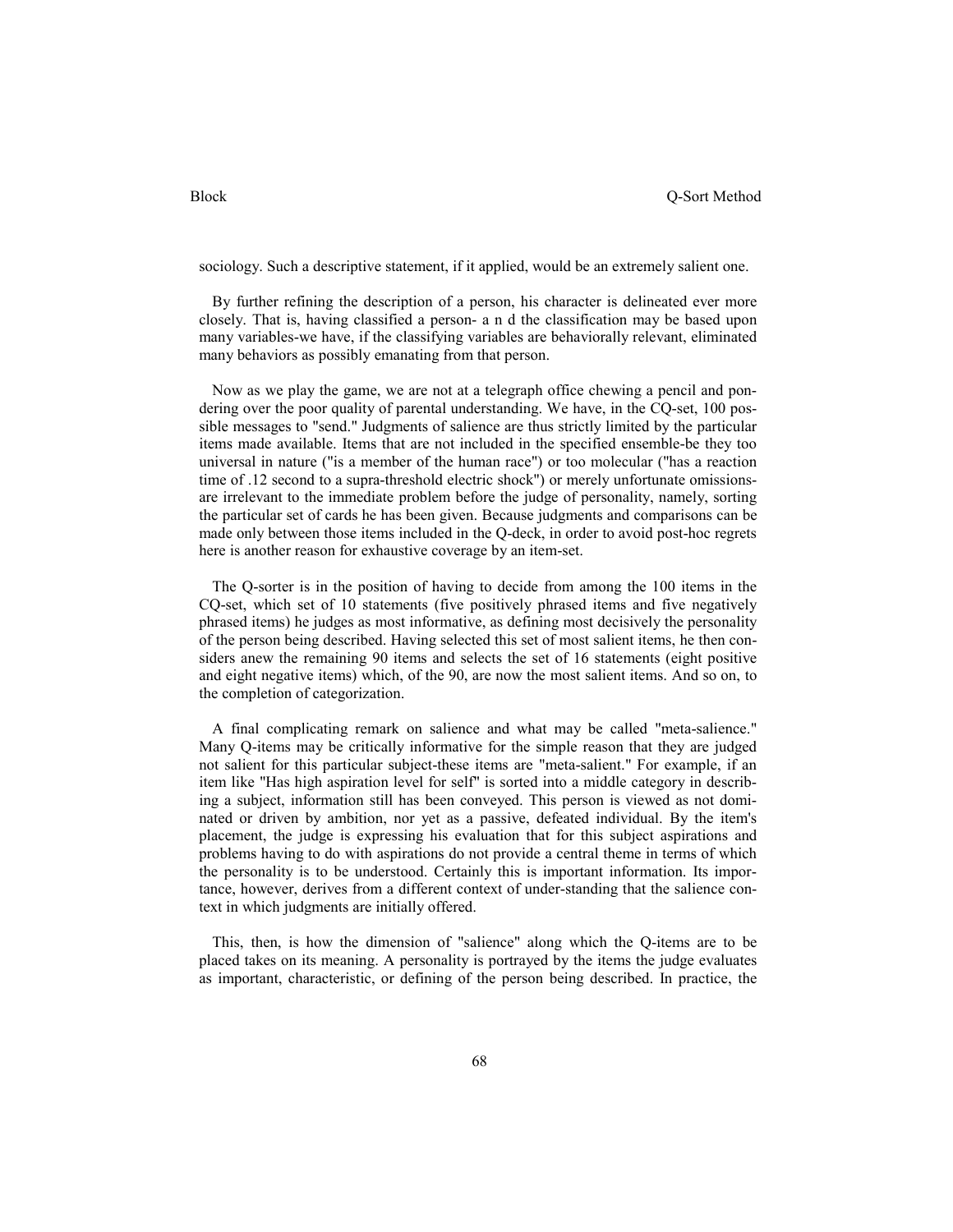foregoing rationale operates only implicitly and judgments proceed apace. For this reason, it is important every so often to call attention to the meaning of the sorting continuum, if only to re-sensitize the judges to the purpose of their task.

## **Chapter VII**

# **RESEARCH APPLICATIONS OF THE CQ-SET**

BY this point of the present monograph, a diligent reader should be in a position to carry out and to record a Q-sort, even if not on a routine basis. The procedure, however, is not designed simply to provide data in a special format. We must turn now to a discussion of the purposes to which these standard-form evaluations can be put. In what kinds of research are these data likely to prove useful?

Some illustrations of CQ-set applications were offered in the first chapter. It would appear that the various analytical possibilities of the CQ-procedure fall into essentially two categories, namely, analysis at the level of item-by-item comparisons and analysis, in a more total way, of the correspondence or similarity between Q-sorts. Within each of these broad classes, a pair of sub-classes may be elaborated. We propose to discuss the general methods of analysis of Q-data, indicating the scope of each type of application and spelling out where need be the technical operations that may prove useful. Some cautions and constraints are also noted where appropriate.

In the treatment of Q-sort data, the quantitative analysis of individual items has been relatively neglected, although where employed the approach has proven quite productive. Two kinds of item analysis of Q-data will be discussed here:

- 1. The comparison of item placements in one Q-sort with item placements in another Qsort.
- 2. The comparison of Q-item placements in one group of individuals with Q-item placements in another group of individuals.

Q-data have most frequently been used in a "global" manner, where the correlations or similarities among Q-sorts are the basic data for analysis. These correlations among CQsorts are amen-able to various interesting forms of treatment but also, unfortunately, to certain forms of misinterpretation. It is most important in these very useful comparisons of configurations that improper models for inference from these data be avoided.26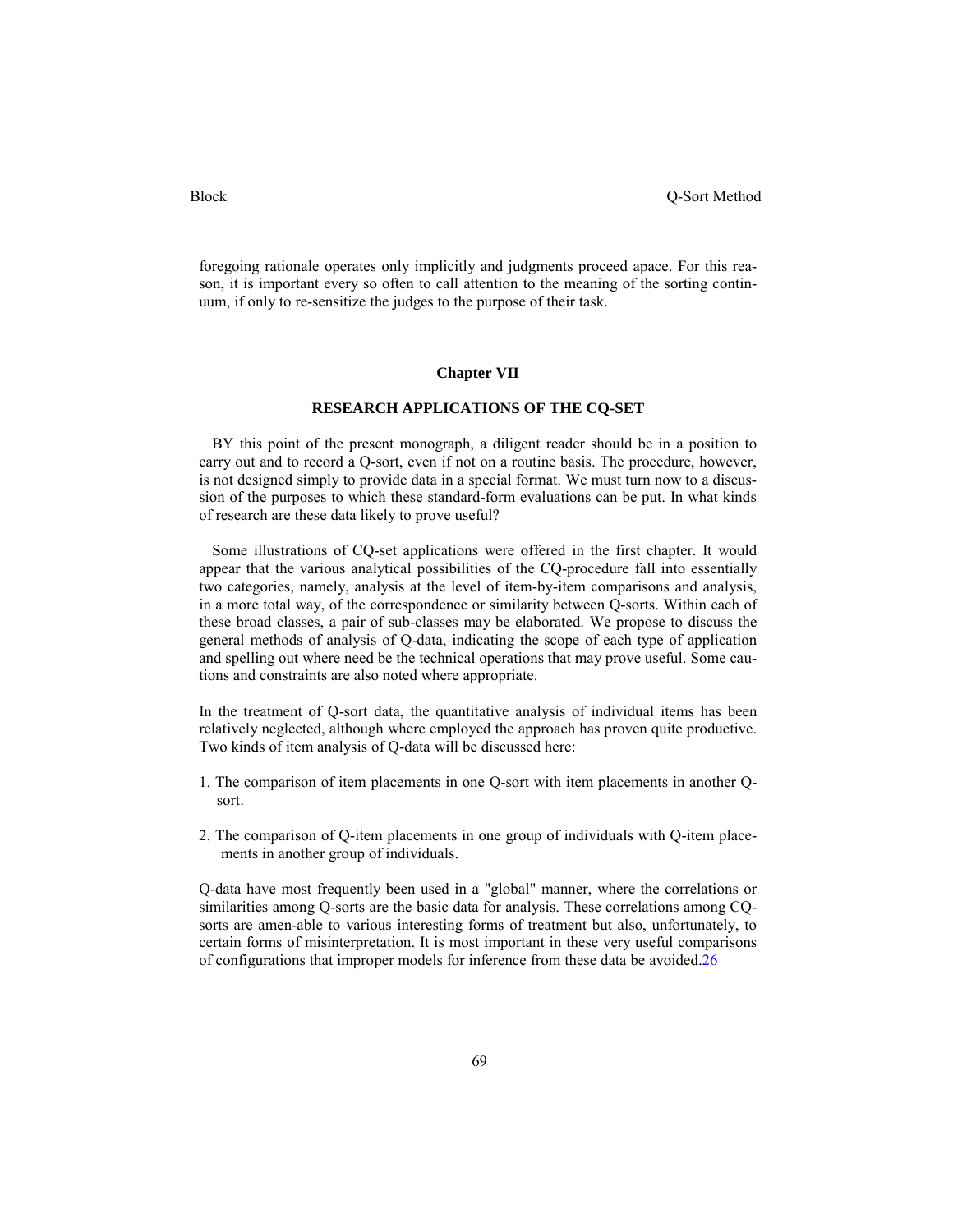The similarities among CQ-sorts may be employed in two ways which are discussed under the headings:

- 1. The correspondence of Q-sorts with a criterion (or conceptual or defining) Q-sort.
- 2. The intercorrelation of Q-sorts to permit, via factor or cluster analysis (Hotelling, 1933; Thurstone, 1947; Tryon, 1958), the discernment of types or clusters of people.

# COMPARING ITEM PLACEMENTS IN ONE Q-SORT WITH ITEM PLACEMENTS IN ANOTHER Q-SORT

Perhaps the most obvious usage of Q-evaluations is simply to contrast a pair of Qdescriptions in order to observe the items placed discrepantly in the two orderings. Two Q-sorting clinicians may wish to compare their impressions of the same patient; two psychologists interested in the study of creativity may wish to Q-sort their hypothetical conceptions of the creative individual in order to gain, from their item differences, recognition of their theoretical divergences; and so on.

In order to know whether an item in one Q-ordering is placed differently in a second Q-arrangement, it is necessary to have some idea as to what difference in item placement is to be considered significant. If one sorter places an item at position 3 while a second sorter places the same item at position 4, is this a difference worth attending to, or does the difference between placements of an item have to be two intervals, or three intervals, or how many?

One can operate here with an informal criterion or with a formal criterion as to what differences are to be considered significant. For most purposes, the informal way will identify adequately enough the items differentiating between the sorts and without the assumptions and labors the formal, i.e., statistical, method entails. The informal method suggested here is simply to line up the two Q-sorts to be compared and then to note the items where the two sortings differ by three or more intervals. After arranging these differentiating items by their direction of difference and by the magnitude of placement difference, a reading of these items portrays directly the nature of. the differences between the two evaluations. In most circumstances where CQ-sorts are to be compared item by item, this decision method for selecting the differentiating items is precise enough.

For certain applications, however, a statistical basis for decision may be desired. The researcher may wish to know whether a discrepancy in item placement is, from a statistical point of view, a significant one. Given some conventional, but still disputed assumptions, psychometrics permits an answer to this question.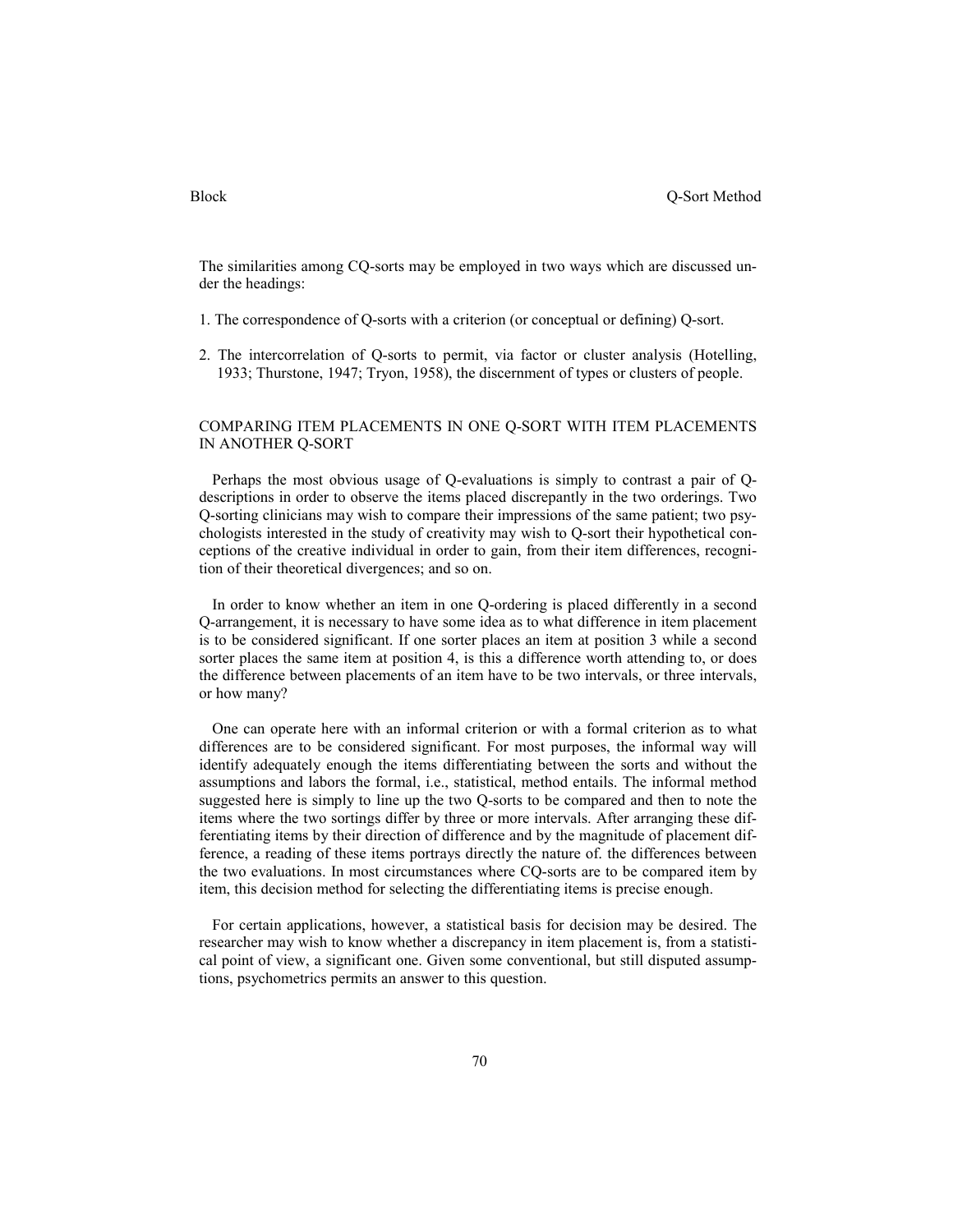It is necessary first to have some idea of the chance variation to be expected for each item's placement, i.e., we need to know the standard error of the value or score assigned to each item. This standard error is a function of the reliability of the Q-sort and of the standard deviation of the Q-description. Specifically, the standard error of item placement  $\sigma_{i,p}$  is:

$$
\sigma_{i,p} = \sigma_D \sqrt{1 - \text{reliability of the Q-sort}}
$$
 (3)

where  $\sigma_{\mathbf{D}}$  is the standard deviation of the Q-distribution. For the CQ-set, this  $\sigma_{\mathbf{D}}$  is 2.08*.* With the typical reliabilities of .8 or .9 which are found with the CQ- set, the standard error of item placement is in the range from .91 to .66 of an interval.27

We now need to calculate the standard error of the *difference* between the values assigned by the two sorters to the item under scrutiny. This standard error of the difference depends on the separate standard errors of the Q-values. The required formula here is:

$$
SE_{D\,i,p} == \qquad \sqrt{\sigma^2_{i,p1} + \sigma^2_{i,p2}} \qquad (4)
$$

where SE  $_{\text{D i,pl}}$  is the standard error of the difference between the two Q-values,  $\sigma_{i,pl}$ , is the standard error of item placement for the first sorter, and  $\sigma_{i,p2}$  is the standard error of item placement for the second sorter. ' In order to specify how large a discrepancy between item placements must be in order for it to be statistically significant at or beyond the conventional .05 or .01 levels, we simply multiply the  $SE<sub>Dip</sub>$  by 1.98 or 2.63, respectively.28

An illustration may clarify the foregoing. Let us suppose two CQ-sorts, one with a reliability of .85 and the other with a re-liability of .81 are to be compared. How large a difference between Q-values is required in order for a discrepancy in item positions to be significant at the .05 level?

From formula (3), we compute the standard error of Q-values to be .81 for the first sorter and .91 for the second judge. Plugging these values (squared) into formula (4), we solve the expression and find the SEdip in these instance to be 1.22 of an interval. We now multiply this SE,,,, by 1.96, the .05 level multiplier, and find a difference of 2.39 intervals is significant at our specified level.

It should be recognized, however, that differences in the placement of 0-items can take on integer values only. That is, since Q-scores can take on only nine integer values, differences in item placement also will be integers. Consequently, a difference of 2.39 inter-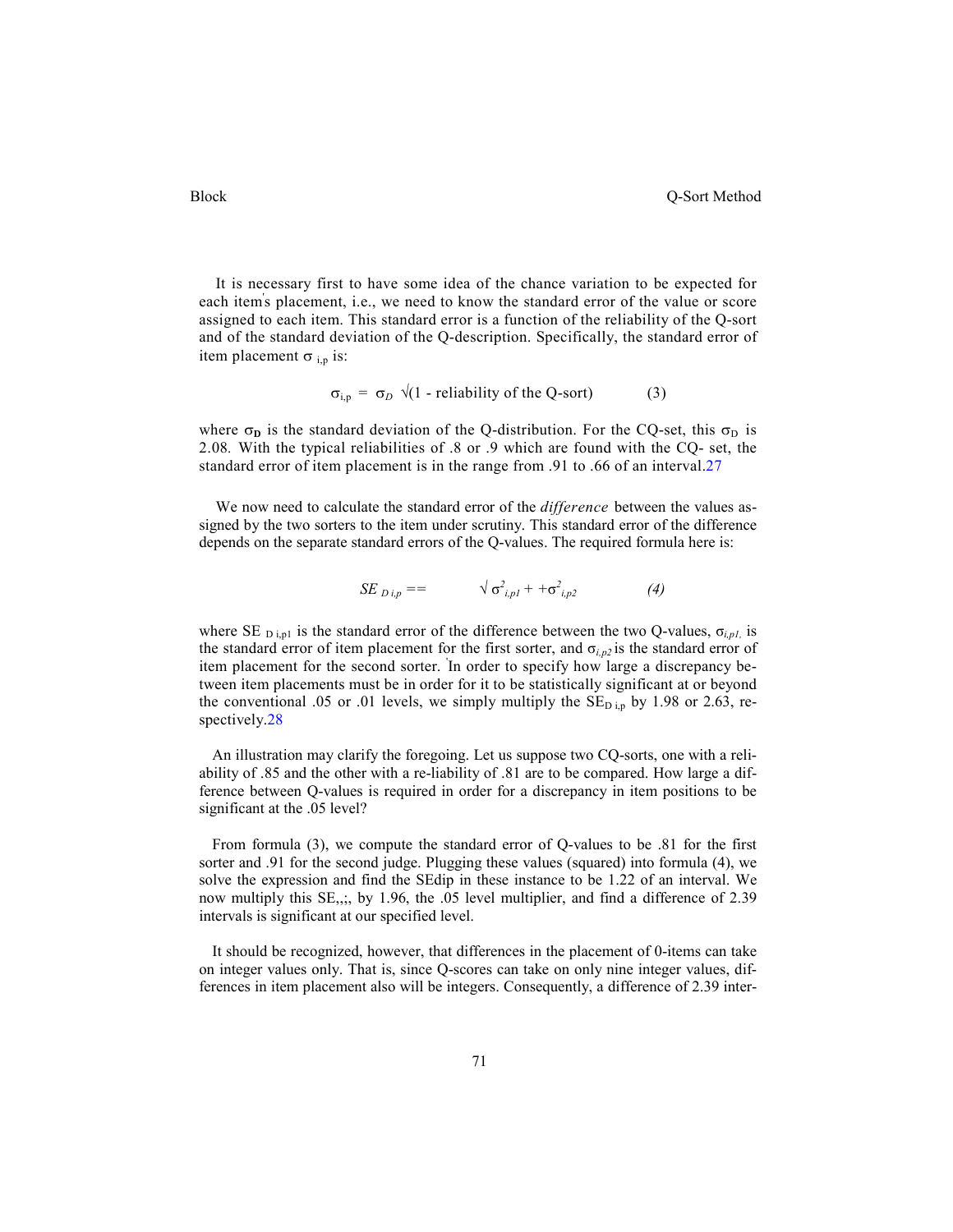vals cannot be employed as a practical criterion of significance. We must move up to the closest integer, in this instance, the number three, and use this value as the criterion of significance. By using the next higher integer, a more stringent criterion of significance is being applied-a move toward conservatism in the results obtained. In the illustration above, then, differences in item placement of three or more intervals are significant beyond the .05 level.

Having presented a logic by which the significance of item differences may be statistically evaluated, a kind of justification can now be offered for the rough-and-ready method proposed earlier for identifying relevant discrepancies in item placement. From formulas (3) and (4), it can be seen that the size of the difference that will be significant is a function of the reliability of the Q-sorts and the level of significance set by the investigator. Now, for the range of reliabilities usually encountered and for the levels of significance conventionally set, a difference between Q-values of three intervals or more will almost invariably be significant beyond the .05 level.29 Indeed, a difference of two intervals will quite frequently prove to be significant. Consequently, the quick and approximate method we have suggested works well and errs, if at all, on the side of conservatism. The highlights of the differences between sorts are detected; some actually significant differences in item placement may not be discerned.

As indicated earlier, only occasionally will a statistical basis for inferring the importance of differences in item placement be desired. The available statistical model for inference in this context is a parametric one, involving some reasonable assumptions that are usually but perhaps not always empirically approximated. Unless the special kind of support available from a statistical basis of inference is required, the more casual but still informative method of simply identifying the discrepantly placed Q-items is recommended. When the investigator does choose to employ the statistical approach, he should check carefully to see whether, in the data he will he evaluating, the assumptions of the model are approximated reasonably closely.

## COMPARISON OF Q-ITEM PLACEMENTS IN ONE GROUP OF INDIVIDUALS

A rather frequent potential use of Q-data involves comparison, item by item, of the Qsorts for one group of individuals and the Q-sorts for another group of subjects. In assessment situations, for example, an experimental procedure may group individuals who are autonomically reactive and individuals who are autonomically unreactive (Block, 1957c). Comparison of the Q-sorts for the individuals in the one group with the Q-sorts of the individuals in the other group-data that are completely independent of the basis of classification-can reveal the personality characteristics associated with autonomic hyperand hyporeactivity. Or, in a psychiatric clinic, it may be possible to identify a group of patients who although scoring high on the Psychasthenia (Pt) Scale of the MMPI, score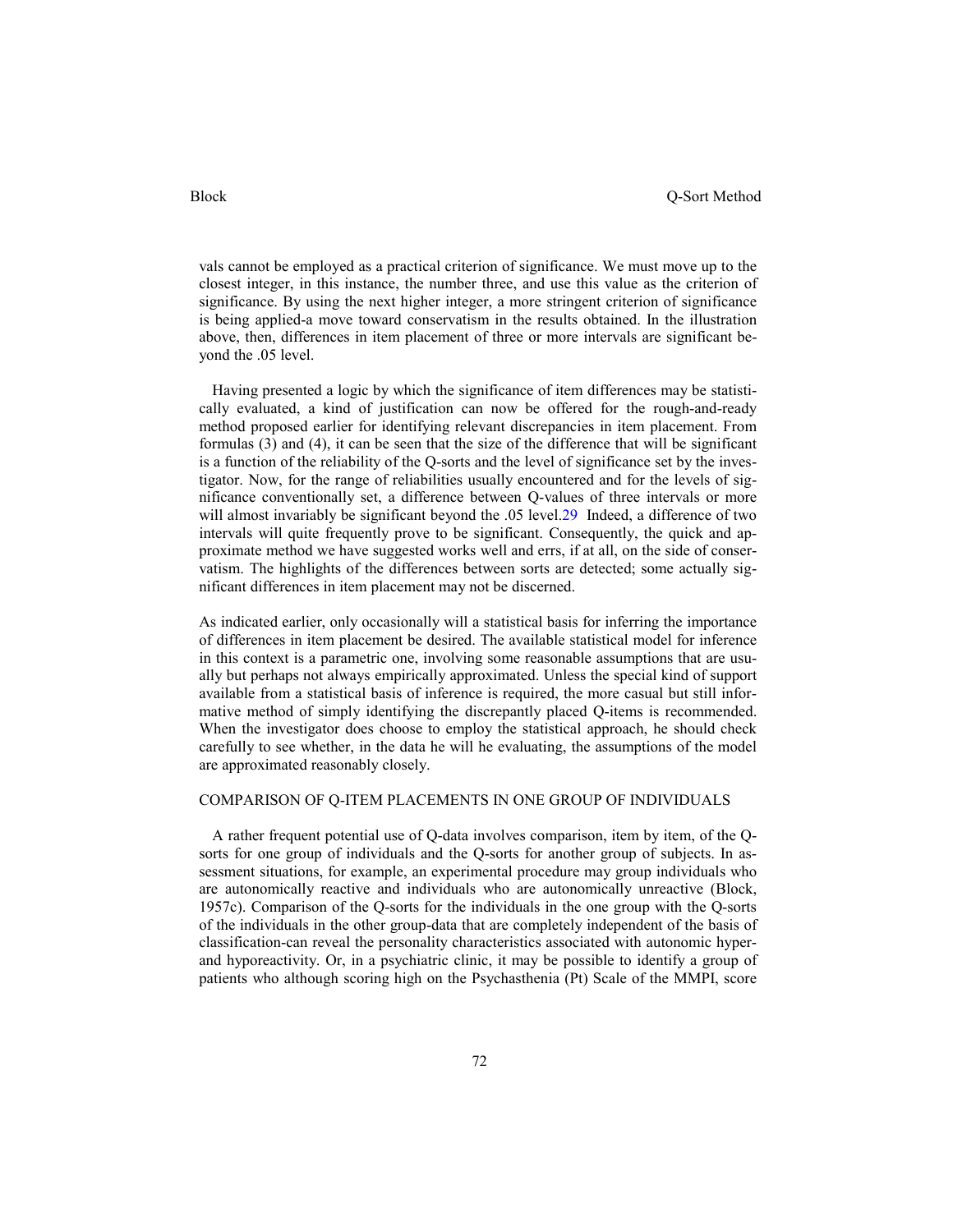low on the Schizophrenia (Sc) Scale. As a rule, the correlation between these two scales is highly positive. Consequently, it would be of interest to study the nature of the patients in whom the usual relationship between Pt and Sc fails to obtain. If Q-sorts on patients are available, then the patients in whom the unusual Pt-Sc relationship exists can be contrasted with patients in whom the conventional patterning is found. An item by item comparison of the Q-sorts for each group would provide some light on the personality homogeneities and personality differences in and between the groups, as independently viewed by clinicians.

The essential requirement for comparison of the Q-sorts of one group with the Q-sorts of another group is that the basis for establishing the groups be independent of the Qitem placements.

We can compare "good" and "mediocre" officers,. chess-players and dice-throwers, cheerleaders and accountants, psychotherapists and neurologists, the children of elderly parents and the children of young parents-the possible comparisons require only some imagination, an objective basis for identifying or classifying individuals and, of course, proper Q-sort data.

The specific procedures for Q-item analysis are simple, if tedious. For a given item, the distribution of Q-values or scores for the individuals in the first group is compared with the distribution which exists in the second group. If the one distribution, by statistical test, proves to he higher or lower than the other, then that item distinguishes the two groups. For example, for item j the scale values for individuals in one group may be 3, 4, 3, 5, 2, 3, 2, 4, 7, and 4. The scale values for this same item for individuals in a second group may be  $6, 5, 7, 6, 6, 5, 9, 8, 6,$  and  $7$ . Clearly, by inspection and also by statistics, the second distribution has a higher average than the first and accordingly we would say that item j is more characteristic in general of individuals in the second group.

In evaluating the significance of difference. between the placements of a Q-item in two groups, the statistical test to be used depends on the nature of the distributions of Qvalues. If the Q-values or scores for an item have a distribution which comports well enough with the requirements of parametric tests, then these may be used. When clearly the distribution of Q-values for a given item does. not meet the assumptions underlying a parametric model or when the issue is in doubt, then distribution-free (i.e., nonparametric) tests should be employed.

Specifically, when two groups are being compared and the distributions of Q-values for a given item are reasonably symmetrical and have variances which are not too divergent, then Student's t test is perhaps the test of choice. When more than two groups are being evaluated with respect to a Q-item and the parametric assumptions are tenable,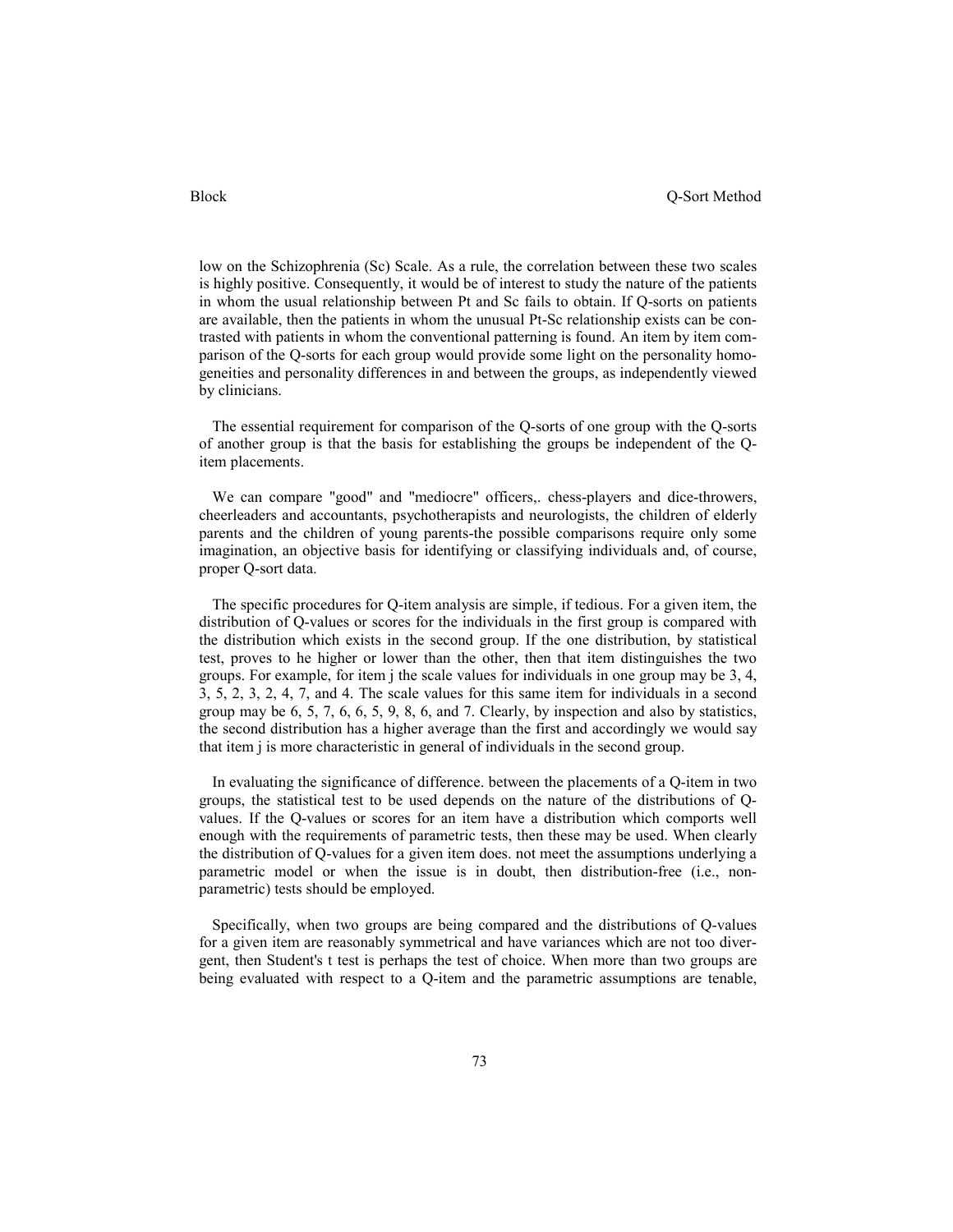then the F test is appropriate. These tests are described in almost any elementary statistical text, e.g., McNemar (1955). When parametric assumptions are to be avoided, then the most efficient two-sample test to discern differences in Q-item placement is the Mann-Whitney test (Mann & Whitney, 1947). The extension of the Mann-Whitney test, for the case where more than two groups are involved, is the H test of Kruskal and Wallis (1952). A convenient secondary source for both of these distribution-free tests is the volume by Walker and Lev (1953). All of these tests are straightforward.

For each Q-item, the test of differences in item placement between the groups being compared must be done. Different Q-items will have different dispersions (variances) within a group of subjects and so an average standard error is clearly inappropriate. For the 100-item CQ-set, 100 significance tests are required, an onerous task indeed If the work is to be performed manually, then a systematization of the computational procedure will both speed the effort and lessen the liklihood of error. The investigator should be alerted to the increasing availability of high-speed computers, a resource which makes computations exceedingly inexpensive. With costs low and convenience at hand, extensive data analyses which could not have been realized previously can now be undertaken even on an exploratory basis. From the results of the Q-data analyses of this kind that have been done thus far, this general method promises to be a most productive one. 30

Several measurement and statistical considerations must now be discussed, in order to clarify and justify certain features of this general procedure. In the comparison of groups with respect to their item placements, it should be noted that we are here treating as normative, data which originally were collected ipsatively (cf. Chapter 2). Initially, item j for individual i was evaluated vis-a-vis the remaining 99 items being used to characterize individual i, and in this context it was assigned to a category, i.e., given a scale value. Now, we are taking individual i's value for item j and comparing it with the ipsatively earned values for item j of other individuals. This is now normative measurement and some concern has been expressed as to the appropriateness of this usage (Cattell, 1944, p. 296; Guilford, 1954, p. 528).

This methodological concern is accessible to empirical study and elsewhere, a test of the propriety of employing ipsatively collected data as normative scores has been reported (Block, 1957a). It may be said, as a result of this study, that the normative treatment of ipsative scores such as proposed here is well justified empirically. The kinds of discriminations afforded by nonnative data treated normatively and by ipsative data treated normatively appear to be fully equivalent and functionally inter-changeable, at least in the one direction where we ask ipsative data to "act" like normative scores.

Another problem develops from the fact that Q-values are not completely independent of each other, a situation which may complicate the interpretations to be drawn from the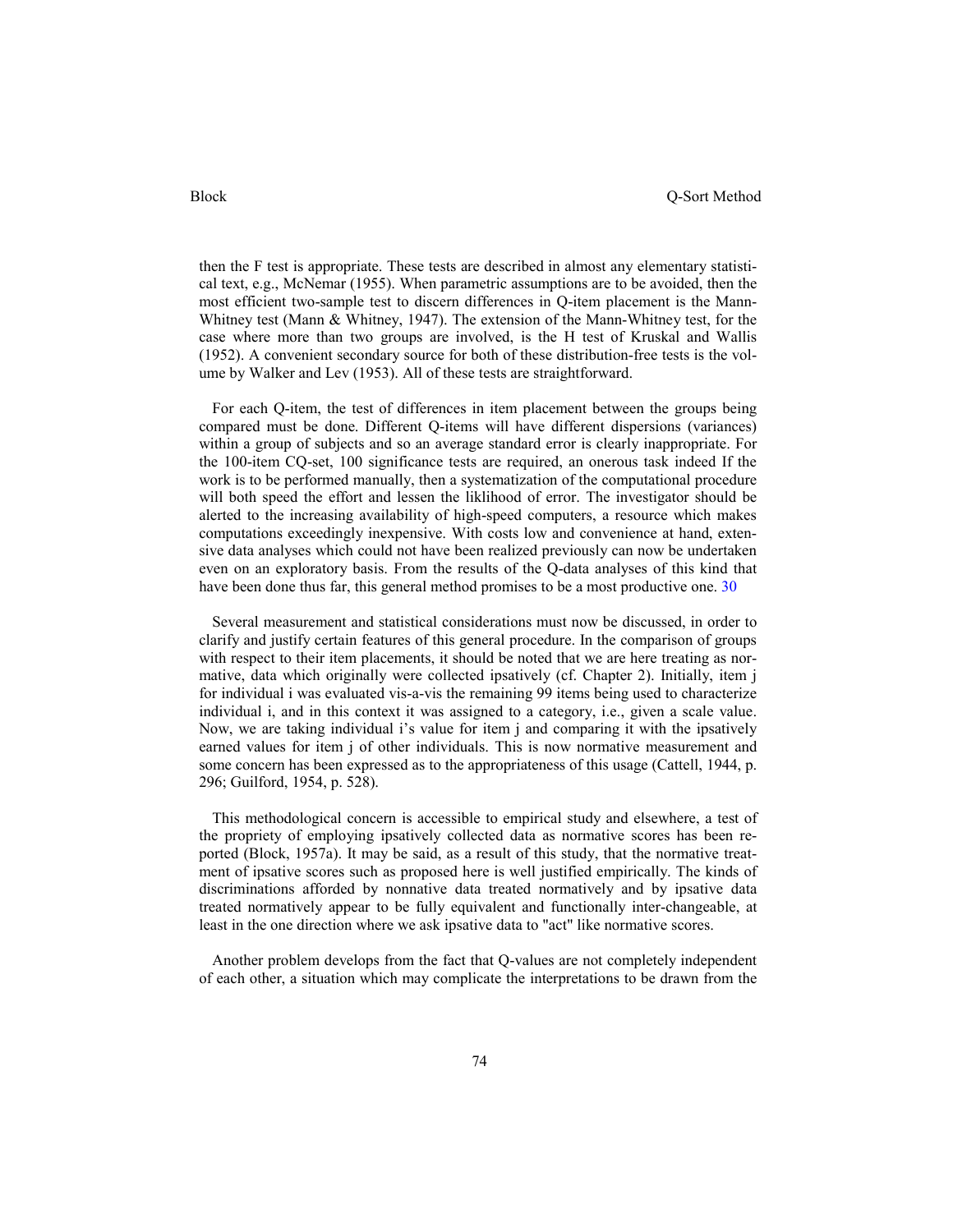set of 100 significance tests, when each of the CQ-items is analyzed. There are two ways in which lack of independence of values in a Q-sort is created. The first of these is a purely logical one, which proves to be unimportant in its effects in this context. The second cause of relation among Q-items is a substantive one, one which can be quite subtle in its ramifications and decisive in its consequences.

The logical basis for an interdependence among items stems from the employment of a forced distribution of Q-values. By the placing of an item into a category, the likelihood is lessened that other items also will be placed in that category. This point is most readily seen by example. By the definition of the Q-distribution, only five items are permissibly assigned to category nine. After five items-any five items-have been so assigned, it follows that none of the 95 remaining items can have Q-values of 9. It is in this sense that we have a lack of independence of item placement. Items in one category displace other items from that category. This inter-dependence is of a reciprocal kind, for an item placed in an extreme position forces other items to be less extreme; an item placed in the middle of the continuum in effect forces other items to be extremely positioned. Thus, if a Q-item for each of the members of a group is placed at an extreme position while for the members of a second group, the item is not extremely placed, that item properly may prove to be a significant differentiator. But-and here the impact of the lack of independence is to be seen-because this one item was a significant differentiator, other items are less likely to be extremely placed and hence emerge as significant. The slightly negative correlation among Q-items imposed by the forced nature of the Q-distribution creates this effect.

The important question here, of course, is how potent is this disturbing influence? If the forced nature of the Q-distribution constrained item analyses from manifesting differences that in fact were present, then some adjustment of the total technique would be required. The answer, however, is that the negative correlation among items that is built in by the forcing feature of the method is most minute. If the number of Q-items was very small, the reciprocal effect could be important indeed. But as the number of items increases, and consequently the degrees of freedom available to the sorter, the forced negative correlation among items decreases almost to the vanishing point and indeed can be computed to be no greater than -.01 for a 100 item Q-set (Haggard, 1958, pp. 17-18). We can, therefore, neglect this most slight bias in our significance tests.

The second kind of interdependence among Q-items is a more important and even ubiquitous one which comes about from the operation of factors beyond the Q-sort method. It is well recognized that, in the nature of things, psychological variables will correlate. In general (but not without exception) dominance will correlate with assurance, empathy with warmth, and so on. And since Q-items are indices of underlying variables, they too will correlate with each other. Consequently, if a statistical test of one item's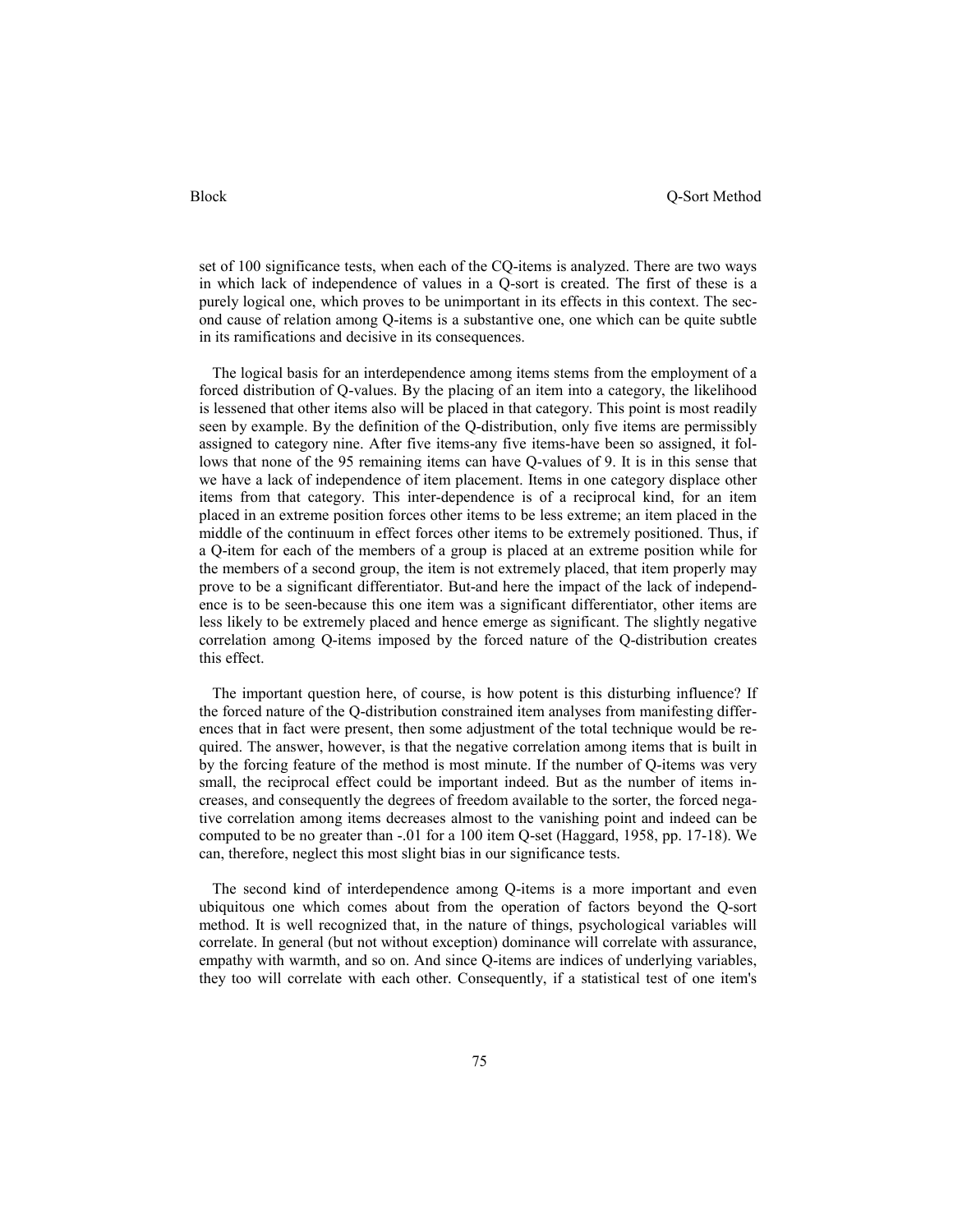differentiating capacity proves to be significant, then the statistical tests of all the items correlated with the first item may be expected to have some tendency to be significant. The converse applies here too for if an item is not a differentiator, then all the items associated with this first item also will tend not to be differentiating.

Now, in the analysis of CQ-items, 100 significance tests are calculated. If all of these tests were independent of each other, then from classical statistical reasoning we would expect, for example, an average of 5% of them to be significant beyond the .05 level. In evaluating a set of 100 independent significant tests, We would insist that reliably more than 5% of the tests be significant. Other-wise, we would have no basis for believing the set of results to be based on anything other than chance.

But the multiple significance tests of the CQ-items are not independent of each other. The results of one item analysis do have implications for the results of other item analyses. How then can we form from these numerous separate significance tests, a proper evaluation of the full set of results? When shall we know that our findings are not most parsimoniously ascribed to the workings of chance? It should be emphasized that this kind of problem occurs rather often in psychological and other research where many measures are employed and analyzed. It is not a problem peculiar to the Q-sort method.

Until recently, there has been no means, other than the often unfeasible method of cross-validation, to deal with this question for conventional statistical models could not provide an appropriate basis of inference. Recently, an unbiased, empirical method for deciding whether a set of findings q u a set is significant or not has been evolved (Block, 1960). The reader is referred to this paper for an extended discussion of the problem and the logic of the proposed solution. In brief, it may be said here that a computer is employed to generate empirically a sampling distribution of the number of significant differences to be expected on the basis of chance, when the originally obtained variancecovariance matrix of variables (Q-items) is used to delimit the population of possible sets of findings. The method is completely general and its results can be made as precise as desired simply by extending the time the computer operates.

In practice, then, the investigator will want to resort to the use of a computer in order not only to lessen the burdens of the Q-item analyses but also to permit a clear and unequivocal statement in regard to the significance of the full set of results. Where a computer is not accessible to an investigator, and where a specific hypothesis is not under test, analyses of Q-items will have to be cross-validated or be interpreted only provisionally.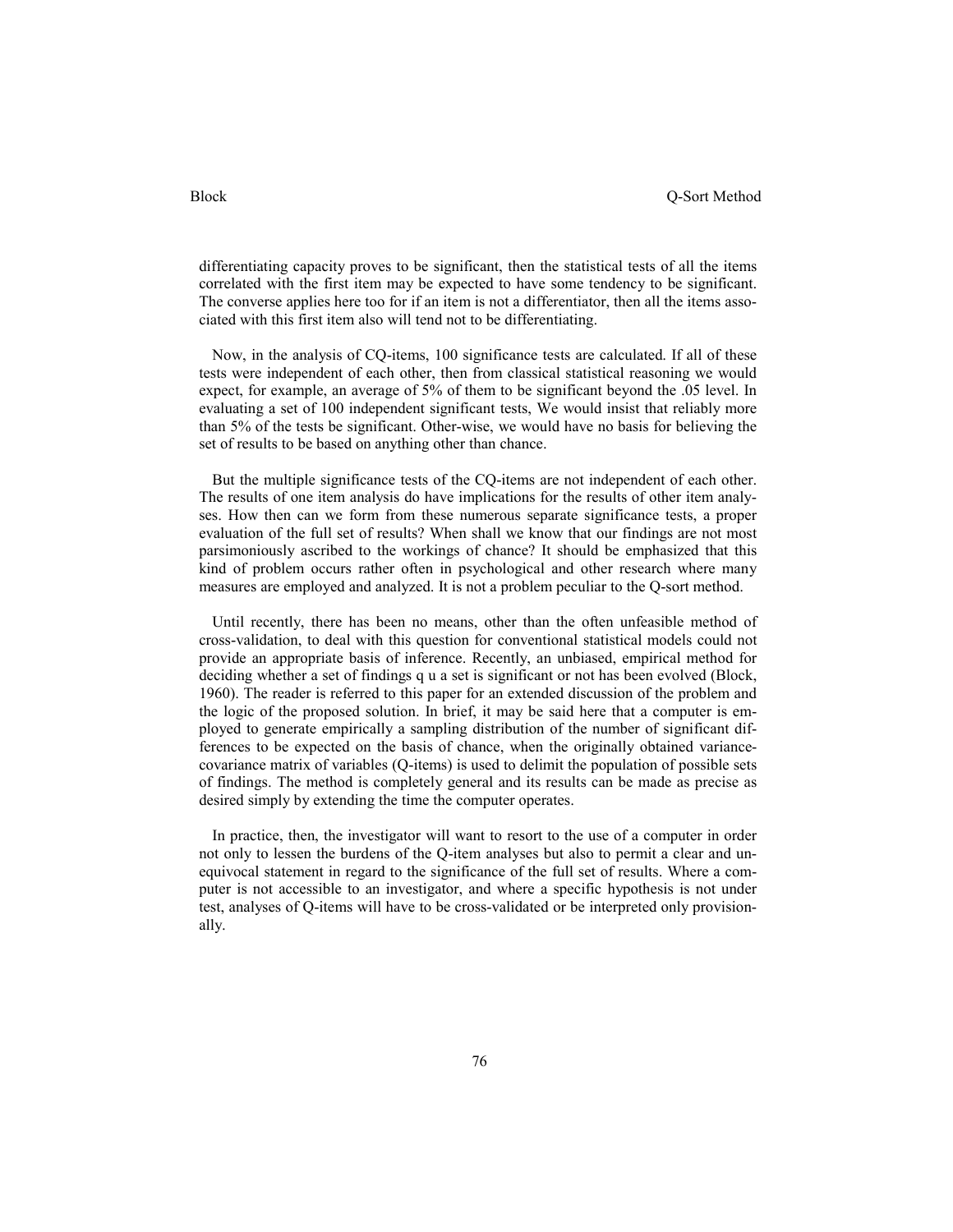# THE CORRESPONDENCE OF Q-SORTS WITH A CRITERION (OR CONCEPTUAL OR DEFINING) Q-SORT

For certain forms of research questions, we may wish to know whether individuals in one group correlate more with a criterion than do individuals in a second group. For example, are the mothers of schizophrenic children more like the theoretical conception of the schizophrenogenic mother than are mothers of neurotic children? (Block, J. H., Patterson, Block, J., & Jackson, 1958); are clinicians more accurate in their inferences from a Rorschach than they are when inferring from the MMPI or CPI? (Shapiro, 1957) ; does the interpersonal situation of an individual determine the accuracy of his social perception? (Block & Bennett, 1955), and so on. In all of these instances, the emphasis is on over-all comparison of Q-sorts rather than the comparison of item placements.

Before discussing this analytical procedure, it is necessary first to discuss more generally some problems involved in assessing similarity between people. A first question, of course, is similarity with respect to what? In the present context, the 100 items in the CQ-set define the facets in terms of which and only in terms of which similarity and difference are to be understood. Again, the point is made that to the extent the CQ-set is inadequate, the notion of the similarity of two individuals described by means of the set loses meaning. Time and again, the comprehensiveness of the Q-set is seen to be a fundamental requirement.

But if we do choose to employ the CQ-set, how best is similarity to be indexed? With regard to this question, there has been a fair bit of controversy. Initially, Stephenson suggested that a product-moment correlation coefficient is quite sufficient, and this suggestion has been adopted in the large majority of Q-studies which have been reported. In 1953, an influential article by Cronbach and Gleser (1953) appeared which criticized the use of r as an index of similarity on the grounds that in certain research contexts, a correlational index of similarity neglects some important kinds of information. The alternative index which they proposed at the time, the D-measure, has since seen some use in Q-sort and other contexts.

In the meanwhile, a greater perspective has been gained with regard to the specific circumstances wherein a simple correlation coefficient may fail to discriminate important qualities and those circumstances where it is a quite appropriate index of similarity. The decisive matter here is whether or not information is conveyed by the nature of the unforced distribution of Q-items. Where a forced Q-distribution is employed, the distinction between r and D vanishes for all the available information now duly affects the correlation coefficient.

As indicated in Chapter VI, the unforced distribution does not in the context of obseiverevaluations of personality appear to provide unique kinds of information and so, when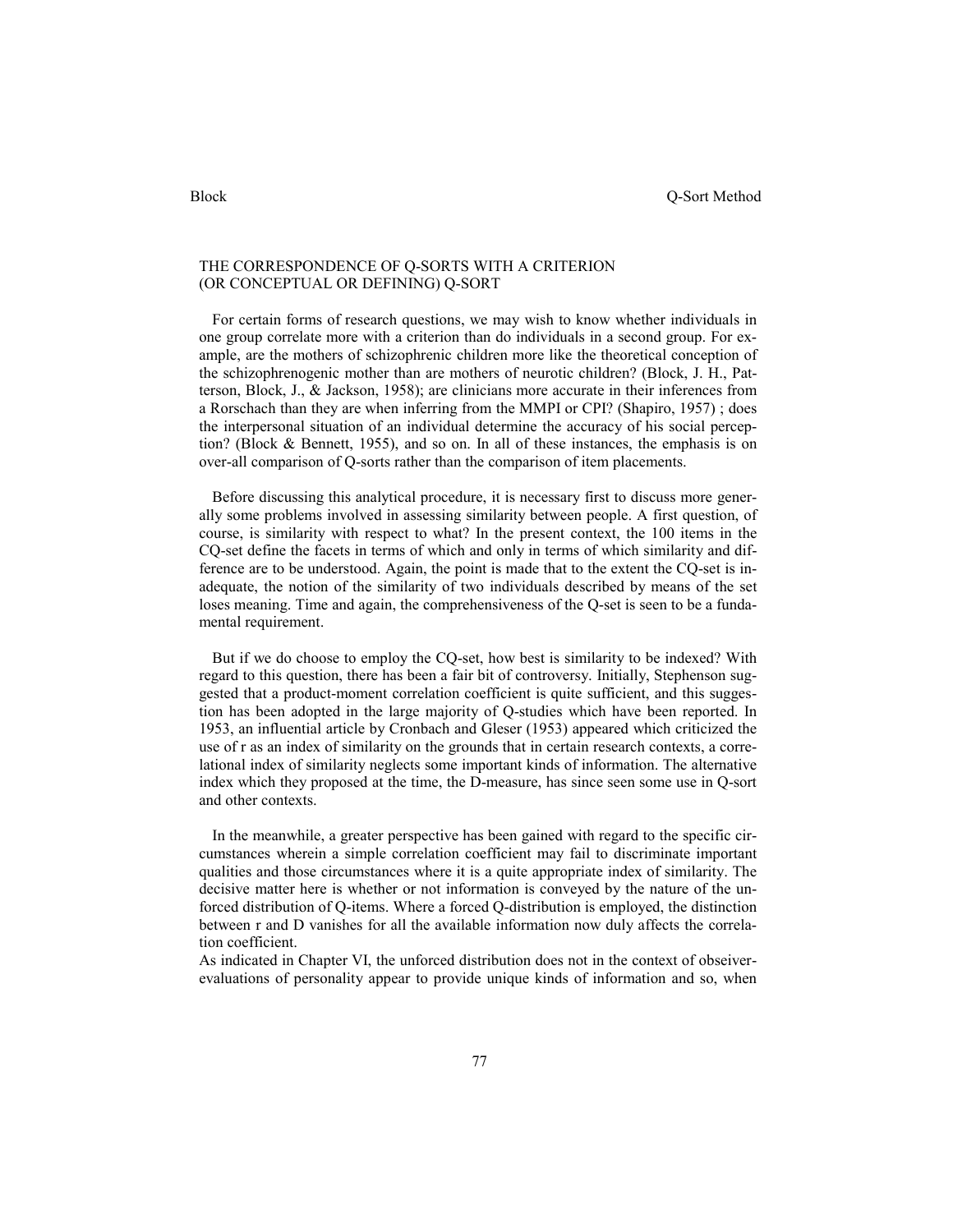the forced distribution is employed, a correlation coefficient. properly may be employed to index the extent of correspondence between two orderings of Q-items.

When it is desired to estimate the correspondence between two Q-sorts, a product-moment correlation coefficient is readily computed from the formula:

$$
r = I - \frac{\sum d_{i,p}^{2}}{2 N \sigma^{2} D}
$$
 (5)

where  $d_{ip}^2$  is the squared difference between the Q-values of corresponding items, N is the number of items in the Q-set and a, is the standard deviation of the Q-set. This well-known formula simplifies but is algebraically identical with the conventional formula for the correlation coefficient (cf., e.g., Cohen, 1957). For the CQ-set, with 100 items and a a of 2.08, formula (5) simplifies to:

$$
r = 1 - \frac{\sum d_{i,p}^2}{864}
$$

With a hand calculator, a correlation between two Q-sorts is rapidly computed for the only variable in the equation is the sum of *squared* discrepancies, all other quantities being constant. The largest possible discrepancy is 8 (the differences between a Q-value of 9 for an item in one sort and a value of I for that item in the second sort). All the squares of discrepancies can be held in mind easily and the computation can proceed with great ease. This index may be computed by a deft calculator in less than two minutes. A table, applicable to the CQ-set, which permits reading the value of *r*, when given  $\Sigma d_{ip}^2$  is to be found in Appendix G.

It should be noted that the Q-sorting procedure is essentially a rank-order technique, where many ties are permitted. Strictly, an index of correspondence between rank-orders, such as Kendall's tau, would appear to be most appropriate to use for it does not make the assumption of an equal-interval scale which a correlation coefficient requires. The correlation coefficient continues to be suggested for use here, despite its stronger assumption, for several reasons. It is more readily computed; descriptively, it has a context of meaning which Kendall's tau and other rank-order indices do not yet enjoy; and-most important-the ordering of relationships among Q-sorts as indexed by the correlation coefficient essentially is equivalent to the ordering of relationships as revealed by a rank-order index. This latter property of r follows because r, except in bizarre or contrived instances, is a monotonic transformation of tau.

Several features of the correlation coefficient as an index of correspondence require elaboration before going on to its applications. Discrepancies in item placement are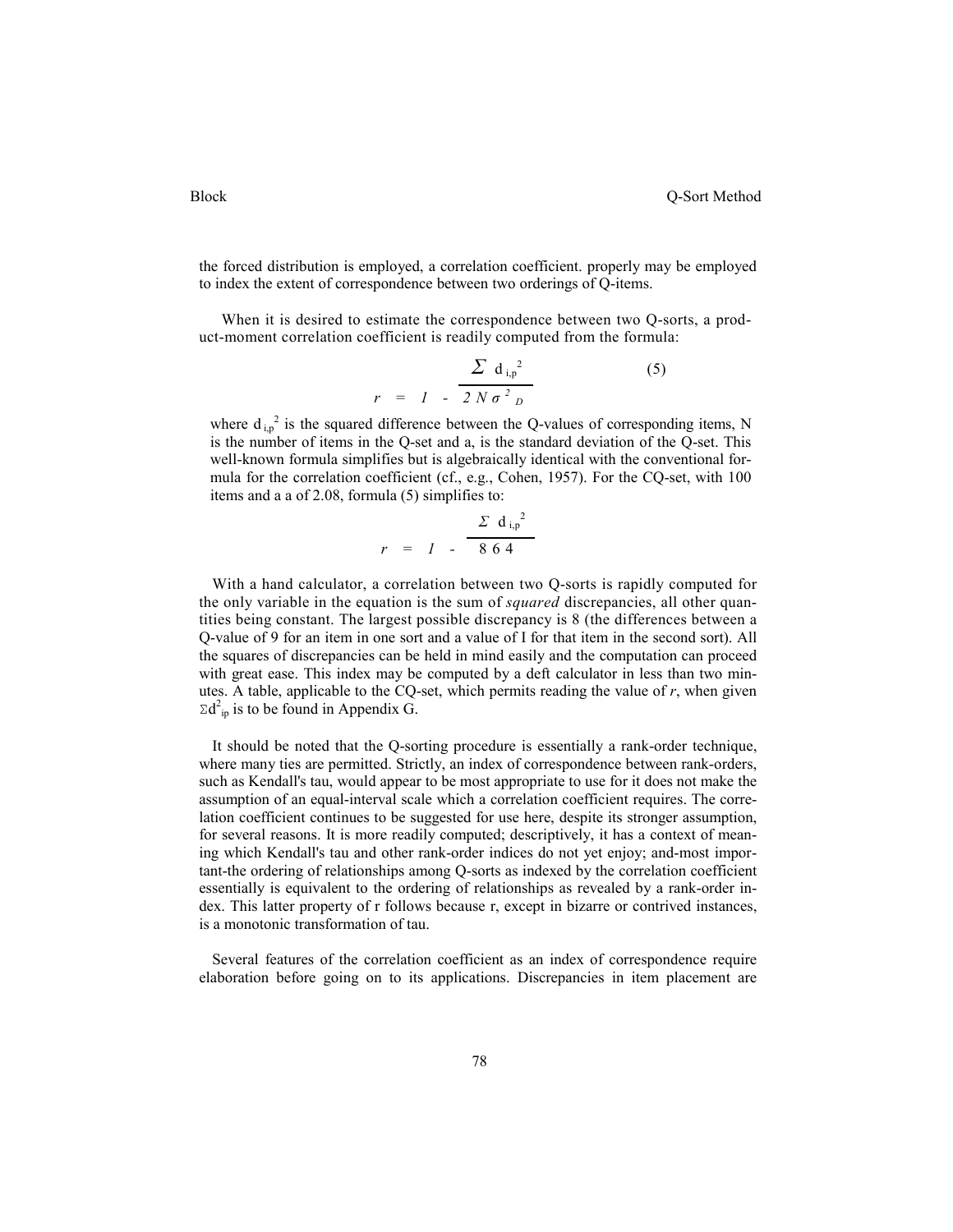squared (for this is a product-moment index). The squaring procedure places an emphasis on large differences and gives much less weight to small discrepancies. By and large, this kind of emphasis is usually either desirable or at least not wrong for the kinds of application a similarity index will have. We tend to be interested, in psychology, more in differences than in similarity, and the index r accords with that preoccupation. Where such an emphasis is deemed undesirable, alternative indices may be constructed, as for example, the simple sum of discrepancies, which cuts down appreciably the role played by large differences.

By virtue of its status as a correlation coefficient, r as an index of the similarity of two Q-sorts has an intrinsic descriptive meaning. An r of .75 testifies to a very appreciable agreement between two sorts; an r of .15 signifies rather little correspondence-all of this following from our knowledge of the metrical properties of r. But, and here is the point of importance, in statistically evaluating the index r, we are not except in most unusual in-stances entitled to take advantage of the sampling distribution of the correlation coefficient as a basis for inference. The index r is for purposes of statistical inference essentially but a score and may be treated only by statistical techniques that respect the properties of that score and its particular obtained distribution. If we wish to know whether two Q-sorts are reliably similar, we cannot employ the conventional standard error formula for the correlation coefficient to test whether the index r is significantly different from zero. We must instead find a way to set the confidence limits for the score r from knowledge of the distribution of r in the sample of similarity scores with which we are working. If we wish to know whether two is are significantly different, we cannot employ the usual formula for assessing the difference between two correlations; we must instead find the standard error of each of the r scores and estimate the importance of the difference by a t-test. Often, it may be difficult to find or to develop the desired standard errors, but proper planning and research design can usually permit the desired comparisons to be made. The important recognition to be had here is that no improper statistical inferences will be made if r, the index of similarity, is treated solely as a score and not as a correlation coefficient.

The basis for the foregoing assertions is not widely recognized and consequently, a fair number of errors of inference have been committed in the analysis of Q-correlations. The fundamental reason why the theoretical sampling distribution of r cannot be applied in Qcontexts is that the statistical model of correlation presumes that any two distributions (of Q-items) taken at random will correlate zero, on the average, with each other. In fact, however, any two randomly-selected Q-sorts may well have a non-zero relationship, on the average, with each other. The statistical model requires a null point, namely a correlation coefficient of zero, around which sampling fluctuations occur. When a correlation is found that is not reasonably acceptable as a sampling fluctuation, then it is deemed "significant." With person-correlations, however, the null point may not be a correlation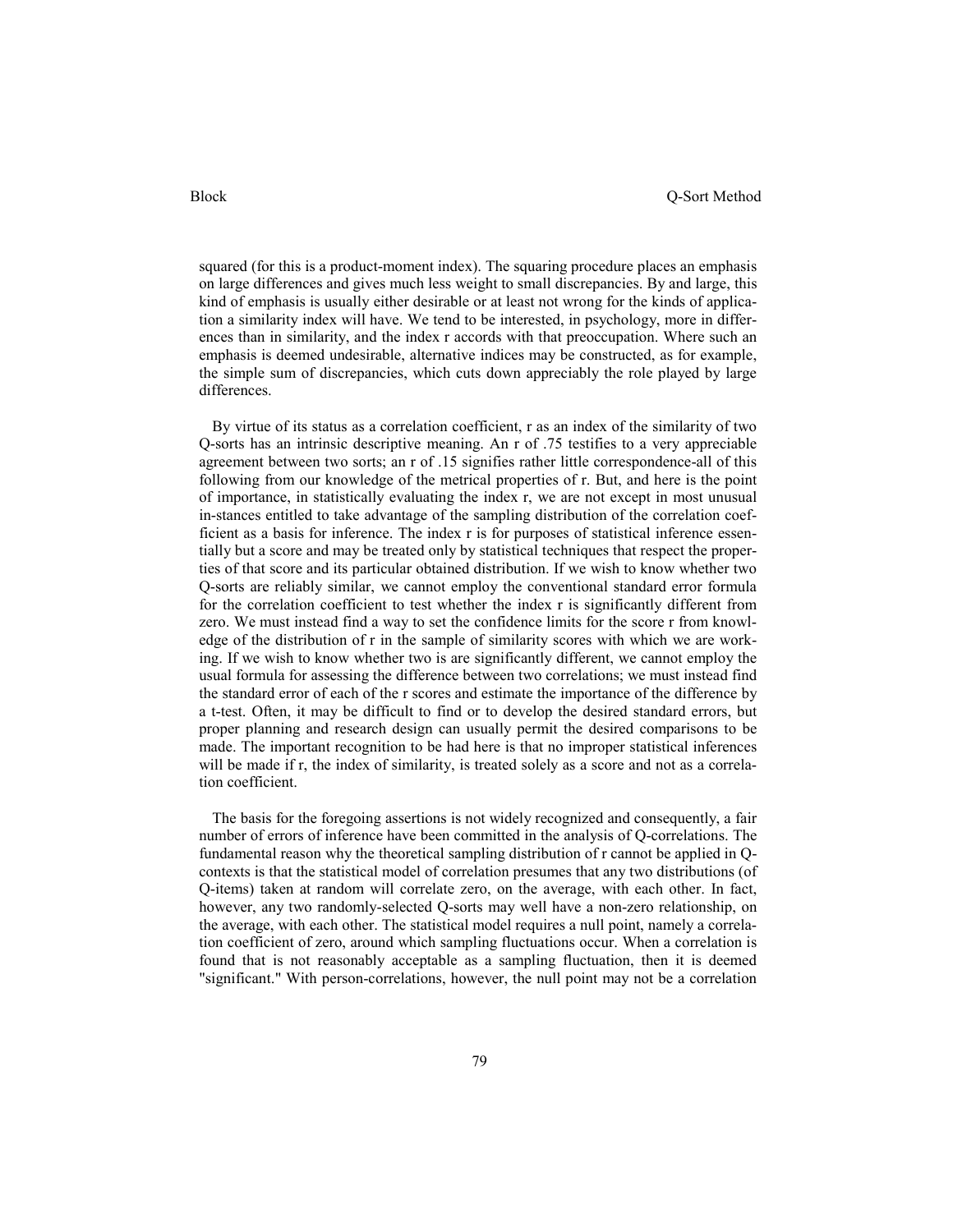coefficient of zero and, indeed, is usually unknown. Certain universally applicable items may be contained in the Q-set which build in a positive correlation among people. Or the groups being studied may have certain homogeneities which tend to create positive interperson correlations.

In practice the null point has never been generally established for any Q-set, including the CQ-set. Such an undertaking would require first a very arbitrary delineation of the universe of potential subjects of the Q-set followed by massive and enduring labors of data collection and analysis. Because of the arbitrariness of the initial definition of a subject domain, this effort at its end might well not be acceptable as definitive. Since the questions of inference that such an empirically established sampling distribution of interperson correlations would intend to serve can be dealt with alternatively, the whole issue can be avoided by resort at the outset to these alternative procedures. If we recognize r to be simply a convenient index or score and use statistical methods appropriate to the obtained distribution of these scores, we shall be in no danger of making unwarranted inferences. For the central application we describe now, no problems are created by this decision.

A primary use of the index of similarity is with regard to the question, do members of one group correlate higher than members of another group with a criterion? For example, a hypothesis may be that women coming to an orthopedist with complaints of low back pain are more hysteric than women coming with another kind of orthopedic difficulty. In order to test this hypothesis, it is required first that reliable, consensually based Q-sorts be established for each of the women in each of the groups. Second, the concept of "hysteria" must be defined, also in Q-sort terms. A number of knowledgeable psychiatrists could, working independently, each Q-sort "the hysterical personality" by means of the CQ-set. Unquestionably, they would agree sufficiently to permit the consensual Qsort derived from their separate Q-sorts to have a high reproducibility. It is fair to say that the concept of hysteria is nothing more than what a group of competent psychiatrists say it is, and so the usual criterion problem is solved here in a sufficient fashion. Now, the Qsorts describing the women with low back . pain and the Q-sorts describing the women with other orthopedic difficulties are each correlated with the Q-sort expressed definition by psychiatrists of hysteria. By the hypothesis, it would be expected that the average "score" (correlation with the Q-definition of hysteria) for the low back pain group would be higher than the average "score" for the control group. In order to evaluate this hypothesis, the t-test or the Mann-Whitney test could be employed, depending on the properties of the distribution of "scores." This general design has wide utility and has already offered some interesting results.

As another illustration of this approach, there is the study by Shapiro (1957). He was interested, among other things, in seeing whether psychological tests predict better for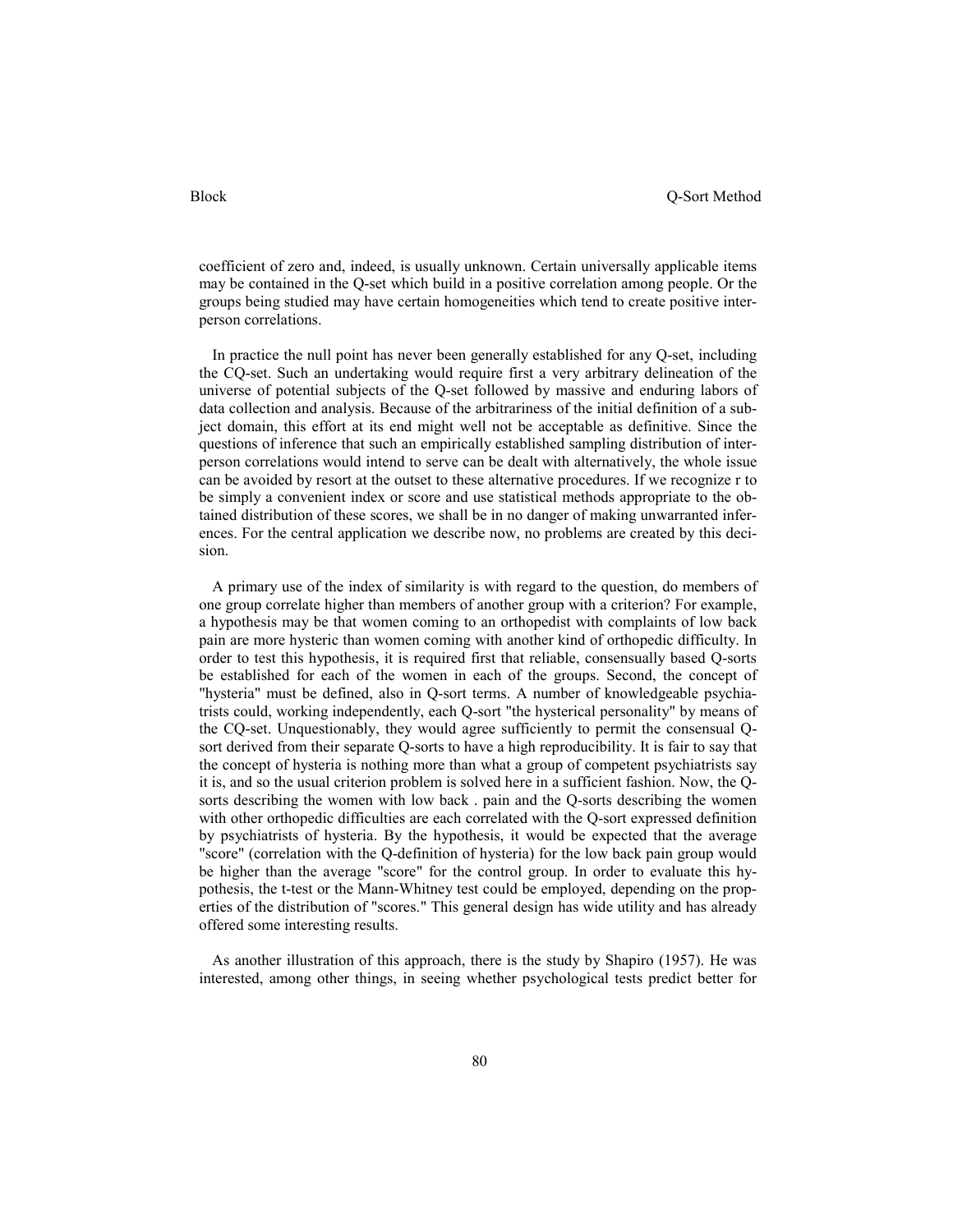certain types of subjects than they do for others. Representatives of four different types of personality were identified. To serve as criteria, Q-sort formulations of each of these subjects were established by a consensus of psychologists each of whom had had an opportunity to observe the subjects directly in a variety of social and interview settings. The Rorschach protocols of these subjects were then given to experienced psychologists, each of whom expressed by means of a Q-sort his interpretation of the subject as seen through the test. From the multiple interpretations of each subject's Rorschach a consensual Qsort interpretation was de-rived. By correlating these consensus interpretations with the criterion definitions of each subject, a score was achieved that reflected the extent to which the test could be said to predict the personality of the subject. By the use of a number of representatives of each personality type, a set of experimentally independent scores was developed for each personality category. Shapiro was then able to test whether members of one personality category are more readily predictable by the Rorschach than are members of another personality category, by testing whether the average of the accuracy scores which characterize one kind of personality was significantly higher (or lower) than the average accuracy score for personalities of another type. In this study, the *r*'s have a different meaning than the is in the definitions of the dimensional extremes, "scores" are derived previously described study of women with low back pain. But again, by the use of independent replications, a basis for statistical inference is established which permits proper test of the hypothesis under consideration.

A variety of additional applications of Q-correlations treated as scores can be elaborated. Such questions as the relative homogeneity of groups, the significance of agreement between sorters in describing a set of subjects, the significance of a change in correlation from one time or situation to another, are illustrative. We shall avoid discussing these here for each of these applications is a rather special one, involving much and intricate detail in exposition. Inevitably, a general discussion would prove insufficient as a guide for the specialized applications which are possible, and so the advice is offered that a statistical consultant be called in if these latter or related problems are germane to research. The fundamental consideration to be remembered, however, in developing evaluative procedures for r is that when sets of inter-person correlations are to be statistically evaluated as scores, these is must be independent of each other. This was true in the hypothetical study of love back pain and hysteria-the correlations with the Q-definition of hysteria are independent of each other for the Q-definition is a constant. This was true also in the Shapiro study cited, where the correlations employed as scores were independent operationally. Unless the scores are independent, the conventional statistical methods do not apply.

Changing direction now, we note that investigators have found it useful to single out individuals for study on the basis of one Q-variable or on the basis of a score on a selected subset of Q-items. For example, "over-controlled" and "under-controlled" individuals may be selected on the basis of just one Q-item or on the basis of a score com-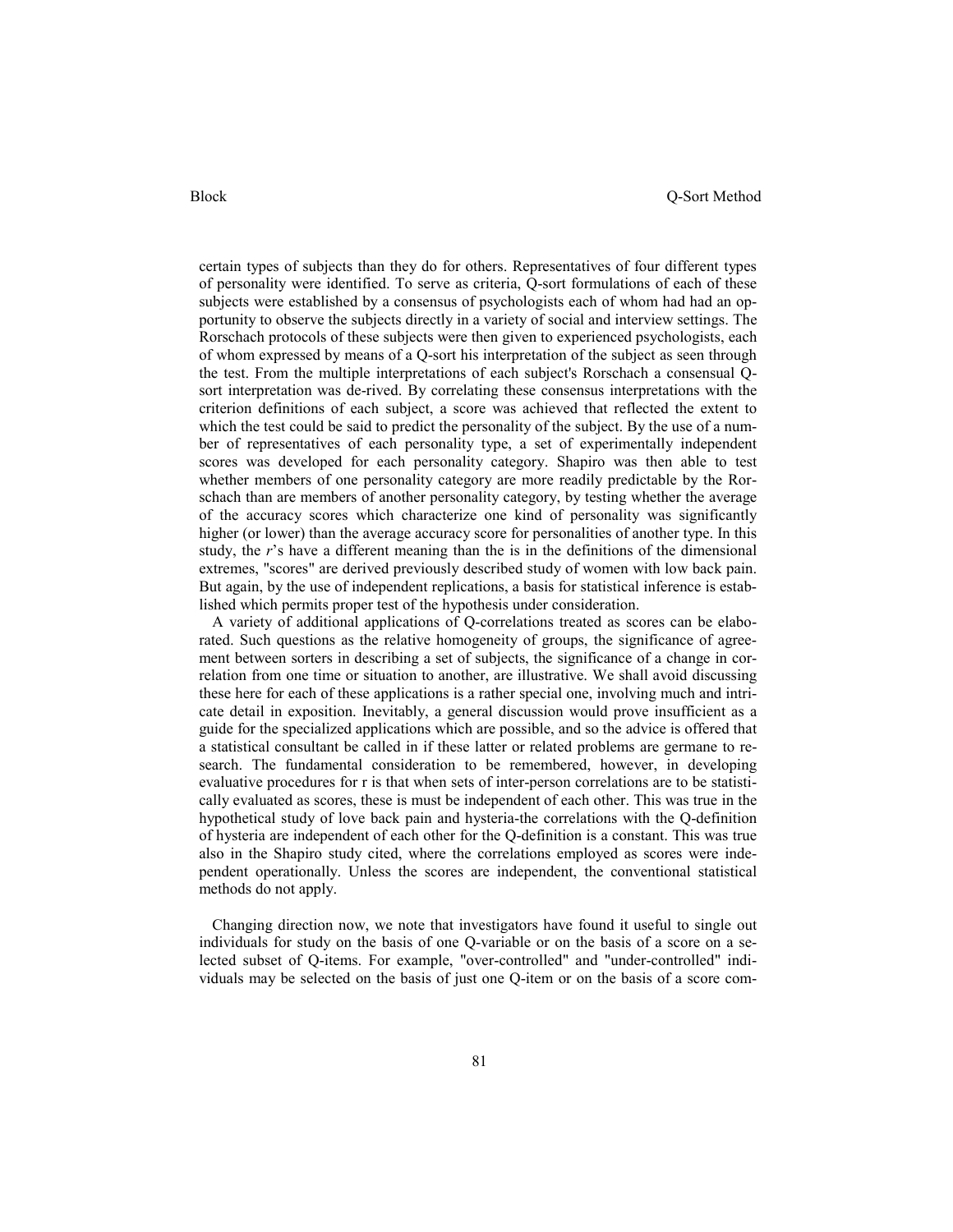piled by summing the values of a number of items designated or previously found to be related to over-and under-control.

A generally better way of placing individuals along a dimension is to first describe, in full Q-sort terms, the hypothetical individuals at each end of the continuum of concern. Then, by correlating the actual Q-sorts of subjects with these conceptual definitions of the dimensional extremes, " scores" are derived which nicely arrange the subjects along the continuum. This method is better than the single variable basis for dimensionalizing individuals because the definition of the dimension is a far richer one and the placement of subjects is based upon 100 Q-items rather than a single one. The method is superior to the procedure of scoring a special cluster of Q-items primarily in regard to convenience and flexibility. Correlations are rapid, cheap, and can proceed automatically. Scoring a subgroup of items cannot be so easily automated for it involves selective search through the complete Q-set and often transformations of item direction so that summing is appropriate. Empirically, in some limited tests, the scores derived from scoring subgroups of Q-items have proven to be functionally interchangeable with scores derived by correlating Q-sorts with Q-definitions of the dimension.

# THE INTERCORRELATIONS OF Q-SORTS TO PERMIT ,VIA FACTOR OR CLUS-TER ANALYSIS, THE DISCERNMENT OF TYPES OR CLUSTERS OF PEOPLE

For many purposes, it may be desirable to go beyond the simple correlation of Q-sorts to the analysis of matrices of Q-sort correlations. We may be interested in developing an empirical typology of schizophrenia (Beck, 1954; Guertin & Jenkins, 1956), or of psychiatric inpatients in general (Monro, 1955), or of Air Force officers (Block, 1954), or of the images of psychotherapists held by prospective patients (Apfelbaum, 1958), or of role behaviors (Block, 1952a). Rather than grouping people on some independent basis of classification and then analyzing the characteristics of the Q-sorts that come out of each group, we may reverse the sequence and group individuals on the basis of their Qsorts, then analyzing independent sources of information for the correlates of group membership. For exploratory studies especially, when we do not already possess a schema with which to view the world, this latter approach is valuable. The techniques primarily used for grouping individuals are factor and cluster analysis.

Factor and cluster analysis-the analysis of communal variance are by now widely applied and largely understood methods. They are most useful when large masses of data, data too extensive and intertwined to permit of immediate understanding, must be dealt with by an investigator, and it is desired to simplify or group or reduce the number of variables or concepts that must be held in mind. The different methods of analysis may be reviewed in a number of texts and articles, e.g., Guilford, 1954; Fruchter, 1954; Tryon, 1955. Most recently, Tryon (1959) has written an important paper which inte-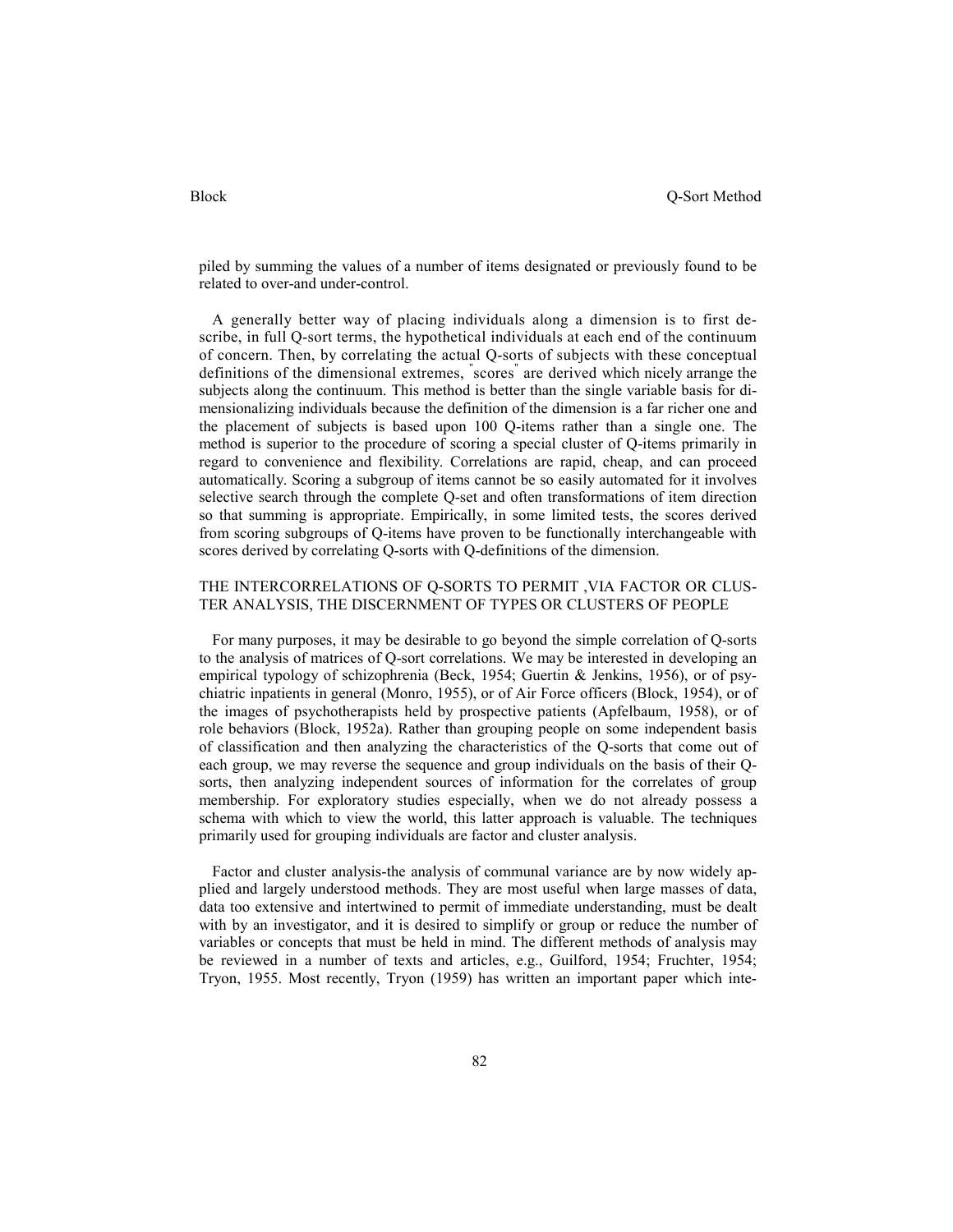grates into one coherent framework the several alternative methods for the analysis of communality. Presently, it can be said that so far as the various dimension-finding procedures are concerned, psychologically equivalent results almost invariably will obtain regardless of the specific method employed. More important than a choice among these methods is a validation or support of the groupings any of these methods provides. Communality analysis is an aid to, not a substitute for incisive conceptualization; it can mislead as it simplifies. Thoughtfully applied and interpreted, however, factor and cluster analytic methods are powerful devices for structuring cogently sets or relationships otherwise impossible to encompass.

Electronic computers have been an additional reason for the development of this field. The advent of high-speed computing machinery has meant that these techniques for perceiving an order in a seeming chaos are suddenly most available. The extended computational labors the analysis of communality has will identify this general influence and permit the investigator, at entailed in the past are now performed by the machines rapidly, accurately, and inexpensively. A large number of research questions that previously were impractical in factor or cluster analytic terms can now be approached by these means.

With specific reference to the factor or cluster analysis of Q-sort data, there are no special complications. The methods can be applied directly and without complication to correlations based upon these data. Although we are using correlation coefficients, the *r*'s we cautioned about in the last section, as the basis for analysis, these correlations are being used in a descriptive sense rather than in connection with questions of statistical inference.

Should there exist a certain intercorrelation among all Q-sorts as a reflection of a "universals" factor, the factor or cluster methods his option, to include or to partial out this contribution to covariation.

A much larger question, to which we have already alluded in Chapter 2, has to do with the general logic of the factor anal sis of Q-data rather than its mechanics. Over the years there has been a difference of opinion on the usefulness of correlating people as compared with the correlation of variables or items. This controversy began between Stephenson (1935) and Burt (1937), was extended by them into a full-scale debate (Burt &Stephenson, 1939) and was joined in by others (Cattell, 1952; Cronbach, 1953; Eysenck, 1954; Block, 1955b). The issue has been whether correlating persons across variables (Q-items) provides any kind of result not completely achievable by means of the traditional approach of correlating variables across people. The correlation of persons orientation, which springs from a "person-centered" emphasis (cf. Ch. 2), was named by Burt as the Q approach; the preference for the correlation of variables, which can be identified with the "variable-centered" attitude, he designated as the R approach.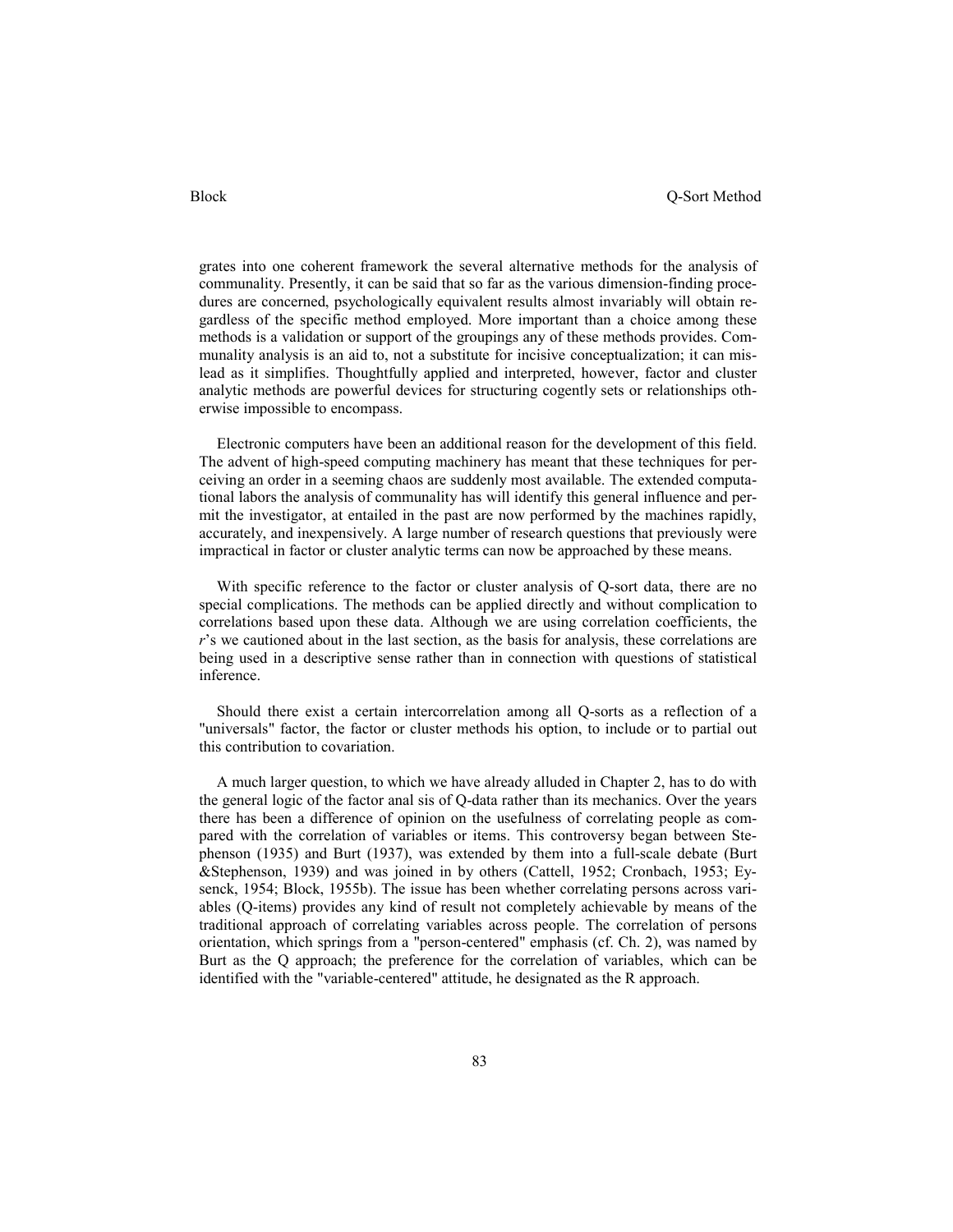Block Q-Sort Method

At this point, it is clear that the issue, which has perseverated over the years, is an empirical one and not, as had been pre-supposed, solely of a mathematical nature. The available empirical evidence on the question is not yet voluminous but where the comparative approach has been tried (e.g., Block, 1955b; Lorr, Jenkins & Medland, 1955; Block, 1957c) it seems clear that different results are achieved by Q and by R. Indeed, many of the apparent contradictions in the research literature perhaps are understandable as due to the application of an R perspective when the Q approach would have provided coherent results. The reason why so strong an assertion can be made is that the correlation between variables is a function of the sample of individuals on which the data are based. Samples of subjects from one study to another may be differently composed so that a type of personality frequently represented in one research may be absent or atypical in the samples employed by another study. Consequently, the correlations betwen variables can appear to fluctuate wildly from study to study where a respect for the different patterns of personality organization within each of the aggregated samples would reveal the consistent findings toward which we aspire. The reader interested in a larger perspective on this controversy will wish to refer to Cronbach's discussion of "the place of correlation between persons in science" (1953).

Let us presume then that a factor analysis or cluster analysis of Q-correlations has been performed, with the result that a sample of individuals is partitioned into several subgroups. We may be analyzing the Q-sorts describing the mothers of schizophrenic children (Block, J. H., Patterson, Virginia, Block, J., & Jackson, 1958) or we may be interested in alternative conceptions of adjustment held by different schools of psychotherapy or we may wish to ascertain the kinds of personality and their frequency of representation in a particular business or profession. Given the several subgroups established by factor or cluster analysis, the investigator may wish to put three questions to his data.

He may wish to know just what each of the subgroups is like, in Q-sort terms. The individuals have been grouped on the basis of their Q-sort similarities but after the grouping has been established by the mathematics of the technique, it is of interest to examine the content of the Q-sorts, to form an idea of just what the individuals in a given subgroup are like. If there was a Q-sort of the typical individual in the subgroup, we could simply inspect the items describing this modal character and by their nature directly understand the personality homogeneities that define the subgroup.

What is needed then is a method for establishing a Q-sort known as a "factor-array" that "best represents" all the individuals in the subgroup, for usually no one Q-sort in the subgroup is a sufficiently "pure" representative of the underlying personality category. The simplest and a quite adequate method of constructing a Q-sort which best exemplifies the personality type is to sum, for each item, the Q-values over all the individuals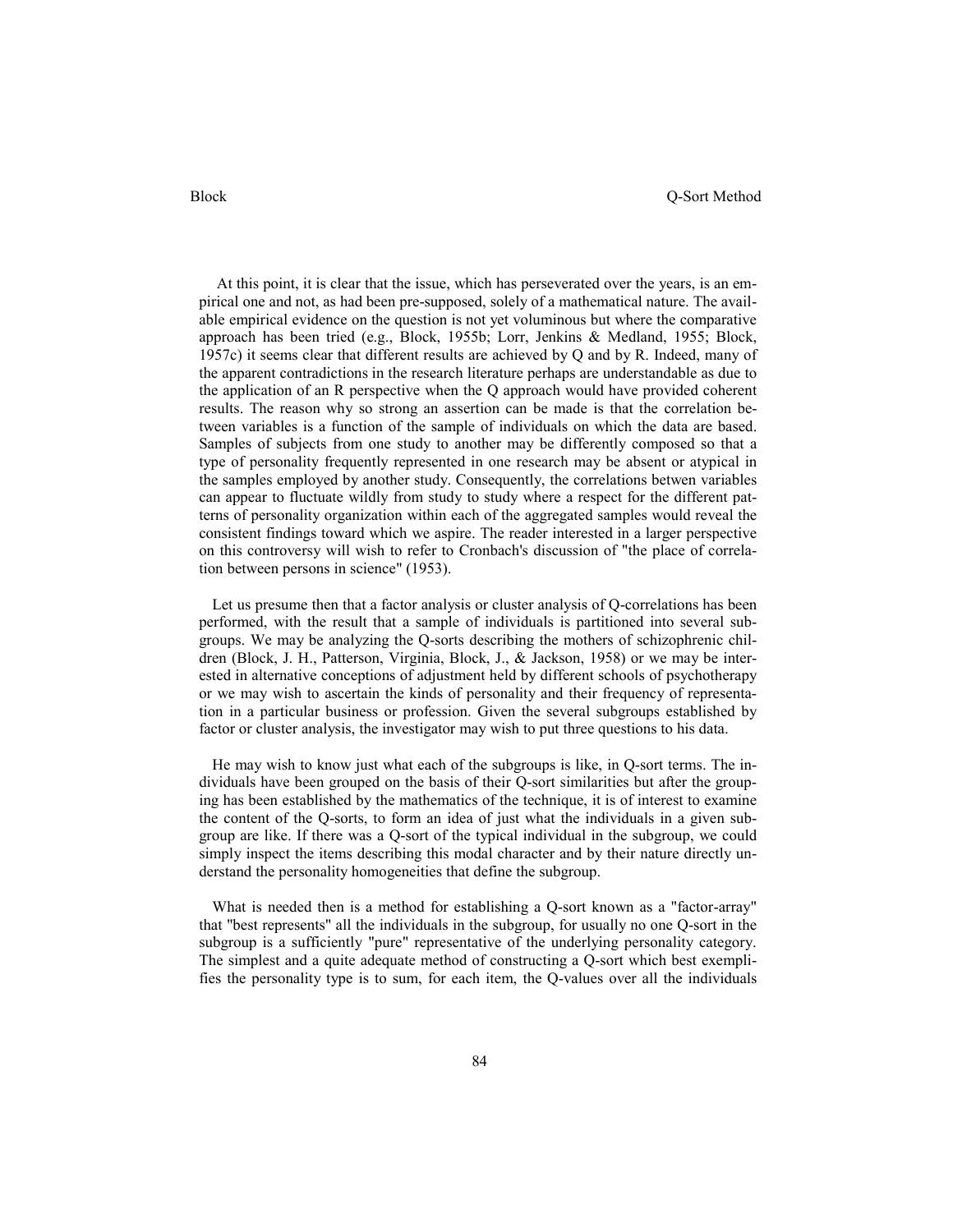included in the subgroup. For the CQ-set, 100 such sums would be derived and in interpretation, the highest and lowest sums would indicate the Q-items most crucial in defining the modal personality of the subgroup. Obviously, this method of developing a factor-array has the same rationale as the method of pooling judges' evaluations previously described (Chapter 2) 31 Once the factor-array is derived, perusal of the salient (and nonsalient) Q-items defining the array readily reveals the psychological meaning of the factor.

Sometimes, it is desirable to compare the Q-sort array representative of one factor or cluster type with the Q-sort array typifying another factor-based group, in order to identify the distinguishing items. Since the factor-arrays to be compared may not be based upon the same number of individuals, comparisons of item sums is confusing and so item *means* should be calculated.

Contrast of two factor-arrays is especially informative for the differences between factors then -are to be seen most sharply. In comparing two factor-arrays, no statistical test is appropriate 32 nor is one, in fact, needed. The largest differences in the means of corresponding items may be viewed as discriminating the two factors.

In achieving understanding of the CQ-items distinguished by this "contrast method," it is useful to keep in mind also the *absolute* placement of these items. An item that is "relatively characteristic" of one group may, in the absolute scaling terms in which the Q-sorts were initially expressed, clearly be *uncharacteristic* of the individuals in the group. For example, the CQ-item, "Has warmth; has the capacity for close relationships, compassionate" may discriminate between factor-arrays A and B but in *both* arrays, the mean placement for that item may be *below* the mid-point of the nine-interval judgment continuum. For both Factor A and Factor B, then, "warmth" is a negatively salient or uncharacteristic quality but one group, A, is less extremely viewed than the other, B. Although strictly, this CQ-item is indeed *relatively* characteristic of A in this comparison, it makes better sense in the interpretation to take account also of the absolute position of the item.

When factor-arrays are to be correlated with each other or with other Q-sorts, or when a number of factor-arrays are to be contrasted, it is convenient for the many calculations to be per-formed clerically, to "re-Q" the distribution of item sums. For the CQ-set, the items with the five highest sums are given scores of 9, the items with the eight next highest sums are awarded scores of 8, the items with the twelve next highest sums are given scores of 7, and so on through the CQ-distribution. By converting item sums to a ninepoint score distribution, the factor-arrays effectively are made into Q-sorts. Correlations of these "re-Q'ed" factor-arrays with other Q-sorts may then be calculated by the shortcut method described earlier. Contrasting "re-Q'ed" factor-arrays can proceed most rap-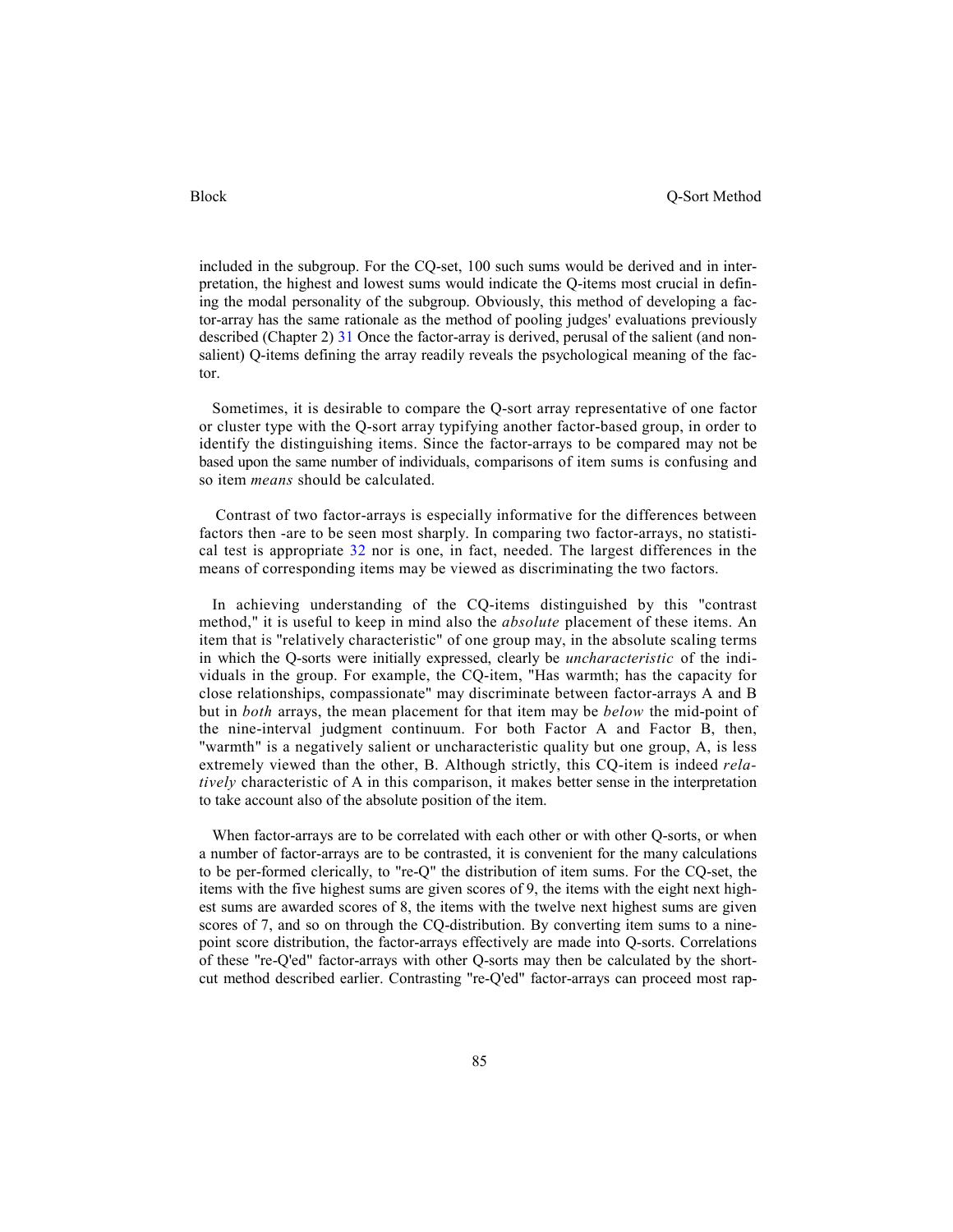idly, by noting the items which, in the commensurate arrays now being compared, are placed in categories discrepant by two or three or four intervals.33

A second concern the investigator may wish to investigate is whether persons in one group are different from persons in an-other group in regard to their scores on other variables or their frequency of placement in other categories. Do individuals of personality type A score differently on a questionnaire or have higher incomes than do individuals of personality type B? Are members of one factor-based group more likely to be Republians or paranoid than are members of another factor-based category? It is of course required that the variables or categories to be related to the factor-based groupings are independent of the Q-data. Otherwise, obtained relationships may reflect only a bootstrap operation. The differences between factor-based groups with regard to non-Q variables are easily evaluated parametrically by means of the t- or F-test, depending on whether two or more than two groups are being contrasted. Where non-parametric methods are best used, the i\4ann-Whitney or Kruskal-~,17allis test may be employed. When the relative frequency of factor-based groups in non-Q categories is at issue, the Chi-square test is convenient. All of these methods are described in the references previously cited (p. 109).

A third question the investigator may wish to ask is related to the preceding one but is subtly different and must be answered differently. Sometimes, a Q factor analysis is carried through on two or more merged samples of individuals. A sample of mothers of schizophrenic children may be merged with a sample of mothers o f neurotic children and then analyzed into types of mothers. A sample of architects may be merged with a sample of engineers and a sample of artists, the total group then being subject to a Q factor or cluster analysis. A question that is of interest to ask after such an analysis is, Are certain of the types found more likely to be made up of individuals from one of the samples than would be expected on the basis of chance? If personality type A consists of 14 architects, 5 engineers and 6 artists, can we say that this type especially includes architects or could such a pattern of membership in this personality category be understood as chance?

The system of probabilities which applies here is known as the hypergeometric distribution and may be reviewed in Feller (1957, pp. 41-45) or equivalent sources. Because an explanation of the hypergeometric distribution here would prove burden-some to most readers who may not find occasion to. require this information, the formulas involved are not listed here. For the present purposes, it is only important that the precise form of the question answered by the hypergeometric distribution be under-stood and that a suitable reference for the method be available.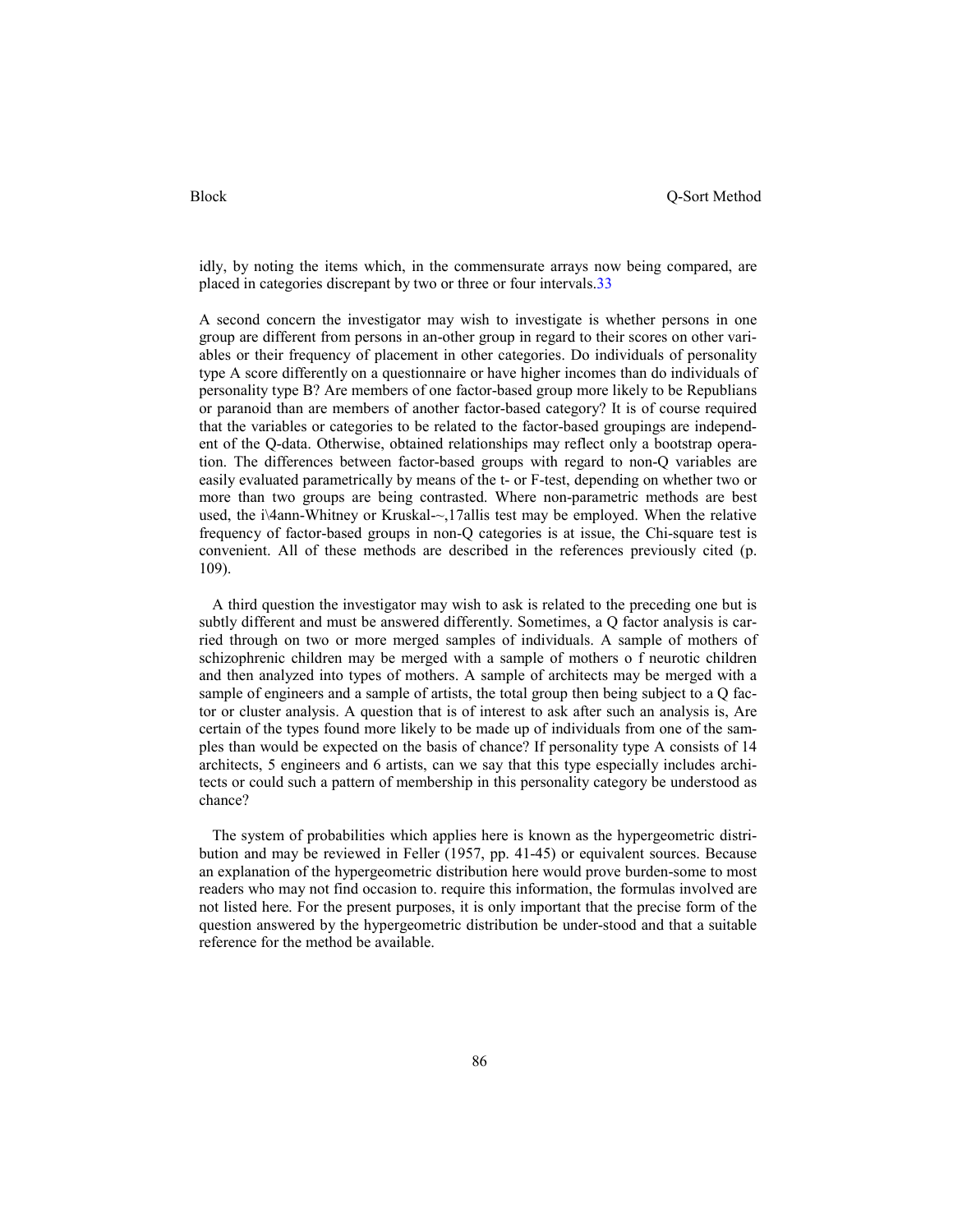### SOME ADDITIONAL SUGGESTIONS

Besides the ways and means already described, some additional usages warrant mention here. These suggestions are more in the way of remarks on possible variations rather than on new categories of application.

For certain kinds of research, it is rather difficult to find a sufficient number of subjects meeting defined criteria. A particular clinic or assessment center simply may not encounter enough individuals with the desired characteristics. If a number of institutions cooperate, however, the required number of subjects often may be accumulated readily. If Qsort data are of interest, and the Q-sorts are established as reliable and consensually reproducible, then there is no reason why Q-data collected at several places cannot be merged. Samples are thus achieved that otherwise cannot be collected in a reasonable time.

The merging into one sample of individuals Q-sorted by different sets of clinicians is justified because, as ipsative scores, Q-values are not "sample-bound." An individual's Q-values are not established by referring him to a particular group of subjects serving as a frame of reference. Rather, the nature of the technique requires that each individual be portrayed in his own right and not vis-à-vis a specific reference group.

This opportunity the Q-sort procedure provides, of merging and comparing data from different samples, is a most important facility for the researcher to remember. When this option is properly employed, the generality of results can be investigated extensively. Rival interpretations, equally tenable within one sample, may be tested by adding samples chosen to exclude certain of the competing hypotheses. By such means, findings are achieved that are both more definitive and richer in meaning.

Another kind of application of the Q-sort is in connection with studies where the conceptualizations or interests of the investigators change after the basic data have been collected, e.g., in longitudinal or assessment research. Often, in such studies, subjects are not evaluated at the time of their availability with respect to certain variables or concepts that later appear to be important. It may not be possible to redeem this deficiency directly for subjects may be unavailable for restudy or they may be twenty years older. Retrospective evaluations probably can-not be gathered in any trustworthy way for the memories of judges may be faulty or irremediably affected by other information. Indeed, the originally participating judges may no longer be available.

In such circumstances, if individuals in the subject sample already have been described by means of consensus Q-sorts, their belated "scores" on the omitted variable or concept can be obtained easily by an application of a design previously de-scribed. A number of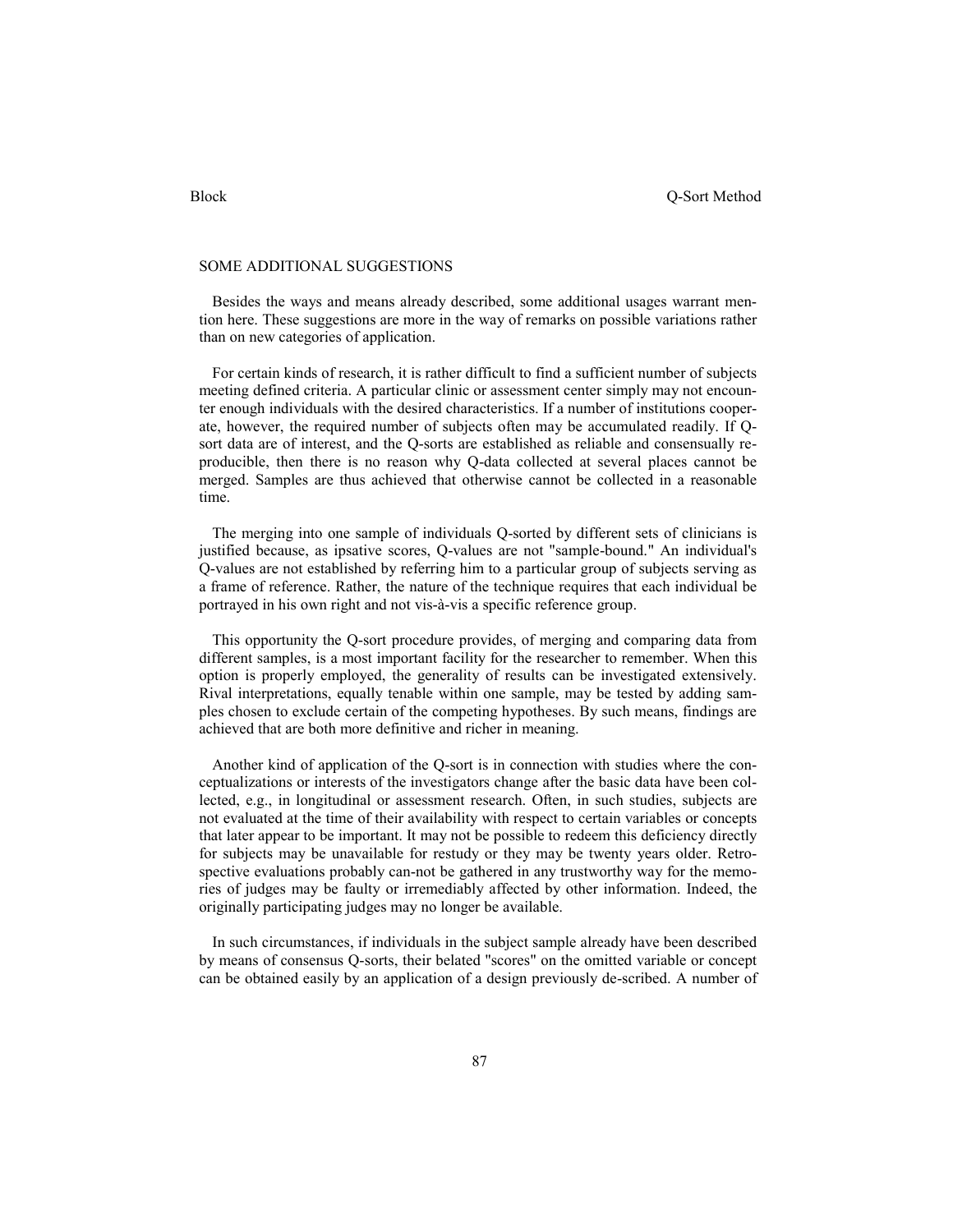qualified judges would formulate the new concept or the personality implications of the concept in Q-sort terms. Their consensual Q-sort of the concept then could serve as a criterion definition of the new variable. By correlating the actual Q-sorts of the nowdeparted subjects against the just evolved criterion, scores ordering the subjects on this new dimension become available. A high correlation would mean that a subject is placed highly on this new variable or shows congruence with the new concept; a low correlation would mean the converse.

The resourceful researcher may wish to keep this procedure in mind. The method already has been used in a number of research instances and has been found to pro\ ide scores after tlic fact that are equivalent to corresponding scores directly collected when the subjects were evaluated originally. Tt is required, however, that a comprehensive set of items be employed for the original Q-sorts of the subjects. Otherwise, it may not be possible to build up a fair definition of a complex concept by means of the elements in the Q-set.

### **Chapter VIII**

### **CONCLUDING REMARKS**

This last chapter has no special organization; it serves simply as a place to set down remarks and suggestions not sensibly included in the monograph as it has been structured so far. Among other things, this chapter compares the Q-sort procedure with competitive techniques, the adjective checklist and conventional rating approaches; it describes a Qset being developed to characterize a person's developmental history; it presents an adjective Q-set for use by non-professional sorters; and finally, it seeks to give full and proper credit to Stephenson for his methodological innovations and stubborn persistence in quantifying the individual case.

### THE Q-SORT AND CHECKLIST PROCEDURES COMPARED

In a monograph devoted to an application of the Q-sort procedure, the reader perhaps should not expect total objectivity in an evaluation of the relative merits of Q and other methods. Prejudices aside, all of these somewhat overlapping techniques have an unquestionable usefulness. In large part, the superiority we shall (need to) claim for Q-sorting here should be understood as contingent upon a special context of application-judgments by professional observers.

Typically, a checklist consists of a set of adjectives printed on a form. The user simply goes through the list, checking those adjectives he believes to apply to the person he is describing. He may check as many or as few adjectives as he pleases. The task is easy, rapidly-completed and requires no special training. For a given subject, the several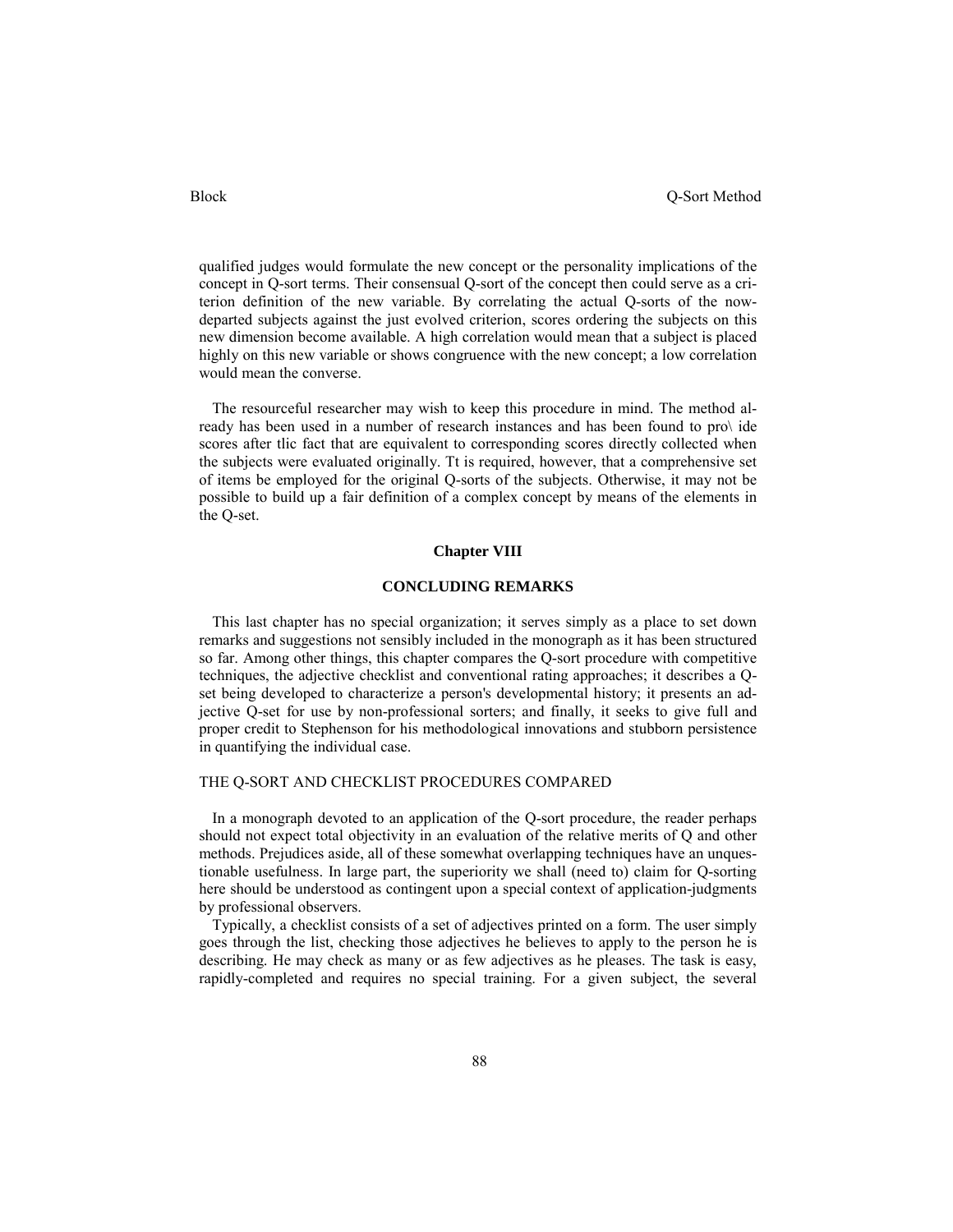checklist descriptions offered by judges are formed into a consensus by noting all the adjectives which have received a predetermined number of checks.

It is not well recognized that checklist approaches and Q-sorting are in some fundamental respects equivalent techniques with equivalent problems. Like the Q-sort method, the checklist procedure is an ipsative technique, i.e., the checklist user de-scribes his subject without reference to a normative comparison group. The adjectives believed to be salient in a positive sense of the person being described are checked. Mention of negatively salient items, however, is not required of the judge and so absence of a check mark is somewhat ambiguous in implication. The 10 unchecked adjective may be irrelevant to the description or it may be informative because it is diametrical to the positively stated picture of the subject.

Like the Q-sort method, the checklist approach imposes a great responsibility upon its developer in collecting and fixing upon a constant set of variables. The adjectives selected must be comprehensive in their descriptive capabilities. The checklist used by judges in research, however, often have been checklists developed primarily for use by lay individuals, e.g., for use in self-descriptions.34 Consequently, redundancies that are desirable when a checklist is being employed by a lay person may prove to be intolerable when placed in the hands of a sophisticated observer. Large aspects of personality, especially those concerned with matters of which the individual is unaware, cannot be described for the variables needed simply may not be in the collection of adjectives or are not defined well as single. adjectives. Presently, no checklist designed for use by professional assessors is available.

The prime differences between the Q-sort and checklist procedures appear to be methodological. Q-sorting collects data in continuous form; the checklist method produces dichotomous data, adjectives checked as applicable and adjectives not checked as applicable. All things else being equal, i.e., with the same number of variables in the itempool, it is obvious that many more discriminations are provided by Q-sorting than by the checklist procedure.

The Q-sort technique excludes response sets and order effects where the checklist method is especially susceptible to these disturbing influences. By the use of a forced distribution of a shuffled set of Q-items, extraneous inter- and intra-judge differences are eliminated. With a checklist, on the other hand, different judges check different numbers of adjectives in characterizing a subject. The fixed order in which the list of adjectives is scanned also intrudes an undesirable component for as a judge scans through the printed list of adjectives, significantly large fluctuations in his checking tendency may be observed. These effects are bothersome-freely checking judges are by no means more perceptive but they tend to dominate consensus evaluations; order effects increase the unre-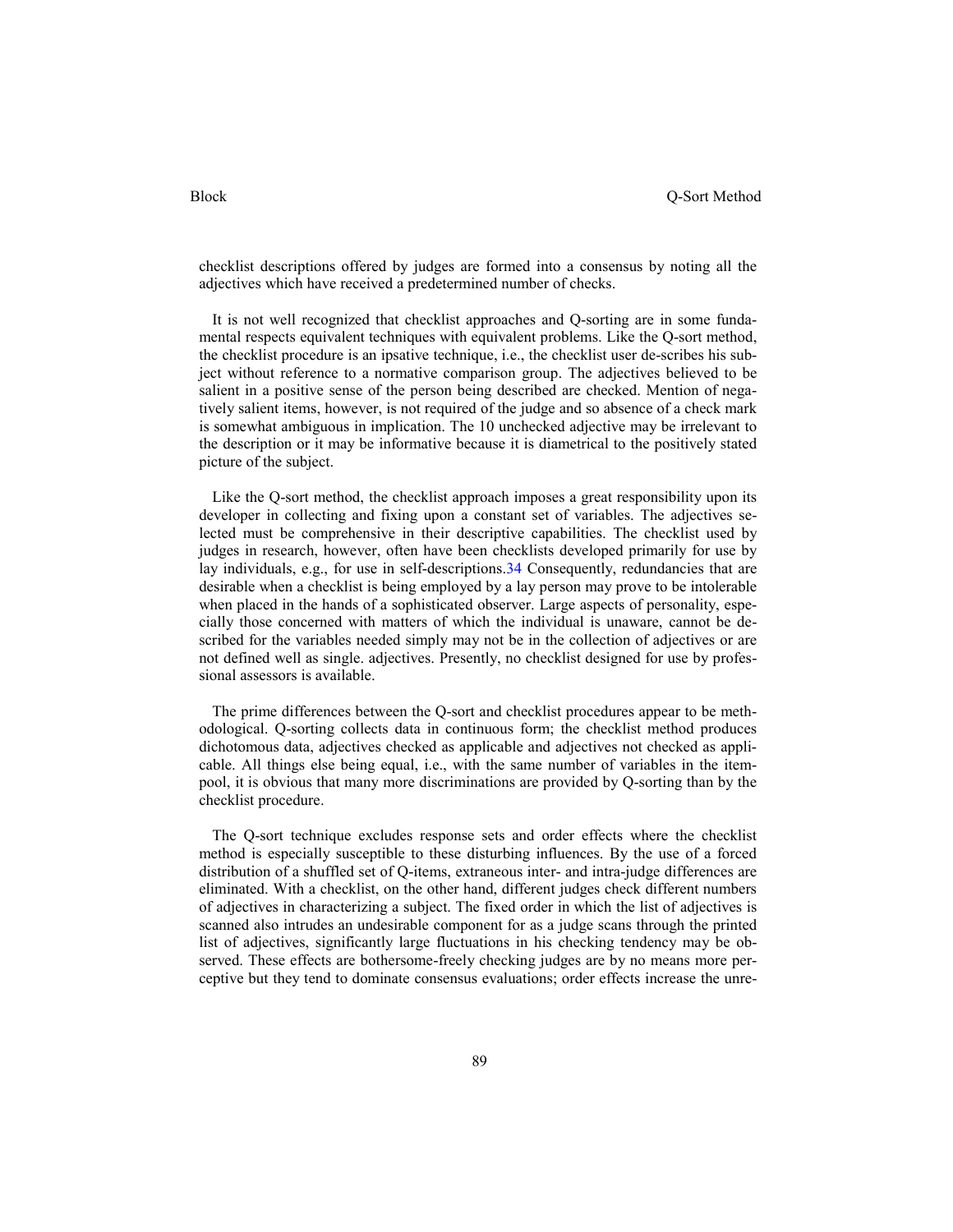liability of the consensus. The rationale for preventing these effects has been discussed earlier, in Chapter VI.

Now, these criticisms-of response sets and order effects in checklist descriptions-can be met. Each adjective can be printed on a separate card and judges may be required to place a specified number of adjectives in each of the two categories. If evaluations more finely graded than dichotomous judgments are desired or are felt to be feasible, then a continuum of discrimination may be imposed upon the judges. And finally, if the adjective set is compiled thoughtfully, we are returned to a full-fledged Q-sort procedure! Regrettably, though, th e speed and simplicity of the checklist approach will have been lost.

Questions of speed and simplicity, when professional observers are employed, should be compelling only rarely. If discriminations are achievable, they should be sought; if response sets are undesirable, they should be denied existence. The primary advantage of the checklist approach is its ready acceptance and ease of accomplishment by nonprofessionals. For this application, checklists have a convenience which often outweighs their methodological deficiencies.

### THE Q-SORT AND CONVENTIONAL RATINGS COMPARED

We have already, in Chapter II and elsewhere, commented in some detail on the relation of Q-sort and conventional rating data. Both methods are devices to permit the expression of judgments, the one being ipsative, the other normative in approach. Both provide data in continuous form. The Q-sort procedure requires a comprehensive set of variables for its effective operation; normative ratings do not have to be exhaustive in coverage. It has been demonstrated that ipsatively-collected Q-data, when treated normatively, contain all the information available through normative ratings (Block, 1957a). I the sample of subjects being evaluated is not so large as to overload the memory of judges, it seems clear that normative ratings can be arranged to perform the same functions available through the Q-sort procedure.

In research settings, the choice of method-ratings or. Q-sort depends on several matters. There is first, perhaps, a conceptual or esthetic preference-for variable-centered versus person-centered data-which may well be all-determining. But practical issues, too, intervene.

If subjects are accumulated slowly, normative ratings prove to depend heavily upon the recall ability of the raters. If ratings are made for each subject separately, the resulting data are ipsative and are susceptible to various response sets. Often, such individual ratings pile up in one or only a few categories, thus providing little discrimination. In such circumstances, there is uncertainty as to whether the apparent homogeneity of the sub-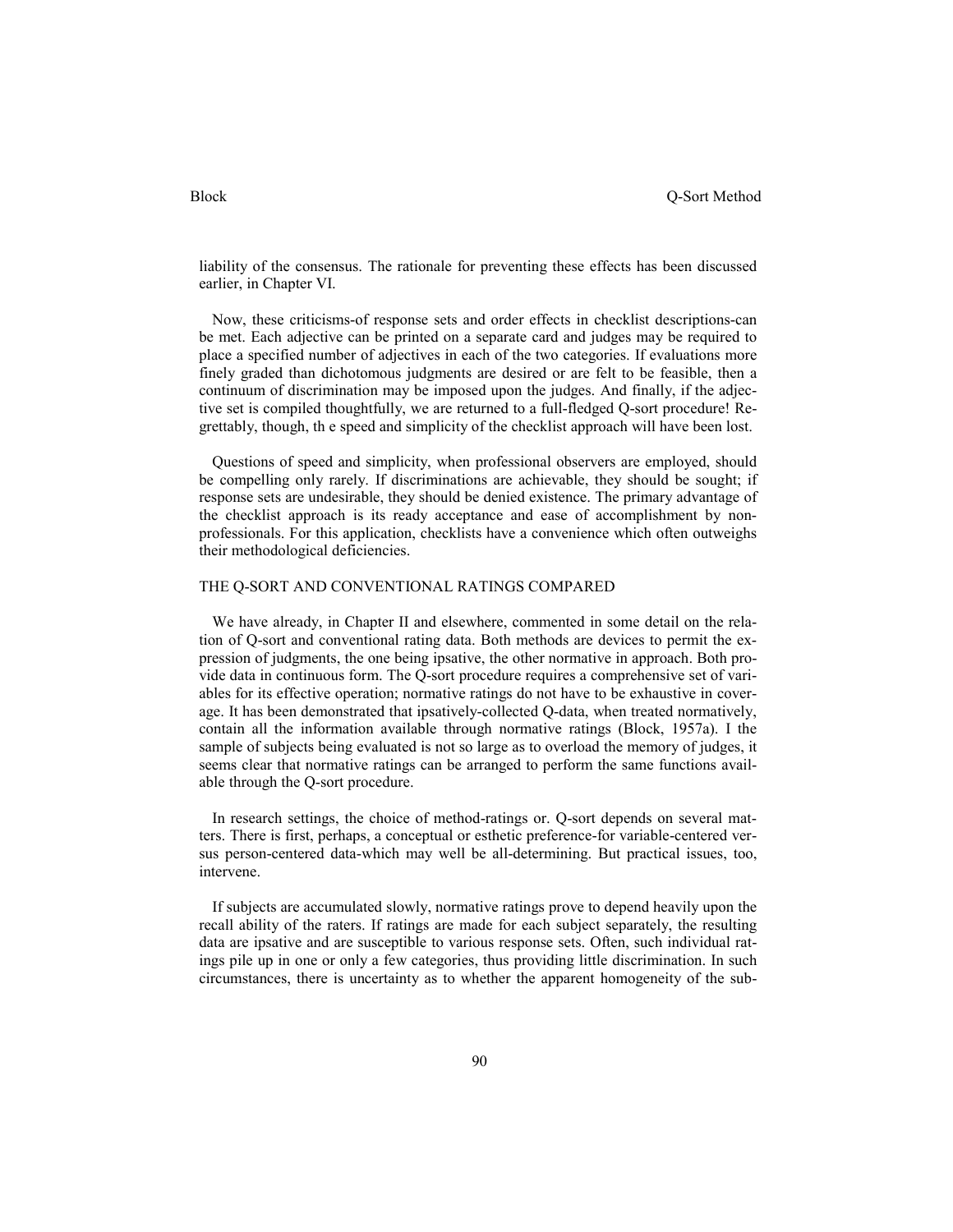jects is a genuine finding or is instead an artifact of judge behavior. Compelling judges to employ, with certain frequencies, all the intervals along a rating dimension is a stratagem employed and of course is akin to the forced distribution requirement of Q-sorting.35

It will often be the case, however, that the decision between conventional ratings and the Q-sort procedure will be based upon questions of research convenience and of research tactics.

The normative rating method clearly has a more immediate convenience since only one variable is dealt with at one time and the subject sample may be readily evaluated in terms of the particular one or two dimensions of interest. To achieve Q-scores on but a few dimensions, all of the Q-items must be sorted for each subject, a task which may be quite formidable. It should be noted, though, that normative ratings lose this advantage of convenience as the number of variables being rated increases.

Tactically, the Q-sorting of subjects, day-by-day, seems to be less overwhelming for judges than the reckoning they must later face, when the subject sample is complete, of rating rapidly all subjects on all variables. By the steady accumulation of evaluations via Q, subjects are described and may then be forgotten-a less demanding situation for judges. Moreover, the research is freed from excessive dependence upon the continued availability throughout the study of the judges who observed subjects seen during early phases. When normative ratings are collected over long periods of time, the problem of unavailable judges of unavailable subjects can be a very real one.

### DEVELOPING A HISTORICAL Q-SET

In the statement of aims for the CQ-set (Chapter I), it was emphasized that the descriptive procedure was to be applied to characterize a person as he existed and was understood at the time of evaluation. In Lewinian terms, a CQ-description is a contemporaneous one, expressed without regard for the particular circumstances or history of the individual out of which his current personality evolved. The antecedents of personality, however, are no less important than specification of the contemporaneous properties of an individual. By the same logic advanced for the CQ-set, it seems obvious that a carefully selected, comprehensive set of variables in terms of which a subject's past may be described, would provide a most helpful way of systematizing the historical understanding of an individual.

To this end, work was initiated as early as 1952 to develop a set of Q-variables by means of which an integrated view of a person's developmental history may be expressed. This collection of items has been designated the DQ-procedure. 36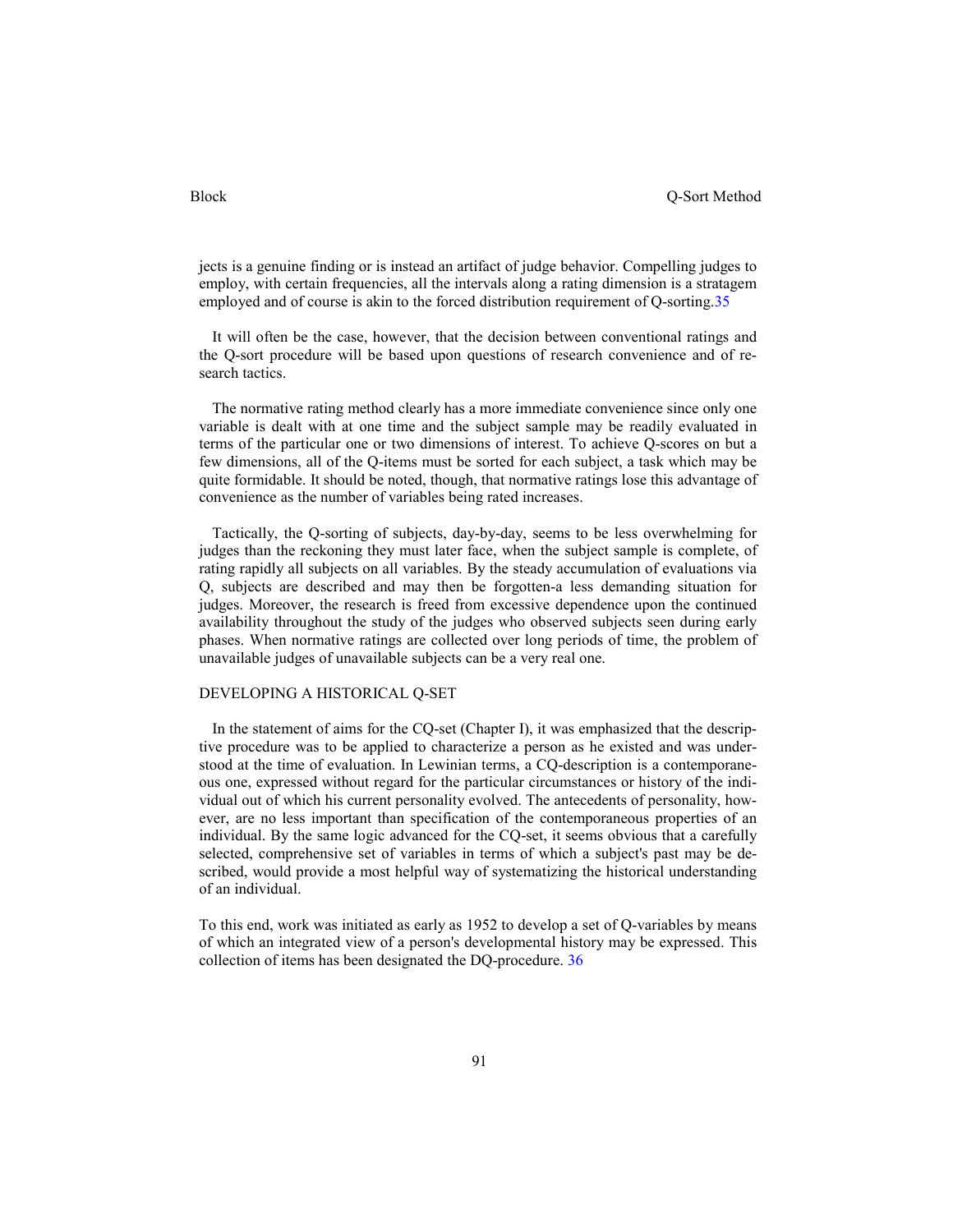The Q-sort procedure again seemed an appropriate method to employ for the intent is to order developmentally relevant variables in terms of their salience or decisiveness for the particular individual. Thus, for example, the DQ-item, "Target of some form of ethnocentrism," is perhaps not so. salient for a Jew as it is for a Negro in our society. The same item probably is not so decisive for a Catholic living in Boston as it is for a Catholic reared in Oklahoma. We do not consider it sufficient simply to list the determining influence in a person's life. The DQ-procedure aims, in addition, to permit expression of just how the history-viewer unifies and intertwines the multitudinous familial and cultural factors that contribute toward character.

To give a further indication of the content of the DQ-set, we list some additional items: "Mother encouraging and supportive of S's steps toward independence and maturity"; "Father and mother generally shared similar values and orientations"; "Family emphasized `togetherness', did things as a unit"; "Emphasis in home on manners, propriety and convention"; "Mother was a long-suffering, self-sacrificing, defeated person"; "Paternal emphasis on intellectual achievement"; "Family beset by many tragedies and misfortunes (e.g., illness, death, accidents, radical dislocations. Consider cumulative effect)."

The DQ-set is still in too preliminary a form to warrant circulation currently. It is presently being used and tested in several researches. The resulting data will be studied and the item-set revised before a wider use is encouraged. With the formation of a descriptive complement of the CQ-set, the relations between historical and contemporaneous levels of understanding should become open to study in a number of fruitful ways, to test large questions of how individuals happen to evolve toward different character structures.

# AN ADJECTIVE Q-SET FOR USE BY NON-PROFESSIONAL SORTERS

Although the primary purpose of this book has been to present and to justify the Q-sort method for the problem of codifying professional observers, the method continues to have an important application as a research device for use by laymen. For this purpose, it is it is necessary that the Q-items employed be readily understood by the subject populations it is proposed to study. Various Q-sets for use by non-professionals, for example in self-description procedures, have appeared in the literature (cf., e.g., Butler and Haigh, 1954) and have seen varying degrees of acceptance. For reasons that by now would be repetitious to recite, it clearly would be useful to settle upon one reasonably adequate Qset for use in such research unless there are strong theoretical reasons to contra-indicate this conformity. However, for various reasons, many of the Q-sort procedures employed in the past with lay subjects may be judged deficient. The Q-items used often have expressed too specialized an orientation or have been highly redundant; use of a large number of items and of categories has tended to make the procedure too demanding of the subject; and undesirable response sets have sometimes been permitted. Reasoning from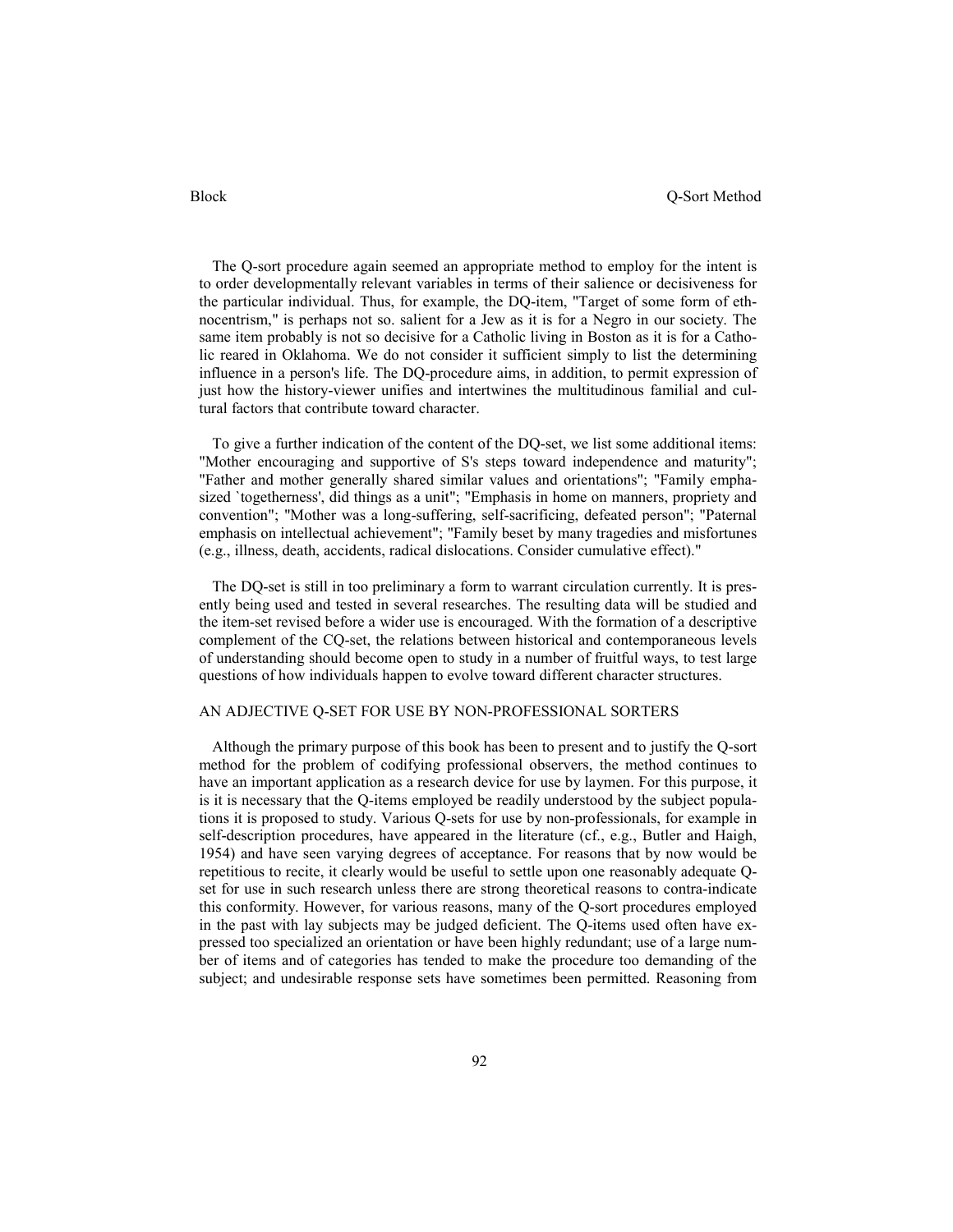this analysis, it seems worthwhile, then, to bring forward still another Q-set for research in this domain.

Offered in Appendix H is an adjective Q-set for use by non-professional sorters. It consists of 70 items, to be arranged into seven categories with ten items in each category and is oriented toward comprehensiveness in its coverage of the personality sphere. The item set has evolved in the course. of several studies (Block and Thomas, 1955; Chang and Block, 1960; Block and Turula, 1961) and has been further benefited by the suggestions of a number of psychologists.\* By virtue of this adjective Q-set's history of usefulness in a number of researches, it seems reason-able now to list the adjectives for possible adoption by other researchers.

The uniform distribution suggested for this Q-set, of ten items in each of seven categories, is an easy requirement to communicate to the subject and does not strain his discrimination capacity. In this form, the adjective Q-set may be used as a selfadministering procedure with individuals of a high-school educational level. To facilitate this application, there is also included in Appendix H a sample of the instructions employed when the adjective Q-set has been employed as a self-administering procedure in group settings. Subjects typically complete their first sorting of this adjective Q-set in less than thirty minutes. Subsequent sortings require perhaps twenty minutes or so. The procedure does not appear to be an onerous one for the participating subjects.

# A CREDIT TO STEPHENSON

There are fads in science as well as in fashion and the letter, Q has already experienced in psychology its share of unwarranted enthusiasm and unmitigated criticism. Hopefully, as the vanities and hostilities of the moment tire with time or seize upon new objects of passion, and as perspectives accumulate out of experience, the significance of Q for the study of personality may be more objectively evaluated. In any assessment of Qtechnique the contribution of William Stephenson cannot be underestimated.

Stephenson, of course, innovated a methodology. His more important service, though, probably has been to insist stubbornly on the possibilities and fruitfulness of quantifying the individual case. By recognizing the different kinds of lawfulness available from variable-centered and from person-centered data, he was able to come forward with a methodology and analytical orientation which has meshed excitingly with the research needs of students of personality.

In our own application of the Q-sort procedure, we have chosen to differ with certain methodological recommendations of Stephenson. In part, these differences stem from a divergence in our respective goals; in part, these differences represent genuine disagreements as to how to proceed. Our intent now, by way of conclusion, is to record the very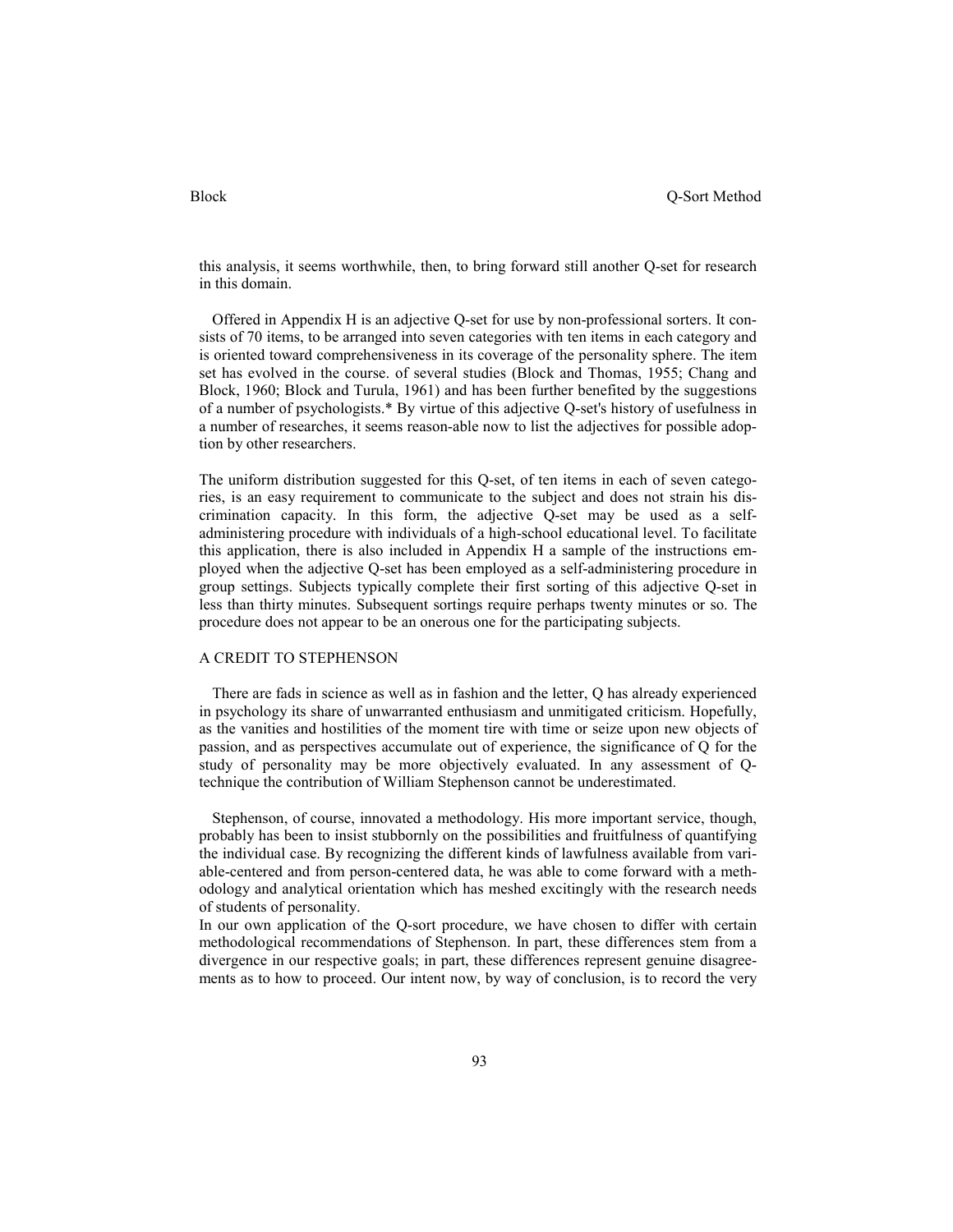genuine debt the present effort owes to Stephenson. It is hoped that the present work may bring out for further evaluation and further application the techniques and principles Stephenson has advanced.

### **REFERENCES**

- Apfelbaum, B.: Dimensions of Transference in Psychotherapy. Berkeley: University of California Press, 1958.
- Attneave, F.: Application of Information theory to Psychology. New York: Holt-Dryden, 1959.
- Barron, F.: Originality in relation to personality and intellect. J. Pers., 1957, 25:730-742.
- Beck, S. J.: The six schizophrenias. Res. Monogr. Amer. Orthopsychiat. Assn., 1954, No. 6.
- Block, J.: The assessment of communication: II. Role variations as a function of interactional context. J. Pers., 1952, 21:272-286. (a)
- Block, J.: The Q-sort in assessment and some problems in its use. IPAR Research Bulletin, 1952. (b)
- Block, J.: A differentiated approach to the officer selection problem. IPAR Research Report. Prepared under Contract No. AF 18 (600) - 8. 1954.
- Block, J.: Personality characteristics associated with fathers' attitudes toward child-rearing. Child Develpm., 1955, 26:41-48. ( a)
- Block, J.: The difference between Q and R. Psychol. Rev., 1955, 62: 356-358. (b)
- Block, J.: A comparison of the forced and unforced Q-sorting procedures. Educ. Psychol. Measmt., 1956,16:481-493.
- Block, J.: A comparison between ipsative and normative ratings of personality. J. Abnorm. & Social Psychol., 1957, 54:50-54.. (a) Block, J.: Studies in the phenomenology of emotions. J. Abnorm. & Social Psychol., 1957, 54:358-363. (b)
- Block, J.: A study of affective responsiveness in a lie-detection situation. J. Abnorm. & Social Psychol., 1957, 55:11-15. (c)
- Block, J.: On the number of significant findings to be expected from chance. Psychometrika, 1960, 25: 369-380.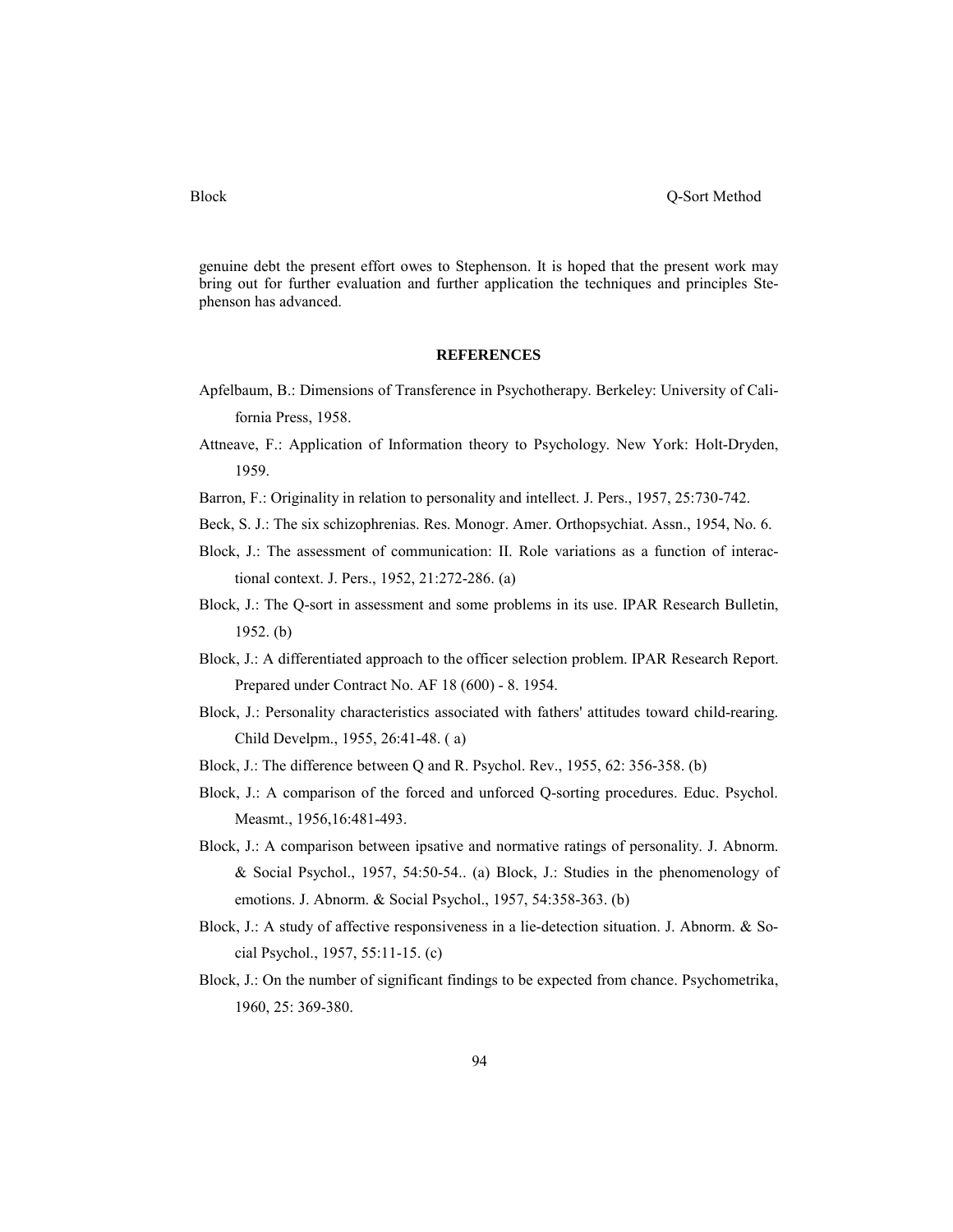- Block, J., and Bailey, D. F.: Q-sort item analyses of a number of MMPI measures of personality, interest and intellect. IPAR Research Re-port. Prepared under Contract No. AF 18 (600)-8, 1954.
- Block, J., and Bailey, D. E.: Q-sort item analyses of a number of MMPI scales. Technical Memorandum OERL TM-55-7. Maxwell Air Force Base, Alabama: Officer Education Research Laboratory, May 1955.
- Block, J., and Bennett, Lillian: The assessment of communication: perception and transmission as a function of the social situation. Human Relat., 1955, 8:317-325.
- Block, J., and Gough, H. G.: An application of the Q-sort technique to the California Psychological Inventory. Technical Memorandum OERL TM-55-8. Maxwell Air Force Base, Alabama: Officer Education Research Laboratory, May 1955.
- Block, J., and Petersen, P.: Some personality correlates of confidence, caution and speed in a decision situation. J. Abnorm. & Social Psychol., 1955, 51: 34-41. (a)
- Block, J., and Petersen, P.: Q-sort item analyses of a number of Strong Vocational Interest Inventory scales. Technical Memorandum OERL TM-55-9, Maxwell Air Force Base, Alabama: Officer Education Research Laboratory, May 1955. (b)
- Block, J. and Thomas, H.: Is satisfaction with self a measure of adjustment? J. Abnorm. Soc. Psychol., 51, 254-259, 1955.
- Block, J. and Turula, Emily: Identification, ego-control and adjustment. Unpublished manuscript, 1961.
- Block, Jeanne, Patterson, V. L., Block, J., and Jackson, D. D.: A study of the parents of schizophrenic and neurotic children. Psychiatry, 1958, 21:387-397.
- Borland, L., and Hardyck, C.: Personality characteristics associated with the use of hypnosis in dental practice. Unpublished manuscript, 1960. Burt, C.: Correlations bet, veen persons. Brit. J. Psychol.., 1937, 28:59-96. Burt, C., and Stephenson, W.: Alternative views on correlation between persons. Psychometrika, 1939, 4:269-281.
- Butler, J. M. and Haigh, G. V.: Changes in the relation between self-concepts and ideal concepts consequent upon client-centered counseling. In C. R. Rogers and Rosalind F. Dymond (Eds.), Psycho-therapy and personality change. Univ. of Chicago Press, 1954, pp. 55-76.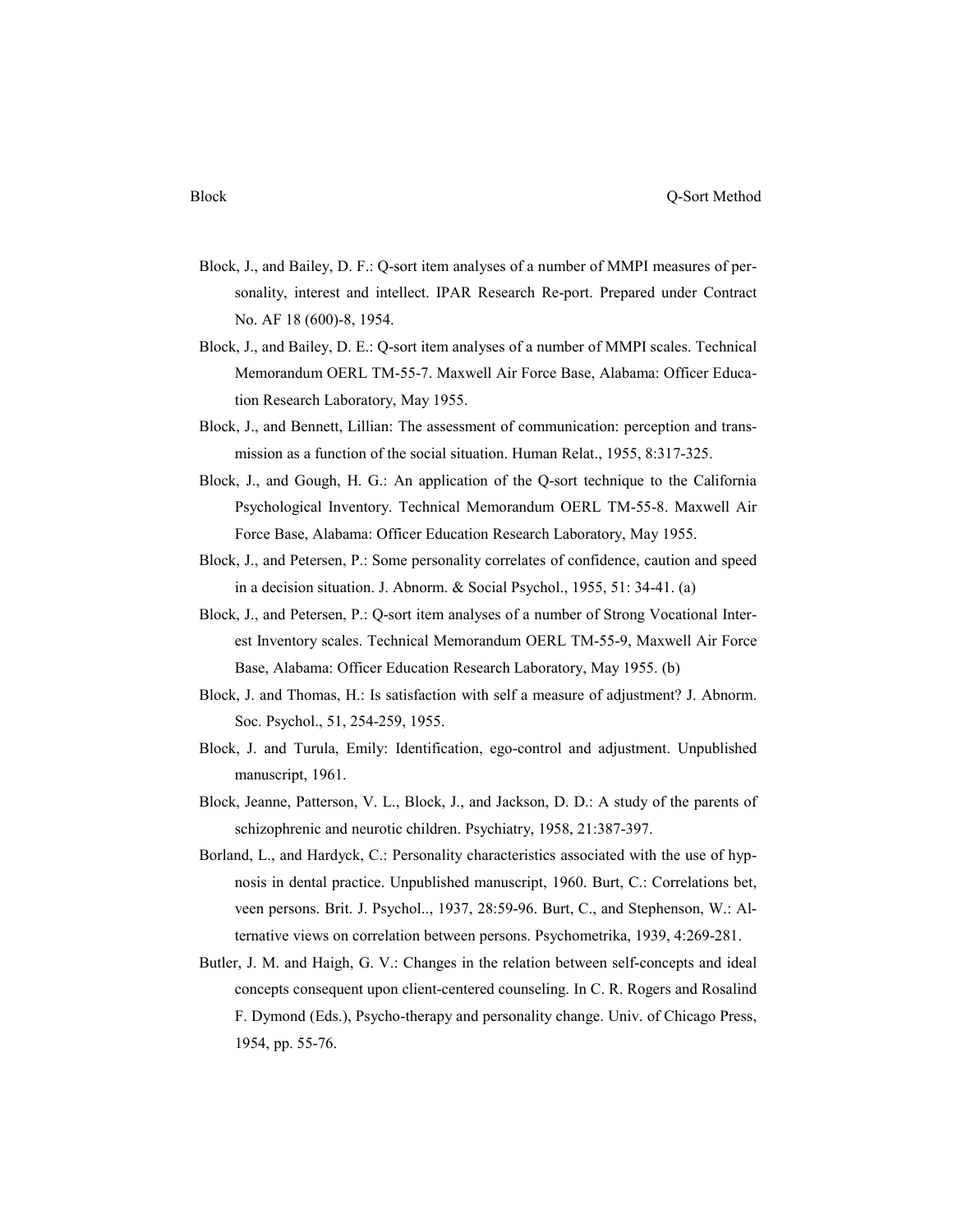- Campbell, D. T., and Fiske, D. M.: Convergent and discriminant validation by the multitrait-multimethod matrix. Psychol. Bull., 1959, 56:81-105.
- Cattell, R. B.: Psychological measurement: ipsative, normative, and interactive. Psychol. Rev., 1944, 51:292-303.
- Cattell, R. B.: The three basic factor-analytic research designs-their interrelations and derivatives. Psychol. Bull., 1952, 49:499-520. Chang, Judy and Block, J.: A study of identification in male homosexuals. J. consult. Psychol., 24, 307-310, 1960.
- Clark, E. L.: Spearman-Brown formula applied to ratings of personality traits. J. educ. Psychol., 1935, 26:552-555.
- Cohen, J.: An aid in the computation of correlation based on Q sorts. Psychol. Bull., 1957, 54:138-139.
- Creaser, J.: An aid in calculating Q-sort factor arrays. J. Clin. Psychol., 1955, 11: 195-196.
- Cronbach, L. J.: Further evidence on response-sets and test design. Educ. Psychol. Measmt,.1950, 10: 3-31.
- Cronbach, L. J.: Correlations between persons as a research tool. In O. H. Mowrer (Ed.), Psychotherapy Theory and Research. New York: Ronald Press, 1953, pp. 376-388. (a)
- Cronbach, L. J.: A consideration of information theory and utility theory as tools for psychometic problems. Urbana, Ill.: Coll. of Educ, University of Illiois; 1953. (b)
- Cronbach, L. J., and Gleser, Goldine C.: Assessing similarity between profiles. Psychol. Bull., 1953, 50:456-473.
- Cronbach, L. J., and Gleser, Goldine. Book review of Stephenson, W. The study of behavior. Psychometrika, 1954, 19:327-331.
- Cronbach, L. J., and Meehl, P. E. Construct validity in psychological tests. Psychol. Bull., 1955, 52:281-302.
- Crutchfield, R. S.: Conformity and character. Amer. Psychologist, 1955, 10:191-198.
- Crutchfield, R. S., Woodworth, D. G. and Albreclit, Ruth E.: perceptual performance and the effective person. Lackland Air Force Base, Tex.: Personnel Laboratory, Wright Air Development Center, April 1958. (Technical Report W A D C - T N - 5 8 - 6 0 ASTIA Document No. AD 151039.)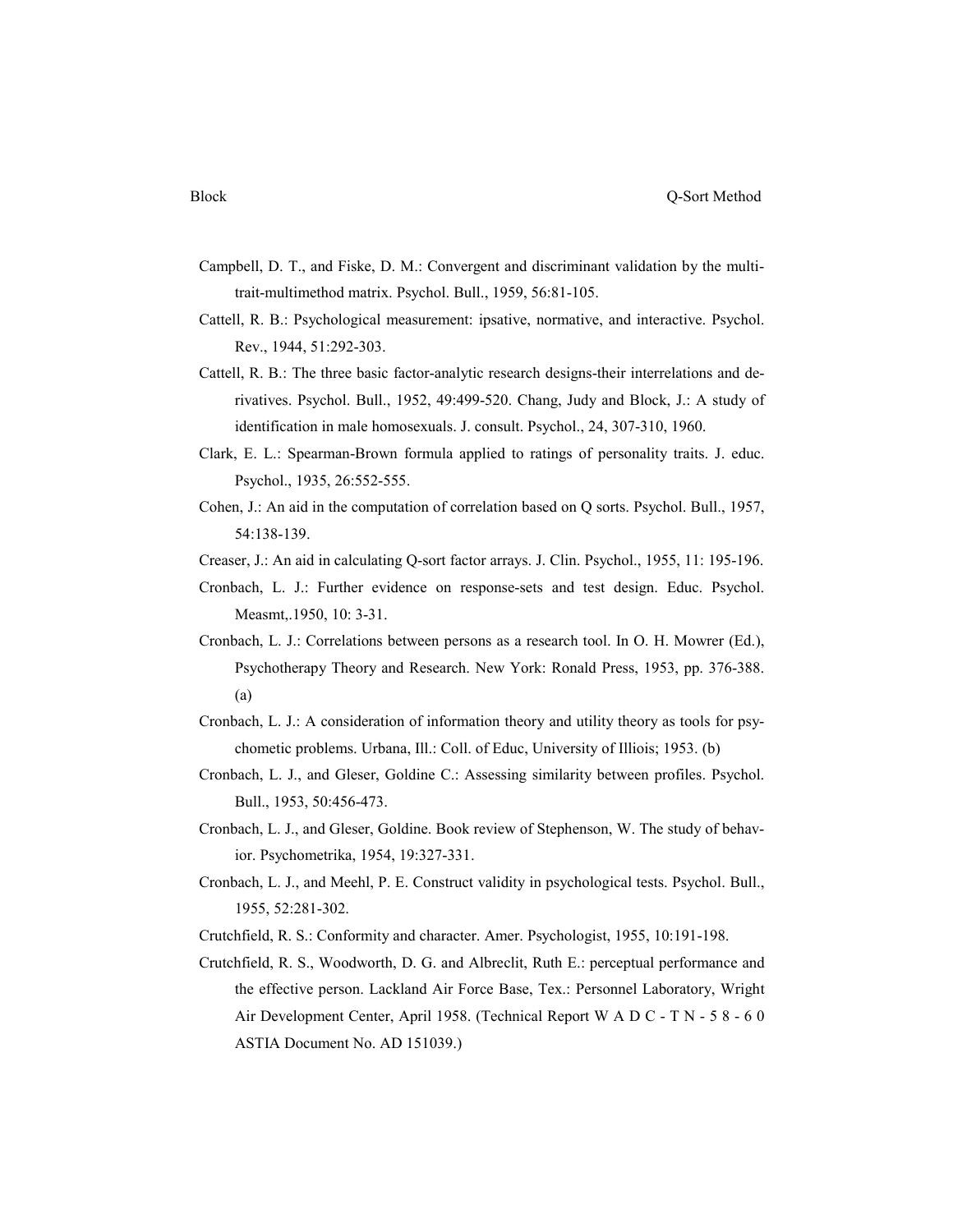- Dalaba, O. G.: A development study of ego-control. Doctoral dissertation, Univer. of California, Berkeley, 1960.
- Dingman, H F., and Guilford, J. P.: A new method for obtaining weighted composites of ratings. J. appl. Psychol., 1954, 38:305-307.
- Dunnette, M. D., and Hoggatt, A. C.: Deriving a composite score from several measures of the same attribute. Educ. psychol. Measmt, 1957, 17:423-434.
- Edwards, A.: Social desirability and Q sorts. J. consult. Psychol., 1955, 19:462.
- Enright, J. B.: Profile types and prediction from the Minnesota Multi-phasic Personality Inventory. Doctoral dissertation, Univer, of California, Berkeley, 1959.
- Eriksen, C. W., and Davids, A.: The meaning and clinical validity of the Taylor Anxiety Scale and the Hysteria-Psychasthemia Scales from the MMPI. J. Abnorm. & Social Psychol, 1955, 50:135-137.
- Eriksen, C. W., and Browne, C. T.: An experimental and theoretical analysis of perceptual defense. J. Abnorm, & Social Psychol., 1956, 52:224-230.
- Eysenck, H. J.: The science of personality: nomothetic! Psychol. Rev., 1954, 61:339-342.
- Feller, W.: An Introduction to Probability Theory and Its Applications. (2nd ed.) Vol. 1. New York: Wiley, 1957.
- Ferguson, G. A.: On the theory of test discrimination. Psychometrika, 1949, 14:61-68.
- Forer, B. R., and Tolman, Ruth S.: Some characteristics of clinical judgment. J. consult. Psychol., 1952, 16:347-352.
- Frank, G. H.: Note on the reliability of Q-sort data. Psychol. Rep., 1956, 2:182.
- Fruchter, B.: Introduction to Factor Analysis. New York: Van Nostrand, 1954.
- Goodling, R. A., and Guthrie, G. M.: Some practical considerations in Q-sort item selection. J. counsel, Psychol., 1956, 3:70-72.
- Gordon, Kate: Group judgments in the field of lifted weights. J. exp. Psychol., 1924, 7:398-400.
- Gough, H. G.: The adjective check list as a personality assessment research technique. Psychol. Reports, 1960, 6:107-122.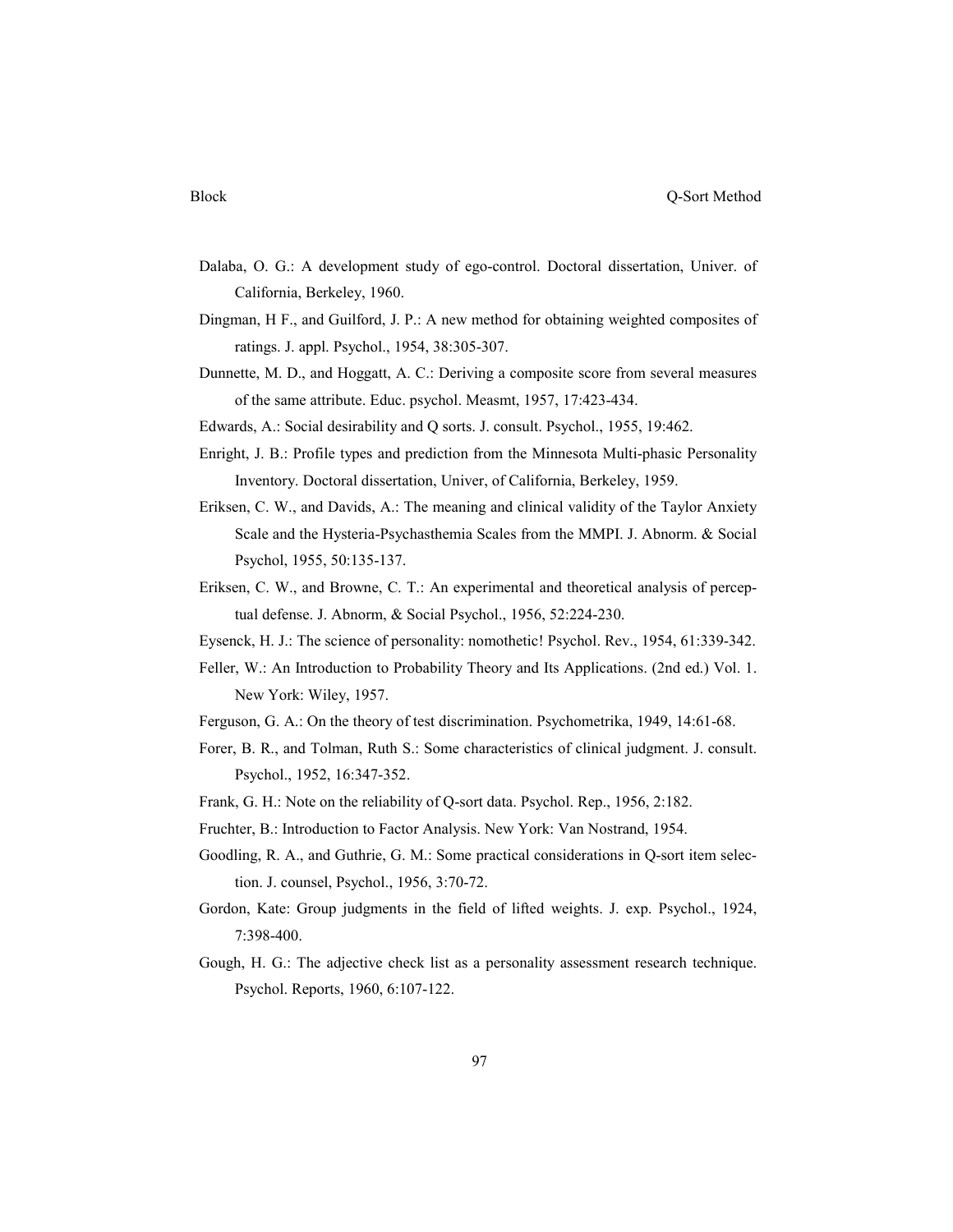- Guertin, W. H., and Jenkins, R. L.: A transposed factor analysis of a group of schizophrenic patients. J. Clin. Psychol., 1956, 12:64-68.
- Guilford, J. P.: Psychometric Methods. New York: McGraw-Hill, 1954.
- Haggard, E. A.: Intraclass Correlation and the Analysis of Variance. New York: Dryden, 1958.
- Halbower, C. C.: A comparison of actuarial vs. clinical predictions to classes discriminated by the MMPI. Doctoral dissertation. Univer. of Minnesota, 1955.
- Hilden, A. H.: Manual for Q-sort and Random Sets of Personal Concepts. Webster Groves 19, Mo. (628 Clark Ave.) : Author 1954.
- Hilden, A. H.: Q-sort correlation: stability and random choice of statements. J. consult Psychol., 1958, 22:45-50.
- Holt, R. R.: Clinical and statistical prediction: 'a reformulation and some new data. J. Abnorm. & Social Psychol., 1958, 56:1-12.
- Horst, P.: Obtaining a composite measure from a number of different measures of the same attribute. Psychometrika, 1936, 1:53-60.
- Hotelling, H.: Analysis of a complex of statistical variables into principal components. J. educ. Psychol., 1933, 24:417-441.
- Jackson, D. D., Block, Jack, Block, Jeanne, and Patterson, V.: Psychiatrists' conception of the schizophrenogenic parent. Arch. Neurol. Psychiat., 1958, 79:448-459.
- Jones, M. B.: Composite ratings and the case of unit rank. J. Appl. Psychol., 1957, 41:198-200.
- Kelley, E. L., and Fiske, D. W.: The Prediction of Performance in Clinical Psychology. Ann Arbor: Univer. of Michigan Press, 1951.
- Kemeny, J. G.: Mathematics without numbers. Daedalus, 1959, 88: 577-591.
- Kerr, W. A., and Speroff, B. J.: The Empathy Test. Chicago: Psychometric Affiliates, 1951.
- Knupfer, Genevieve; Jackson, D. D., and Krieger, G.: Personality differences between more and less competent psychotherapists as a function of criteria of competence. J. Nerv. Ment. Dis., 1959, 129: 375-384.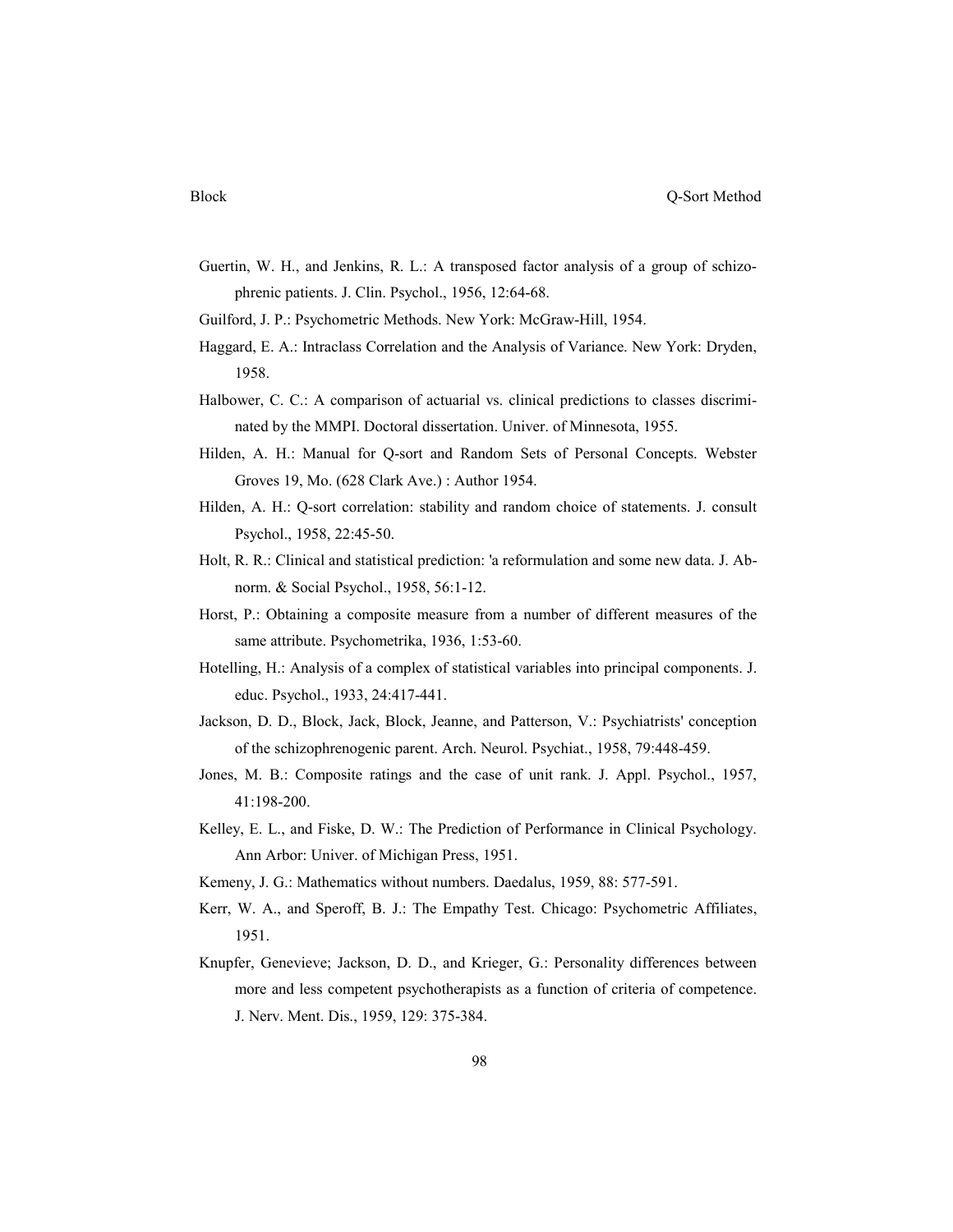- Kruskal, W. H., and Wallis, W. A.: Use of ranks in one-criterion variance analysis. J. Amer. Statist. Assn., 1952, 47:583-621.
- Lawshe, C. II., and Nagle, B. F.: A note on the combination of ratings on the basis of reliability. Psychol. Bull., 1952, 49:270-273.
- Lewin, K.: Defining the "field at a given time." Psychol. Rev., 1943, 50:292-310.
- Livson, N. H., and Nichols, T. F.: Discrimination and reliability in Q-sort personality descriptions. J. Abnorm. & Social Psychol., 1956, 52:159-165.
- Lorr, M.: Multidimensional scale for rating psychiatric patients. Hospital form. Vet. Adm. Tech. Bull., 10-507, Nov. 1953.
- Lorr, M., Jenkins, R., and Medland, F. F.: Direct versus obserse factor analysis: a comparison of results. Educ. Psychol. Measmt., 1955, 15:441-449.
- tMacKinnon, D. W., et al: An assessment study of Air Force officers: Part I. Design of the study and description of the variables. Lack-land Air Force Base, Tex.: Personnel Laboratory, Wright Air Development Center, 1958. (Technical Report WADC-TN-58-91, Part I, ASTIA Document No. AD 152 040.)
- Mann, H. B., and Whitney, D. R.: On a test of whether one of two random variables is stochastically larger than the other. Ann. Math. Statist., 1947, 18:50-60.
- McCornack, R. L.: A criticism of studies comparing item weighting methods. J. Appl. Psychol., 1956, 40:343-344.
- McHugh, R. B.: The criterial estimation of a true score. Psychol. Bull., 1957, 54:73-74.
- McNemar, Q.: Psychological Statistics. (2nd ed.) New York: Wiley, 1955. McReynolds, P., Ballachey, E., and Ferguson, J. T.: Development and
- evaluation of a behavioral scale for appraising the adjustment of
- hospitalized patients. Amer. Psychologist, 1952, 7:340.
- Meehl, P. E.: Wanted-a good cookbook. Amer. Psychologist, 1956, 11:263-272.
- Monro, A. B.: Psychiatric types: a Q-technique study of 200 patients. J. ment. Sei., 1955, 101:330-343.
- Mowrer, O. H.: "Q-technique"-description, history and critique. In O. H. Mowrer (Ed.), Psychotherapy Theory and Research. New York: Ronald Press, 1953, pp. 316-375.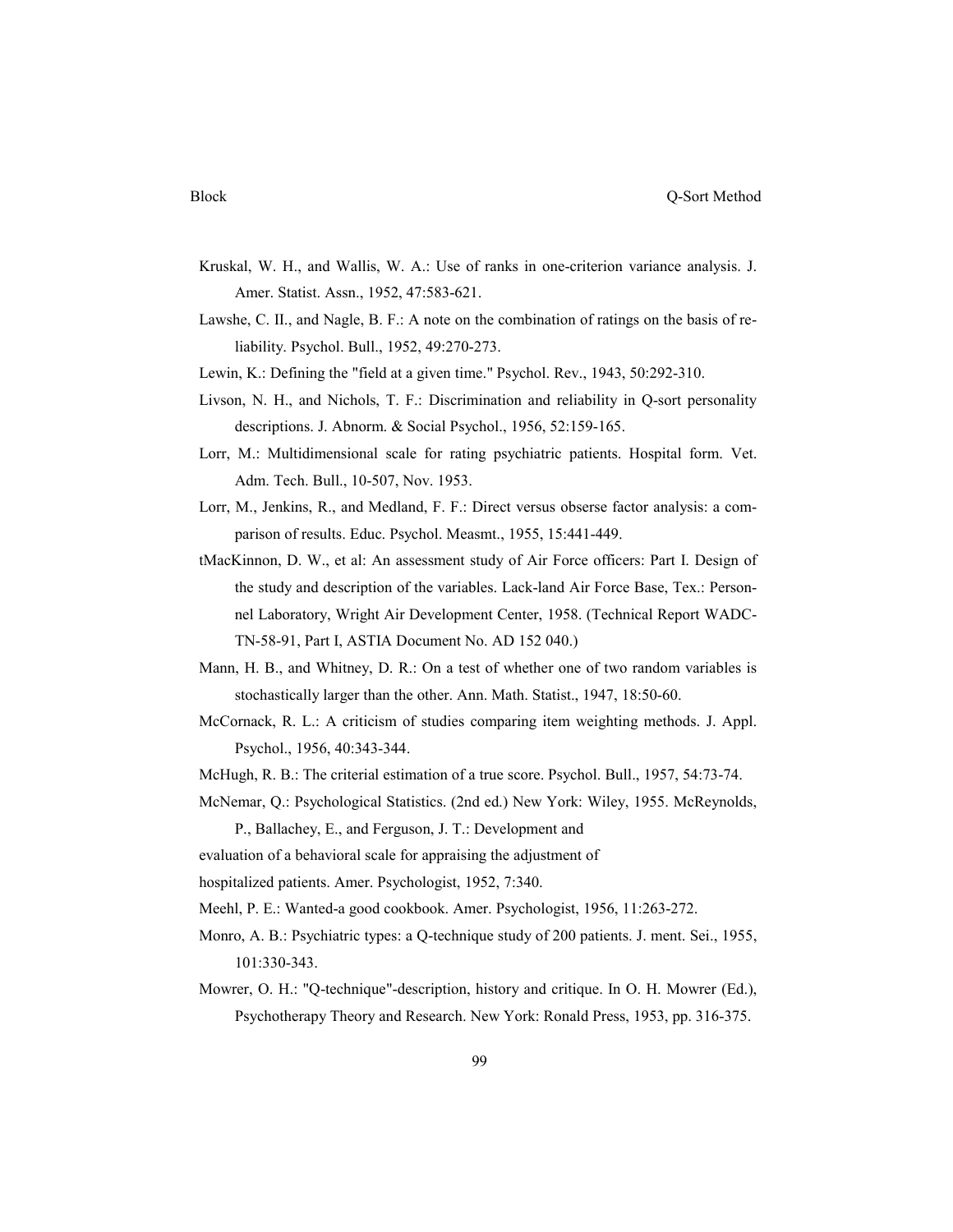Murray, H. A.: Explorations in Personality. New York: Oxford Univ. Press, 1938.

Polansky, N. A.: How shall a life history be written? Charact, & Pers., 1941, 9:188-207.

- Rajaratnam, N., Cronbach, L. J., and Gleser, Goldine C.: Reliability as generalizability. Mimeographed. Bureau of Educational Re-search, Univer. of Illinois, 1960.
- Reichenbach, H.: The Rise of Scientific Philosophy. Berkeley: Univer. of California Press, 1951.
- Remmers, H. H.: The equivalence of judgments to test items in the sense of the Spearman-Brown formula. J. Educ. Psychol., 1931, 22: 66-71.
- Rosander, A. C.: The Spearman-Brown formula in attitude scale construction. J. Exp. Psychol., 1936,19:486-495.
- Sarbin; T. R., Taft, R., and Bailey, D. E.: Clinical Inference and Cognitive Theory. New York: Rinehart, 1960.
- Shapiro, A.: Consensus and accuracy nf personality appraisals based on test protocols. Doctoral dissertation. Univer. of California, Berkeley, 1957.
- Spearman, C.: The Abilities of Man. New York: Macmillan, 1927. Stephenson, W.: Correlating Persons Instead of Tests. Charact. & Pers., 1935, 4:17-24.
- Stephenson, W.: Introduction to inverted factor analysis, with some applications to studies in orexis. J. educ. Psychol., 1936, 27:353-367. Stephenson, W.: The Study of Behavior. Chicago: Univer. of Chicago Press, 1953.
- Thurstone, L. L.: Multiple Factor Analysis. Chicago: Univer. of Chicago Press, 1947.
- Tryon, R. C.: Cumulative communality cluster analysis. Educ. Psychol. Measmt., 1958, 18:3-35.
- Tryon, R. C.: Domain sampling formulation of cluster and factor analysis. Psychometrika, 1959, 24:113-135.
- Twain, D. C.: Factor analysis of a particular aspect of behavioral control: impulsivity. J. Clin. Psychol., 1957, 13:133-136.
- Valentine, C. W.: The relative reliability of men and women in intuitive judgments of character. Brit. J. Psychol., 1929, 19:213-238.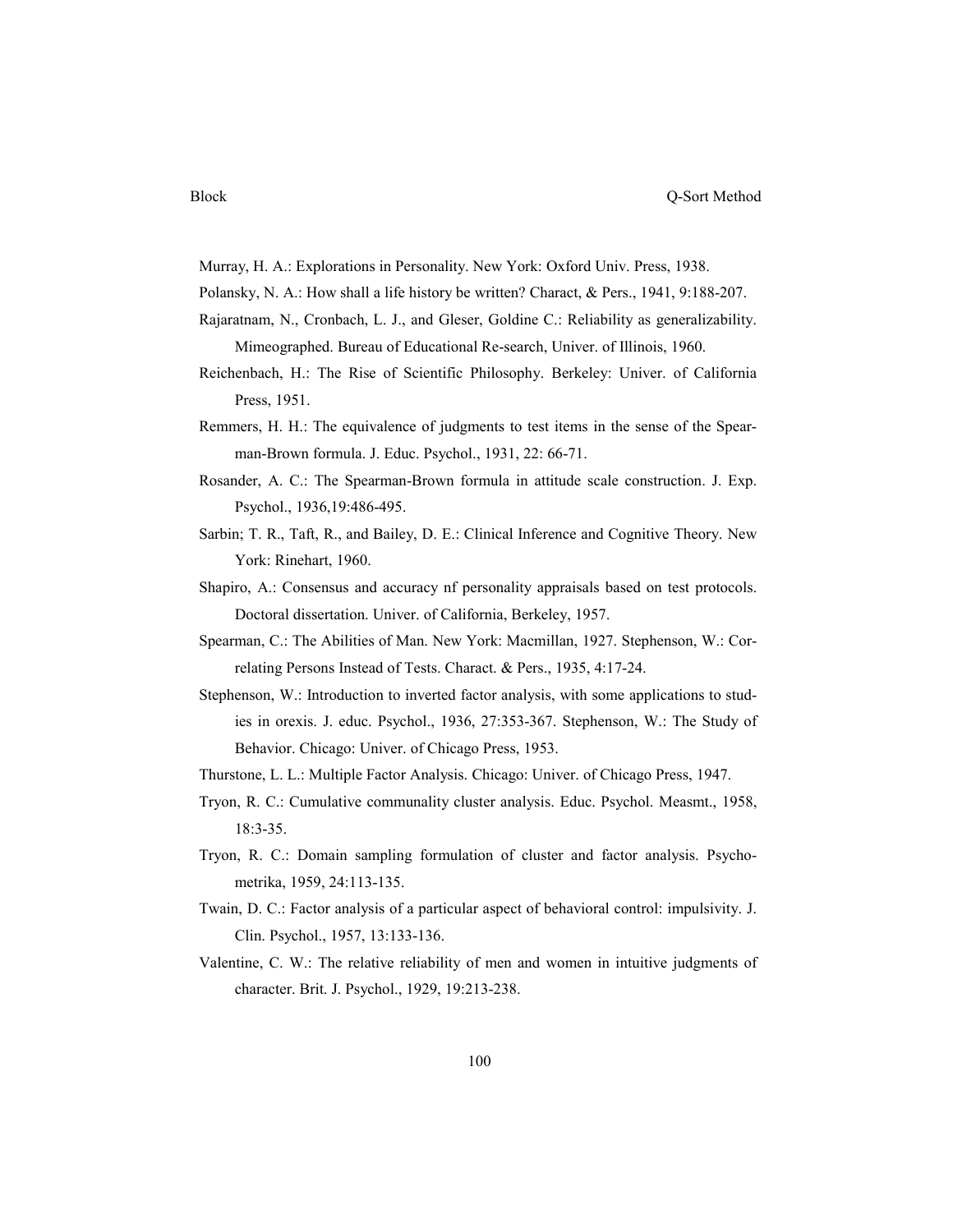Walker, Helen M., and Lev, J.: Statistical Inference. New York: Holt, 1953.

- Wilks, S. S.: Weighting systems for linear functions of correlated variables when there is no dependent variable. Psychometrika, 1938, 3:23-40.
- Wittenborn, J. R.: Symptom patterns in a group of mental hospital patients. J. consult. Psychol., 1951, 15:290-302.

# **Footnotes**

1. See Chapter VIII for a brief description of a Q-set expressly designed to record. in a standard form, the salient features of an individual's personal history.

2. Unpublished IPAR analyses.

3. Work in progress by this writer.

4. The writer is privileged to report these data by the courtesy of Dr. Ravenna Helson, Project Director of this study.

5. For research into the nature of the judgmental process-a very different emphasis - the personal contribution of the judge of course deserves study.

6. This statement is not strictly true. There is one very rare and perhaps unrealizable situation wherein the judgments derived from single observers may be employed in the analysis of subject differences. If a set of observers is available and may be presumed to be a proper sample from a universe of judges, and if individual observers are randomly assigned to the subjects they are then to evaluate, then the resultant subject data when treated statistically is independent of particular observer effects. This design is impractical as a rule for it requires a large group of available judges and the opportunity of randomizing assignments (or the presumption that such randomization has occurred). In addition, it provides data of less precision than when multiple judges are employed to evaluate each subject.

7. When a criterion is available, i.e., when we know precisely and for all time what it is we wish to predict, there are routine and effective ways (e.g., multiple correlation, discriminant function analysis) to combine in an optimal fashion the judgments of observers. Regrettably, such ultimate criteria do not exist in the study of personality. The aspiration of a science of personality is toward a complete specification of the personality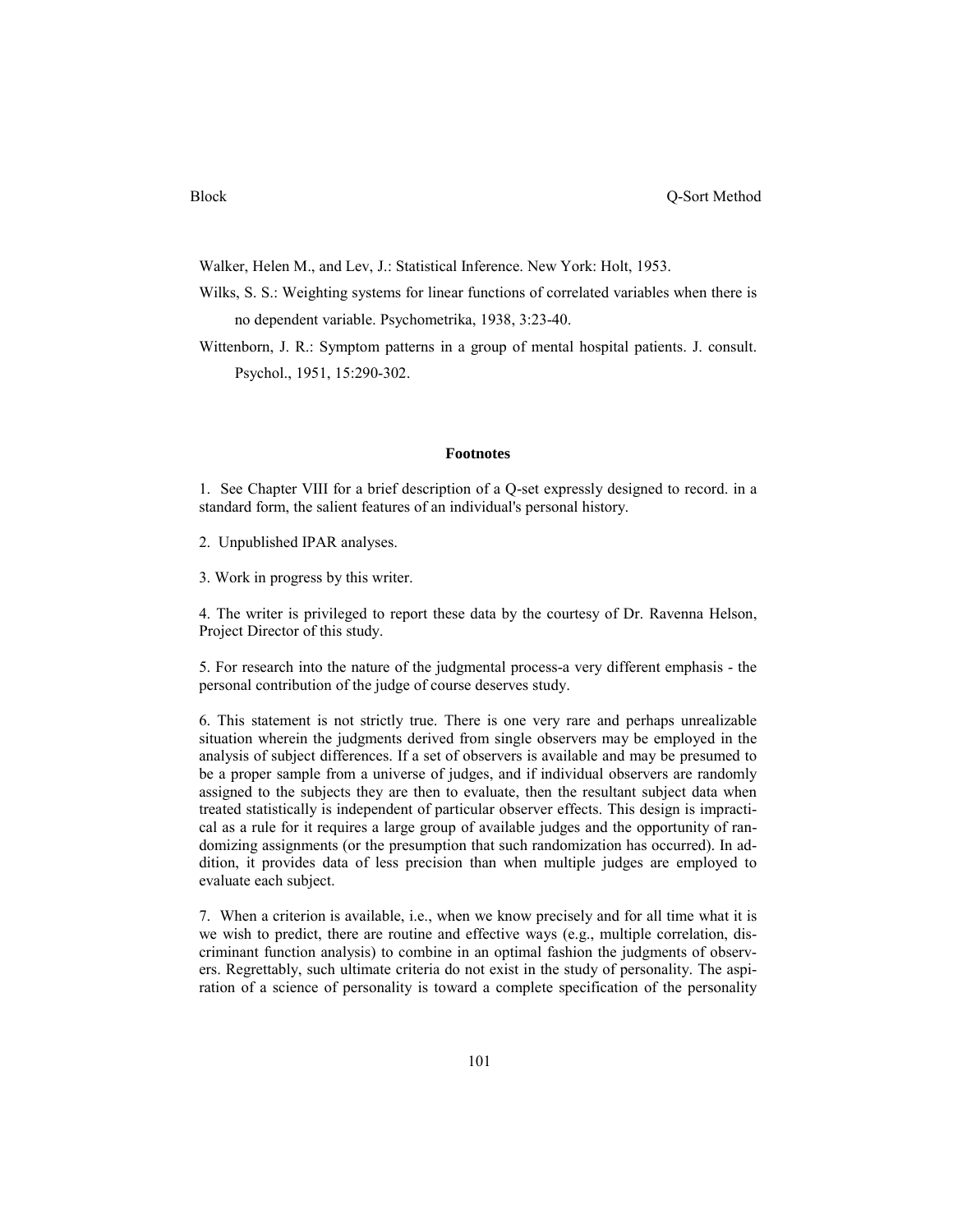properties of an individual. If we possessed this ultimate knowledge, it would be a simple matter to discover which judges most closely approach this idealized criterion. In the absence of a criterion, the combination of judges must be justified on other grounds.

8. All the proposed techniques for combining judgments, with the exception of Kemeny's intriguing but untried method, reduce to suggestions that judges be weighted arbitrarily (and usually, equally) in forming a composite or that judges be weighted in terms of their amount of agreement with each other. The presumption in this latter orientation is that the judge who agrees, on the whole, most highly with the other judges is likely to be most valid in his perceptions as well. The argument for the a priori, equal-weighting scheme is that in the absence of reliable knowledge that one judge is more accurate than another, the most parsimonious (and tactful) procedure is to accord equal status to each observer. Differential weighting procedures developed from a factor analytic rationale have been presented by Spearman (1927), Dingham and Guilford (1954) and Jones (1957). Equal weighting methods are described by Horst (1936), Wilks (1938) and Dunnette and Hoggatt (1957). It is important to recognize that differential weighting procedures become equal weighting procedures as inter-judge agreements become equal.

Clearly, there is sense to either alternative emphasis. On the one hand, it seems reasonable to give little credence to a judge with whom other judges agree but slightly. On the other side, by accenting the importance of modal evaluations, advanced and still unusual insights may fail to receive their due.

The simple method of combining judgments advocated here-of summing the Qjudgment values for a subject across all the contributing judges, where each judge has made his judgments with no knowledge of how the other judges have rated the subject- occupies a firmly intermediate position with regard to this issue. When observers differ among themselves in their extent of agreement with each other, the presently proposed method leads to differential weighting of the several judges. But the weighting coefficients issuing from the simple summation method are much less disproportionate than the weighting coefficients derived from factor analytic ration-ales. That is, although the simple summation method moves toward differential weighting, it does so less emphatically than other methods. Accordingly, a judge has to be severely discrepant with other observers before his contribution toward the group consensus is lessened significantly. And, of course, when judges agree among them-selves, each judge contributes equally to the consensus.

For the algebraic statement of the weightings provided by, the simple summation method, the reader is referred to Dunnette and Hoggatt (1957); for the more extreme. factor analytic weightings, Spearman (1927) or Stephenson's presentation (1953, pp. 174 fF) may be consulted.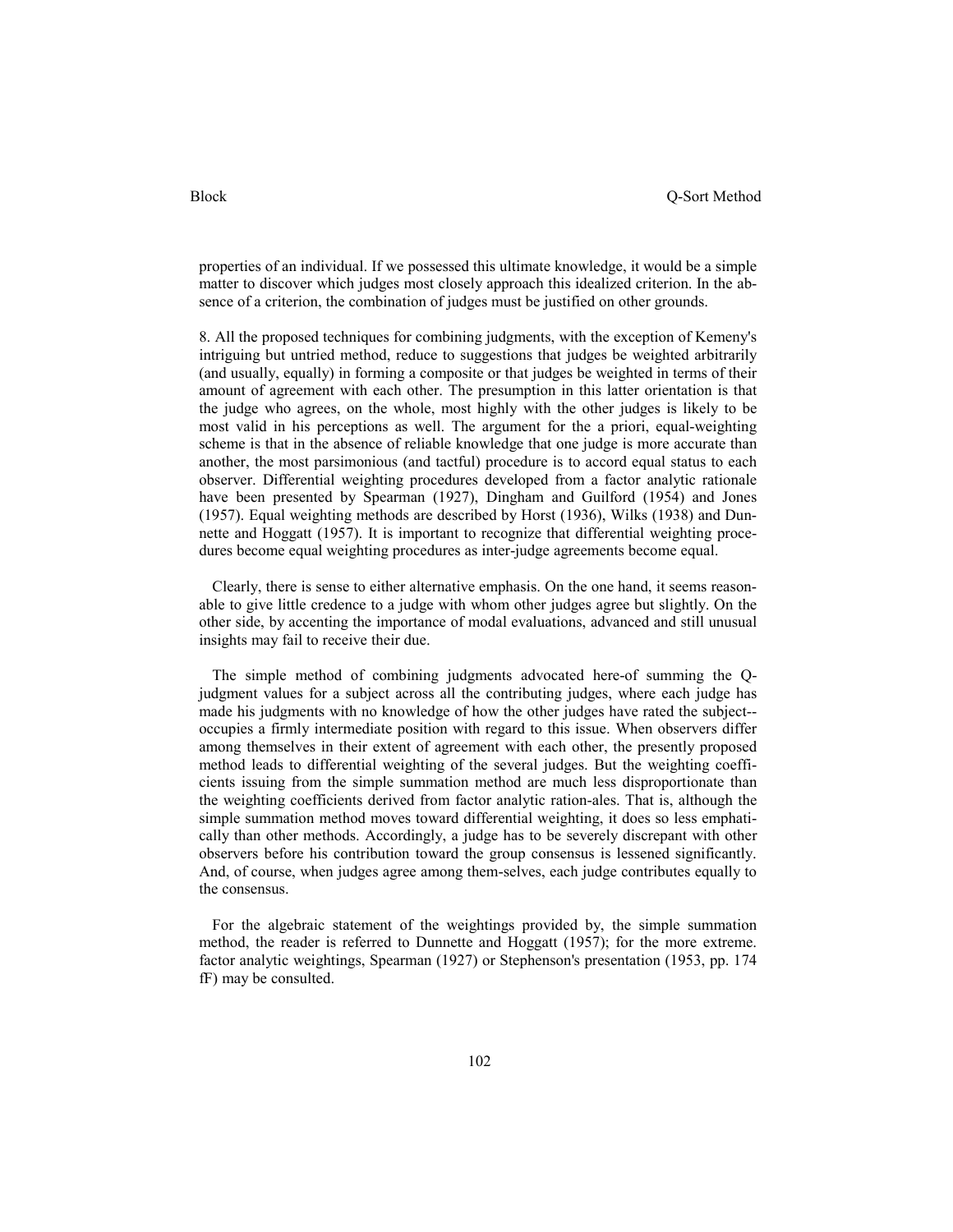It appears, then, that the simple summation method is a compromise which is never far from either of the points of view about combining judgments. At the same time, the method is most convenient to apply. This last is a not inconsiderable advantage for a truly equal weighting scheme and other differential weighting procedures involve formidable and delaying calculations.

9. The Spearman-Brown formula is a fundamental formula in psychometrics and is used to infer the correlation between one composite and another, equivalently constructed composite. This correlation, the reliability of the composite, is given by the following formula:

reliability of composite= N (average inter-judge correlation)  $I + (N - 1)$  (average inter-judge correlation)

where N is the number of judges contributing to the consensus.

Most recently, Rajaratnam, Cronbach and Gleser (1960) have extended the scope of the Spearman-Brown formula, which presumes all judges are equivalent, by showing that the formula applies even when judges are not presumed equal. The alternative, less assumptional rationale they, employ is that a set of judges is simply a random sample from a universe of judges. This statistical development places a rational support under the otherwise puzzling and frequently obtained empirical finding that the Spearman-Brown formula estimates accurately the reliability of composite ratings even when its supposed assumptions are violated patently (Clark, 1935; Gordon, 1924; Remmers, 1931; Rosander, 1936).

10. The reliability and generalizabiIity of these differences would have to be assessed. Solely by chance, spotty differences can arise. It is important that chance fluctuations not be reified into fact.

11. In brief remarks, Cronbach (1953) and Goodling and Guthrie (1956) have separately offered the suggestions, out of orthodox test construction practice, that Q-items show variance across subjects and be equated with respect to their average degree of social desirability. The special-and fundamental-problem of Q-item content has been discussed only by Stephenson.

12. In conjunction with Robert E. Harris and assisted by other members of the IPAR staff.

13 Jeanne H. Block and Virginia Patterson.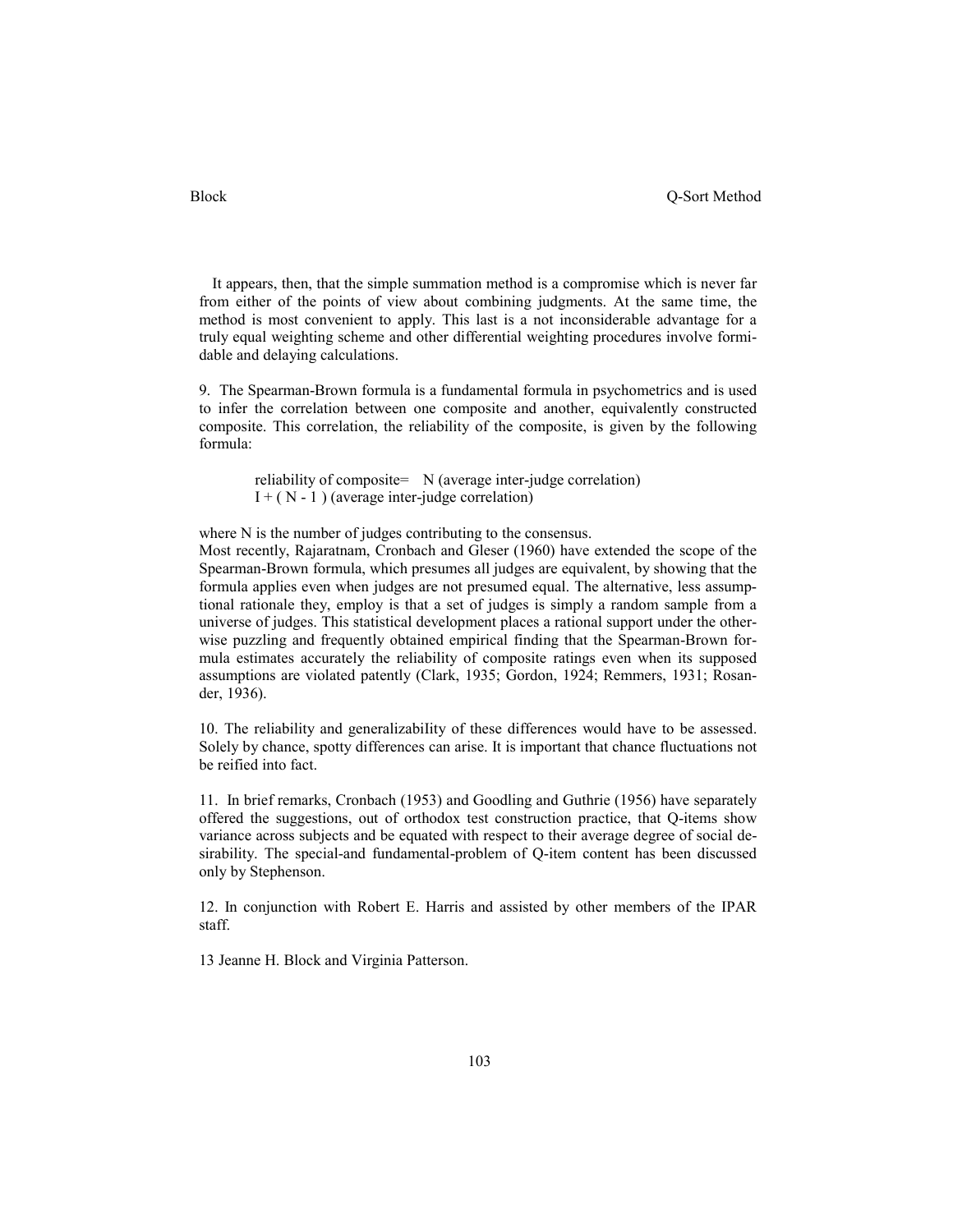14. Don D. Jackson

15. Among those on the staff at the time, and cooperating in this endeavor, I can recall R. E. Harris, Bernard Apfelbaum, Betty Kalis, Albert Shapiro, Elaine Simpson, John Starkweather, and Leon Witebsky.

16. My colleague, Harrison G. Gough, at the Institute of Personality Assessment and Research, University of California, provided some especially incisive recommendations for the revision. Sustaining their earlier interest in the venture and constructively criticizing Form I were Jeanne Block and Robert E. Harris. Shirley Hecht, Mary Rauch, Paul Petersen and Donald C. Woodworth also contributed helpful suggestions.

17. For their aid and insights, I am pleased to record my debt here to jean Walker Macfarlane, Marjorie Honzik, Betty Kalis, Edith Katten, Norman Livson, and Irene Rosenthal.

18. Because the measurement properties of CQ-items vary markedly, as a function of the sample being studied, data on the properties of the CQ-items-their means, standard deviations, and R-type factor loadings-are not reported here.

19. The requirement of a continuous distribution of inter-person correlations was invoked to guarantee that the average was an appropriate descriptive measure to consider. With a discontinuous distribution consisting of very high positive and very high negative interperson r's, an average close to zero could still be found. For obvious reasons, a low average in this context would be misleading

20 The reader will find it profitable to refer to a recent book devoted exclusively to this complex cognitive operation (Sarbin, Taft, & Bailey, 1960).

21. Items should not be deleted from the CQ-set in order to make life easier for the judges. Such deletions would upset the comparability of the resulting data with data collected using the complete CQ-set. The more important reason for not considering the judges' comfort with inference is the distressing finding that different judges will wish deleted different Q-items. The implications of this situation are intolerable for the intent of the CQ-method would be defeated.

22. To the writer, weary and abraded after long argument on this issue, it has some-times seemed that opposition to the forcing feature of the Q-sort method has been based upon a peculiar connotative generalization or extension of word meanings. Psychologists and psychiatrists almost universally hold to an egalitarian, anti authoritarian ethic. Consequently (i.e., given a connotative generalization), the idea per se of being forced and of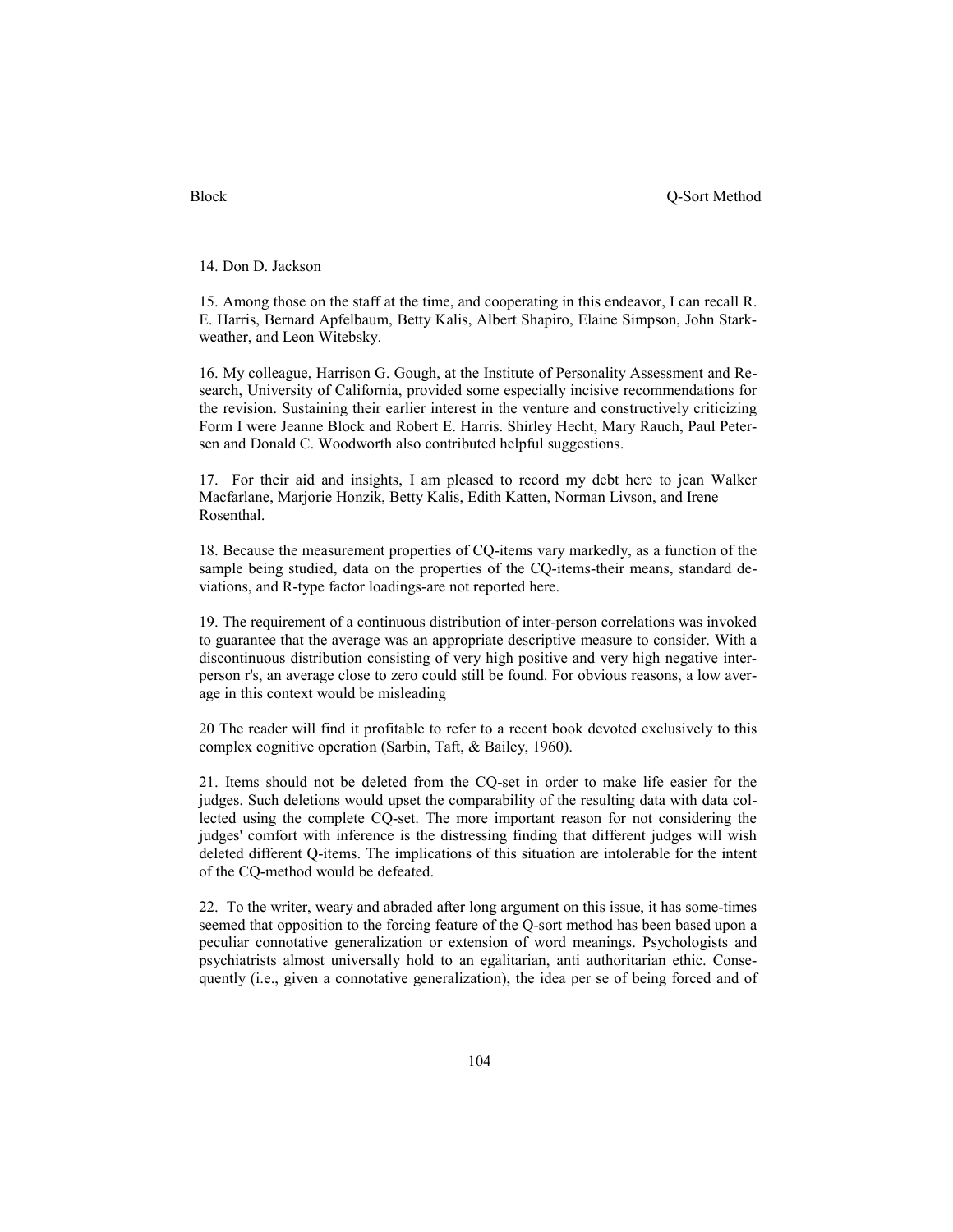submitting to this force is anathema, even if the context involved is as ego-irrelevant as the Q-sort procedure. A free, unforced, spontaneous arrangement of items somehow is more compatible with our needs for personal autonomy. In this connection, I am reminded of the definition of independent and dependent variables offered by an apocryphal graduate student. "The independent variable is a self-confident, self-reliant, personally autonomous, vigorous kind of variable where the dependent variable is a passive, trusting, indecisive, and immature kind of dimension."

23. Personal communication from P. E. Meehl.

24. For those unpersuaded on this point but who may nevertheless be inclined to employ Q-sort technique, it is suggested that both unforced and forced Q-sortings be employed and studied. Following the unforced sort and recording of these data, the items can then be forced into the prescribed distribution. The additional labor is very slight and the alternative data-sets can then be interestingly compared.

25. The judge's specific memory for how he placed Q-items in his first sorting is not an important factor falsely elevating these reliabilities. The number of Q-items far exceeds the capacity of memory. Moreover, retroactive inhibition by intervening Q-sortings of other subjects also operates to destroy memory of the precise arrangement of items in the first sorting. The consistency over time appears instead to be due to the equivalent expression on separate occasions of an unchanged conception of the subject.

26. Because of the special emphasis of the CQ-set, the presentation here is restricted to those methods of correspondence analysis that are relevant to observer-evaluations. Accordingly, certain procedures involving the correlation of *self-descriptive Q-data* are not discussed, although many of the general remarks to be made here will apply as well to self-sort data.

27. The specific assumptions underlying this formula are (a) that the  $a_{lp}$  is the same for all items and (b) that the  $\sigma_{i,p}$  is the same along all parts of the nine-point sorting continuum. Both of these assumptions are known not to be correct in any strict sense of the word. Since the reliabilities of individual Q-items differ somewhat among themselves, individual  $\sigma_{i,p}$  's ideally should be computed for each item. Also, it is well known that  $\sigma_i$ p is smaller for items placed at extreme scale positions than it is for items placed in middle positions. Accordingly, a more rigorous formula which recognizes the degree of extremeness of an item's placement (McHugh, 1957) would provide more appropriate results.

By applying formula (3), an *average*  $\sigma_{i,p}$  is derived which when applied to particular Q-items may be in error to the extent the underlying assumptions are violated.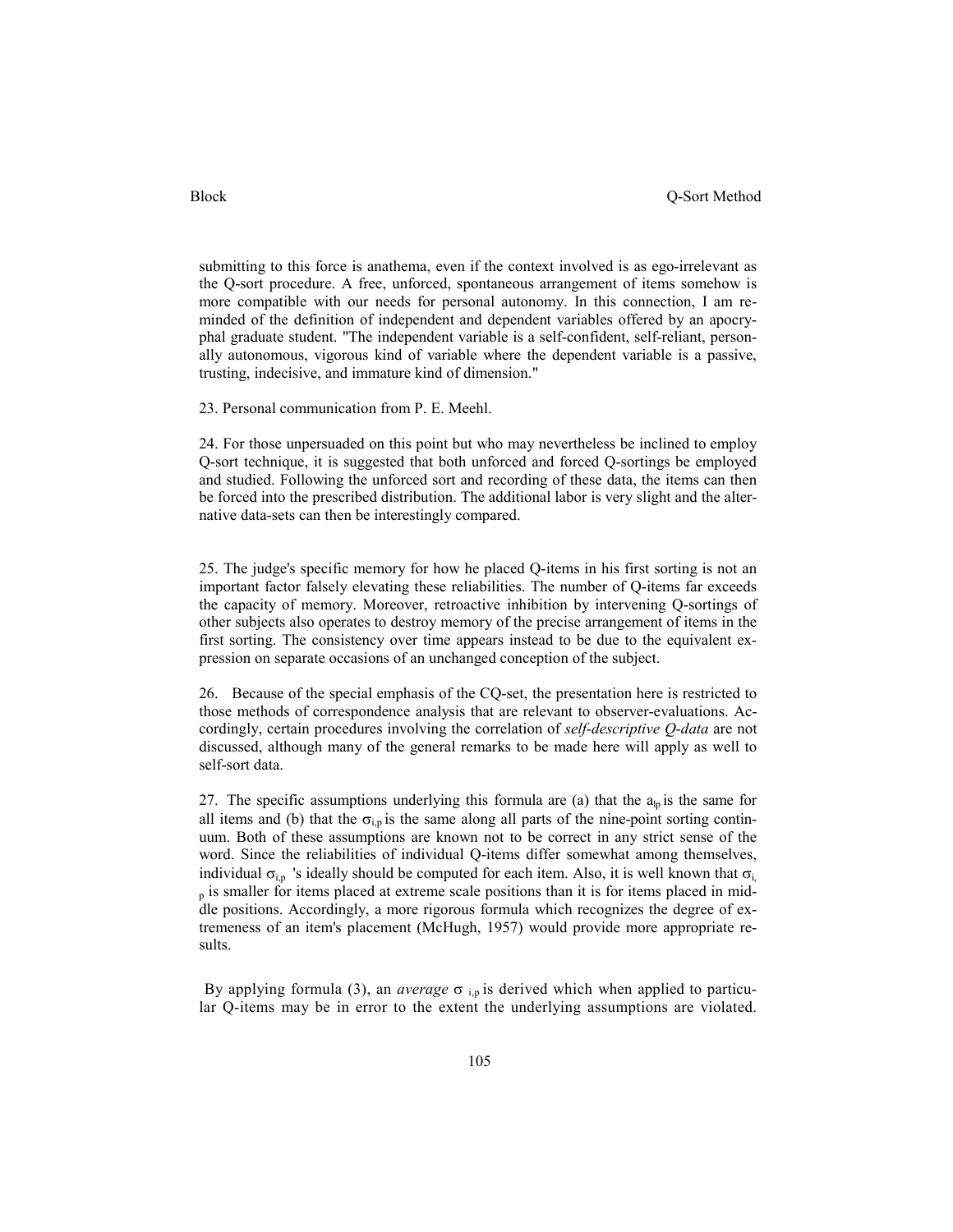However, the error is likely to be slight for the reliabilities of CQ-items, although different, do not appear to vary drastically, nor does the correction for extreme placement appreciably affect the  $\sigma_{ip}$  of a Q-item. In addition, it should be noted that later, when this  $a_{\mathcal{P}}$  is used to develop an estimate of the difference in item placement required for statistical significance, a conservative factor is introduced which operates against the finding of *false* differences. All in all, therefore, this conventional means of estimating  $\sigma_{ip}$  would appear to be suitable for the present application.

28. For exploratory research, it may be desirable to use as relaxed a requirement as significance at the .10 level. In this case, the multiplier for the SE<sub>dip</sub> is 1.66.-

29. By way of illustration here, we may use` an example where the finding of significant differences in item placement will tend to be minimized. When reliabilities are low, the size of the interval required for significance will increase. As the level of significance set by the investigator is made more stringent, the size of the interval required for significance will increase. Now with reliabilities of ..80 on the low side-at the .05 level a difference in item placement of 2.53 intervals is significant. A difference of 3.32 intervals is significant at the .01 level. Most often, investigators will be working with data of higher reliability. Accordingly, the criterion of a three interval difference or more may be seen to be a rapidly applied and conservative one. For inspectional purposes, differences of only two intervals are often considered.

30. It must be noted that occasionally, investigators have employed the procedure of contrasting average Q-sorts for each group, noting item placement divergences exceeding a pre-set amount. This method is a faulty one, even when statistical considerations are invoked in determining the size of the discrepancy to be treated as significant. The reason is, that in any application of a Q-set, different Q-items will have different dispersions. Statistical comparisons, item-by-item, respect these variance differences; the application of a standard criterion of, difference, by neglecting this factor, commits mistakes which may well be important.

31. When the number of Q-sorts defining a factor is small, it may be worthwhile to employ Spearman's differential weighting procedure. A table to simplify finding the required weights in constructing a factor-array is available in an article by Creaser (1955).

32. For the different placement of items is the prior basis for establishing different factortypes.

33. In "re-Qing" a distribution of item sums, it sometimes happens that several items have the same sum and, by virtue of the fixed number of items to be placed into each category, not all of the tied items can go into a given category,. In this situation, perhaps